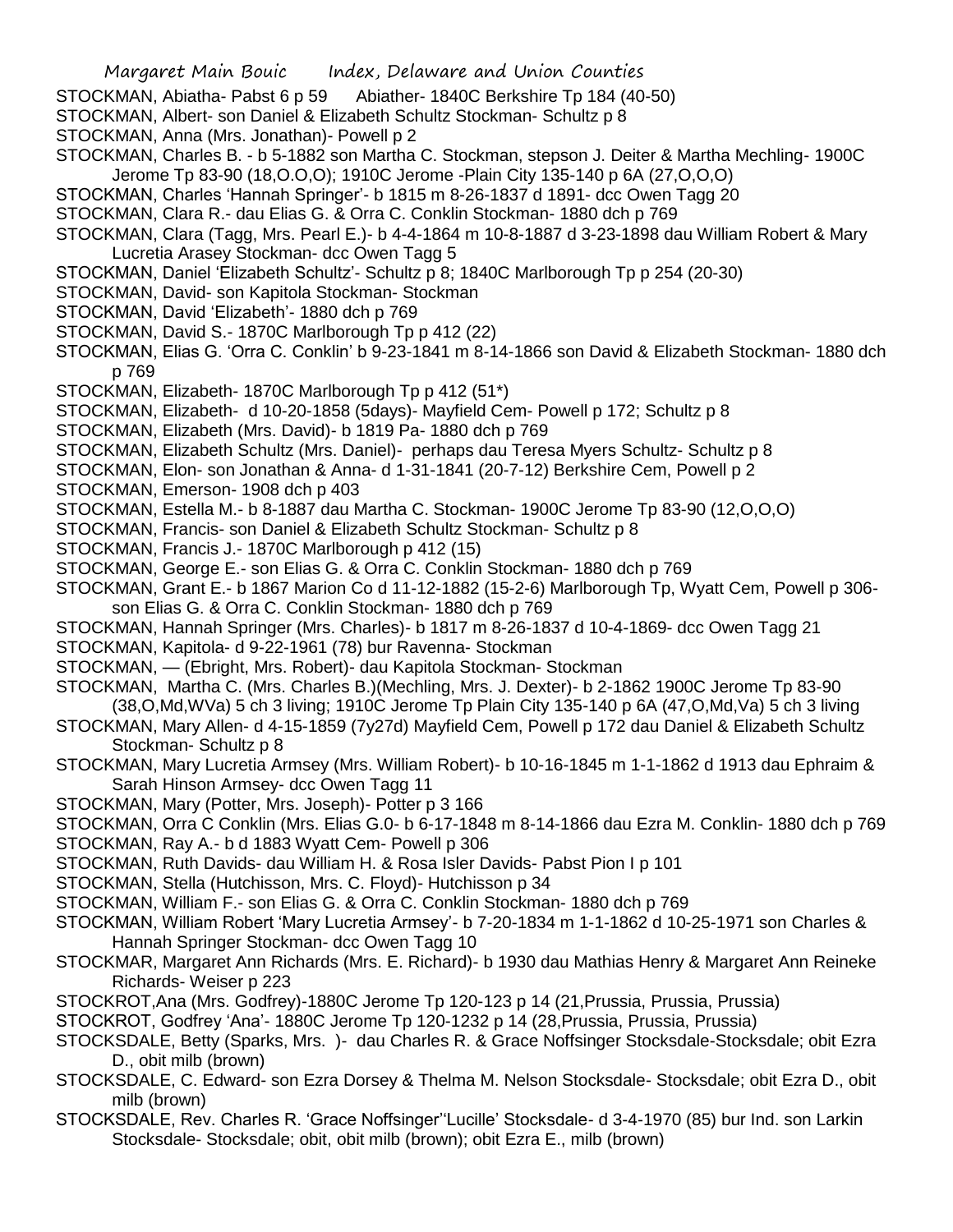STOCKSDALE, Ezra Dorsey 'Thelma M. Nelson'- b 9-17-1910 m 1932 d 6-17-1977 Oakdale Cem II p 158 (M-R23-13)- son Charles R. & Grace Noffsinger Stocksdale- T. Sgt USArmy WWII; 1985 uch p 64; obit, obit milb (brown); 1962, 1967, 1971, 1973, 1975 ucd

STOCKSDALE, Grace Noffsinger (Mrs. Rev, Charles R.)- Stocksdale; obit Ezra E., milb (brown); obit Rev. Charles R., obit milb (brown)

STOCKSDALE, Larkin- son Charles R. & Grace Noffsinger Stocksdale- obit Ezra E., milb

STOCKSDALE, Larry J. 'Rebecca'- 1964 dcd

STOCKSDALE, Lisa- dau Larry J. & Rebecca Stocksdale- 1964 (4) dcd

STOCKSDALE, Paul- son Charles R. & Grace Noffsinger Stocksdale- obit Ezra E., milb (brown)

STOCKSDALE, Ray- son Charles R. & Grace Noffsinger Stocksdale- obit Ezra E., milb (brown)

STOCKSDALE, Thelma M. Nelson (Mrs. Ezra D.)- m 1932 Oakdale II p 158 (M-R23-13) obit Ezra E., milb (brown); 1962, 1967, 1971, 1973, 1975 ucd

STOCKSDALE, Theodora (Hall, Mrs. )- dau Charles R. & Grace Noffsinger Stocksdale- obit Ezra E., obit milb (brown)

STOCKSDALE, Yale- son Charles R. & Grace Noffsinger Stocksdale- obit Ezra E., mlib (brown)

STOCKSTILL, E. T.- 1869 wsc p 13 Mrs. E. T.- Pabst 8 p 25

STOCKTON, Alex Raymond- b 11-28-1907 d 9-19-1929 son Raymond Otis & Dora Dunkin Stockton- Graham 18(11)62

- STOCKTON, Amanda (Linson, Mrs. Edward T.)- m 10-5-1837 Madison Co, unec IX p 5
- STOCKTON, Arthur Gardner 'Mary Kathryne Peterson'- b 3-21-1914 d 11-11-1952 son Samuel A. & Ella Deerwester Stockton- Graham 18(11)23
- STOCKTON, Barbara Jean (Alb, Mrs. John)- dau Victor Kenneth & Ila Stockton- Graham 18(11)631
- STOCKTON, Beatrice Farney (Mrs. Gerald Otis)- Graham (18(11)22)
- STOCKTON, Beatrice (Kennedy, Mrs.Frank)- b 11-11-1889 d 12-12-1934 dau William B. & Mary Ann Myers Stockton-Graham 18(11)(10)

STOCKTON, Bertha (Keck, Mrs. Edwin)- b 1-19-1877 m 10-4-1895 d 8-3-1955 dau William D. & Mary Ann Myers Stockton- Graham 19(11)5; 1880C Concord Tp 159

- STOCKTON, Betty (Mrs. Richard Kurtz)- Weiser p 224
- STOCKTON, Beverly Ann Shoner (Mrs. Edwin Richard)- Graham (18(11)25)

STOCKTON, Billy (Mrs. Raymond J.)- 1980 dcd

- STOCKTON, Blanch (Mrs. Stacey E.)- 1910C Jackson Tp 151 p 6B (33,O,O,O) m 4y, 1 ch
- STOCKTON, Claribel (Yoakam, Mrs. Criston E.)- b 12-9-1874 m 7-19-1899 d 2-23-1955 dau William D. & Mary Ann Myers Stockton- Graham 18(11)4
- STOCKTON, Dale Everett 'June Bertsch'- b 8-23-1917 d 7-26-1944 son Samuel A. & Ella Deerwester Stockton- Graham 18911)24

STOCKTON, David Reeves 'Mary McConaughy Richards'- b 1-2-1869 m 5-29-1894 d 5-4-1934- Weiser p 224

STOCKTON, Della G.- b 6-12-1870 d 3-22-1890 dau William D. & Mary Ann Myers Stockton- Graham 18(11)1

STOCKTON, Dora Dunkin (Mrs. Raymond Otis)- m 9-16-1902- Graham (18(11)6)

STOCKTON, Earnest S.- son Stacey E. & Blanch Stockton- 1910C Jackson Tp 151 p 6B (3,O,Missouri, O)

- STOCKTON, Edna Ann King (Mrs. Gerald Otis)- Graham (18(11)22)
- STOCKTON, Edwin Richard 'Beverly Ann Shoner'- m 9-15-1946 son Samuel A. & Ella Deerwester Stockton-Graham 18(11)25
- STOCKTON, Eleanor Frazier- dau Samuel & Rebecca Brice Frazier- Shipps p 1

STOCKTON, Electa Otis (Oxenrider, Mrs. Carmen)- b 8-29-1903 dau Raymond Otis & Dora Dunkin Stockton-Graham 18(11)61

STOCKTON, Ella Deerwester (Mrs. Samuel A.)- b 7-16-1883 m 12-24-1900- Graham (18(11)2)

STOCKTON, Erie Lorene Preston (Mrs. Russell William)- Graham (18911)21)

STOCKTON, Ester Kurtz (Mrs. Richard Muhlenberg)- Weiser p 224

- STOCKTON, Eva C. (Gonser, Mrs. Charles E.)- b 9-25-1882 m 7-15-1908 dau William D. & Mary Ann Myers Stockton- Graham 18(11)7
- STOCKTON, Florence Iva (Nebur, Mrs. Theodore J.)- b 11-25-1884 dau William D. & Mary Ann Myers Stockton- Graham 18(11)8
- STOCKTON, Frances (Campbell, Mrs. Patrick)- Powers p 260

STOCKTON, George- hjt p 53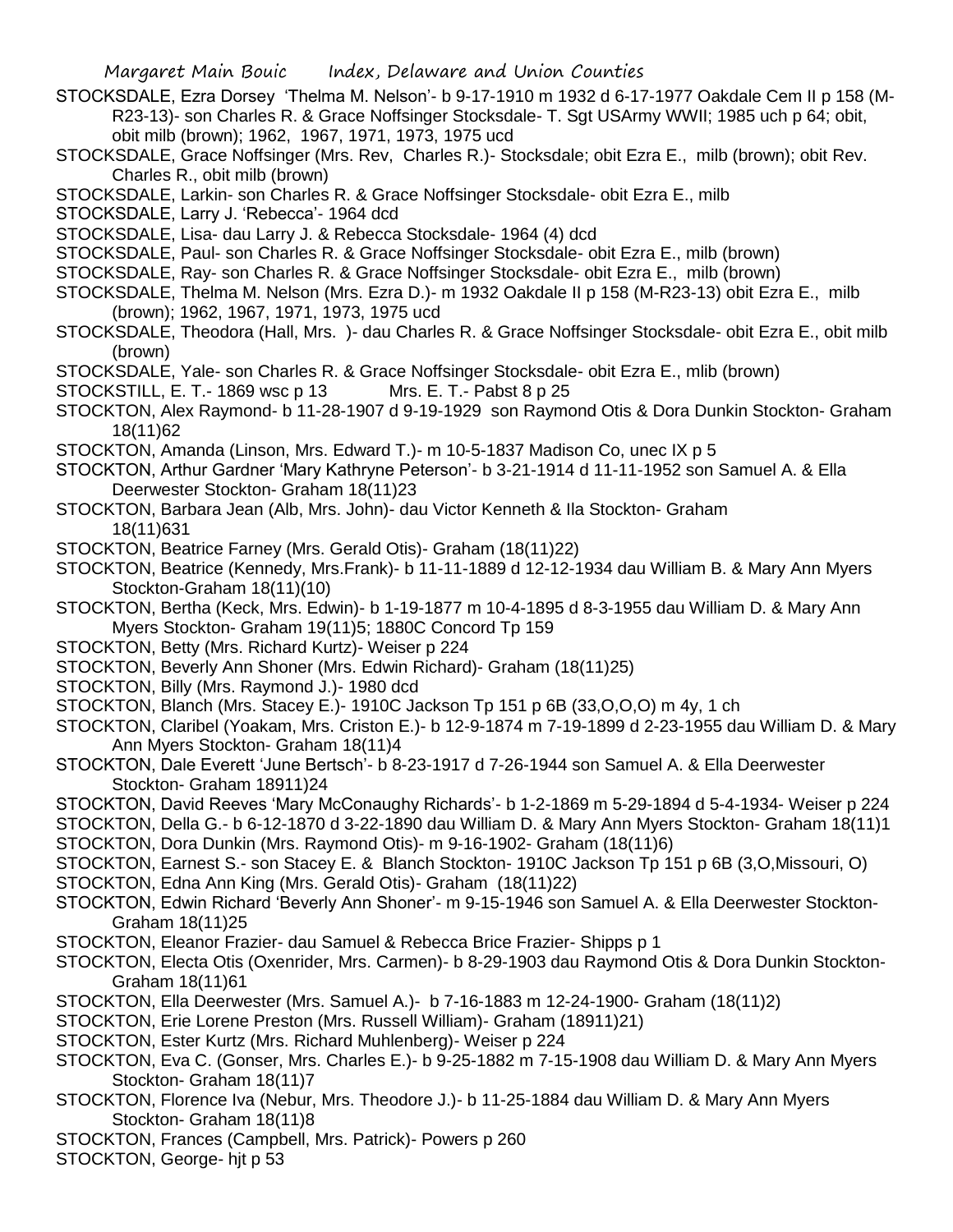- Margaret Main Bouic Index, Delaware and Union Counties
- STOCKTON, Gerald Otis 'Beatrice Farney''Edna Ann King'- b 5-26-1908 son Samuel A. & Ella Deerwester Stockton- Graham 18(11)22
- STOCKTON, Jane (Brice, Mrs. Rev. John)- m 5-12-1795- dau Robert Stockton- Shipps p 4, 5, 6, 7
- STOCKTON, John- 1915 uch p 246; 1883 uch V p 277
- STOCKTON, June Bertsch (Mrs. Dale Everett)- Graham (18(11)24)
- STOCKTON, J. R. 'M. I. Minor'- m 8-28-1848 Madison Co, unec XI p 8
- STOCKTON, Louise Rutherford (Mrs. William Rodgers)- b 1-8-1904 m 2-18-1930- Weiser p 224
- STOCKTON, Mary- 1850C Radnor Tp 126 p 179 (36,Pa)
- STOCKTON, Mary Ann Myers (Mrs. William D.)- b 2-28-1849 m 4-8-1869 ucm 4534 d 6-10-1904 dau Christian & Hannah Graham Myers- Graham 18(11); unec XIII p 18; 1870C Millcreek Tp 32 (21,O); 1880C Concord Tp p 159
- STOCKTON, Mary Ethel (Kressley, Mrs. Charles W.)- b 8-3-1886 m 7 -12-1912- dau William D. & Mary Ann Myers Stockton- Graham 18(11)9
- STOCKTON, Mary Kathryne (Mrs. Arthur Gardner)- Graham (18(11)23)
- STOCKTON, Mary McConaughy Richards (Mrs. David Reeves)- b 7-28-1869 m 5-29-1894 d 12-30-1943 dau Matthias Henry & Sarah Mmaginley McClean Richards- Weiser p 224
- STOCKTON, M. I. Minor (Mrs. J. R.)- m 8-28-1848 Madison Co, unec XI p 8
- STOCKTON, Raymond J. 'Millie'- 1980 dcd
- STOCKTON, Raymond Otis 'Dora Dunkin'- b 2-26-1880 m 9-16-1902 d 10-5-1954 son William D. & Mary Ann Myers Stockton- Graham 18(11)6
- STOCKTON, Raymond- b 1966 son Raymond J. & Millie Stockton- 1980 dcd
- STOCKTON, Rebecca Ann- b 5-31-1945 dau William Rodgers & Louise Rutherford Stockton- Weiser p 224
- STOCKTON, —(Mrs. Richard)- dau George & Nellie Chapman Finch, Trenton NJ.- dg 6-7-1910, Cry Ab p 129

STOCKTON, Richard Kurtz 'Betty'- son Richard Muhlenberg & Ester Kurtz Stockton- Weiser p 224

- STOCKTON, Richard Muhlenberg 'Ester Kurtz'- b 12-14-1895 d 5-30-1953 son David Reeves & Mary McConaughy Richards Stockton- Weiser p 224
- STOCKTON, Robert- Shipps p 4, 5
- STOCKTON, Robert Rutherford- b 6-15-1941 son William Rodgers & Louise Rutherford Stockton- Weiser p 224
- STOCKTON, Russell William 'Erie Lorene Preston'- b 3-11-1902 son Samuel A. & Ella Deerwester Stockton-Graham 18(11)21
- STOCKTON, Ruth (Weaver, Mrs. J. Roy)- b 6-7-1897 m 10-21-1944 dau David Reeves & Mary McConaughy Richards Stockton- Weiser p 224
- STOCKTON, Samuel A. 'Ella Deerwester'- b 7-1-1871 m 12-24-1900 d 10-30-1940 son William D. & Mary Ann Myers Stockton- Graham 18(11)2; 1880C Concord Tp 159
- STOCKTON, Stacey E. 'Blanch'- 1910C Jackson Tp 151 p 6B (40,Missouri, ILL, O) m 4y
- STOCKTON, Sue Marie- dau Victor Kenneth & Ila Stockton- Graham 18(11)632
- STOCKTON, Tracie- 1980 dcd
- STOCKTON, Veronia Jane (Latshaw, Mrs. Ward P.)- dau Richard Muhlenberg & Ester Kurtz Stockton- Weiser p 224
- STOCKTON, Victor Kenneth 'Ila'- b 9-11-1911 son Raymond Otis & Dora Dunkin Stockton- Graham 18(11)63 STOCKTON, William- 1883 uch V p 338
- STOCKTON, William- Powers Pat p 165, 166
- STOCKTON, William D. 'Mary Ann Myers'- b 7-10-1845 m 4-8-1869 ucm 4534 d 11-5-1929 perhaps son Mary Stockton- Graham (18(11)); unec XIII p 18, XVIII p 5; 1850C Radnor Tp 126 p 179 (5,O)
- STOCKTON, William- b 3-4-1873 d 1-12-1898 son William D. & Mary Ann Myers Stockton- Graham 198(11)3; 1880C Concord Tp 159
- STOCKTON, William Rodgers 'louise Rutherford'- b 12-13-1903 m 2-18-1930 son David Reeves & Mary McConaughy Richards Stockton- Weiser p 224
- STOCKWELL, —1880 dch p 591; 1908 dch p 136
- STOCKWELL, Amanda- b 1841 d 1911 Berkshire Cem- Powell p 12
- STOCKWELL, Amy- b 1953 dau Bernard H. & Rachel Nincehelser Stockwell 1976 dch p 389; Sunbury p 135 gr-granddau Dale & Carrie Mills McCormick- 1961, 1964, 1969 dcd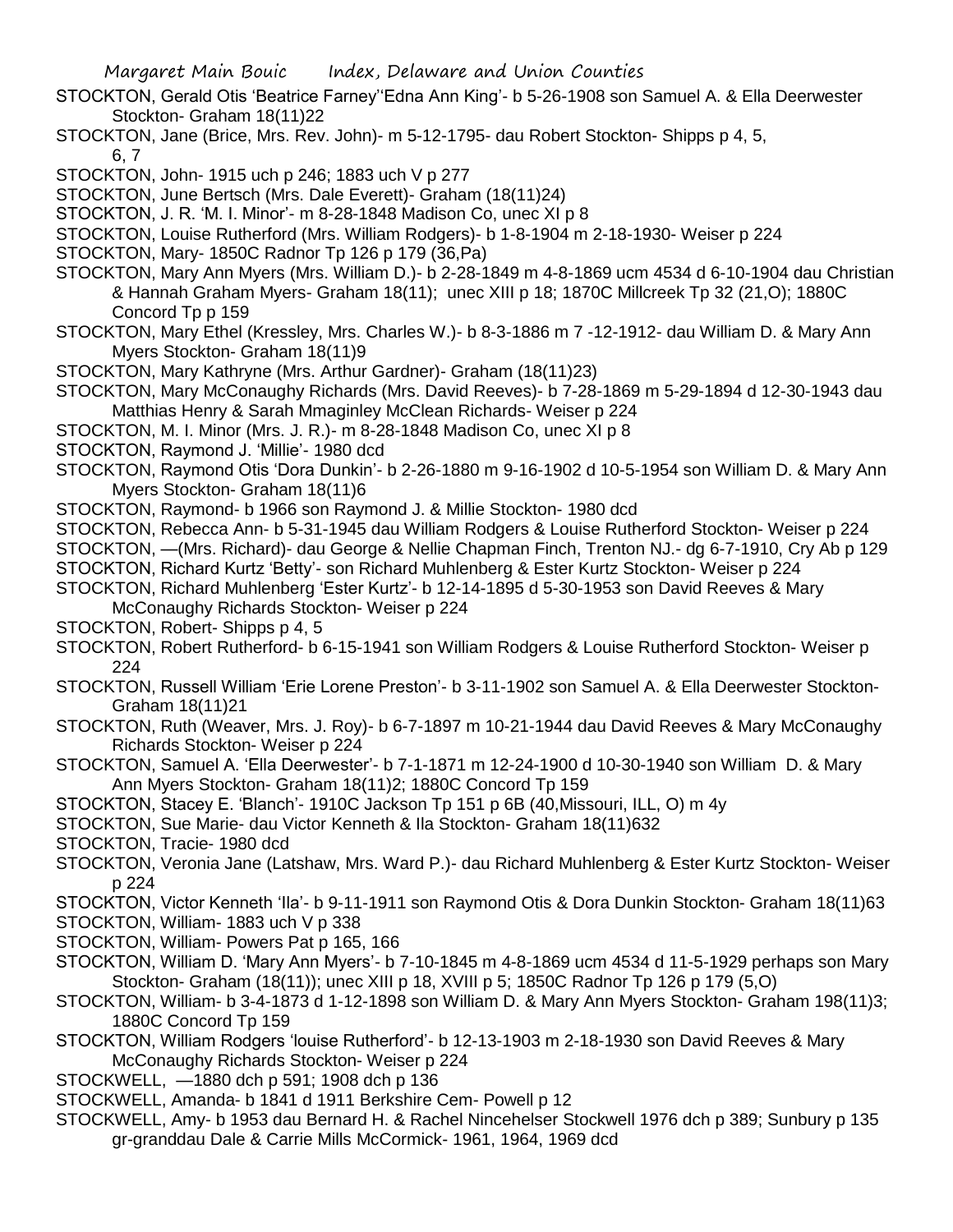- STOCKWELL, Amanda Thrall (Mrs. James Monroe)- m 7-4-1863- dau Arza & 1st wife Thrall- dg 1-15-1909. Cry Ab p 5; dg 3-21-1913, Cry Ab p 26; 1870C Berkshire Tp p 211 (27)
- STOCKWELL, Annie (Mrs. Jonathan)- 1850C Radnor Tp 45 p 176 (55,Vt)
- STOCKWELL, Armina Gould (Mrs. Emery)- m 6-25-1862 dcm
- STOCKWELL, Aurey Ann- ch Truman & Betsy J. Stockwell- 1850C Berkshire Tp 187 p 19 (6,O)
- STOCKWELL, Barbara- dau Charles V. & Sylvia Stockwell- 1949, 1959 (14), 1962 ucd
- STOCKWELL, Barbara Smith (Mrs. Dexter)- m 10-8-1844 dcm
- STOCKWELL, Bernard R. 'Rachel Nincehelser'- b 1926 son Reid & Mable Dent Stockwell- 1976 dch p 389; Sunbury p 53, 122, 135; 1961, 1964, 1969, 1980 dcd
- STOCKWELL, Betsy/Elizabeth J. (Mrs. Turman)- d 7-30-1886 (64-9-9) Stark Cem-Powell p 206; 1850C Berkshire Tp 187 p 19 ((28,O)
- STOCKWELL, Betty Jean- dau Charles & Sylvia Stockwell- 1949, 1959, 1962, 1971, 1975, 1977, 19979, 1983 ucd
- STOCKWELL, Beverly- b 1949 dau chrles V. & Sylvia Stockwell- 1949, 1959, 1962, 1967 ucd
- STOCKWELL, Blanch- d 4-14-1960 (76) Berkshire Cem- Stockwell
- STOCKWELL, Brenda- dau Charles V. & Sylvia Stockwell- 1949, 1959, 1962 ucd
- STOCKWELL, Catherine Elizabeth (Keck, Mrs. Kurt Wayne)- m 2-14-1981 dau Gerald D. Stockwell- Stockwell
- STOCKWELL, Catherine-dau Truman & Betsy J. Stockwell- 1850C Berkshire Tp 187 p 19 (4,O)
- STOCKWELL, Charles W. 'Sylvia'- son Blanch Stockwell- Stockwell; 1949, 1959, 1962, 1967, 1971, 1973, 1975, 1977, 1979, 1981, 1983 ucd
- STOCKWELL, Charlotte- 1870C Berkshire Tp p 211 (7m)
- STOCKWELL, Rev, Clarence G. 'Opal'- d 10-19-1967 969) Trenton Cem- Stockwell; 1961, 1964, Stockwell
- STOCKWELL, Daisy Grace- Pabst 2 p 34
- STOCKWELL, Darrons J.- 1870C Beerkshire Tp p 204 (14)
- STOCKWELL, David- b 1957 son Bernard R. & Rachel Nicehelser Stockwell- 1976 dch p 389; Sunbury p 135; 1961, 1969 dcd
- STOCKWELL, "Delia" Fidelia Wilcox' (Mrs. Emerson)- m 8-3-1848 dcm; 1850C Trenton Tp 919 p 74 (20,O)
- STOCKWELL, Delia Witty/Utley (Mrs. Hosea)- m 8-19-1848 d 3-4-1901 (70-11-22) dcdeaths; dg 6-27-1893, Cry Ab p 125; 1850C Trenton Tp 924 p 74 (20,O); 1870C Trenton Tp p 513 (39)
- STOCKWELL, Della Mae Salisbury (Peters, Mrs. Albert)(Mrs. William)- b 8-1-1884 d 3-1-1960 Claibourne Cem- dau James & Harriett Phillips Salisburty-Stockwell
- STOCKWELL, Dexter 'Barbara Smith'- m 10-8-1844 dcm
- STOCKWELL, Diana- d 8-7-1862 (22y) Stark Cem, Powell p 206; 1850C Porter Tp 3025 p 164 (8,Vt)
- STOCKWELL, Edward- nephew of Mrs. Hardman- dg 1-7-1913, Cry Ab p 2
- STOCKWELL, Elon- d 1-31-1841 (20-7-13) Berkshire Cem- Powell p 2; son Jonathan & Anna
- STOCKWELL, Elizabeth- b Pa d 7-30-1886 (68) dcdeaths; 1870C Berkshire Tp p 211 (48\*)
- STOCKWELL, Elizabeth (Mrs. Freeman)- dg 3-21-1913; Cry Ab p 26
- STOCKWELL, Ella M.- 1870C Trenton Tp p 513 (6)
- STOCKWELL, Emily- dau Liblah & Sarah A. Stockwell- 1850C Trenton Tp 921 p 74 (8,O)
- STOCKWELL, Emily (Williamson, Mrs. Madison)- m 11-20-1858 dcm
- STOCKWELL, Emerson 'Fidelia Wilcox'- , 8-3-1848 dcm; 1850C Trenton Tp 919 p 74 (22,O)
- STOCKWELL, Emery 'Armina Gould'- m 6-25-1862 dcm
- STOCKWELL, Enoch- son Sibla & Sarah A. Stockwell- 1850C Trenton Tp 921 p 74 (3,O)
- STOCKWELL, Enoch W.- 1870C Berkshire Tp p 211 (3)
- STOCKWELL, Eva Jennings (Mrs. )- d 3-6-1965 (90) bur Sunbury- Stockwell
- STOCKWELL, Florence E. (Mrs. Russell H.)- 1961, 1964, 1969, 1971, 1980 dcd
- STOCKWELL, Freeman- d 10-31-1850 (34-2-26) Stark Cem- Powell p 206
- STOCKWELL, Freeman 'Elizabeth'- dg 3-21-1913, Cry Ab p 26
- STOCKWELL, Freeman- son James monroe & Amanda Thrall Stockwell- dg 3-14-1913, Cry Ab p 23
- STOCKWELL, George- son James Monroe & Amanda Thrall Stockwell- dg 3-14-1913, Cry Ab p 23
- STOCKWELL, George W.- son Hosea & Delia Utley Stockwell- 1850C Trenton Tp 924 p 74 (5/12,O) STOCKWELL, Gerald D.- Stockwell
- STOCKWELL, Harriet Brown (Mrs. William)- m 8-26-1858 dcm
- STOCKWELL, Harriet (Temple, Mrs. Jacob)- m 12-24-1854 dcm
- STOCKWELL, Harriett- dau Jonathan & Annie Stockwell- 1850C Radnor Tp 45 p 176 (18,O)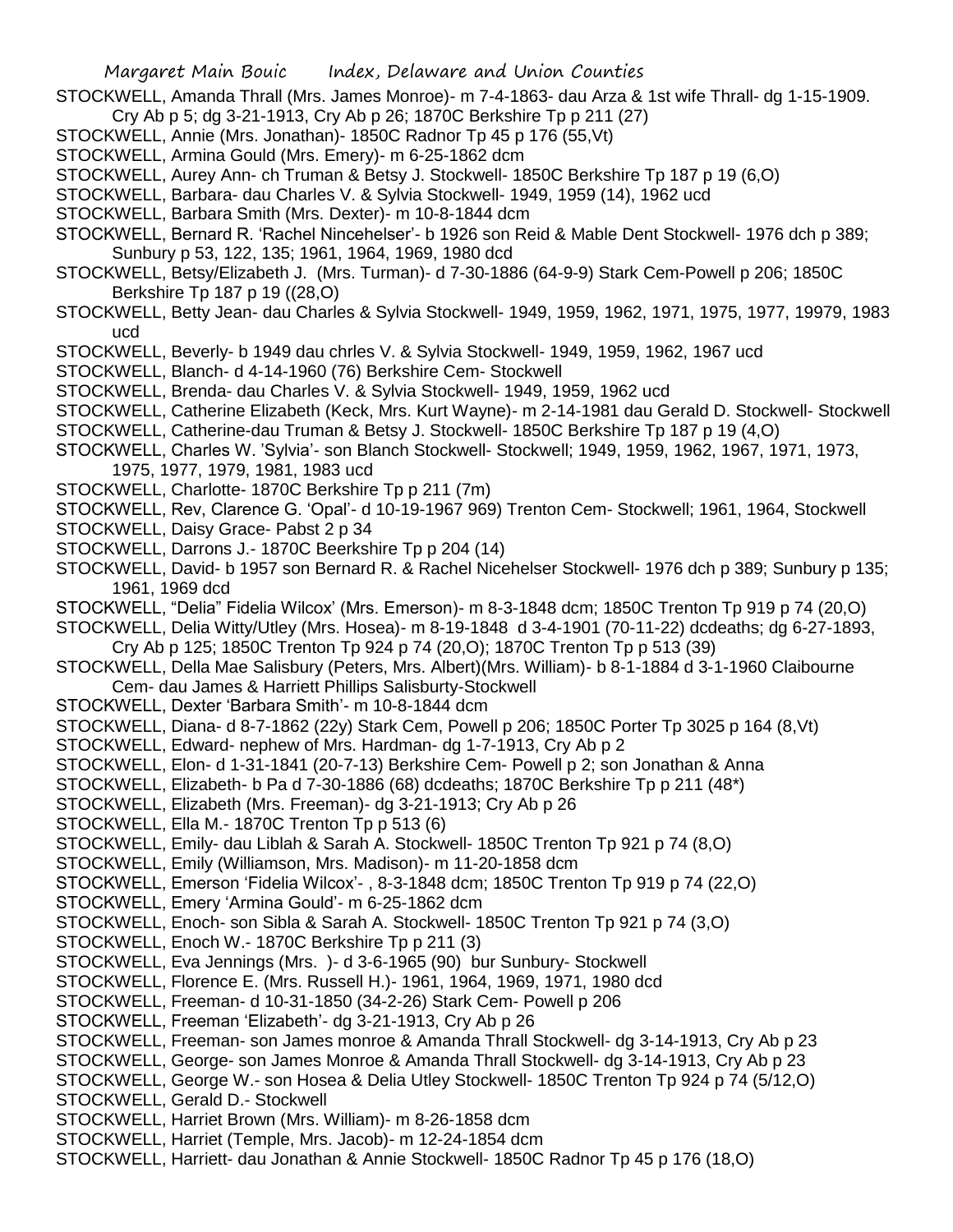- STOCKWELL, Helen (Myers, Mrs. )- sister Rev. Clarence C. Stockwell- Stockwell
- STOCKWELL, Horace W. 'Rhoda Rosecrans'- m 12-17-1863 dcm
- STOCKWELL, Hosea 'Delia Utley'- b 9-26-1817 VT. m 8-19-1848 d 6-20-1893 (75-8-5) Powell p 45, Berkshire Tp, dcdeaths; dg 6-27-1893 Cry Ab p 125; 1850C Trenton Tp 924 p 74 (32,Vt); 1870C Trenton Tp p 513 (53\*)
- STOCKWELL, Hosea- 1870C Trenton Tp p 513 (12)
- STOCKWELL, Inah (Shrigley, Mrs. )- sister Rev. Clarence C. Stockwell- Stockwell
- STOCKWELL, Irvinetta Stanton Miller (Mrs. Jay)- dau William D. & Melissa King Miller- Sunbury p 139
- STOCKWELL, James 'Permelia Rosecrans'- m 3-31-1844 dcm son Willard S. & Nancy Jackson Stockwell-
- 1880 dch p 444, 694, 688; brother Hosea Stockwell- dg 6-27-1893, Cry Ab p 125; 1850C Berkshire Tp 219 p 23 (29,Vt); 1870C Berkshire Tp p 204 (48\*)
- STOCKWELL, James D.- 1870C Trenton Tp p 513 (10)
- STOCKWELL, James M.- 1870C Berkshire Tp p 211 (27\*)
- STOCKWELL, James 'Mary Stith'- 1976 dch p 389
- STOCKWELL, James Monroe 'Amanda Thrall'- b 10-21-1842 m 7-4-1863 dcm d 3-10-1913- Berkshire Cemson Freeman & Elizabeth Stockwell- dg 3-14-1913, 3-21-1913 Cry Ab p 23, 26
- STOCKWELL, Jane J.- 1870C Trenton Tp p 513 (16)
- STOCKWELL, Jay 'Irvinetta Stanton Miller'- m 4-4-1879 d 8-18-1891- Sunbury p 139
- STOCKWELL, Jesse Adell- 1870C Berkshire Tp p 211 (6)
- STOCKWELL, J. M.- b 1841 d 1913 Berkshire Cem- Powell p 12
- STOCKWELL, John- 1979 ucd
- STOCKWELL, John E.- 1870C Trenton Tp p 513 (3)
- STOCKWELL, John- son Rev. Reid E. Stockwell- Stockwell
- STOCKWELL, Jonathan 'Annie- 1840C Berkshire Tp p 175 (40-50); Powell p 2; 1850C Radnor Tp 45 p 176 (54,Vt)
- STOCKWELL, Joy- son James & Permelia Rosecrans Stockwell- 1880 dch p 694
- STOCKWELL, Joyce (Mrs. Russell Dan)- 1964, 1969, 1971, 1980 dcd
- STOCKWELL, Katie (Beacom, Mrs. John) d 1-2-1875 (28-7-2) Stark Cem- Powell p 205
- STOCKWELL, Kathy- b 1952 dau Weldon & Nancy C. Stockwell- 1969, 1971 dcd
- STOCKWELL, Laurie/Laurinda- b 1955 dau Bernard R. & Rachel N. Stockwell- 1976 dch p 389; Sunbury p 126, 135; 1961 dcd
- STOCKWELL, Lawrence Homer- Pabst 2 p 35
- STOCKWELL, Lawrence H.- d 4-12-1981 (83) Sunbury Mem. Pk- son Eva Jennings Stockwell- Stockwell; 1969, 1971, 1980 dcd
- STOCKWELL, Lemuel B. W.- son Sibla & Sarah A. Stockwell- 1850c Trenton Tp 921 p 74 (2,O)
- STOCKWELL, Loantha/Lowanthe (Rowley, Mrs. Thomas)(Griffiths, Mrs. David)- m 2-14-1846 dcm; 1880 dch p 755
- STOCKWELL, Lottie (Blanchard, Mrs. )- dau James Monroe & Amanda Thrall Stockwell- dg 3-14-1913, Cry Ab p 23
- STOCKWELL, Lottie (Meredith, Mrs. )- sister Rev. Clarence C. Stockwell- Stockwell
- STOCKWELL, Louise C. (Mrs. Pearly S.)- 1964, 1969, 1980 dcd
- STOCKWELL, Mabel (Ashbrook, Mrs. )- dau Blanche Stockwell- Stockwell
- STOCKWELL, Mabel Dent Wagner (Mrs. Reid)- d 6-6-1962 (72) bur Sunbury; Stockwell; 1976 dch p 389; 1961 dcd
- STOCKWELL, Marietta (Mrs. )- Pabst 2 p 20
- STOCKWELL, Marjorie (Jennings, Mrs. )- dau Rev. Reid E. & Mabel Dent Wagner Stockwell- Stockwell
- STOCKWELL, Mark- b 1955 son Weldon & Nancy C. Stockwell- 1969, 1971, 1980 dcd
- STOCKWELL, Mary- d 3-9-1845 (20y) Stark Cem- Powell p 206; dau Willard & Nancy Stockwell
- STOCKWELL, Mary E. (Mrs. Edson)- b 1864 d 1905 Stark Cem- Powell p 207
- STOCKWELL, Mary Elizabeth- dau Rev. Reid & Mabel Dent Wagner Stockwell- Stockwell
- STOCKWELL, Mary- d 7-24-1853 (4-7-4) Stark Cem- Powell p 206 dau James & Permelia Rosecrans
- Stockwell- 1880 dch p 694; 1850C Berkshire Tp 219 p 23 (1,O)
- STOCKWELL, Mary Stith (Mrs. James)- 1976 dch p 389
- STOCKWELL, Miranda (McFarland, Mrs. John a.)- dau James & Permelia Rosecrans Stockwell- 1880 dch p 694, 688; 1850C Berkshire Tp 219 p 23 (5,O)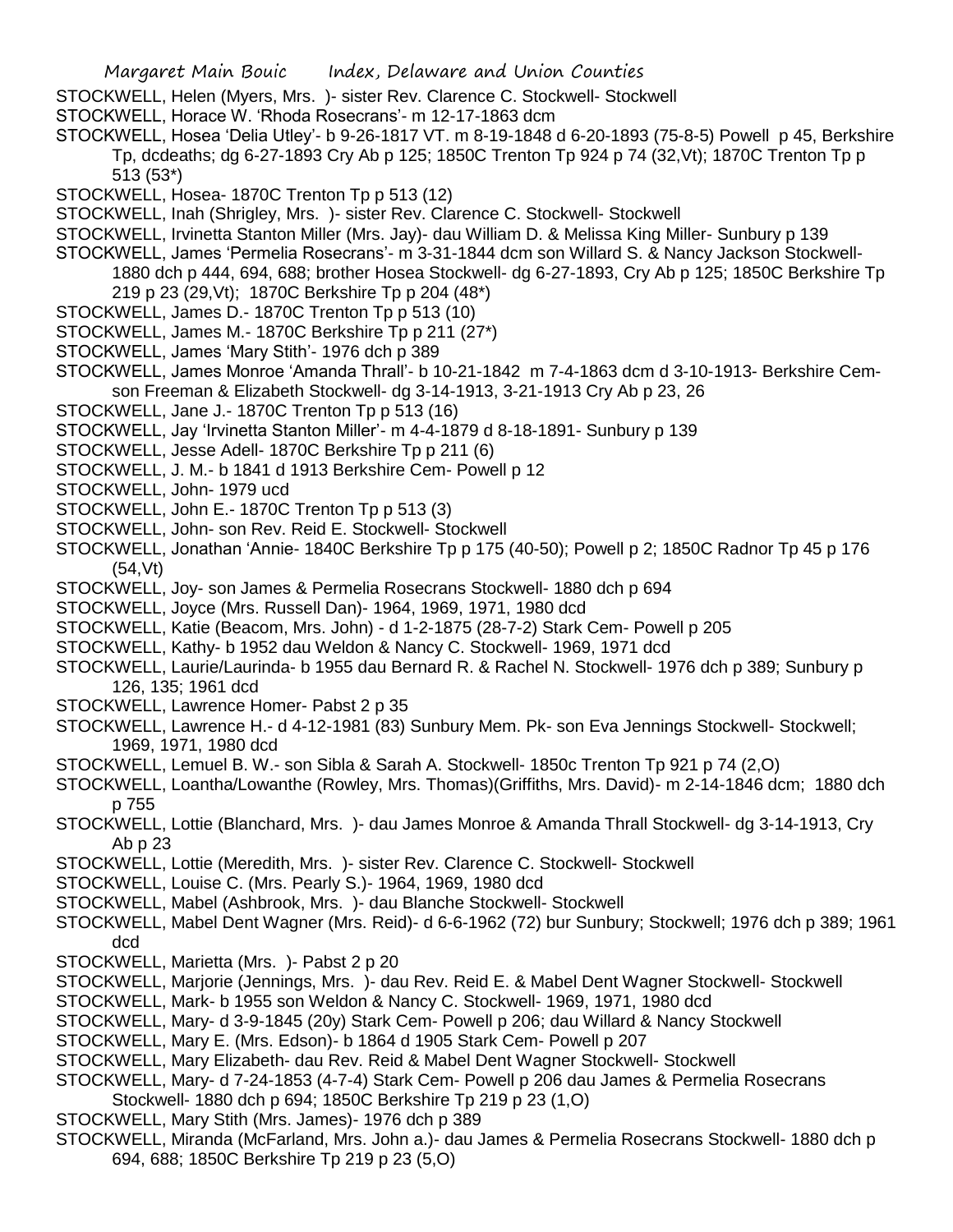- STOCKWELL, Monroe- son Truman & Betsy J. Stockwell- 1850C Berkshire Tp 187 p 19 (8,O)
- STOCKWELL, Nancy C. (Mrs. Welson)- 1969, 1971, 1980 dcd
- STOCKWELL, Nancy Jackson (Mrs. Willard S.)- 1880 dch p 694; Powell p 206
- STOCKWELL, Nettie Miller (Mrs. J.)- dau W. D. & Melissa King Miller- 1880 dch p 832
- STOCKWELL, Opal V. (Mrs. Clarence)- Stockwell; 1961, 1964, 1969, 1971, 1980 dcd
- STOCKWELL, Ora M. (Smith, Mrs. John Mason)- m 10-18-1866 d 2-25-1911; dg 10-6-1916 Cry Ab p 97
- STOCKWELL, Pearl G. 'Louise'- d 6-21-1973 (88) brother Rev. Clarence C. Stockwell- Stockwell; 1964, 1969, 1971 dcd
- STOCKWELL, Permilia- 1870C Berkshire Tp p 204 (48)
- STOCKWELL, Permelia Rosecrans (Mrs. James)- m 3-31-1844 dau Jacob Rosecrans- 1880 dch p 794; 1850C Berkshire Tp 219 p 23 (24,O)
- STOCKWELL, Phebe A.- 1870C Trenton Tp p 513 (14)
- STOCKWELL, Polly- d 3-17-1863 (106y) Stark Cem- Powell p 207
- STOCKWELL, Polly (Barton, Mrs. Orson)- m 11-2-1839 dcm
- STOCKWELL, Polly Cook (Mrs. Willard)- d 1869- 1976 dch p 33
- STOCKWELL, Rachel Nincehelser (Mrs. Bernard)- 1976 dch p 389; Sunbury p 52, 144; 1961, 1964, 1969, 1980 dcd
- STOCKWELL, Ray C.- son Rev. Reid E. & Mabel Dent Wagner Stockwell- Stockwell
- STOCKWELL, Rev. Reid 'Mabel Dent Wagner'- d 3-13-1972 (79) bur Sunbury- brother Rev. Clarence Stockwell- Stockwell; 1976 dch p 389; 1961, 1964, 1969 dcd
- STOCKWELL, Rhoda Rosecrans (Mrs. Horace W.)- m 12-17-1863 dcm
- STOCKWELL, Robert- son Rev. Reid E. & Mabel Dent Wagner Stockwell- Stockwell
- STOCKWELL, Rolland- son Rev. Reid E. & Mabel Dent Wagner Stockwell- Stockwell
- STOCKWELL, Russell D. 'Joyce- 1964, 1969, 1971, 1980 dcd
- STOCKWELL, Russell H. 'Florence E.'- borther Rev. Clarence Stockwell- Stockwell; 1961, 1964, 1969, 1971, 1980 dcd
- STOCKWELL, Russell- son Russell H. & Florence C. Stockwell- 1961 dcd (7mo)
- STOCKWELL, S.- 1880 dch p 574
- STOCKWELL, Sarah A. (Mrs. Siblah)- 1850C Trenton Tp 921 p 74 (32,NY)
- STOCKWELL, Sarah A. Tubs (Mrs. W. S.)- m 6-13-1848 dcm
- STOCKWELL, Sarah- d 5-23-1851 (5m25d) Stark Cem, Powell p 206; dau F. & B. J.
- STOCKWELL, Sarah (Mrs. W. S.)- d 1-16- 1846 (25-5-1) Stark Cem- Powell p 206
- STOCKWELL, Sharon- b 1954 dau Charles V. Stockwell- 1959, 1962, 1967 ucd
- STOCKWELL, Shirley- b 1952 dau Charles V. Stockwell- 1959, 1962, 1967 udcd
- STOCKWELL, Siblah/Sibley- 1850C Trenton Tp 921 p 74 (36,Vt) Powell p 147
- STOCKWELL, Sibley- ch Jonathan & Anna Stockwell- 1850C Radnor tp 45 p 176 (13,O)
- STOCKWELL, Stella (Watson, Mrs. John)- dau James & Permelia Rosecrans Stockwell- 1880 dch p 694- 1870C Berkshire Tp p 204 (15)
- STOCKWELL, Susan Hoover (Mrs. Sylvester)- m 3-27-1855 dcm
- STOCKWELL, Susan S. (Kidder, Mrs. Samuel)- m 2-23-1858 dcm
- STOCKWELL, Sylvester- son Siblah & Sarah A. Stockwell- 1850C Trenton Tp 921 p 74 (10,O)
- STOCKWELL, Sylvester 'Susan Hoover'- m 3-27-1855 dcm
- STOCKWELL, Sylvia (Mrs. Charles)- 1949 ucd
- STOCKWELL, Teresa- dau Russell H. & Florence E. Stockwell- 1961 (20m) dcd
- STOCKWELL, Todd- b 1966 son Russell B. & Joyce Stockwell- 1969, 1971, 1980 dcd
- STOCKWELL, Truman 'Betsy J. Freeman'- 1850C Berkshire Tp 187 p 19 (34,Vt)
- STOCKWELL, Walter A.- son Blanch Stockwell- Stockwell
- STOCKWELL, W. S.. 'Sarah A. Tubs'- m 6-13-1848 dcm
- STOCKWELL, F. Weldon 'Nancy C.'- son Rev. Clarence C. & Opal Stockwell- Stockwell; 1969, 1971, 1980 dcd
- STOCKWELL, Willard- son Jonathan & Annie Stockwell- Pabst Pion II p 194; 1850c Radnor Tp 45 p 176 (15,O)
- STOCKWELL, Willard 'Polly Cook'- 1976 dch p 33
- STOCKWELL, William 'Della Mae Salisbury'- d 1943- Stockwell
- STOCKWELL, William 'Harriet Brown'- m 8-26-1858 dcm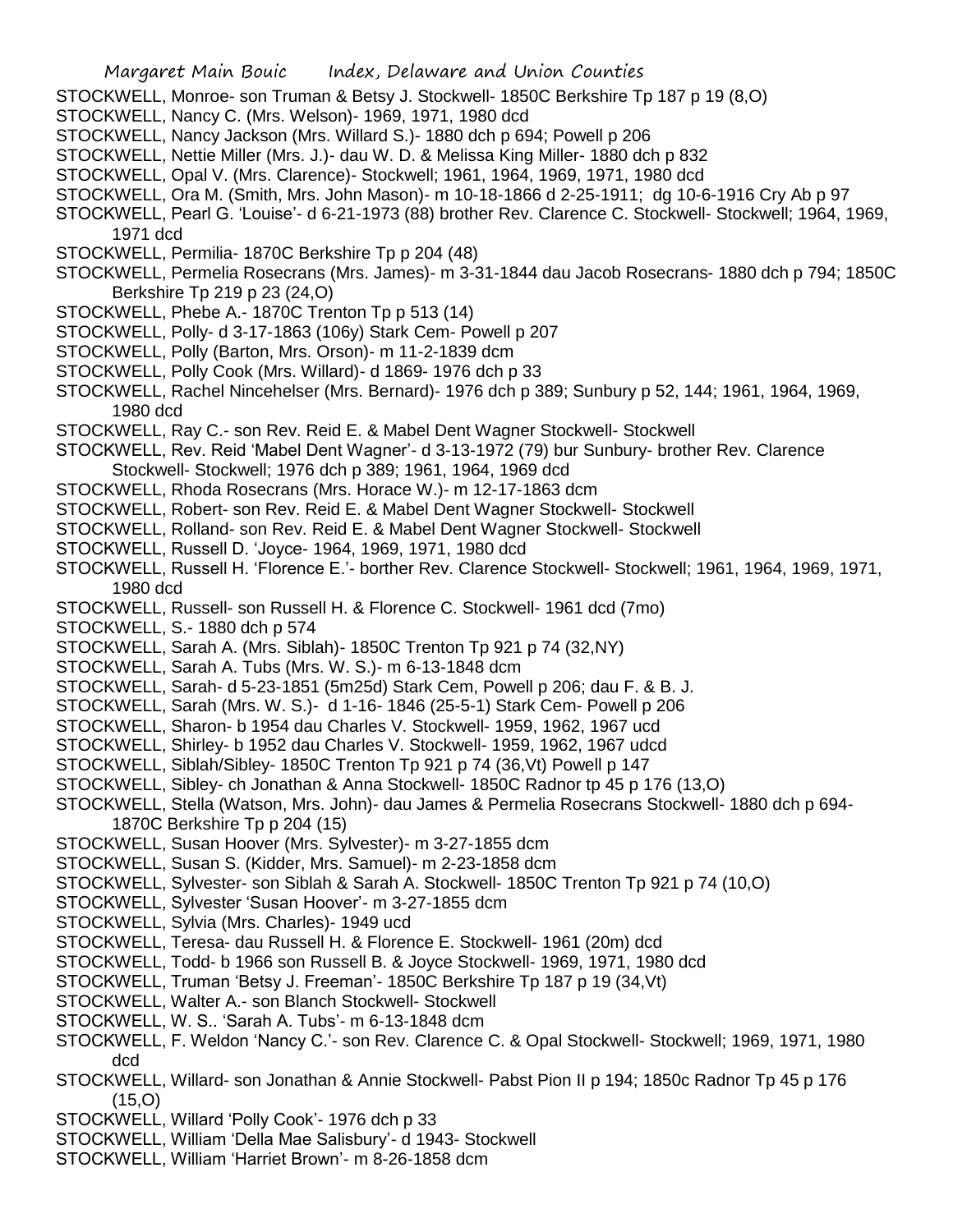STOCKWELL, William- son James Monroe & Amanda Thrall Stockwell- dg 3-14-1913, Cry Ab p 23

- STOCKWELL, William S. 'Nancy Jackson'- 1880 dch p 694; Powell [ 206
- STOCTON, Daniel B. 'Lucy Ann Tremains'- m 12-10-1846 Madison Co, unec X p 28
- STOCTON, Lucy Ann Tremains (Mrs. Daniel B.)- m 12-10-1846 Madison Co, unec X p 28
- STODARD, Albert 'Rebecca Melick'- m 12-31-1864 dcm
- STODARD, Della (Mrs. Henry)- 1910C Milford 52-55 p 213 (53,O,-.-)
- STODARD, Forest- son , wd, 1910C Milford 52-55 p 213 (27,O,O,O)
- STODARD, Frederick- grandson, 1910C Milford 52-55 p 213 (5,O,O,O)
- STODARD, Henry 'Della'- 1910C Milford 52-55 p 213 (59,O,Pa,unk)
- STODARD, Medelane O. Parish (Mrs., Wright)- m 1-6-1877 ucm (Hearl)
- STODARD, Mary- 1850C Delaware Tp 1378 p 97 (4/12,O) lived with John & Mary Hammond
- STODARD, Noah I.- 1850C Delaware Tp 1378 p 97 91,O) lived with John & Mary Hammond
- STODARD, Rebecca Melick (Mrs. Albert)- m 12-31-1864 dcm
- STODARD, Wright 'Medelane O. Parish'- m 1-6-1877 ucm (Hearl)
- STODDARD, ---(Longbrake, Mrs. Levi)- dau Dr. Stoddard- 1883 uch V p 120
- STODDARD, Adele- dau Solon & Myra Gorton Stoddard- Asp 931-1
- STODDARD, Albert 'Sarah R.'- Claibourne Cem p 41
- STODDARD, Albert- son Solon & Myra Gorton Stoddard- Asp 931-3
- STODDARD, Albert 'Rebecca''Sylvia E.'- son John & Polly Stoddard- 1860C Leesburg Tp 456 (16,O); 1870C Leesb. Tp 263-271 (26,O); 1880C Leesb. Tp 335 p 4 (36,O); 1900C Leesb. Tp 145-146 p 7A (56,O,O,NY) m 2y
- STODDARD, Alta (Ellsworth, Mrs. Denna)- m 11-4-1897 ucm (Hearl)
- STODDARD, Alta (Jones, Mrs. Owen)- sister Cyrus L., Edward M. obit Cyrus L. mlib; obit Edward M., mlib
- STODDARD, Alta May- b 4-1879 dau Eliza Stoddard- 1900C Milford Center 84-92 p 4A (21,O,Vt,O)
- STODDARD, Clarence- son Cyrus L.- obit Cyrus L. mlib
- STODDARD, Cora V.- dau Albert & Rebecca S. Stoddard- 1880c Leesburg Tp 35 p 4 (6,O)
- STODDARD, Cyrus L. 'Mattie'- d 1-22-1948 (86) Milford Cem, obit, mlib
- STODDARD, Cyrus S. 'Mianda Kent'- m 11-27-1889 ucm (Hearl)
- STODDARD, Ed- 1915 uch p 149 Mrs. Ed- 1915 uch p 149
- STODDARD, Edward- brother Cyrus L.- obit Cyrus L. mlib
- STODDARD, Edward M.- b 12-28-1867 Woodstock, d Sunday 3-14-1948, obit, mlib
- STODDARD, —(Mrs. Ed M.)- d 12-4-1946 Mechanicsburg- obit, mlib
- STODDARD, Eli 'Lovina Whetsel'- m 6-22-1856 dcm
- STODDARD, Eliza- b 9-1838; 1900C Milford Center 84-92 p 4A (61,O,O,NY) div, 12 ch, 8 living
- STODDARD, Elizabeth- dau John & Polly Stoddard- 1860C Leesburg Tp 456 (5,O); 1870C Leesburg Tp 257- 265 p 33 (14,O)
- STODDARD, Evaline- 1860C Leesburg Tp 563-535 p 74 (13,O)
- STODDARD, Genevieve- dau Solon & Myra Gorton Stoddard- Asp 931-2
- STODDARD, George A.- b 5-17-1841 d 5-20-1910 (69y3d) Claibourne Cem p 41
- STODDARD, Henry Solon- b 1-18-1888 son Rollin & Marietta Brotherton Stoddard- Asp 937-2
- STODDARD, Hester Ann- b 5-27-1833 d 5-28-1833 dau Rollin & Hester Ann Maine Stoddard- Asp 911
- STODDARD, Hester Ann-b 3-11-1843 d 4-12-1867 dau Rollin & Ruth Maine Stoddard- Asp 930
- STODDARD, Howard Main- b 5-18-1885 son Rollin & Marietta Brotherton Stoddard- Asp 137-1
- STODDARD, Ina Mitchell (Mrs. Walter)- dau David Addison Mitchell- Mitchell 112912)41; obit Walter, obit milb (brown)
- STODDARD, Jean (Wilson, Mrs. Eugene) or (Fraley, Mrs. Harold)- obit Walter D., obit milb (brown) ch Walter & Ina Mitchell Stoddard- Mitchell 112(12)411
- STODDARD, John- 1860C Leesburg Tp 563-535 p 74 (60,O)
- STODDARD, John- son John & Polly Stoddard- 1860C Leesburg Tp 456 (18,O)
- STODDARD, John 'Mary Foote'- Powers Pat p 85, 86
- STODDARD, John'Polly'-1860C Leesburg Tp 456 (50,O);1870C Leesb. Tp 257-265 p 33 (59,O)
- STODDARD, John- b 10-12-1834 d 10-22-1861 son Rollin & Hester Ann Maine Stoddard- Asp 912
- STODDARD, Julia A. (Ayer, Mrs. George)- see Asp (1635)
- STODDARD, Kate (Halsey, Mrs. Alonzo)- b 5-11-1856 dau Rollin & Ruth Maine Stoddard- Asp 936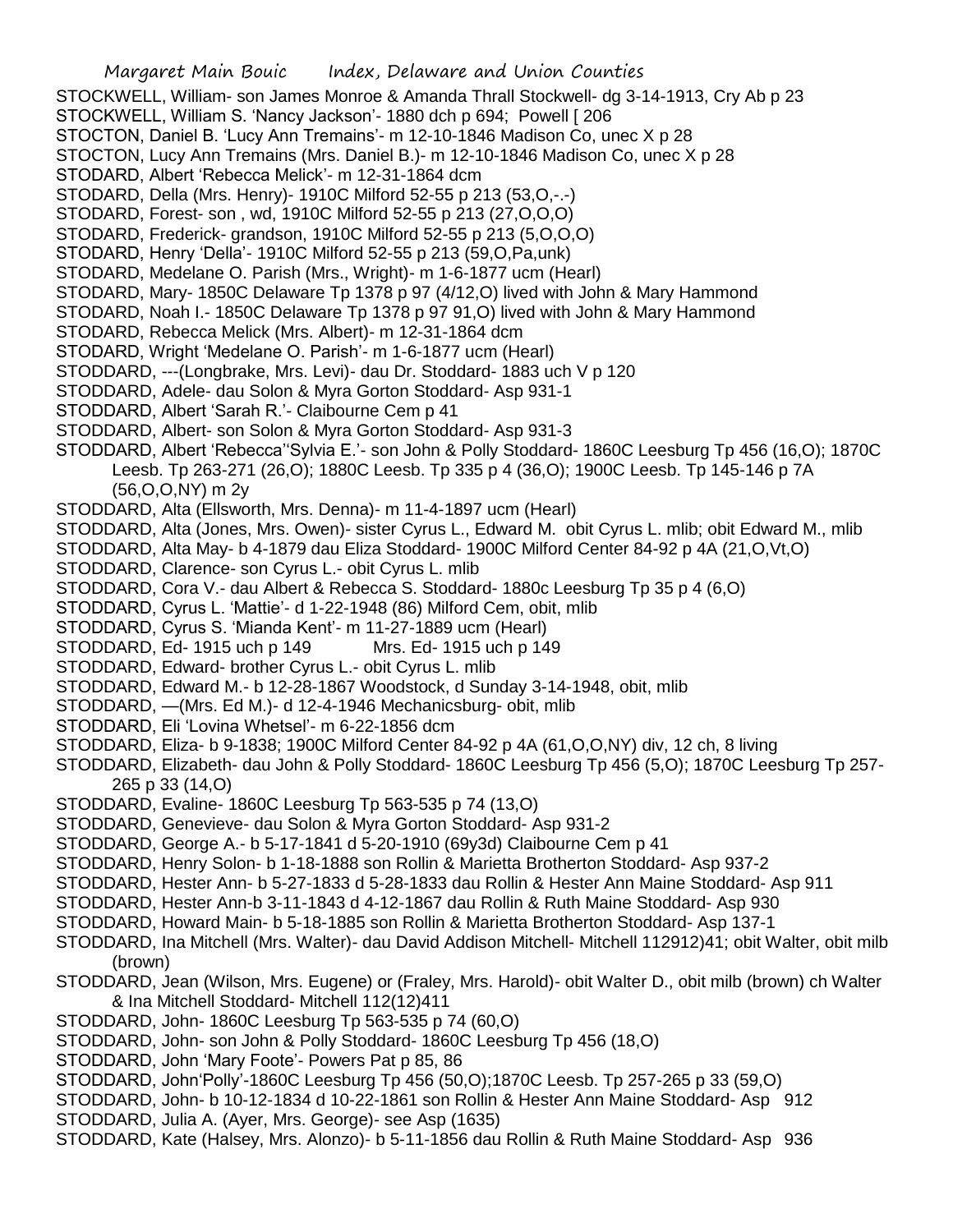- STODDARD, Lafayette- son John & Polly Stoddard- 1860C Leesburg tp 456 (12,O); 1870C Leesburg Tp 257- 265 p 33 (21,O)
- STODDARD, Laura- b 4-15-1852 dau Rollin & Ruth Maine Stoddard- Asp 934
- STODDARD, Lavinia- b 3-17-1848 d unm. Dau Rollin & Ruth Maine Stoddard- Asp 933
- STODDARD, Letita (Mead, Mrs. Isaac)- b 7-29-1839 m 1860 dau Rollin & Ruth Maine Stoddard- Asp 928
- STODDARD, Louisa- b 12-1-1831 d 12-14-1831 dau Rollin & Hester Ann Maine Stoddard- Asp 910
- STODDARD, Lovina Whetsel (Mrs. Eli) m 6-22-1856 dcm
- STODDARD, Lucy- b 5-14-1838 d 3-12-1860 dau Rollin & Ruth Maine Stoddard- Asp 927
- STODDARD, Mabel- dau Main & Mary Gorton Stoddard- Asp 935-1
- STODDARD, Margaret (73-1899) Millcreek Tp d 5-1-1904, uninf p 1; 1900C Paris Tp 73-76 p 7B (74,O)
- STODDARD, Margaret- dau John & Pooly Stoddard- 1860C Leesburg Tp 456 98,O); 1870C Leesburg 251-265 p 33 (16,O)
- STODDARD, Main 'Mary Gorton'- b 2-22-1854 son Rollin & Ruth Maine Stoddard- Asp 935
- STODDARD, Margaret King (Mr. )- dau William & Mary Thomas Kine- dumch p 305
- STODDARD, Marietta Brotherton (Mrs. Rollin)- Asp (937)
- STODDARD, Mary (Mrs. )- d Monday at Infirmary bur Plain City; mt 3-2-1904 p1c4 Abs p 6
- STODDARD, Mary (Arnold, Mrs. )- dau Walter & Ina Mitchell Stoddard- Mitchell 112(12)42; obit Walter, obit milb (brown)
- STODDARD, Mary Coffman (Mrs. Sylvanus)- m 10-6-1846 ucm 1163; unec VI p 69
- STODDARD, Mary Foote (Mrs. John)(Goodrich, Mrs. John)(Tracy, Mrs. Lt. Thomas)- b 1623 dau Nathaniel & Elizabeth Deming Foote- Powers Pat p 85, 86
- STODDARD, Mary (Goodsell, Mrs. Heman)- b 9-226-1846 m 1874 dau Rollin & Ruth Maine Stoddard- Asp 932
- STODDARD, Mary Gorton (Mrs. Main)- Asp (935)
- STODDARD, Mary K.- d 11-30-1851 dau William B. & Sarah Stoddard- dbg p 14; Powell p 97
- STODDARD, Mattie (Mrs. Cyrus L.)- obit Cyrus L., mlib
- STODDARD, Medelane/Meddana O. (Parish, Mrs. Wright)- m 1-6-1877 ucm 6011
- STODDARD, Miranda Kent (Mrs. Cyrus S.)- m 11-27-1889 ucm (Hearl)
- STODDARD, Myra Gorton (Mrs. Solon)- m 1870- Asp (931)
- STODDARD, Nancy- dau John & Polly Stoddard- 1860C Leesburg Tp 456 910,O)
- STODDARD, Nancy (Pugsley, Mrs. )- d 3-17-1898 (83) E. Liberty mt 3-232-1898 p8c1 Broadway, Abs p 34
- STODDARD, Nellie (Hess, Mrs. William)- m 11-11-1896 ucm (Hearl), sister Edward M., Cyrus L. obit Edward M., obit Cyrus L., mlib; unec V p 9
- STODDARD, Noah h.- son William B. & Sarah Stoddard- dbg p 14, Powell p 97
- STODDARD, Phebe (Bush, Mrs. George David)- b 6-1-1841 d 1-24-1896 dau Rollin & Ruth Maine Stoddard-Asp 929
- STODDARD, Polly (Mrs. John)- 1860C Leesburg Tp 456 (45,O); 1860 Leesburg 257-265 p 33 (52,NY)
- STODDARD, Rachel- 1860C Leesburg Tp 456 (75,Pa)
- STODDARD, Rebecca- mother-in-law of David & Lasetta A. Green- 1880C Leesburg Tp 278 p 28 (68,O,O,O)
- STODDARD, Rebecca- dau John & Polly Stoddard- 1860C Leesburg Tp 456 (19,O)
- STODDARD, Rebecca J. (Trapp, Mrs. Henry)- m 3-27-1862 ucm 3305; unec XX p 32
- STODDARD, Rebecca S. (Mrs. Albert)- 1870C Leesburg 263-271 p 34 (27,O); 1880C Leesburg Tp 35 p 4 (38,O)
- STODDARD, Rollin 'Hester Ann Maine''Ruth Maine'- b 12-4-1804 m(10 10-10-1830 (2) 4-22-1837- Asp (356), (360)
- STODDARD, Rollin 'Marietta Brotherton'- b 5-18-1858 son Rollin & Ruth Maine Stoddard- Asp 937
- STODDARD, Rose (Hill, Mrs. Charles)- b 1859 m 9-2-1884 ucm (Hearl) d 7-22-1929 Oakdale I p 30 (E-R28-6)
- STODDARD, Ruth Maine (Mrs. Rollin)- b 7-28-1819 m 4-22-1837 d 10-26-1860 Asp 360
- STODDARD, Ruth (or Keith?) Ch Walter & Ina Mitchell Stoddard- Mitchell 112(12)412 (Fraley, Mrs. H) or (Wilson, Mrs. Eugene)
- STODDARD, S. (female)- 1860C Leesburg Tp 563-538 p 74 (8,O)
- STODDARD, Sarah J. (Mres. )(Eckleberry, Mrs. John)- m11-19-1856 dcm
- STODDARD, Sarah R. (Mrs. Albert)- d 7-6-1892 (51y1m) Claibourne Cem p 41
- STODDARD, Sarah (Mrs. William B.)- dcb p 14
- STODDARD, Solon' Myra Gorton'- b 2-4-1845 m 1870 son Rollin & Ruth Maine Stoddard- Asp 931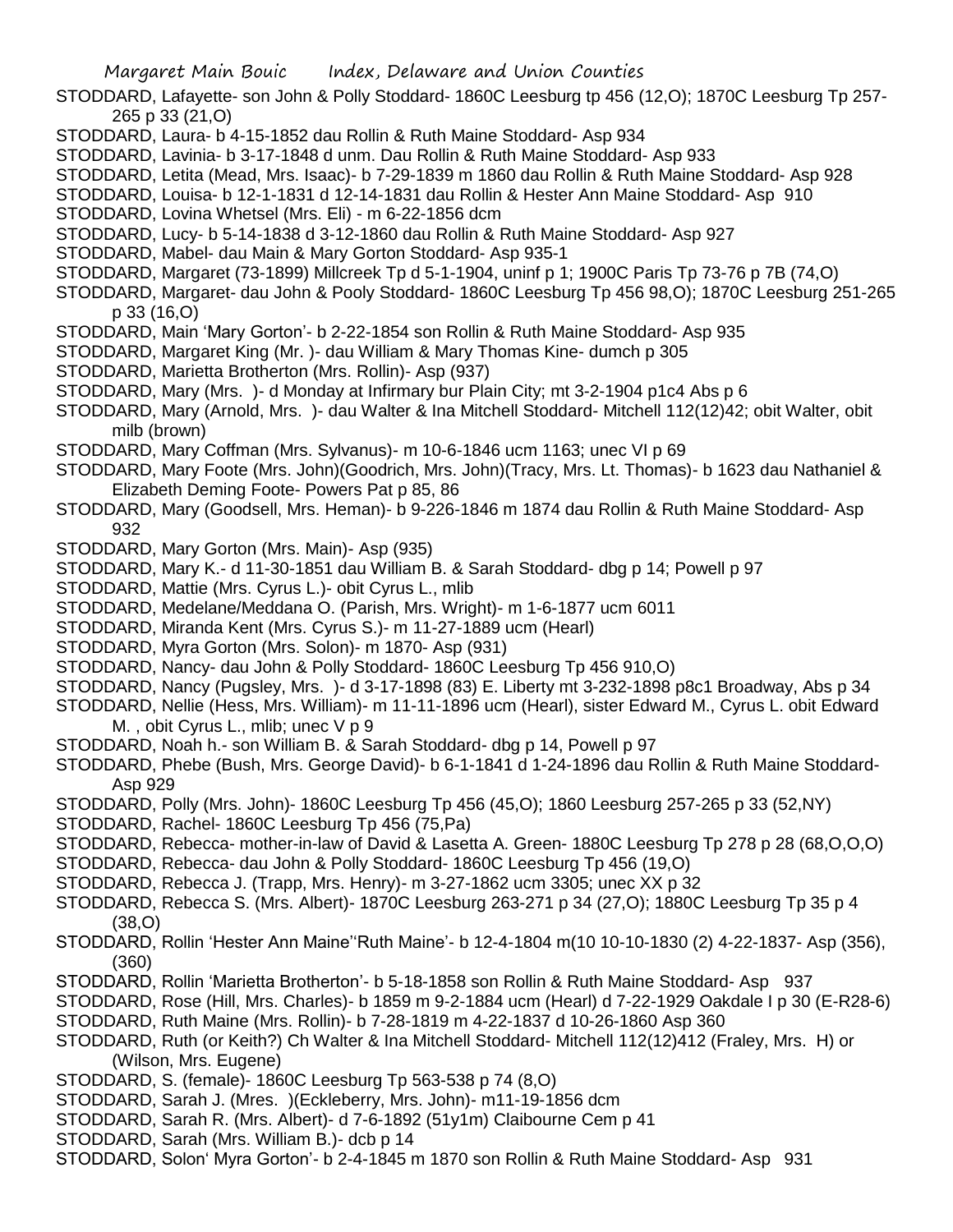- STODDARD, Sophia- 1860C Leesburg Tp 563-535 p 74 (35,O)
- STODDARD, Sylvanus 'Mary Coffman- m 10-6-1846 ucm 1163; unec VI p 69
- STODDARD, Sylvia R.- b 1828 d 1917 Newhouse Cem p 9
- STODDARD, Telithas L.- dau Albert & Rebecca Stoddard- 1870C Leesburg Tp 263-271 p 34 (5,O); 1880C Leesburg Tp 35 p 4 (14,O)
- STODDARD, Tillie (Hildreth, Mrs. John W.)- m 8-17-1887 ucm (Hearl)
- STODDARD, Sylvanus 'Mary Coffman'- m 10-6-1846 ucm (Hearl)
- STODDARD, Sylvia E. (Mrs. Albert)- 1900C Leesburg 145-146 p 7A (48, O, Va, Va)- m 2y, no ch
- STODDARD, Walter- son Edward M. Stoddard- obit Edward M, obit Mrs. Ed, mlib
- STODDARD, Walter 'Ina Mitchell- d 8-9-1948 (57) Milford Cem,- Mitchell (112912)41) ; unec XXII p 19, Irwin School 1929-1943
- STODDARD, Westley- son John & Polly Stoddard- 186 0C Leesburg Tp 456 (3,O); 1870C Leesburg Tp 257- 265 p 33 (12,O)
- STODDARD, William B. 'Sarah'- dcb p 14
- STODDARD, Wright- son John & Polly Stoddard- 1870C Leesburg Tp 259-265 p 33 (23,O)
- STODDEMAR. LeAnn (Jones, Mrs. John)- d 2-28-1862 (88-2-28); dcq Gladys Hall Dunlap :13; Oller Cem p 6; J. Jones 1
- STOECKER, Carl E. 'Frances Huston'- m 1921 d 1966 Stoecker; obit Frances, obit milb (brown)
- STOECKER, Frances Huston (Mrs. Carl E.)- b 1-4-1895 m 1921 d 2-2-1969 dau Alexander & Frances William Huston- Stoecker; obit, obit milb (brown)
- SOECKER, (Fry, Mrs. Harold)- dau Carl E. & Frances Huston Stoecker- Stoecker; obit Frances, obit milb (brown)
- STOECKLEIN, Delores (Lucas, Mrs. Charles Todd)- 1985 uch p 94
- STOECKS, Hilda (Stewart, Mrs. Earl Otis)- Maugans Anc p 155
- STOEHR, Betty Marion Protzeller (Mrs. Otto)- b 5-16-1920 m 6-3-1951 dau Harry Weiser & Genevieve Schutt Protzeller- Weiser p 105
- STOEHR, Otto 'Betty Marion Protzeller'- m 6-3-1951- Weiser p 105
- STOFER, Isaac 'Martha.'- 1880C Leesburg Tp 25 p 3 176C(37,Pa)
- STOFER, Isaac 'Mary'- d 1-6-1892 (56) Claibourne Cem p 48; 1860C Leesburg Tp 602-5873 p 79 (30,O) d accident mt 1-13-1892 p5c3, Abs p 19
- STOFER, Laura L.- dau Isaac & Martha l. Stofer- 1880C Leesburg Tp 25 p 3, 176C (9,O)
- STOFER, Martha L. (Mrs. Isaac)- 1880C Leesburg Tp 25 p 3 176C (30,O)
- STOFER, Mary (Mrs. Isaac)- 1860C Leesburg Tp 602-573 p 79 (21,O)
- STOFFEL, Anthony- see Ford
- STOFFEL, Mary K. (Ford, Mrs. Robert D.)- m 12-1-1979 dau Antony M. Stoffel- see Ford
- STOFFER, Amos- unec III p 55
- STOFFER, Dean L. 'Marilyn M.'- 1964 dcd
- STOFFER, Donald- son Dean L. & Marilyn M. Stoffer- 1964 (1) dcd
- STOFFER, Kenneth- son Deal L. & Marilyn M. Stoffer- 1964 (2) dcd
- STOFFER, Marilyn M. (Mrs. Dean L.)- 1964 dcd
- STOFFLE, Audrey- dau Frank & Janet Ida Ruesler Stoffle- Stoffle
- STOFFLE, Frank 'Janet Ida Ruesler'- m 2-21-1976- Stoffle
- STOFFLE, Jacob- son Frank & Janet Ida Ruesler Stoffle- Stoffle
- STOFFLE, Janet Ida Ruesler (Mrs. Frank)- b 1-6-1952 Mo. m 2-21-1976 d 8-13-2002 (50) Texas- dau Wilbert H. & Ida Puhlmann Ruesler- sister Charlotte Blumenschein- Stoffle
- 
- STOFFLE, Jeffrey- son Frank & Janet Ida Ruesler Stoffle- Stoffle STOGSDILL, Rilla S. (Mrs. Ronald D.)- 1979 ucd
- STOGSDILL, Ronald D. 'Rilla S.'- 1979 ucd
- STOHL, Milton- 1971 dcd
- STOHR, Howard 'Karla Florein Selwyn'- b 1944 m 1963- Maugans Anc p 40
- STOHR, Karla Florein Selwyn (Mrs Howard)- b 1-7-1946 dau George Harvey & Virginia Emma Ellison Selwyn-Maugans Anc p 40
- STOIMENOY, Ann (Kise, Mrs. David)- m 8-28-1999 dau Ivan & Nina Stoimenoy- Stoimenoy
- STOIMENOY, Ivan 'Nina'- Stoimenoy
- STOIMENOY, Nina (Mrs. Ivan)- Stoimenoy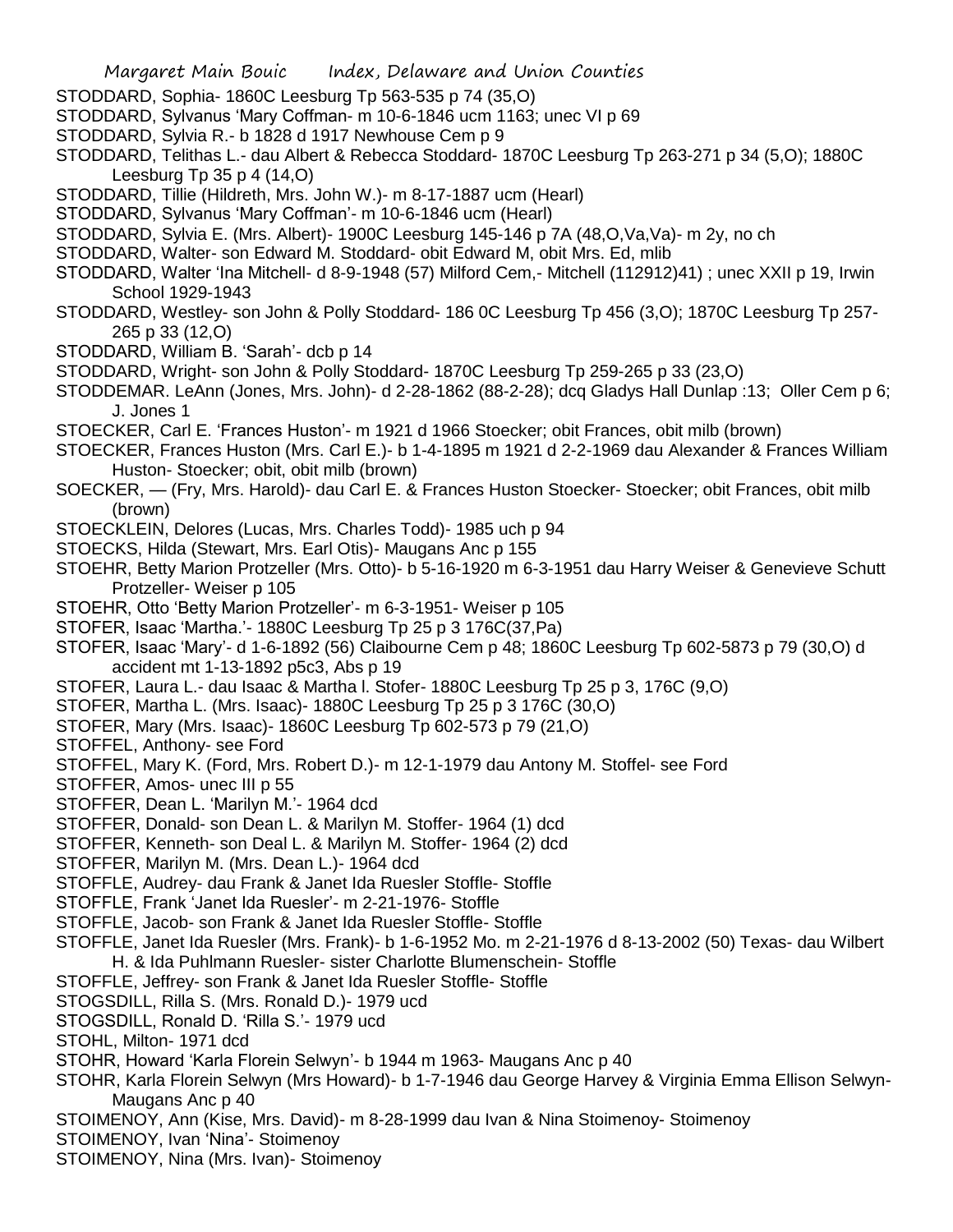- STOKELY, —research by Trella Romine- unec II p 18
- STOKELY & MEANS- delinquent land, unec XIV p 53
- STOKELY, Elizabeth (Hildreth, Mrs. William)- b 5-12-1800 m 2-26-1817 mt 2-15-1882 p3c6, Abs p 9' ped Trella Hemmerly Romine #75 20; unec VI p 36
- STOKELY/STAKELY, John- 1883 uch V p 353 J.- land grant- unec XVIII p 65
- STOKELY, Margaret (White, Mrs. Charles,Jr.)- b 6-3-1838 m 1-4-1860 d 6-4-1923 dau Philip Stokely- ped Roberta Wolf Villacres 12; unec XVII p 11
- STOKELY, Philip- b ca 1803/4 d 5-12-1879/80 Price Cem- ped Roberta Wolf Villacres #526 13; unec XVII p 11, XXII p 4
- STOKELY, Thomas- Powers p 152
- STOKELY, Thomas J.- 1850C Delaware Town 1260 p 92 (17,O)
- STOKER, Annie- dau Ella Stoker, d scarlet fever- dg 4-28-1893, Abs p 120
- STOKER, Bradley Delbert 'Cindy Lea Price'- m 8-5-1978 son Charles Stoker- Stoker
- STOKER, Charles- Stoker
- STOKER, Cindy Lea Price (Mrs. Bradley Delbert)- m 8-5-1978 dau James Price- Stoker
- STOKER, Ella (Mrs. )- dg 4-28-1893 Cry Ab p 120
- STOKER, George B. 'Louise S.'- 1959, 1962, 1967, 1971, 1973, 1975, 1977, 1979, 1981, 1983 ucd
- STOKER, John- son Ella Stoker, d scarlet fever- dg 4-28-1893, Abs p 120
- STOKER, Louise S. (Mrs. George B.)- 1959, 1962, 1967. 1971, 1973, 1975, 1977, 1979, 1981, 1983 ucd
- STOKES, —Nash p 12, 14
- STOKES, Dr;- 1883 uch V p 121, 402' 1915 uch p 446
- STOKES, Abraham- b 9-1852 son John & Emma Stokes- 1860C Allen Tp 747-750 p 103 (7,O; 1880C Allen Tp 165-169 p 8A (47,O,O,NY)
- STOKES, Alan Nash- b 8-6-1951 son Verle & Marian Nash Stokes- Nash p 271
- STOKES, Alice Saylor (Mrs. George W.)- m 10-5-1882 ucm (Hearl)
- STOKES, Amaretta/Armeda J.- b 1-1859- dau John & Emma Stokes; 1860C Allen Tp 747-750 p 103 (1,O); 1880C Allen Tp 165-169 p 8A (41,O,O,NY)
- STOKES, Amy Emma Marie Holly (Mrs. John W.)- b 5-18-1818 NY m 7-4-1840 d 10-8-1901 (83-6-29) mt 11-6- 1901 Abs p 14
- STOKES, Angeline- 1850C Allen Tp 1466-1485 p 118 (13,O); 1860C Allen Tp 748-753 p 103 (22,O)
- STOKES, Angeline (Cooper, Mrs. John)- m 11-30-1865 ucm 3862; unec XXII p 21
- STOKES, Ann (Mrs. John)- Golden Wedding- mt 7-9-1890 p1c5, Abs p 13
- STOKES, Ann (Thomas, Mrs. Randy)- dau Richard & Annabelle E. Knox Stokes- Stokes
- STOKES, Anna- d 3-18-1893 (6-5-5) Concord Tp- dcdeaths
- STOKES, Anna Rhoda (Irwin, Mrs. John)- m 1-4-1827 ucm 125; unec II p 15
- STOKES, Annabelle E. Knox (Mrs. Richard )- b 5-13-1929 d 9-23-2002 (73) Maple Grove Cem dau Calvin & Alberta Shurte Knox- Stokes
- STOKES, Annie- b England d 9-25-1892 (69-11-4) Concord Tp, dcdeaths
- STOKES, Annie Hill (Mrs. George)- dau George & Elizabeth Hill- 1908 dch p 633; 1880 dch p 748; 1860C Jerome Tp 225 p 33 (26,Eng)
- STOKES, Araminta-dau John W. & Emma Marie Stokes, mt 10-16- 1901, mt 11-6-1901, Abs p 12, 14
- STOKES, Barb (Hughes, Mrs. Duane)- dau Richard & Annabelle E. Knox Stokes- Stokes
- STOKES, Bart- son Richard & Annabelle E. Knox Stokes- Stokes
- STOKES, Becky- dau Ralph & Vivian Hughes Stokes- Stokes; 1962 (6) ucd
- STOKES, Benjamin F.- 1908 dch p 406
- STOKES, Bertha (Bates, Mrs. Andrew A.)- m 6-10-1891 ucm (Hearl); teache dau Hiram & Clara Chapman Stokes- 1915 uch p 579, 1063; 1883 uch V p 215; , mt 7-3-1889, Abs p 9; 1870C milford 27 p 3 (2,O); 1880C Milford Center 78 p 37 (12,O,O,NH)
- STOKES, Betty M. Davis (Mrs. Fred)- Stokes
- STOKES, Calista Colver(Mrs. William)- dau Charles & Olive Callander Colver-1883 uch V p 383
- STOKES, Carol Lynn- dau Harold & Ruth Marvin Stokes- 1985 uch p 95
- STOKES, Clara Chapman (Mrs. Hiram)- m 12-10-1842 d 1875 dau Amasa Chapman- 1915 uch p 579, 1063; 1883 uch V p 215; 1870C Milford 27 p 3 (46,NH)
- STOKES, Clara- dau Hiram & Clara Chapman Stokes- 1915 uch p 1063; 1883 uch V p 215; 1870C Milford 27 p 3 (8,O); 1880C Milford 78 p 37 (17,O,O,NH)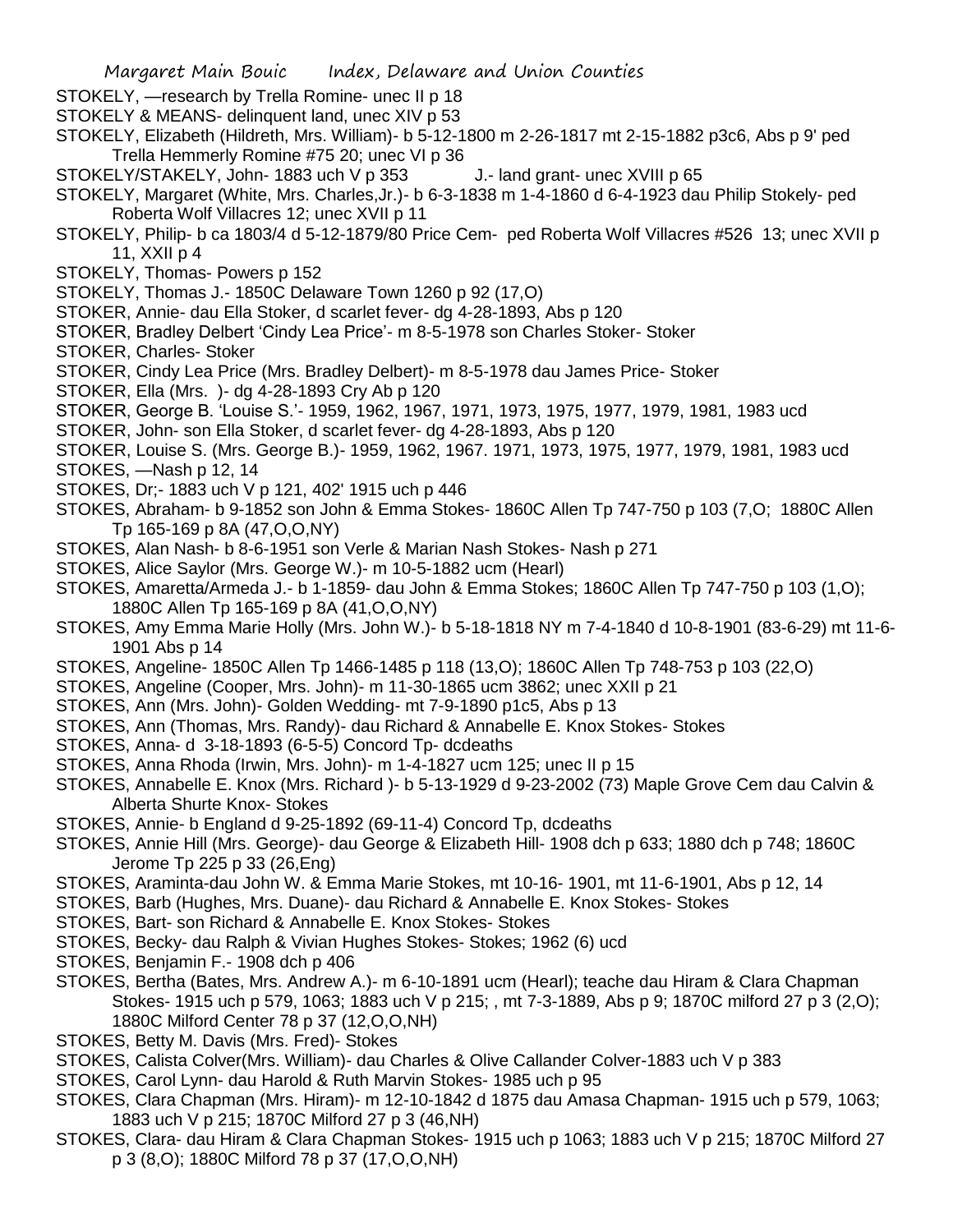- STOKES, Clara (Martin, Mrs. True E.)- m 3-29-1883 ucm (Hearl)
- STOKES, Cliff- son Ralph & Vivian Hughes Stokes- 1962 (8), 1979 ucd
- STOKES, Cliff 'Tonya'- son Richard & Annabelle E. Knox Stokes- Stokes
- STOKES, Cynthia- 1870C Concord Tp p 264 (6)
- STOKES, Dale O. 'Marlene Van Buskirk'- b 1-20-1932 Logan Co. m 6-28-1958 d 6-9-2001 (69) bur West Liberty- son Perry Hudson & Vivian Titus Stokes- Stokes

STOKES, Dale- son Richard & Annabelle E. Knox Stokes- Stokes

- STOKES, Daniel- 1908 dch p 139
- STOKES, Darren Allen- son Dale O. & Marlene VanBuskirk Stokes- Stokes
- STOKES, Deborah Lynn- b 2-6-1958 dau James Warren & Laura Dale Tyler Stokes- Weiser p 42
- STOKES, Deborah Sharp (Mrs. Oliver P.)- parents of Timothy Weaver Stokes. Obit Timothy Weaver, mlib
- STOKES, Dessie- b 1965 dau Herbert A. & Sharon L. Stokes- 1969, 1971 dcd; 1975, 1977, 1979, 1981 ucd
- STOKES, Duane/Dewana- b 1963 ch Herbert A. & Sharon L.Stokes- 1969, 1971 dcd; 1975, 1977, 1979 ucd
- STOKES, Diana Elizabeth Freshwater (Mrs. Jacob John)- b 1847 dau Eugene David & Marie Carpenter Stokes- Freshwater p 98,102
- STOKES, Edward Brooke 'Katherine Merritt'- b 1922 son Edward Lowber & Mary Baldwin Irwin Brooke Stokes-Weiser p 187
- STOKES, Edward Lowber 'Mary Baldwin Irwin Brooks'- m 1920- Weiser p 187
- STOKES, Effie L. (Mrs. Lawrence C.)- b 1900 d 1953 Byhalia Cem, lptw p 131
- STOKES, Elba 'Mary Harlan'- obit Mary Stokes, mlib
- STOKES, Elizabeth White (Mrs. Thomas)- 1908 dch p 633; 1880 dch p 748
- STOKES, Ella Newell (Mrs. Thomas M.)- m 1884 dau Joseph & Oliver Hedges Newell- dg 1-15-1892, Cry Ab p 82; dg 7-14-1916 Cry Ab p 75; Pabst 7 p 22
- STOKES, Elmore- 1870C Concord Tp p 264 (30)
- STOKES, Emma M. Holly (Mrs. John W.)- b 5-1818 m 7-4-1840, mt 9-9-1903, Abs p 2; 1850C Allen Tp 1467- 1486 p 218 (31,O); 1860C Allen tp 747-753 p 103 (42,NY); 1870C Allen Tp 139-132 p 9 (53,O); 1880C Allen Tp 260-275 p 26 (63, NY,NY,NH); 1900C Allen Tp 165-169 p 8A (82,NY,NY,NY)
- STOKES, Eugene- son Fred & Betty M. Davis Stokes- Stokes
- STOKES, Florence- dau George W. & Marie E. Cowgill Stokes-1880C Allen Tp 260-275 p 27 (2,O,O,O)
- STOKES, Fred 'Betty M. Davis'- Stokes
- STOKES, George- 1883 uch V p 285 George- Gowann; Guards, unec XV p 21
- STOKES. George- 1870C Concord Tp p 264 (35\*)
- STOKES, George 'Annie Hill'- son Thomas & Elizabeth White Stokes- 1908 dch p 273, 406, picture 632, 63;l 1880 dch p 748; hjt p 49, 76; 1860C Jerome Tp 225 p 33 (30,Eng)
- STOKES, Dr. George Edward- son Dr. John C. & Opal Mae Hatton Stokes- Stokes; obit Opal, milb (brown)
- STOKES, George- parents of Thomas M.- dg 1-15-1892, Cry Ab p 82; relative of Peter Snedeker- dg 8-4-1905 Cry Ab p 43
- STOKES, George- son John W. & Emma Marie Stokes, mt 10-6-1901, 11-6-1901, Abs p 12, 14
- STOKES, George 'Mary A. Saylor'- Stokes
- STOKES, George W. 'Alice Saylor'- m 10-5-1882 ucm (Hearl)
- STOKES, George W. 'Maria E. Cowgill'- b 1846 m 7-4-1874 ucm 5514 d 2-16-1912 (65y6m) Oakdale Cem 2442 (74B), II p 17 (B-R9-13) son John & Emma M. Stokes- 1850C Allen Tp 1467-1486 p 218 (3,O); 1870C Allen Tp 139-132 p 4 (23,O); 1880C Allen Tp 260-275 p 26 (33,O,O,NY); 1910C Marysville 35- 36 p 2A (63,O,Va,NY) m 27y
- STOKES, Georgia-du George W. & Mary A. Stokes- 1910C Marysville 35-36 p 2A (22,O,O,O)
- STOKES, Gertrude (Tam, Mrs. William)- b 1-11-1874 m 1891 d 1925 dau Jacob John & Diana Elizabeth Freshwater Stokes- Freshwater p 102
- STOKES, Supt. H. A.- 1976 dch p 195, 197
- STOKES, Habsebas (Garwood, Mrs. Daniel)- m 6-21-1806 onwq I
- STOKES, Harold 'Ruth Marvin'- 1985 uch p 95
- STOKES, Hawley/Holly- son John H. & Emma Stokes- 1870C Allen tp 139-132 p 9 (17,O); 1880C Allen Tp 260-275 p 26 (27,O,O,NY)
- STOKES, Hepsebeth (Cowgill, Mrs. Daniel)- 1908 dch p 724
- STOKES, Hepy C. (Hawley Mrs. Gregory)- m 1836; mt 2-22-1888 p7c6, Abs p 43
- STOKES, Herbert A. 'Sharon L.'- 1969, 1971 dcd; 1975, 1977, 1979, 1981, 1983 ucd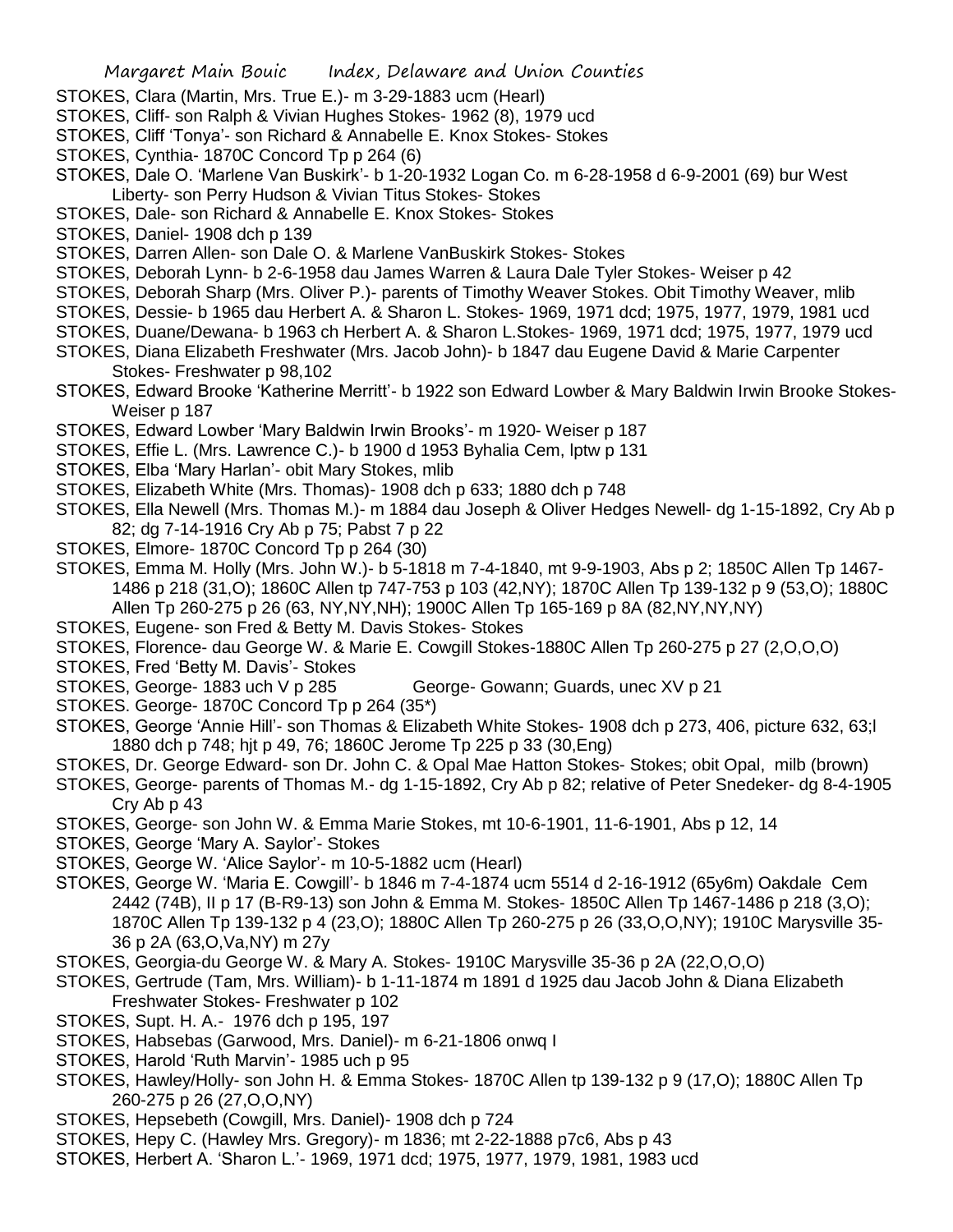- STOKES, Herbert 'Nancy'- 1949 ucd
- STOKES, Herbert, Jr.- son Herbert & Nancy Stokes- 1949 ucd
- STOKES, Hiram 'Clara Chapman'- m 12-10-1842 d 9-5-1887 (74) -son John & Rhoda Carey Stokes- 1883 uch V p 167, 197, 214, 215; dumch p 57; 1915 uch p 144, 579, 1063; mt 9-21-1887 p2c5, also p7c4; Abs p 15, 38; 1870C Milford 27 p 3 (56,O); 1880C Milford 78 p 37 (66,O,-,-)
- STOKES, Holly- dau John W. & Emma Marie Stokes- mt 10-16-1901, 11-6-1901, Abs p 12, 14
- STOKES, Hope/Hoopey- dau John & Rhoda Carey Stokes- 1915 uch p 183; 1883 uch III p 367, V p 215
- STOKES, Horace M.- 1883 uch V p 57
- STOKES, Hossey (Hawley, Mrs. Gregory) m 1-19-1837 Madison Co, unec VIII p 68
- STOKES, Iverston- b 5-25-1877 son Jacob John & Diana Elizabeth Freshwater Stokes- Freshwater p 102
- STOKES, Jackie Ann- b 1-17-1952 d 2-1968 Maple Grove Cem- dau Fred & Betty M. Davis Stokes- Stokes
- STOKES, Jacob John 'Diana Elizabeth Freshwater Freshwater p 98, 102
- STOKES, James Henry 'Martha Harper Richter'- b 2-25-1913 m 12-3-1932- Weiser p 42
- STOKES, James Warren 'Laura Dale Kyler'- b 2-24-1923 m 11-21-1956 son James Emery & Martha Harper Richter Stokes- Weiser p 42
- STOKES, Jimmie Eugene Bates McKettrick (20-1974)- McKitrick p 424
- STOKES, Jaree- dau Fred & Betty M. Davis Stokes- Stokes
- STOKES, J. K' Maria- 1850C Union Tp 1271-1289 p 191 (31,O); Justice of Peace, unec XVIII p 33
- STOKES, Joan- dau Herbert & Nancy Stokes- 1949 ucd
- STOKES, John- land, unec II p 25; Union Tp. 1809 unec XV p 69; 1883 uch V p 397
- STOKES, John 'Ann'- golden wedding, mt 7-9-1890 p1c5, Abs p 13
- STOKES, John- d 3-28-1893 (2-11-7) Concord Tp, dcdeaths
- STOKES, John C.- 1870C Milford 27 p 3 (15,O)
- STOKES, Dr. John C. 'Opal Mae Hatton'- b 4-11-1890 d 12-15-1965 Oakdale II p 88 (H-RO-9); dau George & Mary A. Saylor Stokes- Stokes; obit, Opal, obit milb (brown)
- STOKES, John D.- hmp p 167
- STOKES, John D. 'Madeline'- 1961, 1964, 1969, 1971 dcd
- STOKES, John D. Jr.- son John D. & Madeline Stokes- 1961 dcd
- STOKES, John 'Emma'- 1850C Allen Tp 1467-1486 p 218 (31,O); 1860C Allen Tp 747-753 p
	- 103 (41,O); 1870C Allen Tp 139-132 p 9 (53,O); 1880C Allen Tp 260-275 p 26 (62,Va,Va,Va)
- STOKES, John G.- son Hiram & Clara Chapman Stokes- 1915 uch p 1063; 1883 uch V p 215
- STOKES, John H. 'Lucy M. Deland- m 2-10-1841 ucm 699; mt 1-27-1858, 4-6-1859
- STOKES, John Walter-b 9-26-1950 son James Warren & Laura Dale Kyler Stokes-Weiser p 42
- STOKES, John W.- son John & Emma Stokes- 1860C Allen Tp 747-753 p 103 (13,O)
- STOKES, John- son John W. & Mary A. Stokes- 1910C Marysville 35-36 p 2A (20,O,O,O)
- STOKES, John- son John & Rhoda Carey Stokes- 1915 uch p 1813; 1883 uch III p 367, V p 215
- STOKES, John 'Rhoda Garey'- d 10-8-1817 (34) Mitchell Cem- 1915 uch p 183, 226, 391; 1883 uch III p 36 7, V p 167, 198, 215
- STOKES, John R. 'Lucy M. Deland'- m 2-10-1841 ucm 699; unec V p 38; estate, mt 1-27-1858, Abs p 27, mt 4-6-1859, 1-27-1858, Abs p 27, 32; appr estate Moses Fullingon- JB 4 8-12-1850, p 317, uccp p 42
- STOKES, John W. 'Amy Emma Marie Holly'- b 11-18-1818 m 7-4-1840 d 8-2-1903 (84-8-15); mt 11-6-1901 Abs p 14; mr 9-9-1903 Abs p 2
- STOKES, Joseph- dumch p 476
- STOKES, Joseph 'Mary Austin'- m 4-23-1829 ucm 176; 1883 uch III p 288; unec II p 26, XVI p 43; apptd guardian of William Dickey (14) 9-19-1831 JB 1 p 123; uccp p 8; estate, JB3 7-7-1843 uccp p 27, JB3 p 150
- STOKES, Joseph 'Polly Asher'- 1883 uch V p 454, 476
- STOKES, Joyce- dau Harbert & Nancy Stokes- 1949 ucd
- STOKES, J. R.- conducted marriage, unec XVIII p 8, 56
- STOKES, Katherine Merritt (Mrs. Edward Brooke)- Weiser p 187
- STOKES, Laura Dale Kyler (Mrs. James Warren)- b 2-10-1938 m 11-21-1956- Weiser p 42
- STOKES, Lawrence C. 'Effie L.'- b 1900 Byhalia Cem, lptw p 121
- STOKES, Lucille (Sensel, Mrs. )- dau Timothy Weaver & Nancy Hudson Stokes- obit Timothy Weaver, mlib, obit Nancy, mlib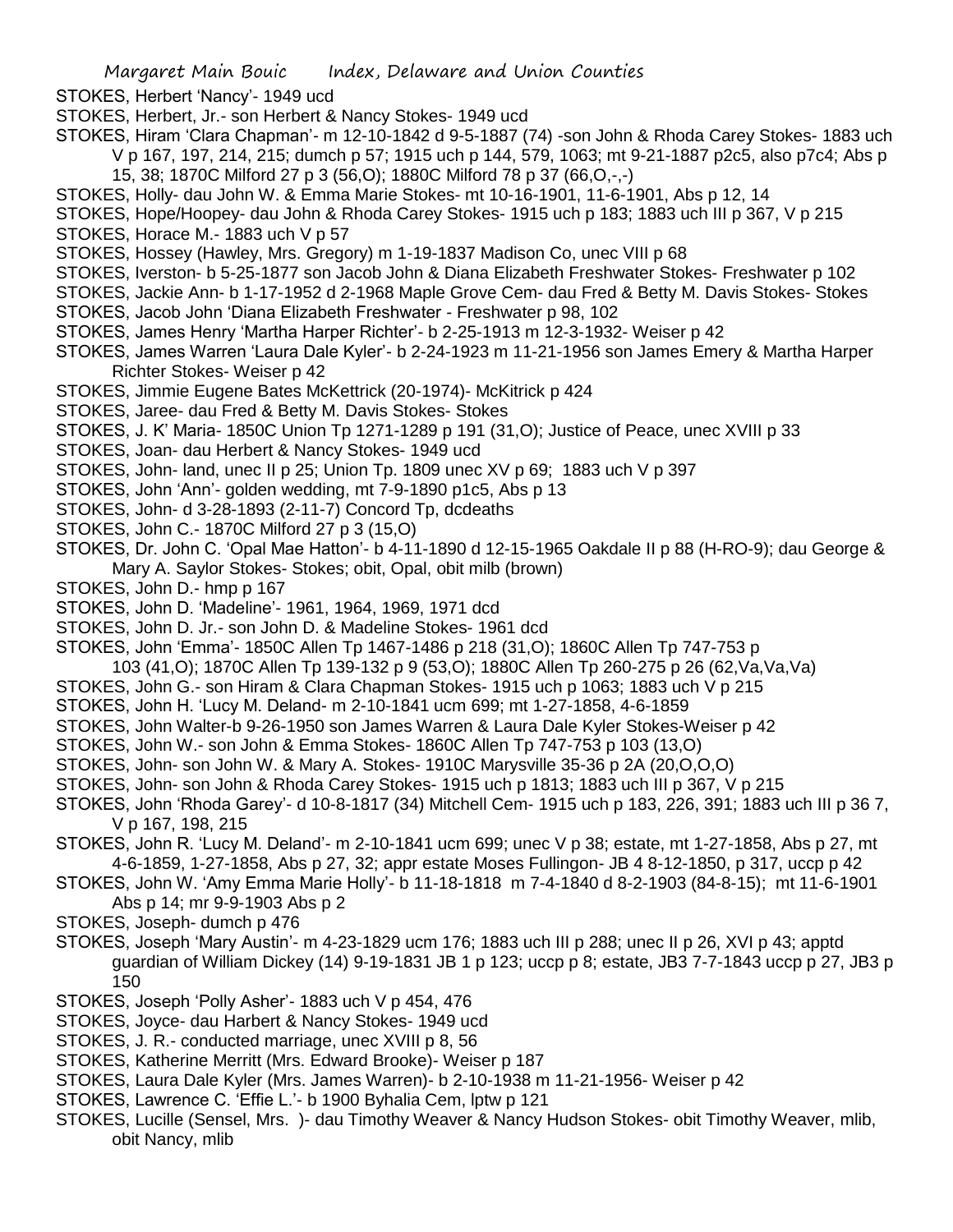- STOKES, Lucy M. Deland (Mrs. John R.)- m 2-10- 1841 ucm 699; adm of John R.- mt 1-27-1858 Abs p 27; unec V p 38
- STOKES, Madeline (Mrs. John D.)- 1961, 1964, 1969, 1971 dcd
- STOKES, Mae (Reynolds, Mrs. French G.)- m 1-17-1877 ucm 6019- dau Hiram & Clara Chapman Stokes-1915 uch p 1063; 1883 uch V p 214, 215; mt 7-15-1885 p5c5, Abs p 15
- STOKES, Maria E. Cowgill (Mrs. George W.)- b 1860 m 7-4-1874 ucm 5514 d 4-9-1928 Oakdale II p 17 (B-R9- 13); 1910C Marysville 353 p 2A (49,O,O,pa) m 27y, 3 ch
- STOKES, Maria (Mrs. J. K.)- 1850C Union Tp 1271-1289 p 191 (31,Vt)
- STOKES, Marian Nash (Mrs. Verle)- b 5-1930 m 1951 dau Frederick Preston & Augusta Kenley Nash- Nash p 271
- STOKES, Maria (Wood(s), Mrs. Samuel)- m 3-15-1859, ucm 2859- dau John & Rhoda Carey Stokes- 1883 uch III p 367, V p 215, 217; 1915 uch p 183; , mt 3-16-1859, Abs p 32; Wood Bible, Union County Museum (m 1858); unec II p 4, XIX p 7
- STOKES, Marlene Van Buskirk (Mrs. Dale O.)- m 6-28-1958 Stokes
- STOKES, Mary- b Noble Co d 4-9-1928 (78) Oakdale 4020 (B74)
- STOKES, Mary Ann (Carp, Mrs. John)- dau Thomas & Elizabeth Stokes- 1908 dch p 633
- STOKES, Mary A. Saylor (Mrs. George)- Stokes
- STOKES, Mary Austin (Mrs. Joseph)- m 4-23-1829 ucm 176; 1883 uch III p 288; unec II p 26
- STOKES, Mary Baldwin Irwin Brooke (Mrs.Edward Lowber)- b 10–16-1897 m 1920 d 12-1957 dau Edward & Annie Louise Clingan Broode- Weiser p 187
- STOKES, Mary Collins (Harlan, Mrs. John)(Mrs. Elba)- b 7-6-1861 d 2-22-1950 (88) dau Edward & Anna Farrel Collins, obit, mlib
- STOKES, Mary- dau Hiram & Clara Chapman Stokes- 1883 uch V p 215; 1870C Milford 27 p 3 (18,O)
- STOKES, Mary (Inskeep, Mrs. William Jr.)- b 8-26-1812 m 12-27-1832 d 1-20-1892 (80) dau Joseph Stokesdumch p p 196; 1883 uch V p 456; 1915 uch p 462
- STOKES, Mary (Mrs. )- 1870C Washington Tp 15 p 3 (75,Va)- with John H. & Debray Green
- STOKES, Mary Louise (MacElree, Mrs. Lawrence)- b 1924 dau Edward Lowber & Mary Baldwin Irwin Stokes-Weiser p 187
- STOKES, Matilda- dau Matlock & Rebecca Snuffin Stokes- 1883 uch V p 456
- STOKES, Mattock 'Rebecca Snuffin'- 1883 uch V p 456, 471; 1915 uch p 462; 1830C Allen Tp 373 p 293 (30- 40); 1840C Allen Tp 776 (40-50) 1f 930-400 2f (5-10) 2m (-5)
- STOKES, Maud- b 2-7-1875 d 1891 dau Jacob John & Diana Elizabeth Freshwater Stokes- Freshwater p 102
- STOKES, Millie (Dumron, Mrs. Randy)- dau Richard & Annabelle E. Knox Stokes- Stokes
- STOKES, Minille (Mrs. )- dau Richard O'Keefe- dg 8-27-1909, Cry Ab p 57
- STOKES, Minta J.- dau John W. & Emma Stokes- 1870C Allen Tp 139-132 p 9 (11,O); 1880C Allen Tp 260- 275 p 27 (21,O.O.NY)
- STOKES, Myrtle- dau George W. & Mary A. Stokes- 1910C Marysville 35-36 p 2A (26,O.O,O)
- STOKES, Nancy (Mrs. Herbert)- 1949 ucd
- STOKES, Nancy Hudson (Mrs. Timothy Weaver)- b 6-6-1879 m 8-23-1904 d 6-7-1958 (79) Middleburg Cemdau Peter & Louisa Rohr Hudson; obit Timothy Weaver, mlib; obit mlib
- STOKES, Oliver P. son John W. & Amy Emma Marie Stokes- 1883 uch V p 511; mt 10-6-1901, mt 11-6-
- 1901, Abs p 12, 14; 1850C Allen Tp 1467-1486 p 218 (8,O); ; 1860C Allen Tp 747-753 p 103 (14,O)
- STOKES, Oliver P. 'Deborah Sharp'- parents of Timothy Weaver- obit Timothy Weaver, mlib
- STOKES, Opal Mae Hatton (Mrs.Dr. John C.)- b 4-6-1890/1 d 11-26-1970 Oakdale II p 88 (H-RO-9)- dau E. M. & Daisy Minthorn Hatton; obit, obit milb (brown)
- STOKES, Perry Hudson 'Vivian Titus ' -Stokes
- STOKES, Perry- son Timothy Weaver & Nancy Hudson Stokes- obit Timothy Weaver, obit Nancy Stokes, mlib
- STOKES, Phebe- 1860C Allen Tp 748-753 p 1032 (74,Va); 1870C Allen Tp 140-133 p 91 (83,Va)
- STOKES, Polly Asher (Mrs. Joseph)- 1883 uch V p 454
- STOKES, Rachel- 1860C Allen Tp 748-753 p 103 (50,O)
- STOKES, Rachael- 1850C Allen Tp 1466-1485 [ 218 (26,O)
- STOKES, Ralph 'Vivian Hughes'- Stokes; 1962 ucd
- STOKES, Ray Franklin- son Harold & Ruth Marvin Stokes- 1985 uch p 95
- STOKES, Rebecca Snuffin (Mrs. Matlock)-1883 uch V p 456;1830C Allen Tp 373 p 293 (20-30)
- STOKES, Rhody- d 3-18-1864 (73) Mitchell Cem; 1820C Union Tp 173 (26-45); 1915 uch p 183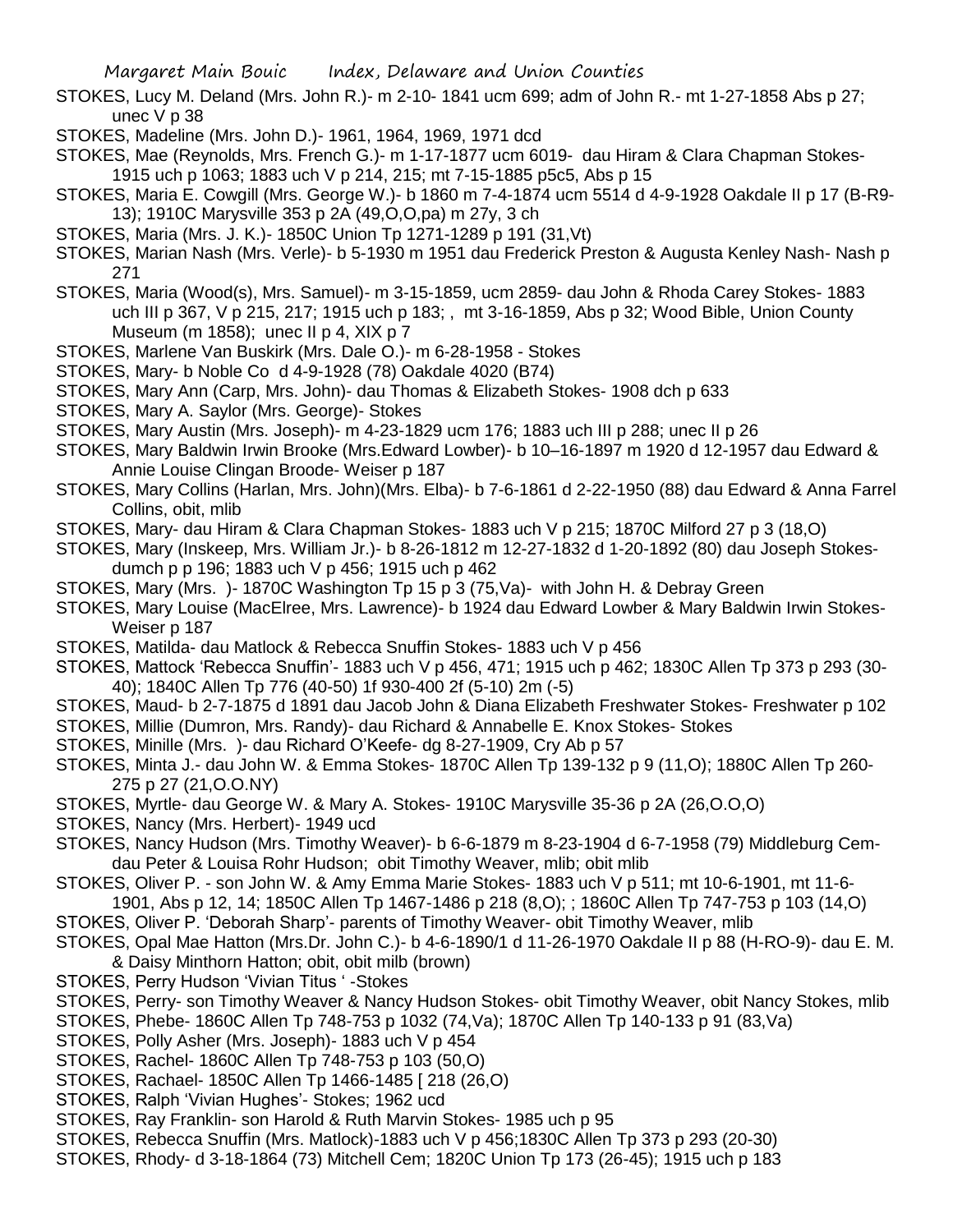- STOKES, Rhoda Garey (Mrs. John)- d 1863 (74) dau Calvin Gary- 1883 uch V p 215
- STOKES, Rhoda (Irwin, Mrs. John)- m 1-12-1827 ucm 125; 1883 uch III p 287, 367, V p 184
- STOKES, Richard 'Annabelle E. Knox'- d 1-1-1987- Stokes
- STOKES, Robert- son Fred & Betty M,. Davis Stokes- Stokes
- STOKES, Rosa Frederick- b 7-20-1953 son Verle & Marian Nash Stokes- Nash p 271
- STOKES, Ruth Marvin (Mrs. Harold)- b 3-26-1907 dau Burton Leon & Alta Mae Walters Marvin- 1985 uch p 95
- STOKES, Sarah Ann (Maddox, Mrs. James)- dau George & Annie Hill Stokes- 1908 dch p 633; 1880 dch p 749; 1860C Jerome Tp 225 p 33 (6,Eng)
- STOKES, Sharon L. (Mrs. Herbert A.)- 1969, 1971 dcd; 1975, 1977, 1979, 1981 ucd
- STOKES, Steve- son Ralph & Vivian Hughes Stokes- Stokes; 1962 (1) ucd
- STOKES, Susannah (Brickel, Mrs. John)- m 4-5-1804 onwq I
- STOKES, Sybil McKettrick (Mrs. )- dau Robert Lee & Jimmie Eugene Bates McKettrick- McKitrick p 424
- STOKES, Tammy (Earl, Mrs. Rick)- dau Richard & Annabelle E. Knox Stokes- Stokes
- STOKES, Thoda- unec XV p 21
- STOKES, Thomas M. 'Elizabeth White'- 1908 dch p 633; 1880 dch p 748
- STOKES, Thomas M.- son George & Annie Hill Stokes- 1908 dch p 633; 1860C Jerome Tp 225 p 33 (3,O)
- STOKES, J. Thomas- son Dr. John C. & Opal Mae Hatton Stokes- Stokes; obit Opal, obit milb
- STOKES, Thomas M. 'Ella Newell'- b 5-22-1857 Un Co. d 1-11-1892/3 (34-8-19) Concord Tp- son George Stokes, dcdeaths; dg 1-15-1892, Cry Ab p 82
- STOKES, Timothy Weaver 'Nancy Hudson'- b 2-28-1870 m 8-223-1904 d 12-26-1947 Middleburg Cem- son Oliver P. & Deborah Sharp Stokes- obit, mlib; obit Nancy, mlib
- STOKES, Tonya (Mrs. Cliff)- Stokes
- STOKES, Verle 'Marian Nash'- b about 1930 m 1951- Nash p 271
- STOKES, Vicky (Newhart, Mrs. Mike)- dau Richard & Annabelle E. Knox Stokes- Stokes
- STOKES, Vivian Hughes (Mrs. Ralph)- dau Fulton Hughes- Stokes; 1962 ucd
- STOKES, Vivian Titus (Mrs. Perry Hudson)- Stokes
- STOKES, Vonnie (Welch, Mrs. Dan)- dau Richard & Annabelle E. Knox Stokes- Stokes
- STOKES, Waller M.- estate, mt 5-29-1850,mt 10-22-1856,Abs p 2, 23; will 5-27-1850, JB 4 p 282; uccp p 41
- STOKES, Wanda- 1981 ucd
- STOKES, Wesley- son Matlock & Rebecca Snuffin Stokes- 1883 uch V p 456
- STOKES, Willard- son George W. & Marie E. Cowgill- 1880C Allen Tp 260-275 p 27 (9,O,O,O)
- STOKES, William B.- son John & Emma M. Stokes- 1850C Allen Tp 1467-1486 p 218 (9/12,O)
- STOKES, William H.- 1883 uch V p 342
- STOKES, William, ex of Joseph Stokes JB 3, p 150, 7-7-1843 uccp p 27
- STOKES, Winnie Olive (Herronl Mrs. Harry)(Kissell, Mrs. Isaac John)- b 5-20-1879 m(1) 1897 d 1915 dau Jacob John & Diana Elizabeth Freshwater Stokes- Freshwater p 102
- STOKLEY, Harriet (Mrs. Philip)- b 1-21-1825 d 5-14-1905 Price Cem, djlm p 25
- STOKLEY, Margaret (Mrs. Philip)- d 5-1-1859 929y) Price Cem, djlm p 2
- STOKLEY, Philip 'Margaret''Harriet'- d 5-12-1879 (75-4-23) GAR, Price Cem, djlm p 25
- STOKMYER, Daniel- pallbearer for Anna Eliza Hawkins- dg 7-22-1910, Cry Ab p 139
- STOLL, Anna F. Low (Mrs. George H.)- b 1887 d 5-4-1969 Oakdale II p 108 (H-RM-4); obit, obit milb (brown); Low; 1910C Dover Tp 44-46 p 2A (22,O,O,Eng) m 5y, 3 ch 2 living
- STOLL, Barbara A. (Channell, Mrs. Frank)- b 4-20-1861 m 2-26-1882 d 6-11-1907 (46-1-22) York Cem- dau George & Catherine Stoll- mt 6-26-1907 p8c3, Abs p 49; obit George, mlib
- STOLL, Bernice (Hill, Mrs. Ivan)- dau Anna Low Stoll- Low; obit Anna Low, obit milb (brown)
- STOLL, Bertha Elizabeth- b 1-1870 dau John & Jane Stoll- 1900C Dover Tp 170-172 p 8A (15,O,O,O)
- STOLL, Catherine Lusch (Mrs. George)- b 1834 Ger d 11-3/5-1897 Oakdale I p 28 (E-R26-6) (63-8-27) to US 1850 m 1853 dau Catherine Lusch- sister Jacob Lusch; obit George Stoll, mlib; mt 11-10-1897 p1c6 Abs p 28; mt 6-26-1907 p 8c3, Abs p 49
- STOLL, Charles- 1980 dcd
- STOLL, Charles- son George & Catherine Lusch Stoll- obit George, mlib
- STOLL, Clifford B. 'Ellen Lucile Mezger- obit Ellen, mlib
- STOLL, Elizabeth (Isaly, Mrs. Wm.)- dau Clifford B. & Ellen Lucile Mezger Stoll- obit Ellen Lucile, mlib
- STOLL, Elnora (Mrs. George Peter)- b 1896 d 1-24-1897 Oakdale I p 28 (E-R26-6)
- STOLL, Emil- Pabst Pion I p 142-149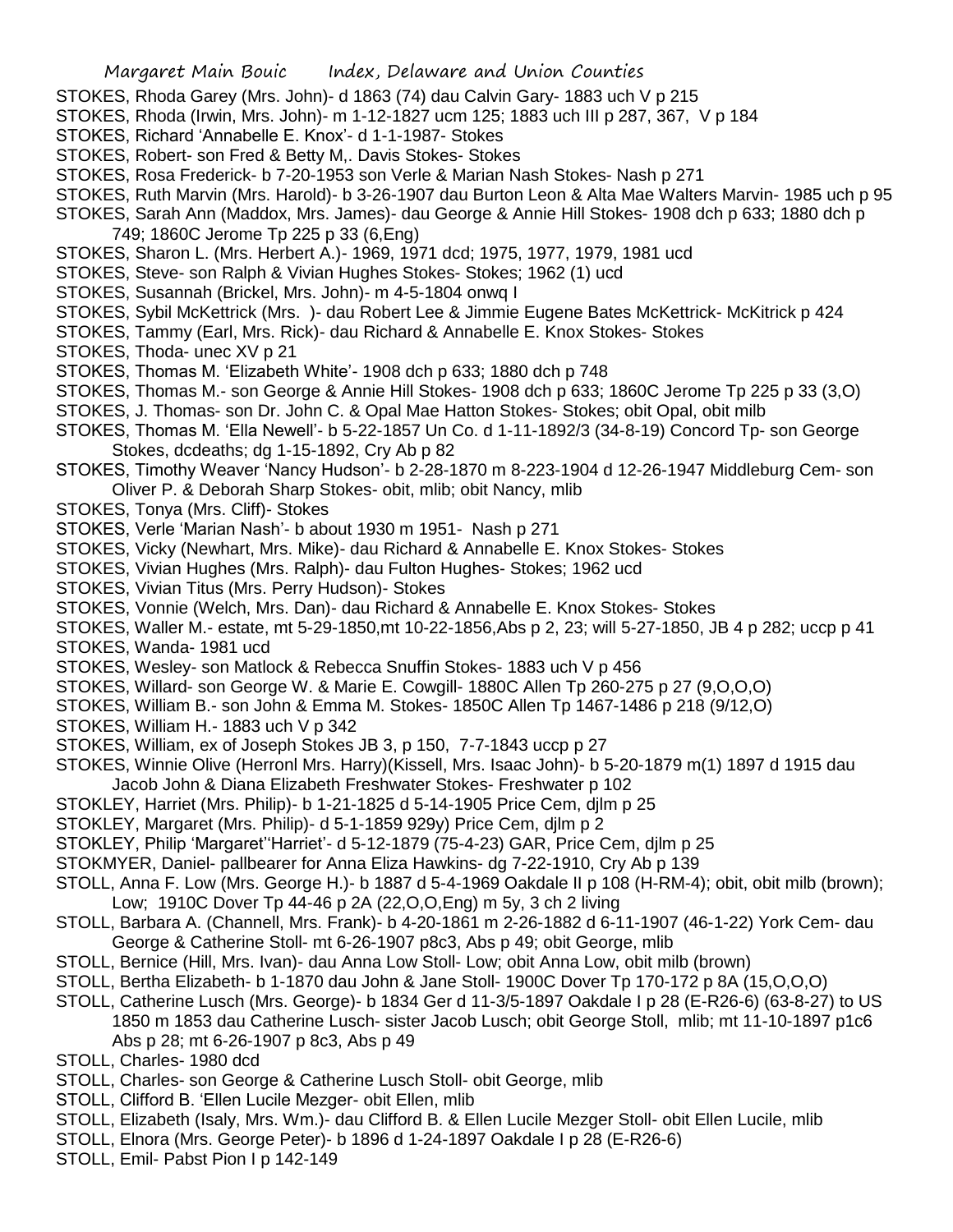- STOLL, George Peter 'Elnora'- b 1874 d 8-21-1909 (35y7m) SR Oakdale I p 28 (E-R26-6)
- STOLL, Ellen Lucile Mezger (Mrs. Clifford B.)- d 2-27-1882 984) Marion Cem- obit, mlib
- STOLL, Estella Beightler (Mrs. Fred)- b 5-13-1870 d 5-29-1950 Oakdale I p 28 (E-R26-6); dau John Beightler; obit, mlib; 1900C Allen Tp 138-142 p 7A (30,O,O,O)
- STOLL, Fred 'Estella Beightler'- b 4-15-1870 d 5-11-1949 Oakdale I p 28 (E-R26-6)- son George & Catherine Lusch Stoll- obit Estella, mlib; obit George, mlib' 1915 uch p 398, 400; 1900C Allen Tp 138-142 p 7A (30,O,Ger,Ger)
- STOLL, George 'Catherine Lucsh'- b Ger. 4-1830 m1853 d 4-15-1913 (83); Oakdale Cem 2542, (E-140) I p 28 (E-R26-6); mt 11-10-1897 p1c6 Abs p 28; mt 6-26-1907 p8c3, Abs p 49; to US 1850, Naturalized; 1900C Allen Tp 128-132 p 6B (70,Ger,Ger,Ger); 1910C Allen Tp 102-104 p 4B (80,Ger,Ger,Ger), wid
- STOLL, George H.'Anna F.- b 7-1879 d 1943 Oakdale II p 108 (H-RM-4) son John George & Jane Stoll-1880C Jerome Tp 203-219 (11/12,O,O,O); 1900C Dover Tp 170-172 p 8A (20,O,O,O); 1910C Dover Tp 44-46 p 2B (29,O,O,O)
- STOLL, George Peter 'Elnora'- b 1874 d 8-21-1909 (35y7m) SR Oakdale 2220 (138E) I p 28 (E-R26-6)
- STOLL, Dr. Harry J.- 1908 dch p 235
- STOLL, Jacob- son George & Catherine Lusch Stoll- obit George, mlib
- STOLL, Jane "Jennie" Patch (Mrs. John G.)- b 1854 m 9-29-1878 ucm 6321 d 7-18-1936 Oakdale II p 108 (H-RM-3); 1880C Jerome T[ 203-219 p 23 (26,O,Ger,Ger);1900C Dover Tp 170-172 p 8A (46,O,O,O) m 21y, 5 ch
- STOLL, John George. '"Jennie" Jane Patch'- b 1854 m 9-29-1878 ucm 6321 d 1945 Oakdale II p 108 (H-RM-3); 1880C Jerome Tp 203-219 p 23 (26,O,O,-); 1900C Dover Tp 170-172 p 8A (46,O,Ger,Ger)- m 21y; blacksmith
- STOLL, John- son George & Catherine Lusch Stoll- obit George, mlib
- STOLL, Julia (Kliber, Mrs. Ferdinand)- m 2-17-1885 ucm (Hearl)
- STOLL, J. Kenneth- b 1909 d 5-24-1935 1910C Dover Tp 44-46 p 2A (10/12,O,O,O)
- STOLL, Kittiel?- dau George H. & Anna Stoll- 1910C Dover Tp 44-46 p 2B (3,O.O,O)
- STOLL, Leah J. (Mrs. Ronald E.)- 1980 dcd
- STOLL, Leila Golda- b 10-1893 dau John & Jane Stoll- 1900C Dover Tp 170-172 p 8A (6,O,O,O)
- STOLL, Lesta Leola- b 6-1881 dau John & Jane Stoll- 1900C Dover Tp 170-172 p 8A (18,O,O,O); Lesla-1910C Dover tp 38-39 p 2A (28,O,O,O) teacher, boarder
- STOLL, Lulu (Haslop, Mrs. Edward)- b 1-1899 dau Peter & Susan Stoll- obit Mrs. Peter, mlib; 1900C Liberty Tp Un Co 71-72 p 4A (1,O,O,O)
- STOLL, Margaret (Barnhard, Mrs. )- dau George & Catherine Lusch Stoll- obit George, mlib
- STOLL, Martha Nellie- b 9-1884 dau John & Jane Stoll- 1900C Dover Tp 170-172 p 8A (18,O,O,O)
- STOLL, Mary K. (Grimes, Mrs. James H.)- b 1867 d 1939 Oakdale II p 12 (B-R7-11)- dau George & Catherine Lusch Stoll- obit George, mlib
- STOLL, Methyl (Patterson, Mrs. Vernon)- b 1906 Oakdale II p 108 (H-RM-4)- dau Anna Low Stoll; Low; obit Anna Low, obit milb (brown)
- STOLL, Nellie Mae- b 1884 d 1959 dau John G. & Jane Stoll- Oakdale II p 108 (H-RM-3)
- STOLL, Patricia (Bollinger, Mrs. Kenneth)- dau Clifford B. & Ellen Lucile Mezger Stoll- obit Ellen Lucile, mlib
- STOLL, Peter- son George & Catherine Lusch Stoll- obit George, mlib
- STOLL, Peter 'Susan'- b 2-1874; 1900C Liberty Tp Un Co 71-72 p 3B (26,O,Ger,Ger) m 7y
- STOLL, Richard- son Clifford B. & Ellen Lucile Mezger Stoll- obit Ellen Lucile, mlib
- STOLL, Robert- b 1964 son Ronald E. & Leah J. Stoll- 1980 dcd
- STOLL, Ronald E. 'Leah J.'- 1980 dcd
- STOLL, Susan (Mrs. Peter)- b 4-1875 d Sunday, dg 2-22-1942, obit, mlib; 1900C Liberty Tp Un Co 71-72 p 3B (15,O,O,O) m 7y
- STOLLEMIRE, Elizabeth (Allen, Mrs. Samuel)- m 10-5-1850 dcm
- STOLMAN, Raka (Woolam, Mrs. Benjamin)- m 11-16-1854 dcm
- STOLTE, Steve, County Engineer- unec XV p 1
- STOLTZ, Chester Albright 'Mary Ellen Brungart'- b 7-11-1890 m 9-25-1917- Weiser p 604
- STOLTZ, David L.' Susan K.'- 1971 dcd
- STOLTZ, Ethel J. (Mrs. Walter E.)- 1961 dcd
- STOLTZ, Fleetwood- son J. P. & Nellie Courtwright Stoltz- 1908 dch p 624
- STOLTZ, J. P.'Nellie Courtwright'- 1908 dch p 624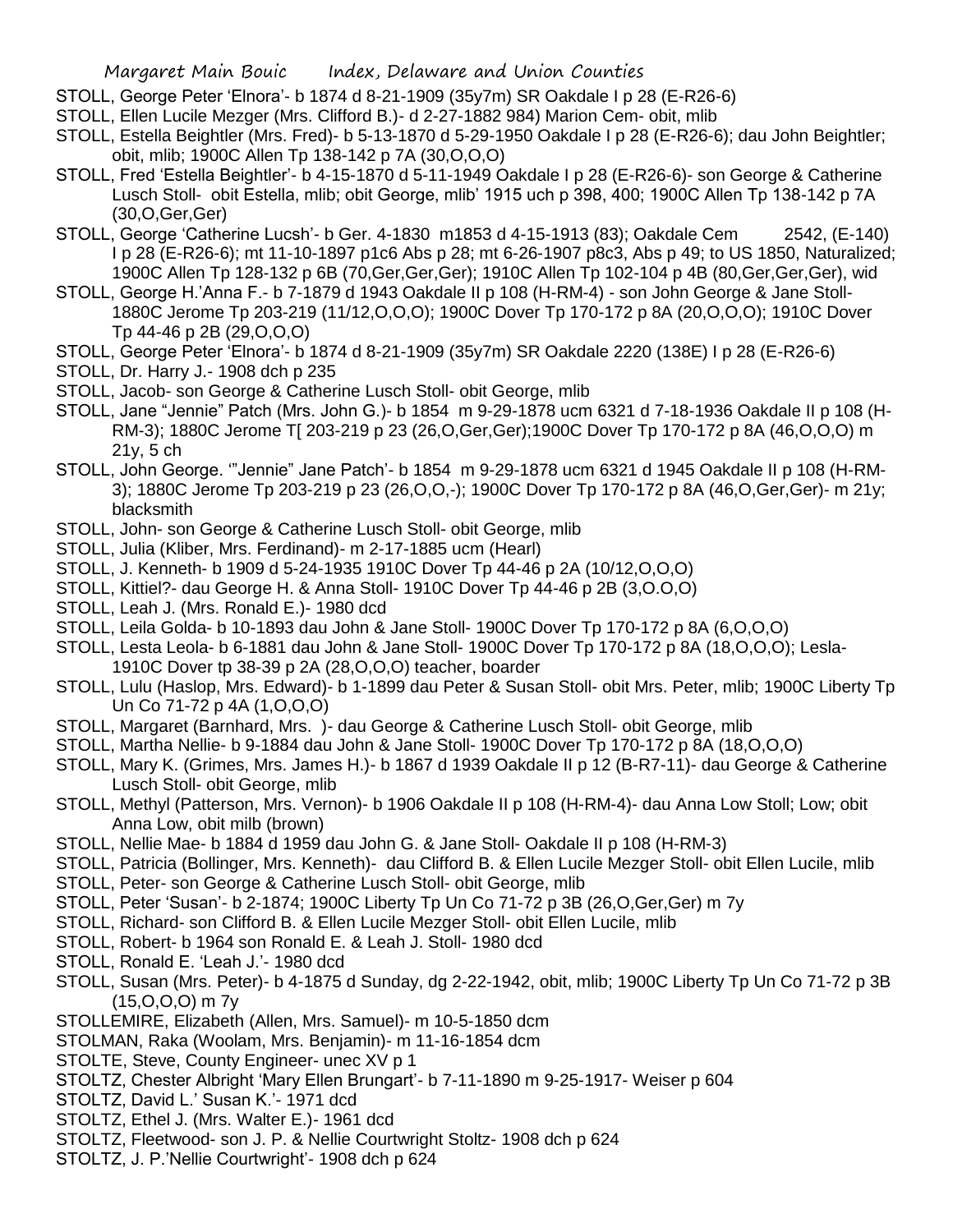- STOLTZ, Mary Ellen Brungart (Mrs. Chester Albright)- b 10-10-1877 m 9-25-1917 dau William L. & Ellen Rowe Brungart- Weiser p 604
- STOLTZ, Melanie- b 1963 dau David L. & Susan K. Stoltz- 1971 dcd
- STOLTZ, Melinda- b 1970 dau David L. & Susan K. Stoltz- 1971 dcd
- STOLTZ, Melissa- b 1966 dau David L. & Susan K. Stoltz- 1971 dcd
- STOLTZ, Nellie Courtwright (Mrs. J. P.)- dau Fleetwood & Jennie E. Hill Courtwright- 1908 dch p 624
- STOLTZ, Susan K. (Mrs. David L.)- 1971 dcd
- STOLTZ, Walter E. 'Ethel J.'- 1961 dcd
- STOMETZER?, A 'Caroline'- 1880C Jackson Tp 10 p 15 228B (66,Ger,Ger,Ger)
- STOMETZER,Caroline (Mrs. A.)- 1880C Jackson Tp 10 p 15, 228B (56,Ger,Ger,Ger)
- STOMETZER, Henry- son A. & Caroline 1880C Jackson Tp 10 p 15, 228 B. (14,O,Ger,Ger)
- STOMETZER, Lorenz- son A. & Caroline- 1880C Jackson Tp 10 p 15, 228B (11,O,Ger,Ger)
- STOMETZER, William- son A. & Caroline- 1880C Jckson Tp 10 p 15, 228B (23,O,Ger,Ger)
- STOMP, Belle Wilcox (Mrs. Robert W.)- m 9-28-1887 ucm (Hearl)
- STONBERG, Andrew W.- Stonberg
- STONBERG, Martha- 1975, 1977 ucd
- STONBERG, Nancy- 1975, 1977 ucd
- STONBERG, Nancy Jean (Gee, Mrs. John Diven)- m 2-29-1976 dau Andrew W. Stomberg- Stomberg
- STONE, —hjt p 10, 43, 46; 1915 uch p 414
- STONE, A. A.- dau Joseph & Polly Stone- 1860C Jerome Tp 77-76 p 11 (18,O)
- STONE, Abigail Biggs (Mrs. Henry)- m 2-22-1845 dcm
- STONE, Abigail (Mrs. Mason)- unec III p 5
- STONE, Albert G. 'Eliza Morain'- b 1826 d 1902 son William & Elizabeth Holloway Stone- ped Ardith Luticia Cox Felts #62 10; unec V p 46
- STONE, Alfus 'Charine'- 1860C Taylor Tp 921-906 p 121 (30,Pa)
- STONE, Alice E. (Mrs. Edwin D.)- Stone; 1961, 1964, 1969, 1971 dcd
- STONE, Alice Luticia (Cox, Mrs. Courtney)- dauAlbert G. & Eliza Morain- 1985 uch p 49; ped Ardith Luticia Cox Felts #62, 5; unec V p 46
- STONE, Alvin- d 3-27-1864; 1883 uch IV p 501
- STONE, Alvin- son Leander & Rachel Stone- 1908 dch p 406, 425, 853; 1850C Concord Tp 2234 p 131 (3,O)
- STONE, Amanda- dau Levi & Therisa Stone- 1850C Concord Tp 2285 p 132 (15,O)
- STONE, Amanda (Payne, Mrs. Orrin M.)(or Pain)- m 1-9-1845 dcm- dau William B. Stone; dcw Bk 3 p 367; unec VIII p 70, Millcreek Tp
- STONE, Angela Robinson (Mrs. Kenneth)- Stone- parents of Skylar Tormey
- STONE, Ann (Capen, Mrs. Samuel)- b 8-8-1668 m 11-16-1693 dau John & Sarah Bess Stone- dcc Maxson Greene 321
- STONE, Anna E. Langstaff (Mrs. George E.)- m 6-29-1869 ucm 4563; 1870C Richwood 90-85 (19,O)
- STONE, Anna Mae (Hope, Mrs. Arthur)- dau Sam & Gertrude Gregg Stone- Stone; obit, Samuel obit milb (brown)
- STONE, Anne- 1961 dcd
- STONE, Anne- dau Edwin D. & Alice Stone- Stone
- STONE, A. P., Hon. D Wednesday, dg 8-4-1865, Cry Ab p 48
- STONE, A. P & Co- sheriff's sale unec IV p 20
- STONE, Arizona Lattimer (Mrs. George E.)- m 12-4-1895 ucm (Hearl)
- STONE, Arminda- dau Joseph & Polly Stone- 1850C Concord Tp 2185 p 129 (8,O)
- STONE, Arminta (Collier, Mrs. James)- m 4-20-1864 ucm 3580; unec XXI p 18
- STONE, Augenett (Spencer, Mrs. Nathaniel)- m 7-5-1839 ucm 563
- STONE, Barbara Gail Grooms (Mrs. Dwight Eugene)- m 12-13-1980 dau Albert L. Grooms- Stone
- STONE, Beatrice Belle Van Rensslaer (Mrs. Orvil Noble)- McKitrick p 267
- STONE, Becky- b 1979 dau Dennis F. & Diane R. Stone- 1979, 1981, 1983 ucd
- STONE, Benjamin- son Benjamin M. & Naoma J. Stone- 1964 (2) dcd
- STONE, Benjamin M. 'Naoma J.'- 1964 dcd
- STONE, Bertha M. (Maine, Mrs. Irving Randall)- m 9-14-1896- Asp (2377)
- STONE, Bertha Drusilla (Roush, Mrs. Spencer)- b 1877 d 6-9-1963 (86) New Millcreek Cem p 24- dau Erastus
	- & Hester Gates Stone- Stone 2,3; Freshwater p 192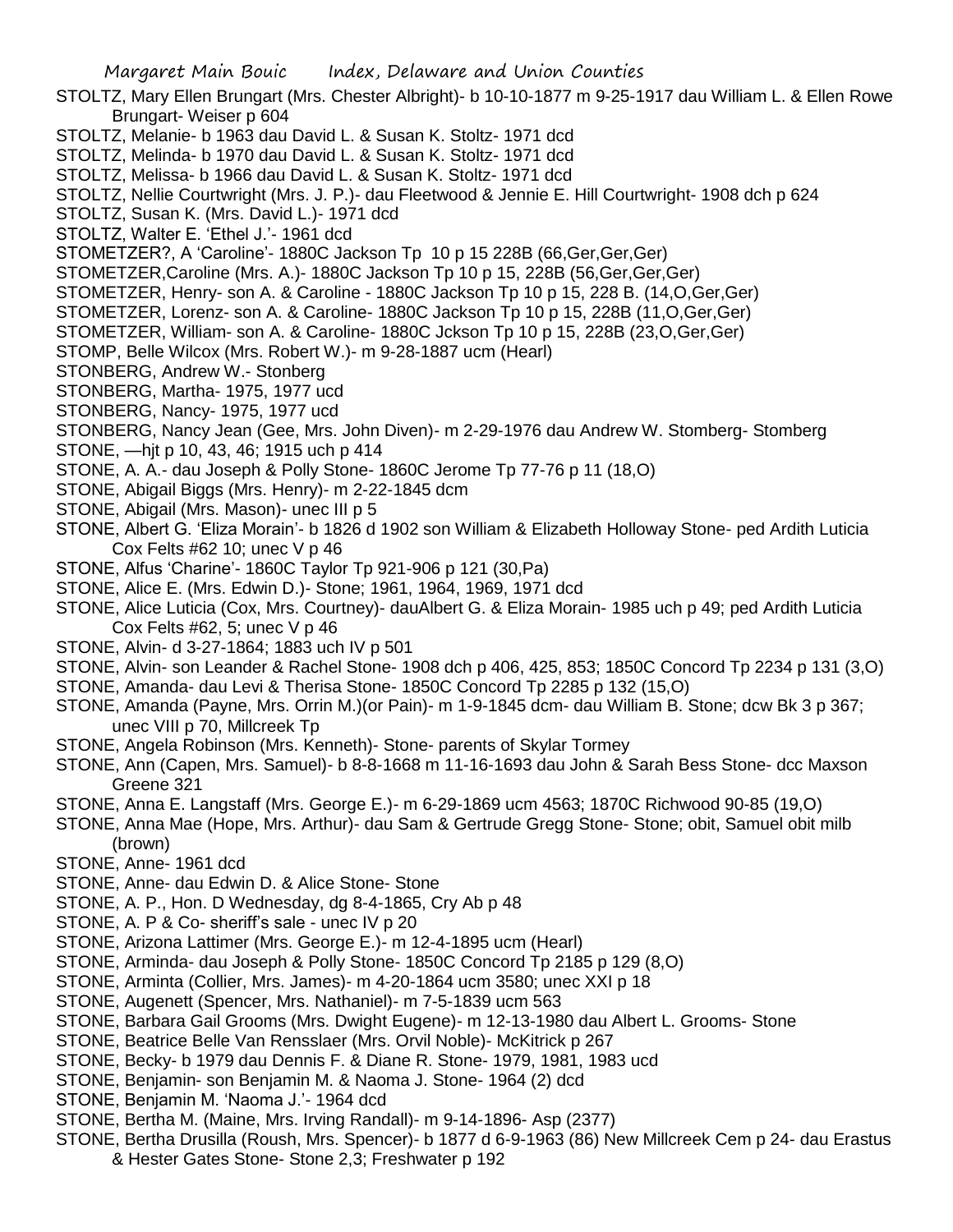- STONE, Betsey (Beach, Mrs. Oren O.)- m 1-18-1827 Madison Co, unec V p 27
- STONE, Betty- Powers Pat p 13
- STONE, Billye Louise (Brewer, Mrs. Bernard William)- b 1-30-1943 m 8-11-1959 div 1961- Graham (1744443)

STONE, Blanche Sewell (Mrs. Roy F.)- b 1-30-1899 d 8-16-1967 dau Frank & Myrta Guy Sewell- Stone

- STONE, Brenda- dau Elwood Stone & Mrs. James Rowland- Stone
- STONE, Cal-son William & Margaret Dickson Stone- 1880C Jerome Tp 191-206 p 22 (7,O,O,O)
- STONE, Carl 'Jessie Pickett'- b 6-1873 m 10-9-1895 ucm (Hearl); 1900C Jerome Tp 273-282 p 12A (26,O,O,O) m 5y
- STONE, Carl- son Sam & Gertrude Gregg Stone- Stone; obit Samuel, obit milb (brown)
- STONE, Carson E. 'Frieda M.'- 1964, 1969, 1971, 1980 dcd
- STONE, Carson E. Jr;- 1971 dcd
- STONE, Catharine Jenkins (Mrs. James)- m 7-3-1863 dcm
- STONE, Catharine (Smith, Mrs. Harvey)- m 11-11-1849 ucm 1470
- STONE, Catherine (Mrs. William B.)- d 3-19-1865 (66-11-4) Jerome Cem, DJ p 98; 1883 uch V p 326; 1850C Concord Tp 2184 p 129 (52,Va); 1860C Jerome Tp 77-76 p 11 (63,Pa)
- STONE, Catherine (Stuard, Mrs. )- dau William B. Stone- dcw Bk 3 p 367
- STONE, Charine (Mrs. Alfus)- 1860C Taylor Tp 921-906 p 121 (26,Pa)
- STONE, Charles- b 1958/9 son Carson E. & Frieda M. Stone- 1964, 1969,1971 dcd
- STONE, Charles 'Colleen'- 1961 dcd
- STONE, Charlotte Gardner (Sterrat, Mrs. John A.)- m 2-15-1857 mt 3-25-1857 dau Col, Mason & Abigail Stone- Abs p 24; unec III p 5 Irwin Bible
- STONE, Cindy- b 1970 dau Dennis F. & Diana R. Stone- 1979, 1981, 1983 ucd
- STONE, Clarence 'Olive A. Kehl'- Weiser p 537
- STONE, Clydis Lee- ch Roy & Pina Stone- 1949 ucd
- STONE, Colleen (Mrs. Charles)- 1961 dcd
- STONE, Collins- hmp p 47
- STONE, Cora Adele Pierce (Mrs. James)- b 1873 d 1893 dau Daniel Webster & Minerva Pensular Thompson Pierce- ped Robert Tiffin Stone 5; unec XI p 6
- STONE, C. P.- Pabst 2 p 19
- STONE, Creise- 1870C Concord Tp p 252 (16)
- STONE, Cres 'Eunice Black'- Freshwater p 111
- STONE, Dana McNear (Mrs. William)- m 1-21-1844 dcm
- STONE, Daniel- 1835 men p 11 #63 p 13 Bennington Tp
- STONE, Daniel- unec II p 47
- STONE, Daniel 'Laura;- 1850C York Tp 378-384 p 59 (40,Pa)
- STONE, Dennis F. 'Diane R.'- 1979, 1981, 1983 ucd
- STONE, Denny- b 1973 son Dennis F. & Diane R. Stone- 1979, 1981, 1983 ucd
- STONE, Diane R. (Mrs. Dennis F.)- 1979, 1981, 1983 ucd
- STONE, Dianna- dau Elwood & Mar–James Rowland- Stone
- STONE, Dolly Hensel (Mrs. Joseph)- m 12-24-1829 ucm 603; unec V p 23
- STONE, Donald James- b 9-20-1977 son Donald Stone- Stone
- STONE, Doris J.- 1979, 1981, 1983 ucd
- STONE, Dorotha- dau Benjamin M. & Naoma j. Stone- 1964 (1) dcd
- STONE, Dorothy G. Shultz (Mrs. Leo D.)- b 1-14-1915 d 10-13-1999 (84) Fla- dau Bernard & Elsie Bailey Shultz- Stone; 1971 dcd
- STONE, Dwight Eugene 'Barbara Gail Grooms'- m 12-13-1980 son Harry S. & Sally Stone- S Stone
- STONE, —Smith (Mrs. D. O.)- dau John L & Fannie M. Smith- Cry Ab p 52
- STONE, (Mrs. E.)- dau Rascelus Gates- mt 4-26-1905 p1c6; Abs p 12
- STONE, Rev. E. A.- 1908 dch p 258
- STONE, Earl 'Mary G. Weiser- d 1934- Weiser p 821
- STONE, Eddie- b 1952- son Robert W. & Mary E. Stone- 1961, 1964, 1969, 1971 dcd
- STONE, Edmon R. 'Lulu B. Jamison'- son Erastus & Hester Gates Stone- Stone 2
- STONE, Edward "Eddie"- son Carson E. & Frieda M. Stone- 1964 (12), 1969 dcd
- STONE, Edward D.- Powers p 34, 50
- STONE, Edward- pallbearer for James Cueline- dg 4-24-1914, Cry Ab p 115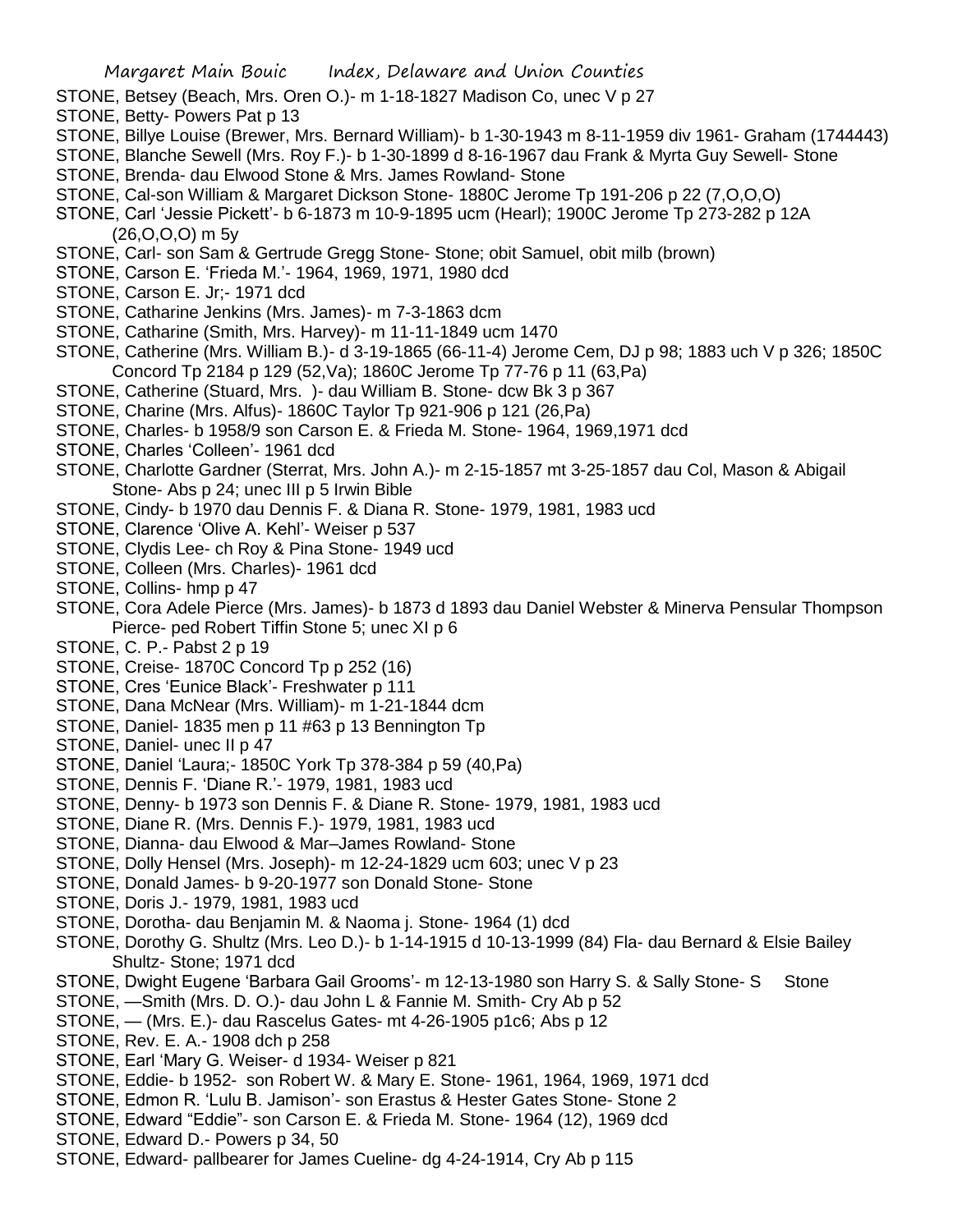- STONE, Edwin D. 'Alice E.' 1961, 1964, 1969, 1971 dcd.
- STONE, Edwin- son Roy & Pina Stone- 1949 ucd
- STONE, Edwin E. 'Ruth C. Wells'- m 2-19-1854 ucm 2079- mt 2-22-1854; unec VIII p 20, XVI p 42
- STONE, E. F.- parents of Guy Stone- dg 5-23-1890; Cry Ab p 19
- STONE, Elijah 'Mary Sea'- dcc James Fathbruckner 458; ped Melissa Ann Perkins #562 34; unec XVIII p 11
- STONE, Eliza (Geer, Mrs. Elias)- m 7-1-1824 Madison Co, unec V p 15
- STONE, Eliza- dau William T. & Harriett Stone- 1850C Berlin Tp 1983 p 121 (10,O)
- STONE, Elizabeth- d 7-19-1886 (70), dcdeaths; 1870C Kingston Tp p 382 (53)
- STONE, Elizabeth A.- dau Solomon & Elizabeth Stone- 1850C Delaware Tp 1347 p 95 (2,O)
- STONE, Elizabeth (Bixler, Mrs. Benjamin)- 1880 morch p 835
- STONE, Elizabeth (Burns, Mrs. )(Shepherd, Mrs. John)- b ca 1815 d 1880-1900, ped Elaine Dotson Mohler #491 21; unec XV p 80
- STONE, Elizabeth Holloway (Mrs. William)- b 1811 m 4-15-1828 Madison Co, d 1890; unec V p 28; ped Ardith Luticia Cox Felts #21 11; unec V p 46
- STONE, Elizabeth (Mrs. James)- b 2-13-1816 d 7-19-1868 Old Blue Cem, Powell p 146; Pabst 2 p 19, 29
- STONE, Elizabeth (Mrs. Solomon)- 1850C Delaware Tp 1347 p 95 (25,Pa)
- STONE, Elmira (Wheeler, Mrs. Caleb M.)- lic 11-6-1837 ucm 460; unec III p 30
- STONE, Eloda Mooney (Mrs. Lawrence)- dau Edith Mooney- Stone
- STONE, Elvin P.- b 2-4-1895 d 3-18-1895 Oller Cem, Powell p 88; son F. C. & E.
- STONE, Elwood- son Ethel Stone- Stone
- STONE, Emile S. Plummer (Mrs. James M.)- m 5-30-1850 Madison Co, unec XI p 45
- STONE, Emily Moore (Mrs. Stephen)- m 12-29-1836 dcm- dau Sidney Moore- 1908 dch p 497; dcw Bk 4 p 248 (27)
- STONE, Emma- b 9-1883 dau Lewis & Jennie Stone- 1900C Jerome Tp 300-309 p 13B (16,O,O,O)
- STONE, Erastus F. 'Hester E. Gates'- b 1851 d 1932, New Millcreek Cem p 24- son Leander & Rachel Coe Stone- Stone 1,2; 1908 dch p 139, 854; 1870C Concord Tp p 252 (18)
- STONE, Ethan- d Tuesday (85) mt 5-11-1852, unec III p 27
- STONE, Eula Mae (Stevens, Mrs. Gale Richard)- m 8-22-1931- 1985 uch p 134
- STONE, Eunice Black (Mrs. Timothy Cres)- b 1-26-1867 m 4-17-1886 ucm (Hearl) d12-1-1933 Oller Cem p 18 dau Robert & Mary Freshwater Black -Freshwater p 111; 1908 dch p 854; Stone 1,2
- STONE, ----d 2-17-1891 (2d) Concord Tp infant ch of T. C. & Eunice Black Stone- dcdeaths
- STONE, Eva (Mrs. Jack)- 1973, 1975, 1977, 1979, 1981, 1983 ucd
- STONE, Fannie Howard (Mrs. Lonzo)- Stone; obit Samuel Stone, obit milb (brown)
- STONE, d-3-7-888 (26d) Powell p 88 infant son of F. C. & E.
- STONE, —b 2-15-1891 d 2-17-1891 Oller Cem, Powell p 88 infant son of F. C & E.
- STONE, Flore- dau Elwood Stone- Stone
- STONE, Florence D. #247; unec IX p 49, X p 3, 4, 5; research Grubb, Stone, unec XI p 3,39, XII p 3
- STONE, Floyd 'Vina Hammond'- Weiser p 543
- STONE, Francis Marshall 'Hannah Miller' -b 1842 d 1880 son Noah & Jane B. Grubb Stone- ped Robert Tiffin Stone #247 8, unec X p 4, XI p 6;1850C Jerome Tp 1796-1817 p 263 (8,O)
- STONE, Frieda M. (Mrs. Carson E.)- 1964, 1969, 1971, 1980 dcd
- STONE, G., C. E.- Berlin Tp Cem. Powell p 47
- STONE, George B.- son Joseph & Polly Stone- 1860C Jerome Tp 77-76 p 11 (14,O)
- STONE, George C. 'Jona'- 1910C Leesburg Tp 103-106 p 4B (56,O,,O) m 16y
- STONE, George E. 'Anne E. Langstaff' m 6-29-1869 ucm 4563; 1870C Richwood 90-85 p 10 (24,O)
- STONE, George E. 'Arizona Lattimer'- m 12-4-1895 ucm (Hearl)
- STONE, George E.- son Joseph & Polly Stone- 1850C Concord Tp 2185 p 129 (4,O)
- STONE, George- brother Mrs. James S. Collier- dg 10-11-1910, Cry Ab p 163
- STONE, Gertrude Gregg (Mrs. Samuel)- b 4-22-1900 m 7-31-1918 Oakdale II p 114 (K-R3-24)- Stone; obit Samuel, obit milb (brown)
- STONE, Gertrude (Wagner, Mrs. Arthur)- dau Sam & Gertrude Gregg Stone- Stone; obit Samuel, obit milb (brown)
- STONE, Grace Willoughby (Mrs. Robert)- dau Vincent M. & Ella Bussard Willoughby- 1915 uch p 1029
- STONE, Guy Emel- d 5-20-1890 (6m27d) New Millcreek Cem p 24- son Mr. & Mrs. E. F. Stone- dg 5-23-1890, Cry Ab p 19- son Erastus F. & Hester E. Gates Stone- dcdeaths; Stone;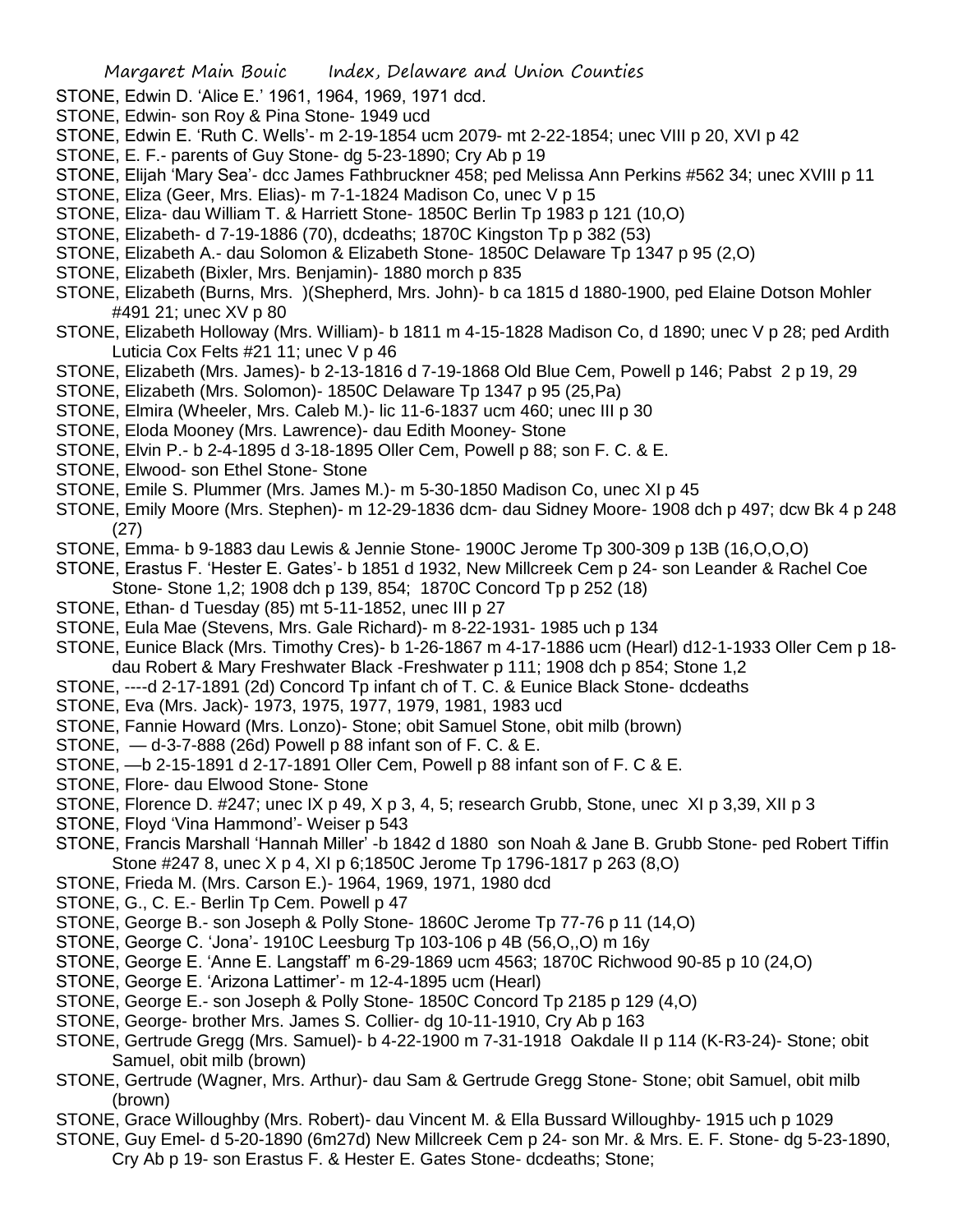- STONE, Frank 'Jennie A. Groves'- m 9-9-1877 mt 12-2-1885, Abs p 18
- STONE, Hannah Miller (Mrs. Francis Marshall'- b 1842- ped Robert Tiffin Stone #247 9; unec XI p 6
- STONE, Hannah Frances (Perkins, Mrs. Samuel)- b 1769 m 11-2-1784 dau Elijah & Mary Sea Stone- dcc James Fathbruckner 229 , dcq George Hodges 19; ped Melissa Ann Perkins #562 17; unec XVIII p 11
- STONE, Harold 'Mary Jane Brown'- b 1891 d 1955 son James Tiffin & Cora Adele Pierce Stone- ped Robert Tiffin Stone #247 2; unec Xi p 6
- STONE, Harold S.- Sunbury p 125, 143
- STONE, Harold,Sr.- son Sam & Gerturde Gregg Stone- Stone- obit Samuel, obit milb (brown)
- STONE, Harold- son Timothy C. & Eunice Black Stone- 1915 uch p 854; Stone 2; Freshwater, p 111
- STONE, Harold W.- b 7-1877 d 7-1951, Sunbury p 140
- STONE, Harriet Andrews (Mrs. )- dau Timothy Andrews- dcw Bk 4 p 41 (C6)
- STONE, Harriett- dau Levi & Therisa Stone- 1850C Concord Tp 2285 p 132 (13,O)
- STONE, Harriett (Mrs. William T.)- 1850C Berlin Tp 1983 p 121 (37,NY)
- STONE, Harry S. 'Sally'- Stone
- STONE, Helen (Mrs. Lester)- 1961, 1964, 1969, 1971, 1980 dcd
- STONE, Henrietta (Cinnamon, Mrs. George)- b 1861 d 1932 dau Henry S. & Martha Stacy Stone- ped Avola Ann Cinnamon Rutledge #90 9; unec VI p 63
- STONE, Henry- 1870C Delaware Town p 315 (19)
- STONE, Henry 'Abigail Biggs'- m 2-22-1845 dcm
- STONE, Henry R.- d 3–16-1889 (29d) Concord Tp son C. T. Stone- dcdeaths
- STONE, Henry S. 'Martha Stacy'- ped Avola Ann Cinnamon Rutledge #90 18; unec VI p 63
- STONE, Henry- son William T. & Harriett Stone- 1850C Berlin Tp 1983 p 121 (13,O)
- STONE, Hester Gates (Mrs. Erastus F.)- b 1850 d 1932 New Millcreek Cem p 24; Stone 1,2; 1908 dch p 854
- STONE, Hettie (Arnold, Mrs. )- sister Mrs. James S. Collier- dg 10-11-1910, Cry Ab p 163
- STONE, Hetty- dau Mary Stone- 1880C Jerome Tp 167-181 p 20 (17,O,O,O)
- STONE, I. D.- son James tone- dg 7-28-1905, Cry Ab p 41
- STONE, Irenarus- 1870C Kingston Tp p 382 (17)
- STONE, Irenus D.- Pabst 2 p 19
- STONE, Jack C. 'Eva'- 1973, 1975, 1977, 1979, 1981,1983 ucd
- STONE, James- 1883 uch V p 284
- STONE, James- 1870C Kingston Tp p 382 (51\*)
- STONE, James- uccp p 30, will, p 38, estate, JB 4 p 172; p 52, estate Record Book 5 p 625
- STONE, James- will JB 3 p 280, uccp p 30; estate 8-12-1850 RB 5, uccp p 52, no widow
- STONE, James,Jr.- d 8-1-1843 (27-4-14) Jerome Tp Cem, DJ p 99; 1840C Jerome Tp 1201 p 53 (20-30), 1 f (15-20)
- STONE, James- d (86) Blue Church Cem, dg 7-28-1905, Cry Ab p 41
- STONE, James 'Catharine Jenkins'- m 7-3-1863 dcm
- STONE, James 'Elizabeth'- b 11-28-1818 d 7-25-1905 Old Blue Cemk Powell p 146; Pabst 2 p 19, 29
- STONE, James Elwood- d 7-19-1964 (16) bur N. Lewisburg- son Elwood Stone & Mrs. James Howland- Stone
- STONE, James H.- d 11-15-1848 (8-7-25) Old Millcreek Cem p 6; Powell p 76 son Levi & Thiresa
- STONE, James 'Mary'- d 7-20-1844 (63-8-4) Jerome Cem , DJ p 99; 1840C Jerome Tp 1250 p 54 -(50-60) 1f
- (50-60) 1m (20-30) 1f (30-40); query by Julie Berg, unec XIX p 14
- STONE, James,- CP 192, unec III p 47
- STONE, James M. 'Emile S. Plummer'- m 5-30-1850 Madison Co, unec XI p 45
- STONE, James 'Rachel'- Plain City Cem- unec VIII p 4
- STONE, James Tiffin 'Cora Adele Pierce'- b 1867 d 1929 son Francis Marshall & Hannah Miller Stone- ped Robert Tiffin Stone #247 7; unec XI p 6
- STONE, James V.- heir of James Stone -estate 8-12-1850 Ref RB 5 uccp p 52
- STONE, James Y.- partition- JB 4 p 231; uccp p 40; RB 5 p 62
- STONE, Jane- 1850C Jerome Tp 1796-1817 p 263 (29,O)
- STONE, Jane H. Grubb (Mrs. Noah) (Vestell, Mrs. Marshall)- b 1824 m 3-10-1841 ucm 707 m(2) 11-26-1855 ucm 2356, d 1903; ped Robert Tiffiin Stone #247 17, unec V p 38, VI p 33, X p 4, 5m XI p 6; mt 11-28- 1855, Abs p 21; unec VIII p 35, XIV p 3, XVII p 42
- STONE, Jason Walters- b 12-13-1972 d 5-4-1990 son Valcie,Jr. & Nancy Ann Carr Stone- St. Paul p 14 STONE, Jeannette (Mrs. Sylvester E.)- 1961, 964, 1969, 1971, 1980 dcd
	-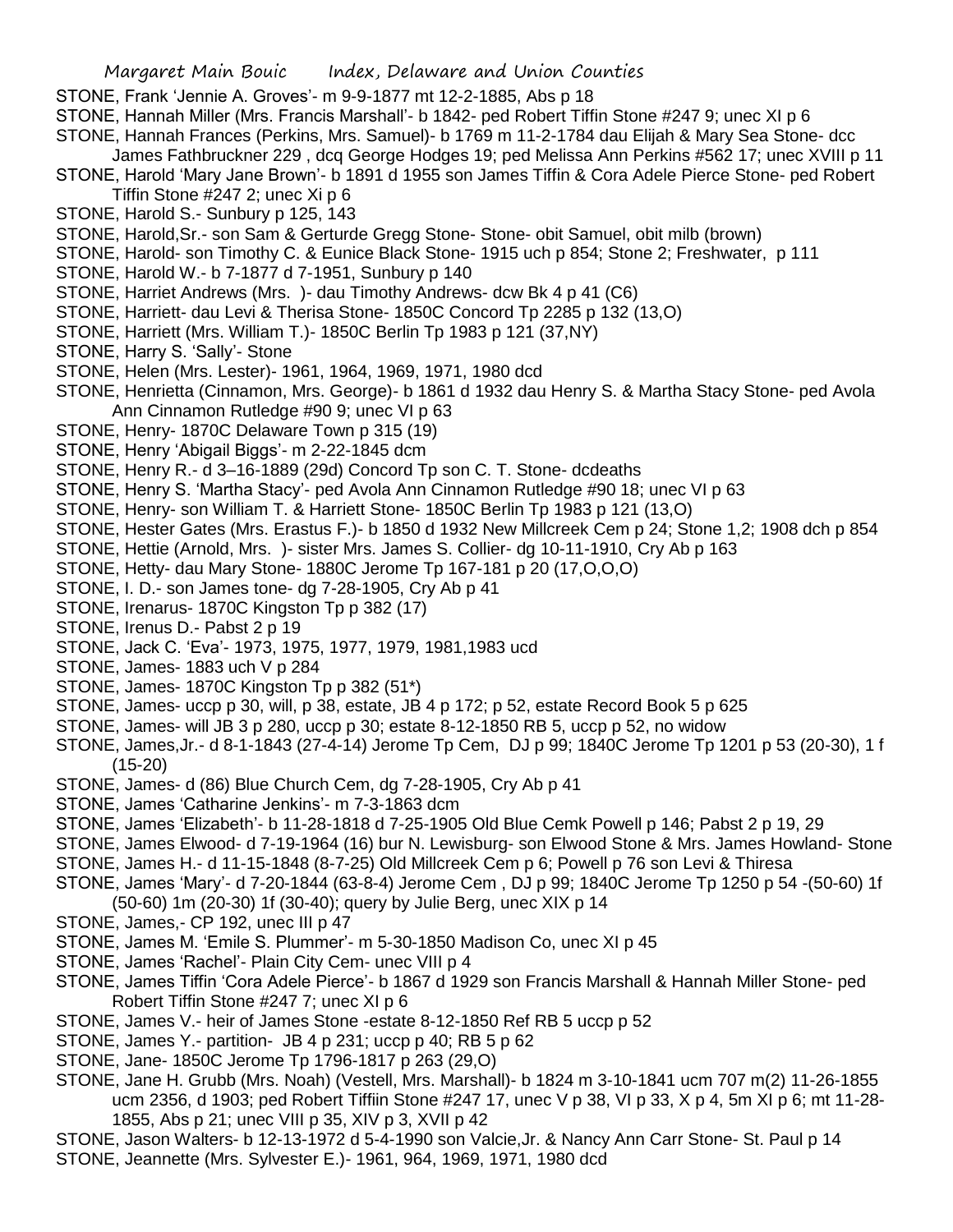- STONE, Jeff A.- 1977 ucd Robinson Rd.
- STONE, Jeff- b 1966 son Lloyd E. & Linda Stone- 1980 dcd
- STONE, Kemofer )(1969) dau Lawrence & Eloda Mooney Stone- Stone
- STONE, Jennie A. Groves (Mrs. Frank)- b 3-16-1856 m 9-9-1877 dau P. A. Groves; mt 12-2-1885, Abs p 18
- STONE, Jessie Pickett (Mrs. Carl)- b 2-1876;m 10-9-1895 ucm (Hearl); 1900C Jerome Tp 273-282 p 12A (24,O,O,O) m 5y no ch
- STONE, Prof. J. F.- b 2-24-1847 d 2-16-1878 Cheshire Cem- Powell p 56, 60b
- STONE, J. Frank 'Lina Nettleton'- m 1876 d 2-1878- dg 11-17-1914, Cry Ab p 158
- STONE, John- Stone John- Freshwater p 15
- STONE, John B.- b 1811 d 1879 Powell p 60b
- STONE, John E.- 1969, 1971 dcd
- STONE, John E.- d 8-16-1849 (1-4-27) Jerome Tp Cem, DJ p 99 son J. & P.
- STONE, John Edwin- son Edwin & Alice Stone- Stone; 1964 dcd (14)
- STONE, John F.-b NY d 2-16-1878 (29-11-24) Berlin Tp son J. F. & Clarisa Stone- dcdeaths
- STONE, John H.- partition, JB 4 p 231; uccp p 40; heir of James Stone, estate 8-12-1850, Ref RB 5, uccp p 52 RB5 p 625
- STONE, John M.- hmp p 165
- STONE, John R.- 1820C Union Tp 116 (18-26)
- STONE, Jona? (Mrs. George C.)- 1910C Leesburg Tp 103-106 p 4B (54,O,O,O) m 16y, 2 ch 1 living
- STONE, Jonathan- partition, JB 4 p 231; uccp p 40; uccp p 52, Record Book p 625
- STONE- query by Julie Berg- Jonathan & Sarah Fletcher Stone- unec XIX p 14
- STONE, Jonathan- heir of James Stone, estate 8-12-1850, Ref. RB 5, uccp p 52
- STONE, Joseph- witness will of James Stone- JB 3 p 280, uccp p 30
- STONE, Joseph-1840C Concord Tp p 120 (20-30);dcw B 4 p 287 (31) witness; uccp p 30, JB 3 p 260
- STONE, Joseph 'Mary'- d 9-18-1873 (56-11-11) Jerome Tp Cem, DJ p 102; 1860C Jerome Tp 77-76 p 11 (43,Va)
- STONE, Joseph 'Polly Hensel'- m 12-29-1839 ucm 603; DJ p 99; unec V p 23 JB 5 p 432, uccp p 51; 1850C Concord T 2185 p 129 (35,Va); 1870C Jerome Tp 175-166 p 23 (53,Va)
- STONE, ----d 12-27-1841 infant son of J. & P. Jerome Tp Cem, DJ p 99
- STONE, Julie- b 1963 dau Jack C. & Eva L. Stone- 1977, 1979, 1981, 1983 ucd
- STONE, Justin- b 1976 son Lloyd E. & Linda L. Stone- 1980 dcd
- STONE, Katie- dau Dennis F. & Diane R. Stone- 1981, 1983 ucd
- STONE, Kenneth 'Angela Robinson'- Stone parents of Skylar Tormey
- STONE, Larry E.- 1964 dcd
- STONE, Larry- son Sylvesteer E. & Jeannette Stone- 1961 dcd
- STONE, Laura (Mrs. Daniel)- 1850C York Tp 378-384 p 59 (33,O)
- STONE, Laura (Lough, Mrs. Everett)- dau Sam & Gertrude Gregg Stone- Stone; obit, Samuel obit milb (brown)
- STONE, Lawrence 'Eloda Mooney'- son John Stone- Stone
- STONE, Leander 'Rachel Coe'- son William Stone- Stone 1; 1908 dch p 853; 1840C Concord Tp p 110 (60- 70); 1850C Concord Tp 2234 p 13 (42,Vt);
- STONE, Lee D. 'Dorothy G. Shultz'- son Lee R. & Pearl A. Fay Stone- Stone 3; 1980 dcd
- STONE, Lee R. 'Pearl A. Fry'- son Erastus F. & Hester Gates Stone- Stone 2,3
- STONE, Leona- dau Clarence & Olive A. Kehl Stone- Weiser p 537
- STONE, Lester Marion 'Helen'- son Lee R. & Pearl A. Fary Stone- Stone 3,4; 1976 dch p 361; 1961, 1964, 1969, 1971, 1980 dcd
- STONE, Lester (Mrs )- Pabst 8 p 30-40-41, 43
- STONE, Levi- heir of James Stone- estate 8-12-1850 Ref RB 5, uccp p 52; rec Bk 5 p 625; 1840C Concord Tp 120 (30-40)
- STONE, Levi M.- son Levi & Thiersa Stone- d 4-14-1850 (6-2-11) Old Millcreek Cem p 6; Powell p 76
- STONE, Levi 'Therisa'- 1850C Concord Tp 2285 p 132 (40,O)
- STONE, Lew- brother Mrs. James S. Collier- dg 10-11-1910, Cry Ab p 163
- STONE, Lewis H. 'Zilla M. Fox'- b 1850 m 10-23-1873 ucm 5355 d 1932 Jerome IOOF Cem DJ p 113, 123 son Joseph & Polly Stone- 1860C Jerome Tp 77-76 p 11 (10,O); 1870C Jerome Tp 173-166 p 23 (19,O); 1900C Jerome Tp 300-309 p 13B (49,O,Va,Va)- m 26y; 1910C Jerome Tp 324-380 p 14A (59,O,O,O) m 36y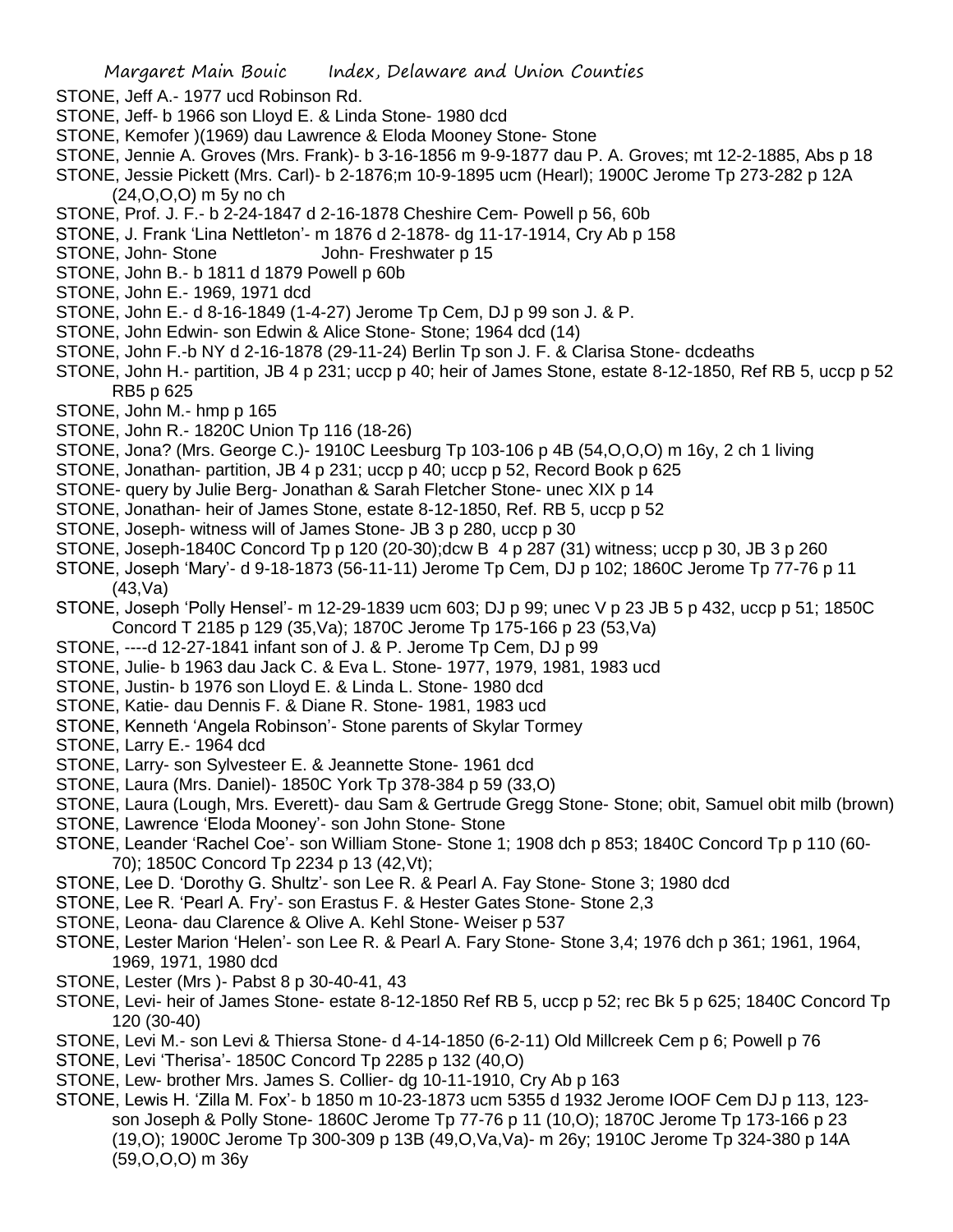- STONE, Lewis L.- b 3-1893 son Lewis & Zeloa Fox Stone- 1900C Jerome Tp 300-309 p 13B (7,O,O,O); 1910C Jerome Tp 304-330 p 14A (17,O,O,O)
- STONE, Lina Nettleton (Mrs. J. Frank)- b 1-24-1850 m 1876 d 11-7-1914- dg 11-17-1914 Cry Ab p 158, 160 dau Daniel Jr. & Margaret E. Nettleton
- STONE, Linda Jean- b 10-14-1946 dau Russell E. & Mary Adelle Stein Stone- Weiser p 384
- STONE, Linda L. (Mrs. Lloyd E.)- 1980 dcd
- STONE, Linda (Mrs. Robert)- 1962 ucd
- STONE, Lloyd E. 'Linda L.'- 1980 dcd
- STONE, Lonso 'Fannie Howard'- Stone; obit Samuel, obit milb (brown)
- STONE, Louie A. (Ashbaugh, Mrs. John L.)- m11-20-1895 ucm (Hearl); unec V p 9
- STONE, Louisa (Stewart, Mrs. James Mik)- m 11-2-1841 dcd
- STONE, Lowry- dau William H. & Margaret J. Dickson Stone- 1880c Jerome Tp 191-206 p 22 (5,O,O,O)
- STONE, Lucinda G. (Stewart, Mrs. John J.)- m 5-15-1849 dcm- dau William B. & Catherine Stone- dcw Bk 2 p 367; 1883 uch V p 326
- STONE, Lulu B. Jamison (Mrs. Edmon R.)- Stone 2
- STONE, Lydia (Brecker, Mrs. James H.)- m 1-1-1849 Madison Co, unec XI p 9
- STONE, Maggie Dickson (Mrs. William H.)- m 12-10-1868 ucm 4476, DJ p 102; 1870C Jerome Tp 166-161 p 21 (21,O)
- STONE, Maggie- dau Joseph & Polly Stone- 1870C Jerome Tp 173-166 p 23 (7,O)
- STONE, Margaret J. (Mrs. William H.)- b 10-1848 d 1919 Mother Jerome IOOF Cem, DJ p 111; 1880C Jerome Tp 191-206 p 22 (31,O,Irel,O); 1900C Jerome Tp 274-283 p 12A (51,O,o,O) m 31y 6 ch, 5 living; 1910C Jerome Tp 301-307 p 13B (60,O,Irl,O) m 40y, 6 ch, 5 living
- STONE, Marilyn B. R. (Walters, Mrs. Harold Leroy)- b 7-21-1928 m 6-23-1951 dau Orville Noble & Beatrice Belle Van Rensselaer Stone- McKitrick p 267
- STONE, Marshall 'Sarah Bradford'- m 12-10-1839 Madison Co, unec IX p 18
- STONE, Marshall 'Sarah Timmons'- m 10-13-1830 Madison Co, unec V p 47
- STONE, Martha Stacy (Mrs. Henry S.)-ped Avola Ann Cinnamon Rutledge #90 19; unec VI p 63
- STONE, Mary- Nash p 1123
- STONE, Mary- 1860C Richwood 742-725 p 98 (16,O)
- STONE, Mary (Mrs. )- d 5-14-1888, mt 5-23-1888 p 3, Abs p 46
- STONE, Mary Adelle Stein (Mrs. Russell E.)- b 3-14-1924 m 3-23-1946 dau Thomas Reber & Harriet Louise Broscious Stein- Weiser p 384
- STONE, Mary- dau Alfus & Charine Stone- 1860C Taylor Tp 921-906 p 121 (7,Pa)
- STONE, Mary Ann (Carter, Mrs. John Calvin)- b 1844 m 8-8-1864 Marion Co, d 1934 ped Rose Mary Ross #152; unec IX p 19; query, unec V p 45
- STONE, Mary Ann (Vestal, Mrs. )- b 1844 d 1934 dau Noah & Jane Grubb Stone- unec X p 4
- STONE, Mary C. Gundrum (Mrs. )- dau George B. & Maria Baseler Gundrum- Weiser p 52
- STONE, Mary Chapman (Mrs. Samuel Ransome)- 1908 dch p 853
- STONE, Mary C. Weiser (Mrs. Earl)- b 11-2-1890 dau Samuel Sylvester & Ella C. Cannon Weiser- Weiser p 821
- STONE, Mary E. (Mrs. Robert W.)- 1961, 1964, 1969, 1971, 1980 dcd
- STONE, Mary E.- dau Solomon & Elizabeth Stone- 1850C Delaware Tp 1347 p 96 (11,O)
- STONE, Mary (Hallock, Mrs. Wesley)- m 7-4-1834 ucm (Hearl)
- STONE, Mary J.- 1870C Kingston Tp p 382 (19)
- STONE, Mary Jane Borwn (Mrs. Harold)- b 1895 d 1955 dau Benjamin franklin & Martha Lingle Mooney Brown- ped Robert Tiffin Stone #247 3; unec XI p 6
- STONE, Mary (Mrs. J.)- d 5-14-1888 (68-2-120 Jerome Tp Cem, DJ p 102; 1880C Jerome Tp 167-181 p 20 (60,O,Pa,Ger)
- STONE, Mary J. Bell- Pabst 2 p 19
- STONE, Mary J. (Castner, Mrs. E. S.)- b 5-3-1850 d 5-28-1917 Trenton Cen- Powell p 273
- STONE, Mary (Mrs. James)- d 6-16-1846 (60) Jerome Tp Cem, DJ p 99; 1840C Jerome Tp 1250 p 54 (50-60) STONE, Mary- dau Jane Stone- 1850C Jerome Tp 1796-1817 p 263 (6,O)
- STONE, Mary Lou- b 1966 dau Jack C. & Eva L. Stone- 1977, 1979, 1981, 1983 ucd
- STONE, Mary Sea (Mrs. Elijah)- dcc James Fathbruckner 45; ped Melissa Ann Perkins #562 35; unec XVIII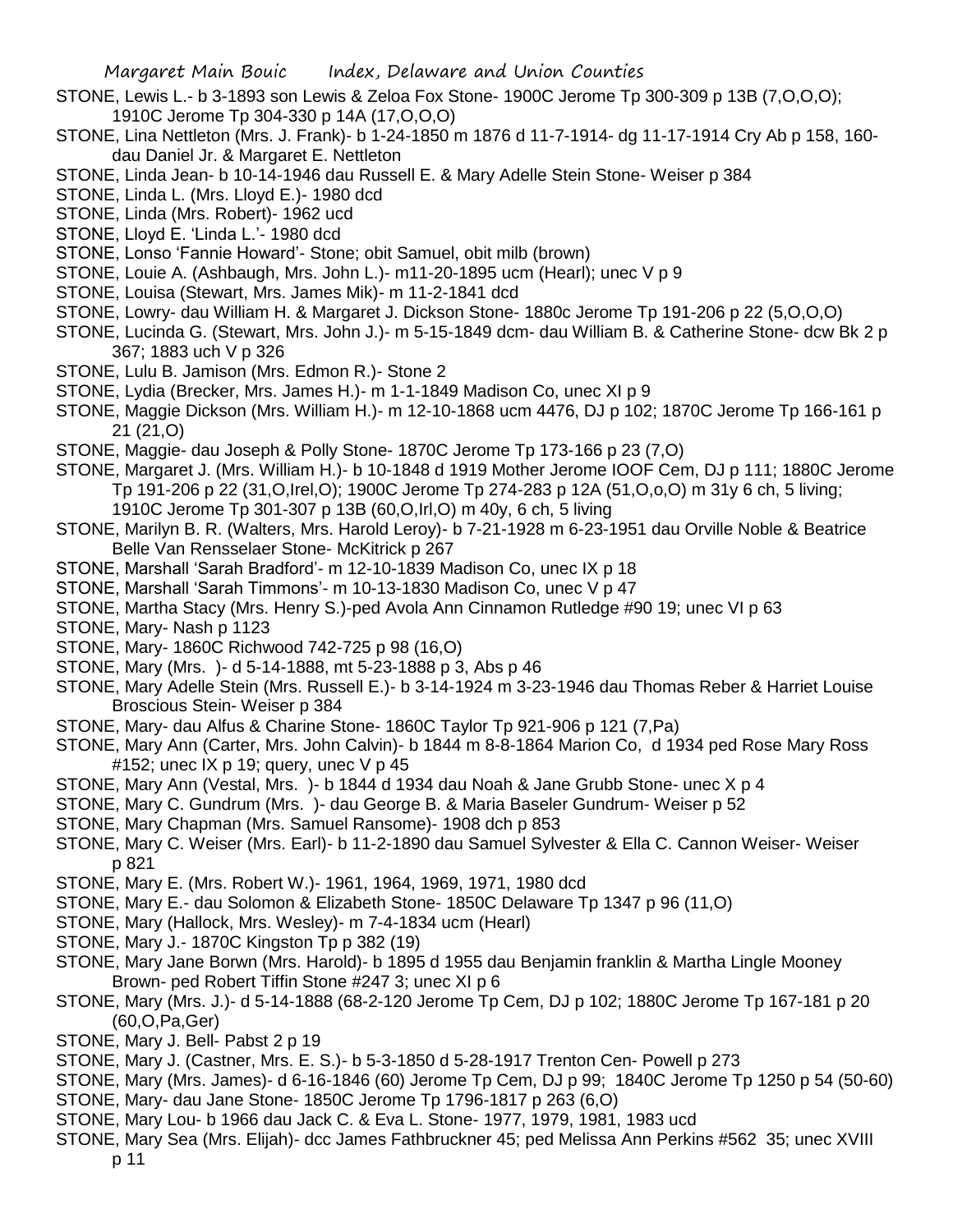- STONE, Maggie Dickson (Mrs. William H.)- m 12-10-1868 ucm (Hearl)
- STONE, Mason, Col. mt 3-25-1857, Abs p 24
- STONE, Mason 'Abigail'- Irwin Bible, unec III p 5
- STONE, Maude Louise- dau Timothy Cres & Eunice Black Stone- Stone 2; Freshwater p 111
- STONE, May/Mary (Hallock, Mrs. Wesley)- m 7-4-1834 ucm 362; unec III p 8
- STONE, Michael W.- d 12-29-1969 (5wks) Green Mound Cem, Kilbourne- son Lawrence & Eloda Mooney Stone
- STONE, Mike- b 1960 son Jack C. & Eva L. Stone- 1977, 1979, 1981, 1983 ucd
- STONE, Milly- heir of James Stone- estate 8-12-1850 Rec Bk 5, p 625; uccp p 52
- STONE, Minnie- d 8-23-1870 (10m15d) Jerome Tp Cemk DJ p 10 dau William & Maggie Stone- 1870C Jerome Tp 166-161 p 21 (7/12,O)
- STONE, M/M.Robert #247, 362; unec XIII p 3
- STONE, Nancy Ann Carr (Mrs. Valcie,Jr.)- b 11-5-1936 m 9-14-1955 dau Bert & Geraldine Burns Carr- St. Paul p 13
- STONE, Naoma J. (Mrs. Benjamin A.)- 1964 dcd
- STONE, Nellie Duckworth- dau Timothy Cres & Eunice Black Stone- Stone 2; Freshwater, p 111; WCTU, unec III p 57
- STONE, Nettie M. (Arnold, Mrs. William F.)- m 11-15-1882 ucm (Hearl)
- STONE, Noah 'Jane B/H. Grubb'- b 1-1815 m 3-10-1841 ucm 707 d about 1843-1846, ped Robert Tiffin Stone 247 16, ; unec IV p 34, V p 38, X p 4, XI p 6, XIV p 3;
- STONE, Ollie May- d 10-4-1887 (28-10-2) d Thursday, Jerome Cem, DJ p 102- dau Joseph & Mary Stonemt 10-12-1887 p3c3; Abs p 39; 1880C Jerome Tp 194-209 p 22 (20,O,O,O) lived with Rectory & Lorinda Seely
- STONE, Olive A. Kehl (Mrs. Clarence)- dau Andrew Jasper & Annie K. Lay Kehl- Weiser p 537
- STONE, Olive (Cowley, Mrs. William jr.)- b 1854- ped Fred Elmer Mayer #276 27; unec XI p 30
- STONE, Olive- dau Joseph & Polly Stone- 1860C Jerome tp 77-776 p 11 (1,O); 1870C Jerome Tp 173-166 p 23 (11,O)
- STONE, Olive Starr (Mrs.Robert)- d 8-22-1977 (76) Oller Cem- Stone; 1949 ucd
- STONE, Orville Noble 'Beatrice Blle Van Rensslaer'- McKitrick p 267
- STONE, Patricia- b 1954/5 dau Carson E. & Frieda M. Stone- 1964, 1969, 1971 dcd
- STONE, Patricia Lee (Gardner, Mrs. David Noel)- dau Lester Harlon & Helen Stone- Stone 4
- STONE, Paul R.- son Leo & Dorothy Shulz Stone- Stone; 1971 dcd
- STONE, P. C. d 10-13-1887 (40-7-26) Kingston Tp son James Stone- dcdeaths
- STONE, Pearl A. Fry (Mrs. Lee R.)- Stone 2,3
- STONE, Permelia (Webb, Mrs. Gilbert)- m 9-10-1835 Madison Col unec VII p 24
- STONE, Phebe 7-6-1795 Stoe NY d 1-20/30-1893 (97) uninf p 1; Oakdale I p 82 (D-R3-8) 777 (154); 1870C Paris Tp 214-215 p 29 (74,NY)
- STONE, Philander- son Levi & Therisa Stone- 1850C Concord Tp 2285 p 132 (8,O)
- STONE, Pina (Mrs. Roy)- 1949 ucd
- STONE, Polly Hensel (Mrs. Joseph)- m 12-29-1839 ucm (Hearl)- DJ p 99- heir, dau of George Hensel 8-14- 1849 JB 5 p 432, uccp p 51; 1850C Concord Tp 2185 p 129 (35,Va) 1860C Jerome Tp 77-76 p 11 (41,O); 1870C Jerome Tp 173-166 p 23 (51,O)
- STONE, Rachael- 1870C Concord Tp p 252 (50\*)
- STONE, Rachel Coe (Mrs. Leander)- dau Ransome & Elizabeth Coe- 1908 dch p 853; Stone 1; hadc p 97. 119; 1850C Concord Tp 2234 p 131 (31,O)
- STONE, Rachel (Mrs. )- Powell p 90
- STONE, Rachel (Mrs. James)- Plain City Cem, unec VIII p 4
- STONE, Rachael (Slater, Mrs. John M.)- m 5-4-1845 ucm 1046; unec VI p 31, XXI p 41
- STONE, Ray- son Sam & Gertrude Gregg Stone- Stone- obit Samuel, obit milb (brown)
- STONE, Rebecca Ann- dau Levi & Therisa Stone- 1850C Concord Tp 2285 p 132 (3,O)
- STONE, Rebecca- dau Elwood Stone & Mrs. James Howland- Stone
- STONE, Rebecca (Myers, Mrs. Henry Austin)- 1985 uch p 100' 1883 uch V p 644
- STONE, Rebecca- dau William B. & Catharine Stone- dcw Bk 3 p 367; 1850C Concord Tp 2184 p 129 (19,Va)
- STONE, Rebecca (Wollam, Mrs. William)- b 1833 m 6-3-1856 d 1895, unec IX p 29
- STONE, Richard- Nash p 123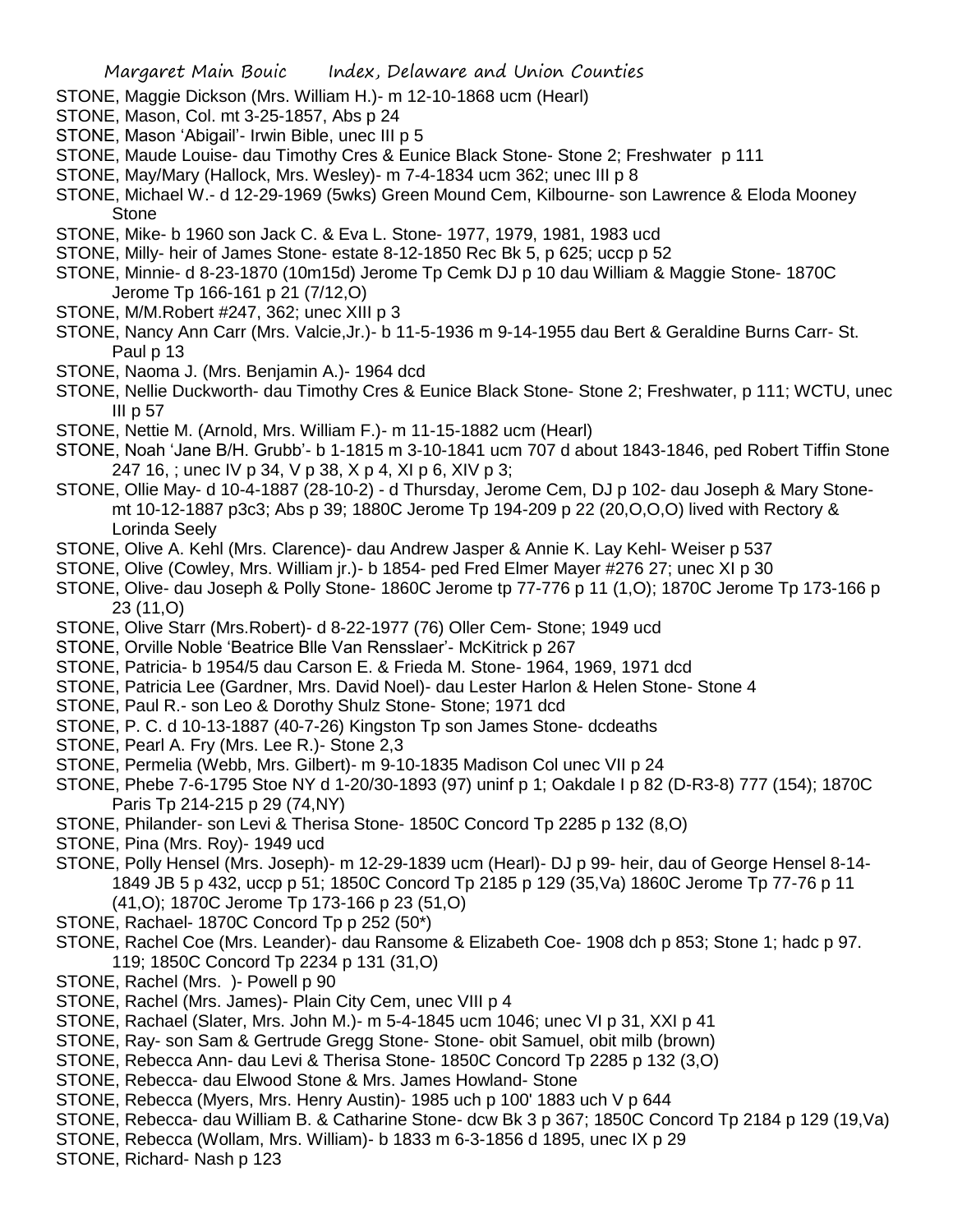- STONE, Richard M.- 1964 dcd, Genoa Tp
- STONE, Richard- son Sam & Gertrude Gregg Stone- Stone; obit Samuel, obit milb (brown)
- STONE, Robert 'Grace Willoughby'- 1915 uch p 1092
- STONE, Robert 'Linda'- 1962 ucd
- STONE, Robert 'Olive Starr'- Stone; 1949 ucd
- STONE, Robert T.- #541, #362- research Miller- unec XXII p 20
- STONE, Robert Thurston- son Timothy & Eunice Black Stone- Stone 2,3; Freshwater, p 111
- STONE, Robert Tiffin- b 1917 son Harold & Mary Jane Brown Stone- #247 , ped 1; unec XI p 6. XIV p 29 STONE, Robert W.- 1980 dcd
- STONE, Robert W. 'Mary E.'- 1961, 1964, 1969, 1971, 1980 dcd
- STONE, Robert- b 1965 son Robert W. & Mary E. Stone- 1969, 1971, 1980 dcd
- STONE, Robert W.- son Robert & Olive Starr Stone- Stone; 1949 ucd
- STONE, Roy G. 'Blanche Sewell'- Stone
- STONE, Roy 'Pina'- 1949 ucd
- STONE, Russell E. 'Mary Adelle Stein'- m 3-23-1946- Weiser p 384
- STONE, Ruth C. Wells (Mrs. Edwin)- m 2-19-1854 ucm 2079; mt 2-22-1854; unec VIII p 20, XVI p 42
- STONE, Sally (Mrs. Harry B.)(Overbeck, Mrs. )- Stone
- STONE, Rev. Samuel- Powers Pat p 46, 47
- STONE, Samuel- 1870C Concord Tp p 252 (31)
- STONE, Samuel- 1883 uch IV p 314
- STONE, Samuel 'Gertrude Gregg'- b 12-20-1897 Ky m 7-31-1918 d 6-13-1977 Oakdale II p 114 (K-R3-24) son Lonzo & Fannie Howard Stone- Stone; obit milb (brown)
- STONE, Samuel Ransome 'Mary Chapman'- son Leander & Rachel Coe Stone- 1908 dch p 853; 1850C Concord Tp 2234 p 131 (11,O)
- STONE, Sarah Bradford (Mrs. Marshall)- m 12-10-1839 Madison Co, unec IV p 18
- STONE, Sarah (Brown, Mrs. Samuel)- lic 3-26-1818; Madison Co, unec IV p 30
- STONE, Sarah Fletcher (Mrs. Jonathan)- query by Julie Berg- unec XIX p 14
- STONE, Sarah R. dau Solomon & Elizabeth Stone- 1850C Delaware Tp 9347 p 96 (36,Pa)
- STONE, Sarah Timmons (Mrs. Marshall)- m 10-13-1830 Madison Co, unec V p 47
- STONE, Setta?- dau William H. & Margaret Dickson Stone- 1880C Jerome Tp 191-206 p 22 (9,O,O,O)
- STONE, Silas- son Levi & Therisa Stone- 1850C Concord Tp 2285 p 132 (16,O)
- STONE, Skylar Tormey– b 12-22- son Kenneth & Angela Robinson Stone- Stone
- STONE, Solomon 'Elizabeth'- 1850C Delaware Tp 9347 p 96 (36,Pa)
- STONE, Stella Gertrude (Richards, Mrs. Samuel Sherman)- m 8-17-1891 ucm (Hearl)
- STONE, Stephen- Pabst 6 p 40; 1835 men p 11 #62 p 13 Bennington Tp
- STONE, Stephen Christopher- b 11-30-1953 son Russell E. & Mary Adelle Stein Stone- Weiser p 384
- STONE, Stephen 'Emily Moore'- m 12-29-1836 dcm
- STONE, Steve- b 1958 lived with James & Virginia M. Gatton- 1976, 1980 dcd
- STONE, Susanna- d 8-25-1837 (2m29d) Plain City Cem, dau James & Rachel Stone- unec VIII p 4
- STONE, S. W.- 1880 dch p 282
- STONE, Sylvester E. 'Jeannette'- 1961, 1964, 1969, 1971, 1980 dcd
- STONE, Terry Russell- b 10-26-1850 son Russell E. & Mary Adelle Stein Stone- Weiser p 384
- STONE, Theresa- b 1965 lived with James & Virginia M. Gatton- 1976, 1980 dcd
- STONE, Therisa (Mrs. Levi)- 1850C Concord Tp 2285 p 132 (37,Va)
- STONE, Thomas- Nash p 123
- STONE, Tim- b 1970 son Jack C. & Eva L. Stone- 1977, 1979, 1981, 1983 ucd
- STONE, Timothy Cres 'Eunice Black'- m 4-17-1886 ucm (Hearl)- son Leander & Rachel Coe Stone- Stone 1,2; Freshwater, p 111; hadc p 97
- STONE, Val Ann Marie (Brooks, Mrs. John)- b 6-3-1956 m 1979 dau Valcie Jr. & Nancy Ann Carr Stone- St. Paul p 13
- STONE, Valcie,Jr. 'Nancy Ann Carr'- b 4-12-1936 m 9-14-1955 St. Paul p 13
- STONE, Verenta B. (Mrs. Wilbur H.)- 1961, 1964 dcd
- STONE, Vernon- son Clarence & Olive A. Kehl Stone- Weiser p 537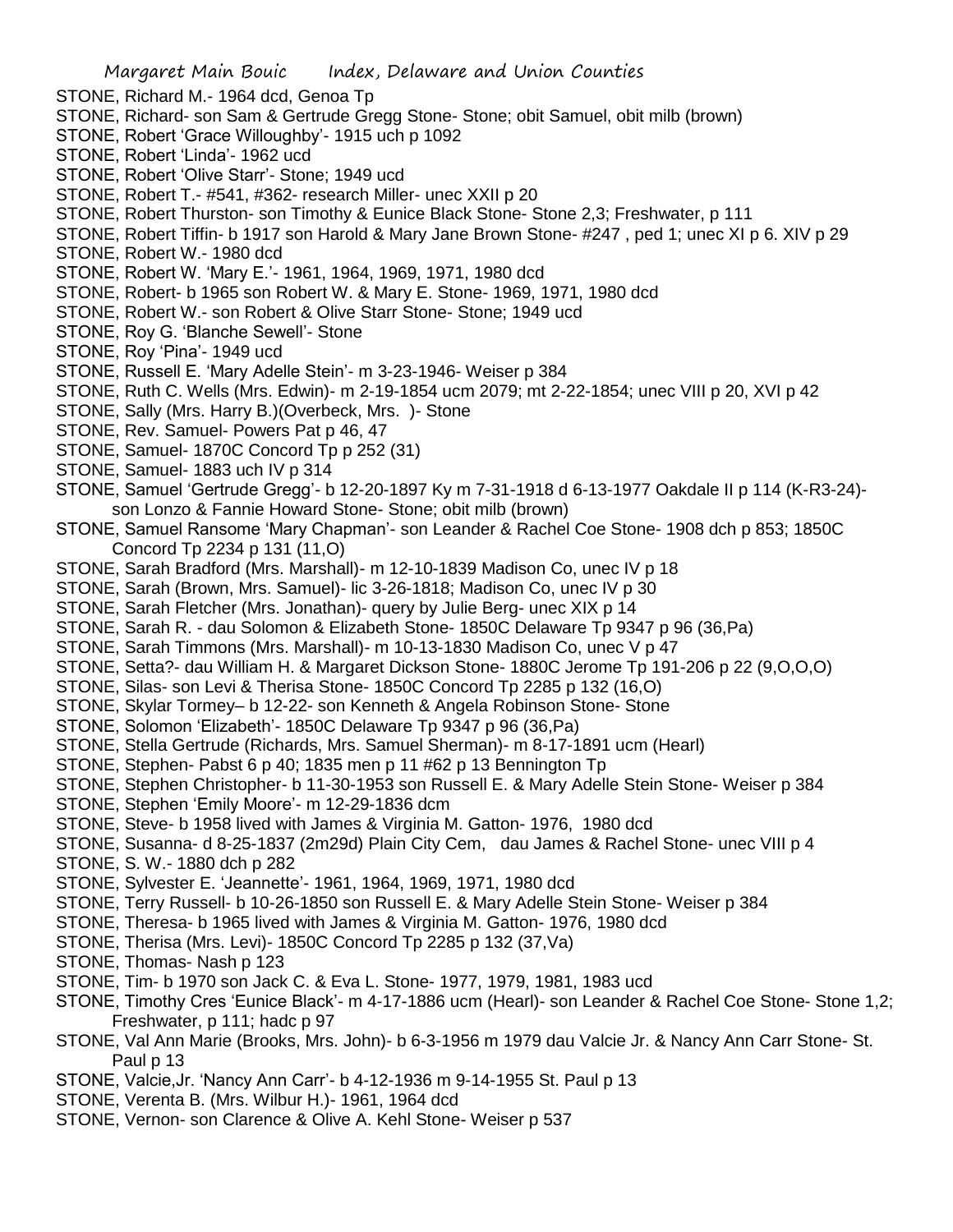- STONE, Vertie (Manley, Mrs. Walter D.)- b 1879 d 1926 Jerome IOOF Cem, DJ p 111; dau William H. & Margaret Dickson Stone- 1880C Jerome Tp 191-206 p 22 (2,O,O,O); 1900C Jerome Tp 274-283 p 12A (22,O,O,O)
- STONE, Vey- b 7-1880 son Lewis & Jennie Stone- 1900C Jerome Tp 300-309 p 13B 919,O,O,O)
- STONE, Vickie Louise (Weber, Mrs. Robert)- b 8-20-1959 m 10-24-1981 dau Valcie, Jr. & Nancy Ann Carr Stone- St. Paul p 14
- STONE, Vila- dau Floyd & Vina Hammond Stone- Weiser p 543
- STONE, Vina Hammond (Mrs. Floyd)- dau Peter & Sarah Catherine Hower Hammond- Weiser p 542
- STONE, Welthy- 1870C Troy Tp p 523 (13)
- STONE, Wilbur H. 'Verenta M.'- 1961, 1964 dcd
- STONE, William- hjt p 60; 1883 uch V p 284
- STONE, William- 1835 men p 11 #61 p 13 Bennington Tp
- STONE, William- 1835 men p 13 #36 p 18 Berlin Tp
- STONE, William- Stone 1; 1880 dch p 494; 1908 dch p 448, 853
- STONE, William- Pabst 2 p 19; Pabst Pion I p 99
- STONE, William- unclaimed letter, unec X p 53
- STONE, William B.- witness will of James Stone- JB 3 p 260, 280, uccp p 30
- STONE, William B.'Catherine'- d 8-1-1857 (61-6-22) Jerome Tp Cem, DJ p 98; will, dcw Bk 3 p 367; 1883 uch
- V p 326; 1840C Concord Tp p 120 (40-50); 1850C Concord Tp 2184 p 129 (54,Va)
- STONE, William C.- 1840C Berlin Tp 202 (30-40)
- STONE, William D.- Pabst 7 p 91
- STONE, William 'Dana McNear'- m 1-21-1844 dcm
- STONE, William 'Elizabeth Halloway'- m 4-15-1828 Madison Co, ped Ardith Luticia Cox Felts. unec p 28 46
- STONE, William H. 'Maggie/Margaret Dickson'- b 1844 m 12-10-1868 ucm 4476 d 1918 Jerome IOOF Cem DJ p 111- son Joseph & Polly Stone- 1850C Concord Tp 2185 p 129 (6,O); 1860C Jerome Tp 77-76 p 11 (16,O); 1870C Jerome Tp 166-161 p 21 (25,O); 1880C Jerome Tp 191-206 p 22 (37,O,Va,O); 1900C Jerome Tp 274-283 (56,O,O,O) m 31y; 1910C Jerome Tp 301-307 p 13B (66,O,WVa,O) m 40y
- STONE, William- brother Mrs. James S. Collier- dg 10-11-1910, Cry Ab p 163
- STONE, William R.- son Roy F. & Bnlanche Sewell Stone- Stone
- STONE, William T. 'Harriett;- 1850C Berlin Tp 1983 p 121 (40,NY)
- STONE, Wilma- dau Roy & Pina Stone- 1949 ucd
- STONE, Zilla M. Fox (Mrs. Lewis H.)- b 7-1851 m 10-23-1873 ucm 5355 d 1923 Jerome IOOF, DJ p 113, 123; 1900C Jerome Tp 300-309 p 13B (48,O,Conn,Va)- m 26y, 3 ch; 1910C Jerome Tp 324 p 330 p 14A (58,O,O,O) m 36y
- STONEBONNER, Christine- 1870C Delaware Town p 347 (52\*)
- STONEBONNER, Peter- 1870C Delaware Town p 347 (16)
- STONEBRAKER, Chester G. 'Josie E. Willis'- m 3-20-1892 ucm (Hearl)
- STONEBRAKER, Eliza M.- b Licking Co d 2-22-1883 (43y6m) Marlborough Tp- dcdeaths
- STONEBRAKER, Elizabeth M. Jones (Mrs. Frank A.)- m 12-27-1863 dcm
- STONEBRAKER, Fara- b 1976 ch Harry & Shirley Stonebraker- 1979, 1971 ucd
- STONEBRAKER, Frank A. 'Elizabeth M. Jones'- m 12-27-1863 dcm
- STONEBRAKER, Harry 'Shirley'- 1979, 1981 ucd
- STONEBRAKER, Jonathan- b 1969 son Harry & Shirley Stonebraker- 1979, 1981 ucd
- STONEBRAKER, Josie E. Willis (Mrs. Chester G.)- m 3-20-1892 (Hearl)
- STONEBRAKER, Mother- Radnor Cemk Powell p 225 Father- Radnor Cem, Powell p 225
- STONEBRAKER, Shirley (Mrs. Harry)- 1979, 1981 ucd
- STONEBREAKER, Estelle- niece of Lillian Brooks- mt 9-13-1893 Abs p 41
- STONEBREAKER, James- b Columbus,O d 8-25-1925 (8 wks) Oakdale 3750 (F65) I p 113 (F-R4-4)
- STONEBROOK, Vera (Rabold, Mrs. Forrest Alvin)- b 8-8-1903 m 8-14-1923- Weiser p 721
- STONEBURNER, Charles 'Emily Crider'- McKitrick p 122
- STONEBURNER, Charlotte Fleischman (Mrs. George)- m 8-29-1853 dcm
- STONEBURNER, Clara- Oak Grove Cem, Powell p 440
- STONEBURNER, Donald- son Harold A. & Dorothy Stoneburner Stoneburner; obit Harold A. obit milb (brown)
- STONEBURNER, Dorothy (Mrs. Harold A.)- d 1964 Stoneburner; obit Harold A., obit milb (brown)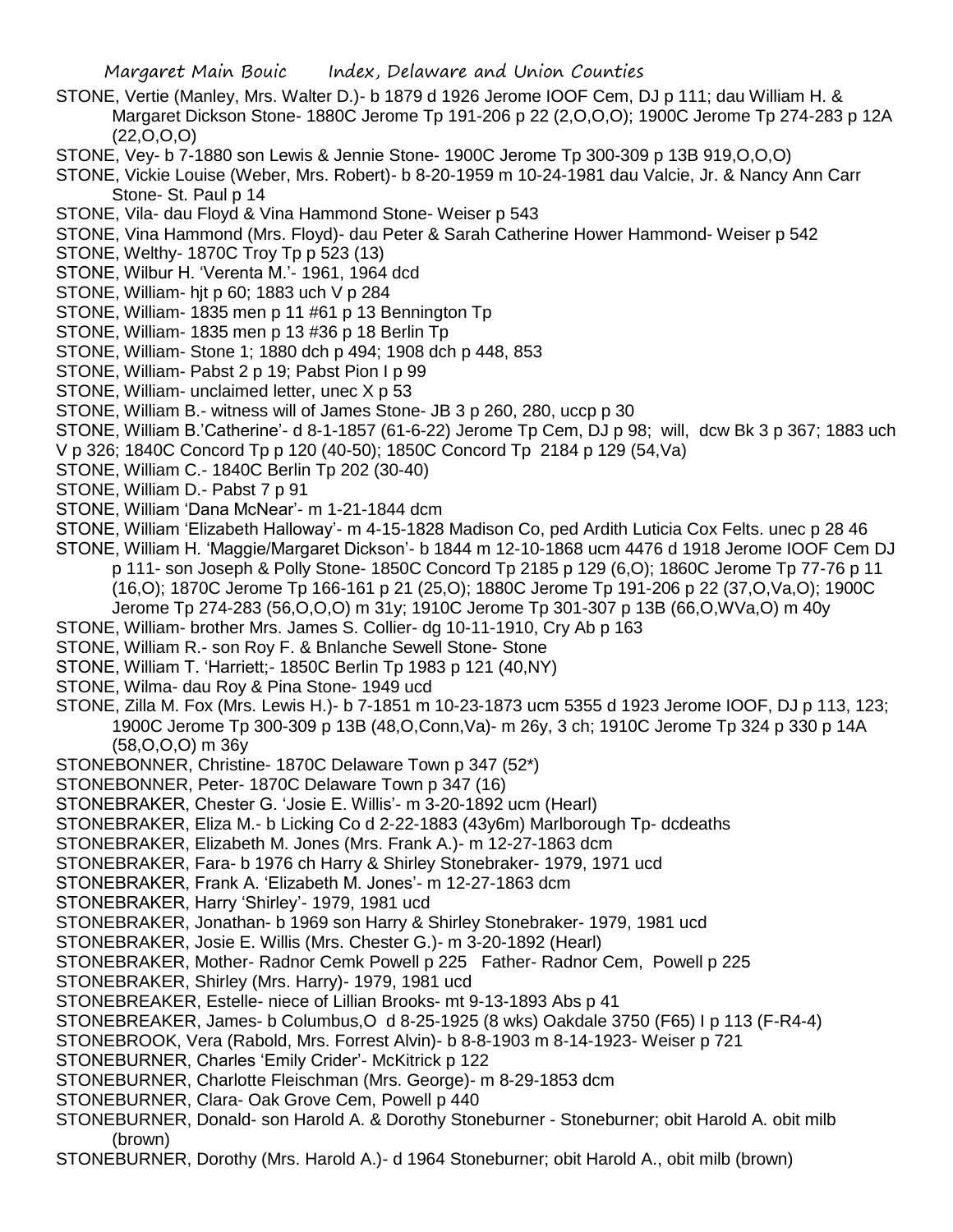Margaret Main Bouic Index, Delaware and Union Counties STONEBURNER, Edgar- son Joseph Stoneburner- Stoneburner STONEBURNER, Edith (DeLong, Mrs. )- dau Joseph Stoneburner- Stoneburner STONEBURNER, Emily Crider (Mrs. Charles0- dau John Henderson & Polly Skinner Cricker- McKitrick p 122 STONEBURNER, Emma- Oak Grove Cem, Powell p 440 STONEBURNER, Evan Forest- b Salesville, O.- d 5-27-1904 (21-8-5) dcdeaths STONEBURNER, Evelyn (Altier, Mrs. Lewis)- dau Harold A. & Dorothy Stoneburner- Stoneburner; obit Harold A., mlib STONEBURNER, Florence (Buck, Mrs. J. H.)- Nash p 289 STONEBURNER, George 'Charlotte Fleishman'- m 8-29-1853 dcm STONEBURNER, Greg- b 1968 son Hugh H. & Peggy Stoneburner- 1975, 1977, 1981, 1983 ucd STONEBURNER, Harold A. 'Dorothy'- d 2-13-1980 973) bur Corning- Stoneburner; obit, obit milb STONEBURNER, Hugh- son H arold A. & Dorothy Stoneburner- Stoneburner; obit Haolrd, obit milb STONEBURNER, Hugh R. 'Peggy'- 1975, 1977, 1979, 1981, 1983 ucd STONEBURNER, Inga (Mrs. Joseph Lawrence)- Stoneburner STONEBURNER, James- son Joseph Lawrence & Inga Stoneburner- Stoneburner STONEBURNER, Jenny (Smith, Mrs. George)- sister Harold A. Stoneburner- Stoneburner; obit Harold A., obit milb (brown) STONEBURNER, Joseph Lawrence 'Inga'- d 5-12-1967 bur Florida- Stoneburner STONEBURNER, Joseph,Jr.- son Joseph Lawrence & Inga Stoneburner- Stoneburner STONEBURNER, —(Buck, Mrs. J. H.)- sister Joseph Lawrence Stoneburner- Stoneburner STONEBURNER, —(Force, Mrs. Jay C)- sister Joseph Lawrence Stoneburner- Stoneburner STONEBURNER, —(Parker, Mrs. William)- sister Joseph Lawrence Stoneburner- Stoneburner STONEBURNER, Joseph 'Vaneta'- d 7–26-1964 bur Kirkersville- Stoneburner STONEBURNER, Lawrence- pallbearer for Miss Alice White- dg 4-19-1910, Cry Ab p 118 STONEBURNER, Mrs. L. F.- dau of Mrs. Martha Day- dg 8-3-1909, Cry Ab p p 50 STONEBURNER, Louella (Fulk, Mrs. Paul)- sister Harold A. Stoneburner- Stoneburner; obit Harold, obit milb (brown) STONEBURNER, Louise (Cartelli, Mrs. Frank)- sister Harold A. Stoneburner- Stoneburner; obit, Harold, obit milb (brown) STONEBURNER, Margie (Palmer, Mrs. )- sister Harold A. Stoneburner- Stoneburner; obit Harold A., obit milb (brown) STONEBURNER, Martin- Oak Grove Cem, Powell p 440 STONEBURNER, Maurice- brother harold A. Stoneburner- Stoneburner; obit Harold A., obit milb STONEBURNER, Minnie- Oak Grove Cem, Powell p 440 STONEBURNER, Pauline (Loop, Mrs. John)- sister Harold A. Stoneburner- Stoneburner; obit Harold A., obit milb (brown) STONEBURNER, Peggy (Mrs. Hugh R.)- 1975, 1977, 1979, 1981, 1983 ucd STONEBURNER, Ralph- son Joseph Stoneburner- Stoneburner STONEBURNER, Raymond- brother Harold A. Stoneburner- Stoneburner; obit Harold, obit milb STONEBURNER, Raymond- son Harold A. & DorothyStoneburner- obit Harold A., obit milb (brown) STONEBURNER, Robert- son H arold A. & Dorothy Stoneburner- Stoneburner; obit Harold A., obit milb (brown) STONEBURNER, Rosemary (Weaver, Mrs. Junior)- sister Harold A. Stoneburner- Stoneburner; obit Harold A., obit milb (brown) STONEBURNER, Vaneta (Harris, Mrs. )(Mrs. Joseph)- Stoneburner STONEBURNER, Vernon- brother Harold A. Stoneburner- Stoneburner; obit Harold A. obit milb STONECYPHER, Rev. Irvin'Rachel Hariet Ulrich'- m 6-15-1893- Weiser p 46 STONECYPHER, Rachel Hariet Ulrich (Mrs. Rev. Irvin)- b 9-113-1868 m 6-15-1893 d 1-19-1956 dau Hiram & Rebecca E. Thompson Ulrich- Weiser p 46 STONEHOUSE, Mary (Mrs. )- d Wayneshire Pa. Sister of Mrs. Martha Brandeburg- dg. Cry Ab p 48 STONEKING, Fern (Bodenhammer, Mrs. Augustus)- m 9-24-1932- Freshwater p 216 STONEKING, Linda C. (Mrs. Robert J.)- 1979, 1971 ucd STONEKING, Robert- b 1968 son Robert J. & Linda C. Stoneking- 1979, 1971 ucd STONEKING, Robert J. 'Linda C.'- 1979, 1971 ucd STONEKING, Stacey- b 1966 ch Robert J. & linda Stoneking- 1979, 1981 ucd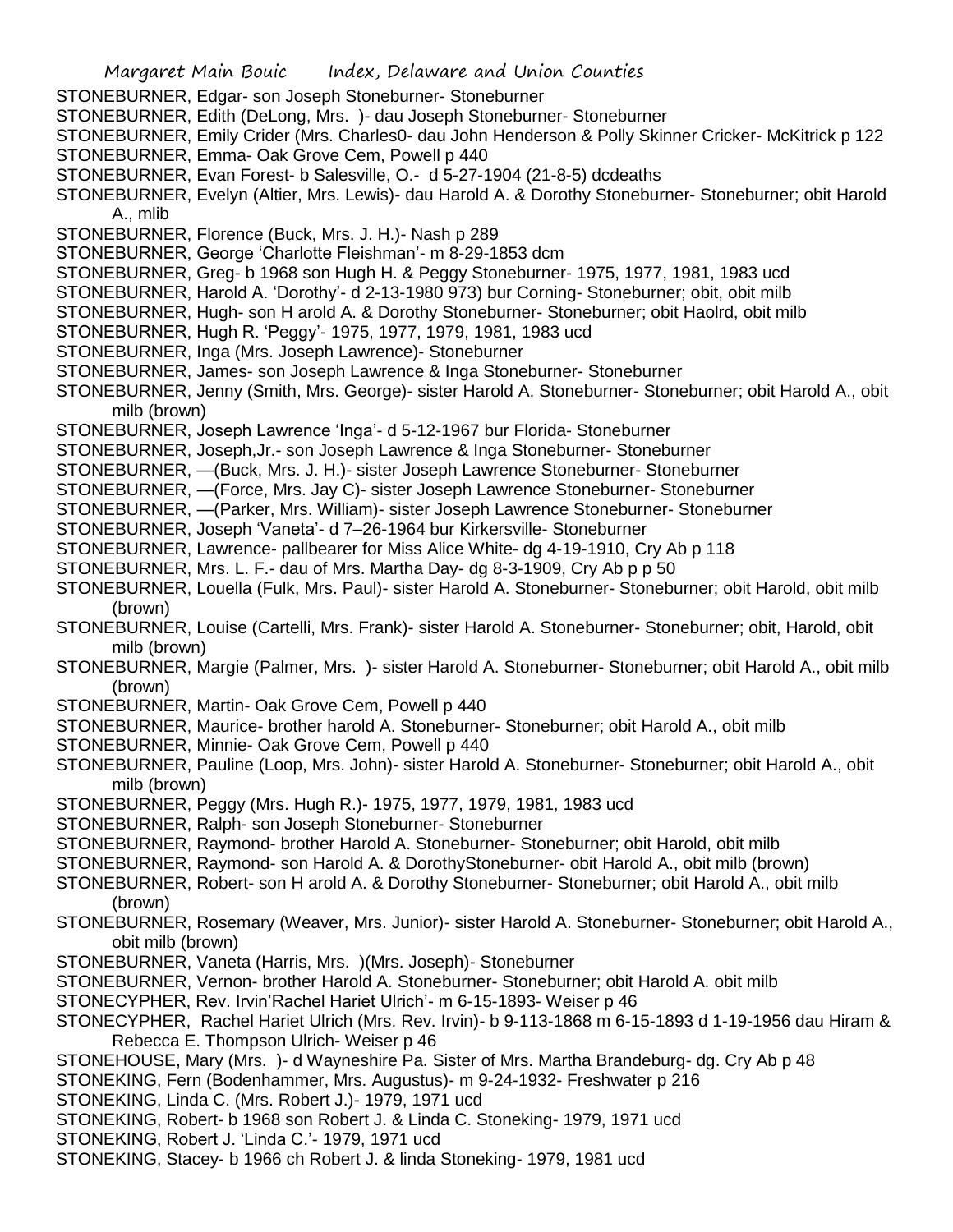- STONEKING, Ty- b 1979 son Robert J. & Linda C. Stoneking- 1981 ucd
- STONELY, Blanche Piersol (Mrs. )-dau George & Abigial C. Robinson Piersol-Piersol 3; Turney 3
- STONER, Abe- attended funeral of brother John in Pa- dg 1-13-1892, Cry Ab p 111
- STONER, Ada (Schultz, Mrs. Francis)- Schultz p 6
- STONER, Airetta (Kincaid, Mrs. )- dau Emmert & Emeline Stoner- Stoner
- STONER, Andrew B.- Stoner
- STONER, Audine (Wheeler, Mrs. )- dau Emmert & Emeline Stoner- Stoner
- STONER, Carol Jean- b 9-28-1948 dau Elmer Nicholas & Esther Catharine Schlegel- Weiser p 346
- STONER, Caroline (Thomas, Mrs. Christian)-ped Mary Beth Rickabaugh Merklin -unec XIV p 30
- STONER, Catharine (Ege, Mrs. William)- b 7-23-1861 m 11-7-1880- Weiser p 175
- STONER, Clara M. (Shettel, Mrs. Robert)- m 4-3-1933- Weiser p 459
- STONER, Clarence- son Emmert & Emeline Stoner- Stoner
- STONER, Dari Lyn (McKitrick, Mrs. Jack Austin)- m 2-6-1947 m 1-3-1969- McKitrick p 282
- STONER, Donald Robert- b 12-27-1935 son Kenneth & Florence Mae Weaver Stoner- Weiser p 461
- STONER, Dori Gay (Mrs. Mike)- dau Dan & Diane Gay- Stoner
- STONER, Earl J. 'Martha J.'- son Emmeret & Emeline Stoner- Stoner
- STONER, Eliza- tcmc p 4
- STONER, Elizabeth Flaugher (Mrs. William H.)- McKitrick p 320
- STONER, Elizabeth Haskell (Heidman, Mrs. Henry Stell)- b 12-22-1895 m 4-8-1916- Weiser p 244
- STONER, Elmer Nicholas 'Esther Catharine Schlegel'- b 4-1-1920 m 12-12-1942- Weiser p 346
- STONER, Emeline (Mrs. Emmert)- d 6-29-1967 (73) bur La Rue- Stoner
- STONER, Emma Lucretia (McKitrick, Mrs. Samuel)- b 6-1-1852 m 10-16-1879 dau William H. & Elizabeth Flaugher Stoner- McKitrick p 320, 323, 324
- STONER, Emmert 'Emeline'- d 1958- Stoner
- STONER, Esther Catharine Schlegel (Mrs. Elmer Nicholas)- b 3-30-1920 m 12-12-1942 dau John Jacob & Pearl Laura Koppenhaver Schlegel- Weiser p 346
- STONER, Florence Mae Weaver (Mrs. Kenneth)- b 8-26-1915 m 6-19-1934 dau C. Henry & Nellie Myers Weaver- Weiser p 461
- STONER, Frederick- son Emmert & Emeline Stoner- Stoner
- STONER, George- attended funeral of brother John in Pa- dg 1-13-1892, Cry Ab p 111
- STONER, George W.- b Fairfield, O. d 4-17-1880 (53-8-22) Berlin Tp- dcdeaths
- STONER, James H. 'Sarah Smith'- m 3-22-1854 ucm 2096; unec IV p 66, VIII p 20, XVI p 42
- STONER, John- d Pa., brother Abe and George- dg 1-13-1892, Cry Ab p 111
- STONER, John- son Emmert & Emeline Stoner- Stoner
- STONER, Joshua Michael- b 2-23-2001 son Mike & Dori Stoner- Stoner
- STONER, Kenneth 'Florence Mae Weaver'- m 6-19-19334- Weiser p 461
- STONER, Leotus (Piatt, Mrs. )- dau Emmert & Emelina Stoner- Stoner
- STONER, Marlene (Rader, Mrs. )- dau Emmert & Emelina Stoner- Stoner
- STONER, Martha J. (Mrs. Earl J.)- 1961, 1971, 1980 dcd
- STONER, Maude E.- b 1880 d 1955 Marengo Cem, Powell p 376; Mother
- STONER, Mike 'Dori Gay'- son Dan & Marcia Stoner- Stoner
- STONER, Nathalie (Haines, Mrs. )- dau Emmert & Emeline Stoner- Stoner
- STONER, Parmalee (Barringer, Mrs. )- dau Emmert & Emeline Stoner- Stoner
- STONER, Pauline- dau Emmert & Emeline Stoner- Stoner
- STONER, Rebecca J. Foster (Mrs. Ronald D.)- m 3-4-1978 dau Thomas Foster- Stoner
- STONER, Renae Lynn- dau Andrew B. Stoner- Stoner
- STONER, Ronald D. 'Rebecca J. Foster'- m 3-4-1978 son John Stoner- Stoner
- STONER, Robert- b NY d 3-22-1901 (61-5-6) Radnor- dcdeaths
- STONER, Mary- b 8-1888 servant 1900C Liberty Tp Un Cop 115-116 p 5B (11,O,O,O) lived with J. Harrington STONER, Sarah- tcmc p 4
- STONER, Sarah Smith (Mrs. James H.)- m 3-22-1854 ucm 2096; unec IV p 66, VIII p 20, XVI p 42
- STONER, Stephanie Kay- b 11-1-1972 dau J. Steven & —Van Brimmer Stoner- Stoner
- STONER, William H. 'Elizabeth Flaugher'- McKitrick p 320
- STONER, William A.- b 1872 Marengo cem, Powell p 376; Father
- STONEROAD, Hannah Paull- dcw Bk 3 p 288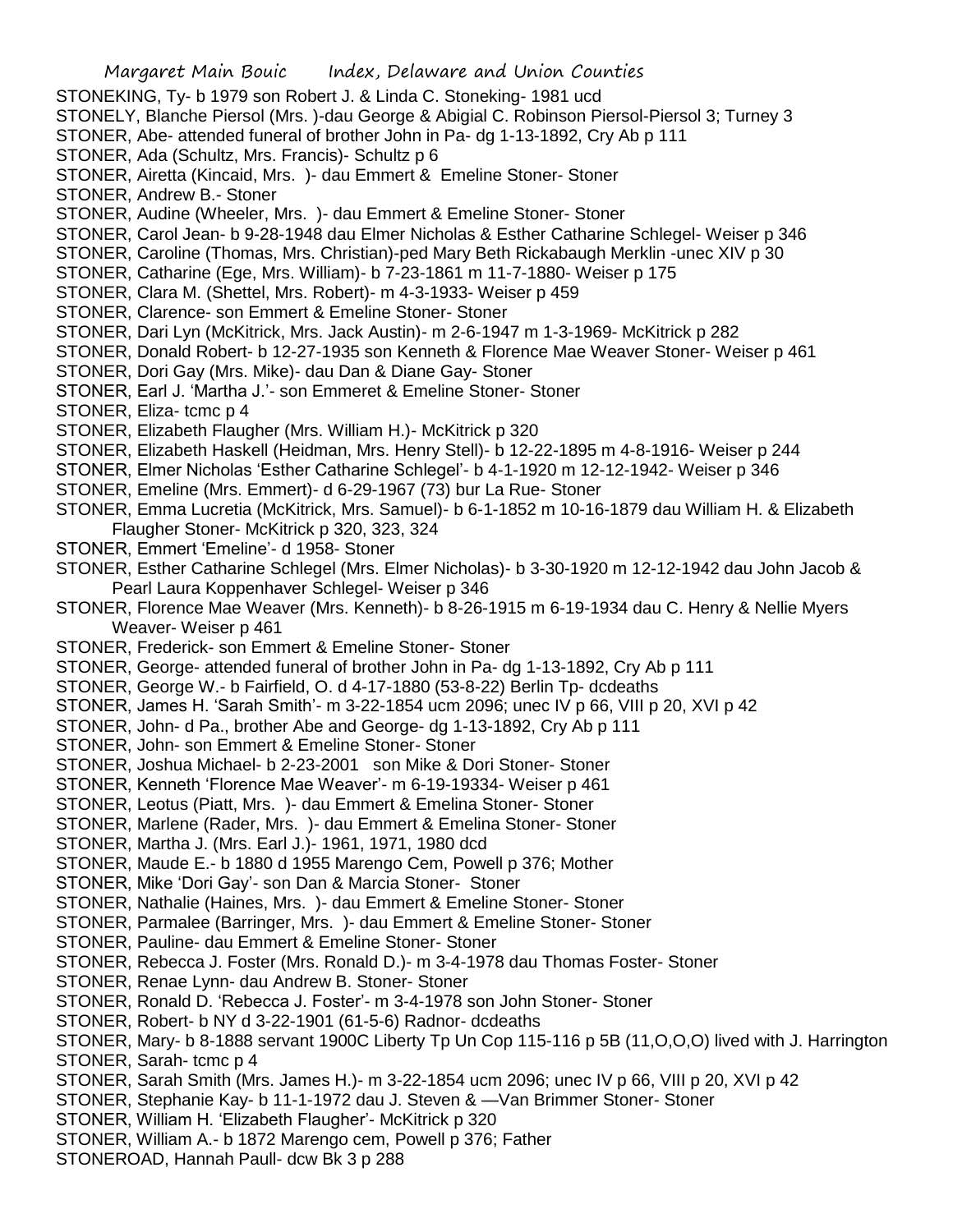STONEROAD, Minnie Arlene (Cook, Mrs. Edwin Eugene)- m 7-2-1932- Weiser p 301 STONEROCK, Aaron 'Laura Ann Meyer'- m 8-16-2003 son Ralph & Sharon Stonerock- Stonerock STONEROCK, Bernadine Kathe (Mrs. Timothy Lynn)- b 5-2-1950 m 11-24-1969 dau Bernard & Roberta Loveless Kathe- Freshwater p 209 STONEROCK, Chad- b 1976 son Ralph F. & Laverna F. Stonerock- 1981 ucd STONEROCK, Laura Ann Meyer (Mrs. Aaron)- m 8-16-2003 dau Mark & Pamela Meyer- Stonerock STONEROCK, Laverna E. (Mrs. Ralph F.)- 1973, 1975, 1977, 1979, 1981, 1983 ucd STONEROCK, Ralph F. 'Laverna E.'- 1973, 1975, 1977, 1979, 1981, 1983 ucd STONEROCK, Ralph F. "Boots" 'Eileen Smith'- b 2-14-1928 m 6-11-1960 d 6-10-2003 975) bur Northlawn Memory Gardens., Westerville- son Dorothy Labig- Stonerock STONEROCK, Ralph 'Sharon'- Stonerock STONEROCK, Sharon (Mrs. Ralph)- Stonerock STONEROCK, Timothy Lynn 'Bernadine Kathe'- m 11-24-1969 Freshwater p 209 STONEROCK, Ravis Kathe- b 4-16-1970 dau Timothy Lynn & Bernadine Kathe Stonerock- Freshwater p 209 STONEROCK, Ursula- b 1-24-1973 dau Timothy Lynn & Bernadine Kathe Stonerock- Freshwater p 209 STONGH, John- lic to marry Sarah Stout- not married, unec XXI p 41 STONY, Cyrus 'Jain Patterson'- m 2-19-1824 Madison Co, unec IV p 64 STONY, Jain Patterson (Mrs. Cyrus)- m 2-19-1824 Madison Co, unec IV p 64 STOODT, Kristina Eve- dau Paul & Sandy Stoodt- Stoodt- engaged to Keith Eric Vollrath STOODT, Paul 'Sandy'- Stoodt STOODT, Sandy (Mrs. Paul)- Stoodt STOODY, Marion A.- 1980 dcd STOOENEVER, Christian 'Olivia James'- dumch p 486 see Stovenour STOOENEVER, Olivia James (Mrs. Christian)- dau Rev. L. W. & Martha Joy James- dumch p 486 STOOENEVER, Roy- son Christian & Olivia James Stooenever- dumch p 486 STOOKEY, Eli 'Rosilla Lane'- m 8-4-1836 Madison Co, unec VII p 24 STOOKEY, Rosilla Lane (Mrs. Eli)- m 8-4-1836 Madison Co, unec VII p 24 STOOKSBURY, Bobby- son Elmer L. & Doris Lucille Chaney. Stooksbury- Stooksbury1961 (5) dcd STOOKSBURY, Doris Lucille Chaney (Mrs. Elmer L.)- b 8-10-1934 d 10-1-2001 (67) Oak Grove Cem- dau Bert & Maude Claypool Chaney- Stooksbury; 1961 dcd STOOKSBURY, Elmer L. 'Doris Lucille Chaney .'-Stooksbury; 1961 dcd STOOKSBURY, James- 1980 dcd STOOKSBURY, Kathy- dau Elmer L. & Doris Lucille Chaney Stooksbury- Stooksbury; 1961 (4) dcd STOOKSBURY, Mary Lou (Stoner, Mrs. )- dau Oscar & Roxie Irene Ault Stooksbury- Stooksbury STOOKSBURY, Nora Lou- d 4-2-1964 (85)- bur Tennessee- Stooksbury STOOKSBURY, Oscar 'Roxie Irene Ault'- son Nora Lou Stooksbury- Stooksbury STOOKSBURY, Paris- son Nora Lou Stooksbury- Stooksbury STOOKSBURY, Ralph T.- son Oscar & Roxie Irene Ault Stooksbury- Stooksbury STOOKSBURY, Roxie Irene Ault (Mrs. Oscar)- d –8-8-1978 965) bur Bloomfield Cem- Stooksbury STOOKSBURY, Tom R.- son Oscar & Roxie Irene Ault Stooksbury- Stooksbury STOOLFIRE, Lydia (Deeds, Mrs. Andrrew)- 1883 uch V p 437 STOOLFIRE, Susan Ann (Ritchie, Mrs. Joseph)- dumch p 216 STOOP, I.- 1883 uch IV p 519 STOOPE, Naomi (Freshwater, , Mrs. Lafey)- b 1907 m 8-1-1925- Freshwater p 164 STOOPS, Myrtle (Moffitt, Mrs. John Jordan)- Weiser p 449 STOPHER, Buford F. 'Wanda M.'- 1964, 1969, 1971, 1980 dcd STOPHER, Rhonda- b 1961- dau Buford F. & Wanda M. Stopher- 1964, 1969, 1971, 1980 dcd STOPHER, Teresa- b 1960 dau Buford F. & Wanda M. Stopher- 1964, 1969, 1971, 1980 dcd STOPHER, Wanda M. (Mrs. Buford F.)- 1964, 1969, 1971, 19870 dcd STORAGE, James H.- 1969 dcd STORER, Dr.- Fowler p 69 STORER, Bellamy - Marysville p 35 STORER, Betty Jo Wooley (Mrs. Warren)- b 9-26-1924 d 1-2-1968 dau Forrest & Cecil Maize Wooley- bur East Liberty- Storer STORER, Doris (Mrs. Thomas J.)- 1961 dcd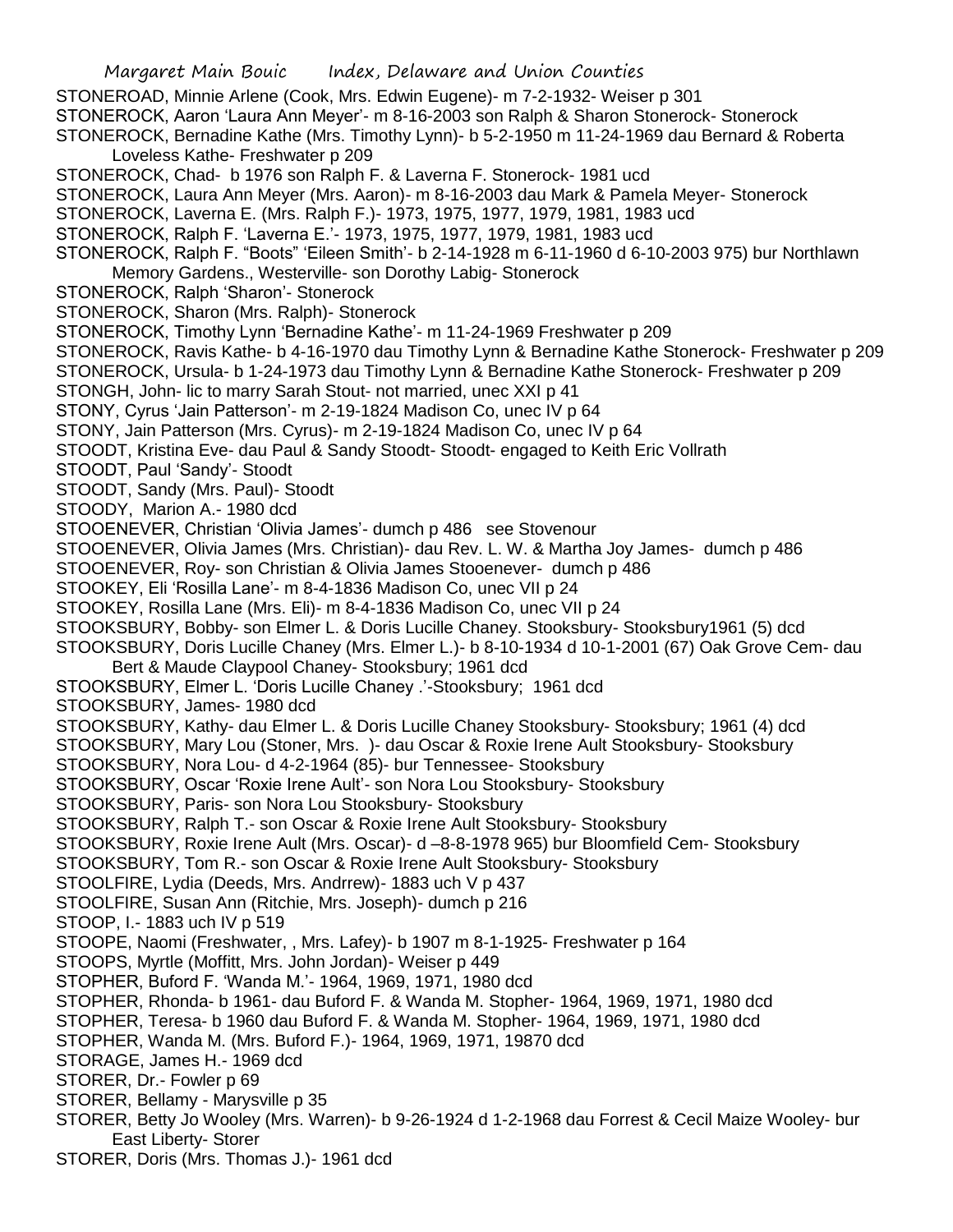- STORER, Laurabeth- dau Warren & Betty Jo Wooley Storer- Storer
- STORER, Nick- son Warren & Betty Jo Wooley Storer- Storer
- STORER, Thomas J. 'Doris'- 1961 dcd
- STORER, Warren 'Betty Jo Wooley'- m 1947- Storer
- STOREY, no information, Claibourne Cem p 72
- STOREY, Amelia Randolph Landon- b 7-24-1884 m 1857- Storey
- STOREY, Catherine- b 10-1889 stepdau Harry & Mattie Staneler- 1900C Marysville 1st ward 244-249 p 10B  $(10, 0, 0, 0)$
- STOREY, Esther (Rush, Mrs. )- dau Orlie Story- obit Orlie, obit milb (brown)
- STOREY, Georgiana Bean (Mrs. )- Grad Watkins HS 1926- unec VIII p 28
- STOREY, Harry- b 9-1887 stepson Harry & Mattie Staneler- 1900c Marysville 1st ward 244-249 p 10B (12,O,Ind,O)
- STOREY, John 'Sarah Collins'- obit Orlie, obit milb (brown)
- STOREY, Nettie B. Landon (Mrs. Orlie)- b 7-24-1884 Radnor m 1957 d 12-8-1969 (85) bur Prospect- dau William & Amelia Randolph Landon- obit, obit milb (brown); Storey
- STOREY, Orlie 'Minnie Fox''Nettie B. Landon'- b12-1-1879 m 1957 d 4-8-1869; obit Nettie, obit milb (brown); **Storey**
- STOREY, Sarah Collins (Mrs. John)- obit Orlie, obit milb (brown)
- STORK, Amy Elizabeth- b 1959 dau Charles & Marilyn Wright Stork- Newhouse 131134213
- STORK, Charles 'Marilyn Wright'- Newhouse (13113421)
- STORK, Donna Ruth- b 1965 dau Charles & Marilyn Wright Stork- Newhouse 131134214
- STORK, Gideon- 1883 uch IV p 471
- STORK, Louisa (Hoewischer, Mrs. William)- d 1917- unec XI p 39
- STORK, Marilyn Wright (Mrs. Charles0- dau Gilson & Amy Roena Benton Wright- b 1934- Newhouse 13113421; Pabst 8 p 29, 38, 40, 42
- STORK, Mary Catherine Stork- b 1958 dau Charles & Marilyn Wright Stork- Newhouse 131134212
- STORK, William Prescott- b 1957 son Charles & Marilyn Wright Stork- Newhouse 131134211
- STORKEY, Grace Ann (Halfhill, Mrs. Reason)- m 6-13-1894 ucm (Hearl)
- STORM, Adelia (Thomson, Mrs. Abram)- b 3-14-1821 m 12-17-1839 d 3-7-1949- dau George & Fannie Douthit Storm- Powers Pat p 55, 263m 266, 280, 281, 282, 288, 290, 291; dcq Sallie Thomson Humphreys 7; Powers p 240; dcw Bk 2 p 324; dcq Walter Dunlap Thomson 5
- STORM, Aden Copenhaver- son Philip & Catherine Storm- Powers Pat p 89
- STORM, Ann Marie (Mrs. Joseph)- d Rochell, ILL (63) dg 2-8-1867, Cry Ab p 60
- STORM, Belle A (Mrs. Joseph Lysander)- Powers p 274
- STORM, Caroline Jinks (Mrs.Joseph)- m 3-20-1833 d 7-1879 dau Rev. Ahab Jinks- Powers Pat p 273, 274;
- Pabst 8 p 7; hmp p 71, 182; dcga p 60 Ohio State Gazette; 1850C Delaware Town 972 p 77 (36,Mass) STORM, Carrie F.- Powers Pat p 273
- STORM, Catherine- dau Joseph & Caroline Jinks Storm- Powers Pat p 273; 1850C Delaware Town 972 p 77 (6,O)
- STORM, Catherine (Mrs. Philip)- Powers Pat p 89
- STORM, Charles H.- son Philip & Catherine Jinks Storm- Powers Pat p 89
- STORM, Claude V.- Powers Pat p 90
- STORM, Delia A.- dau Philip & Catherine Jinks Storm- Powers Pat p 273; 1850C Delaware Town 972 p 77  $(14, 0)$
- STORM, Delia Ann Fields- dau Joseph Storm of Rochelle, ILL, dg 4-6-1866, Cry Ab p 54
- STORM, Elizabeth (Morrow, Mrs. John A.)- m 10-21-1854 ucm 2183, unec VIII p 19, slip, XVI p 59a
- STORM, Elizabeth (Powers, Mrs. Benjamin Franklin)- b 5-15-1809 m 9-16-1829 d 5-28-1885 Oak Grove Cemdau George & Fannie Douthit Storm- Powers Pat p 90, 191, 192, 193, 194, 197, 255, 262, 263, 266, 272; Powers p 239, 240, 280, 310; 1908 dch p 618; dcw Bk 2 p 324; Pabst 8 p 4; dcq Robert Benjamin Powers 5; dcga p 47 Del Pat & Fran Chron
- STORM, Elizabeth (Mrs. Simeon) Powers Pat p p 276
- STORM, Elizabeth (Fouts, Mrs. Jacob)- Powers Pat p 90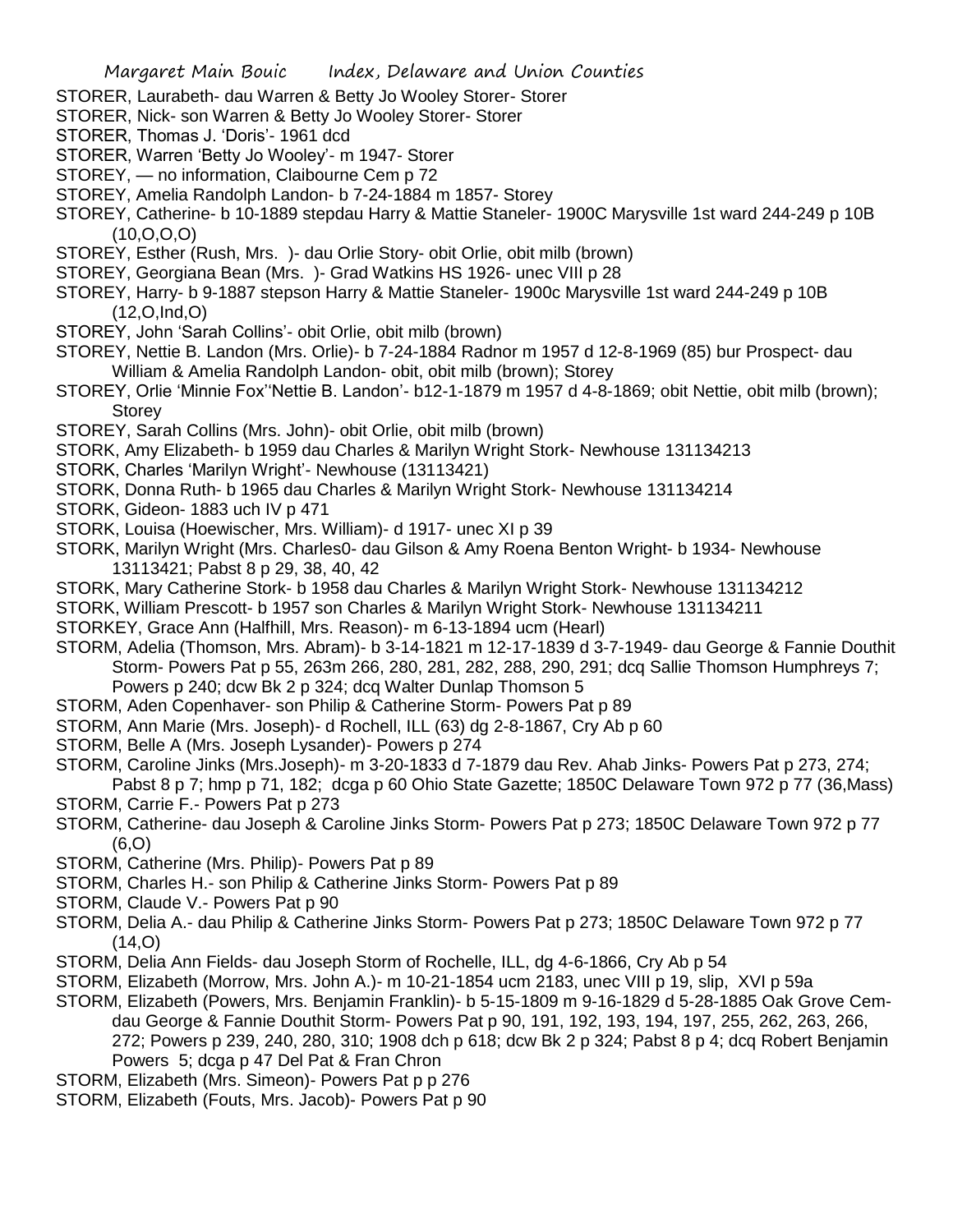- STORM, Frances Douthit (Mrs. George)- b 10-13-1781 m 10-19-1800 d 6-20-1856 Oak Grove Cem, Powers Pat p 191, 242, 262, 264, 265, 266, 268, 269, 272, 273, 276, 278, 280; Powell p 441, dcq Sallie Thomson Humphries 15; Walter Thomson 11; Robert Benjamin Powers 11; Pabst 8 p 2; 1850C Delaware Town 972 p 77 (69,Pa)
- STORM, Francis Elsworth- son Philip & Catherine Storm- Powers Pat p 89

STORM, George- father of Mrs. Margaret (Titus) King, dg 7-19-1861, Cry Ab p 17

STORM, George 'Frances Douthit'- b 11-17-1779 m 10-19-1800 d 6-18-1846 Oak Grove Cem- Powers Pat p 89, 191, 192, 242, 262, 263, 264, 265, 266, 267, 268, 271; dcq Sallie Thomson Humphries 14; Robert Benjamin Powers 10; Walter Thomson 10; 1820 Census Delaware; 1835 men p 25 #228 p 41, Delaware Tp; 1880 dch p 318, 322, 332, 328, 651; 1908 dch p 83, 141; Pabst 5 p 1, 8 p 4; dcw Bk 2 p 324; Powell p 441; 1976 dch p 12, 261; ; dcga p 2, 7, Del Pat 7 Fr Chron; dg 2-9-1906, Cry Ab p 79

STORM, George R.- b 1828 d 1906 bur Cincinnati- Powers Pat p 266, 267, 268- son John & May Caulkins Storm; dg 2-9-1906, Cry Ab p 79

- STORM, Harriet- Pabst 8 p 6
- STORM, Harriet (Ranney, Mrs. Ralph P.)- b 6-26-1814 m 3-6-1834 d 1-2-1901 Oak Grove Cem, dcw Bk 2 p 324; Powers Pat p 263, 366, 274, 275, 276, 277; dcga p 63, Ohio St. Gaz.
- STORM, Harvey Lawson- son Philip & Catherine Storm- Powers Pat p 89
- STORM, Henry- b 11-15-1818 d 12-26-1821 son George & Fanny Douthit Storm- Powers Pat p 263, 266; dcga p 2 Del Pat & Franklin Chronicle
- STORM, Hunter- son J. Lysander & Bella A. Storm- Powers Pat p 275

STORM, I.- Poe p 23

- STORM, Inez A.- dau J. Lysander & Bella A. Storm- Powers Pat p 275
- STORM, Jacob- Powers Pat p 90
- STORM, James Simeon- son Joseph & Carolin Jinks Storm- Powers Pat p 273, 274, 275, 276; 1850C Delaware Town 972 p 77 (1,O); Pabst 8 p 2
- STORM, John 'Mary Caulkins'- b 11-30-1801 d 1-3-1833 Oak Grove eldest son George & Frances Douthit Storm- Powers Pat p 90, 262, 263, 264, 265, 267, 268, 273, 278, 322; dcw Bk 2 p 324; dcga p 59,Ohio State Gaz.; dpc p 20; 1880 dch p 214; 1976 dch p 348;1908 dch p 100; dg 2-9-1906, Cry Ab p 79
- STORM, John Sabin- b 1831 son John & Mary Caulkins Storm- Powers Pat p 266, 267, 268, 294
- STORM, Joseph A. 'Caroline Jinks'- b 11-2-1811 m 3-20-1833 d 7-31-1885 bur Kansas- Powers Pat p 262, 263, 264, 265, 266, 273, 274, 275, 276; dcw Bk 2 p 324; dcga p 60 Ohio State Gaz. 1835 men p 25
	- #227 p 41 Delaware Tp; 1850C Delaware Town 972 p 77 (36,O)
- STORM, Joseph 'Ann Marie'- dg 2-8-1867, Cry Ab p 60
- STORM, Joseph Lysander 'Sandy or Andy' or Della A. 'Mary Chittendens'- son Joseph A. & Caroline Jinks Storm- Powers Pat p 273. 274, 275; 1850C Delaware Town 972 p 77 (3,O)
- STORM, Joseph Willis- b 1872 son Joseph Lysander & Della A. Storm- Powers Pat p 273
- STORM, Joseph- 1908 dch p 88, 90, 91; hmp p 71, 82
- STORM, Joseph E.- dpc p 16, 17, 24, 75. 76
- STORM, Julian (Babcock, Mrs. Hezekiah B.)(Welch, Mrs. Augustus Aspinwall)- b 10-12-1816 m(1) 7-15-1834 (2) 8-16-1838- dau George & Frances Douthit Storm- 1880 dch p 651; dumch p 419; Powers Pat p 263, 266, 273k 278; dcw Bk 2 p 324
- STORM, Leonard- Powers p 53
- STORM, Mabel J.- dau Joseph Luysander & Della A. Storm- Powers Pat p 275
- STORM, Margaret (King, Mrs. Titus)- b 6-18-1806 m 9-1822 d 7-14-1861 dau George & Frances Douthit Storm- Powers Pat p 262, 263, 266, 268, 269, 271; dcga p 7 Del Pat & Franklin Chronicle; dcw Bk 2 p 324
- STORM, Martin Luther- son Philip & Catherine Storm- Powers Pat p 69
- STORM, Mary Caulkins (Mrs. John)(Briggs, Mrs. )- m 12-25-1823 d 10-1-5-1853- Powers Pat p 266, 268, 294; dcga p 59, Ohio State Gazette
- STORM, Mary Chittenden (Mrs. Joseph Lysander)- Powers Pat p p 275
- STORM, Mary- b 6-9-1804 d 7-30-1805 dau George & Frances Douthit Storm- Powers Pat p 262, 263, 266 STORM, Mary Louisa- dau Philip & Catherine Storm- Powers Pat p 87
- STORM, Mary M.-1840C Berlin Tp p 202 (70-80); hadc p 18; CCC (1849 Berlin Tp); Pabst 8 p 2
- STORM, Nancy (Mrs. George)- dcw Bk 2 p 324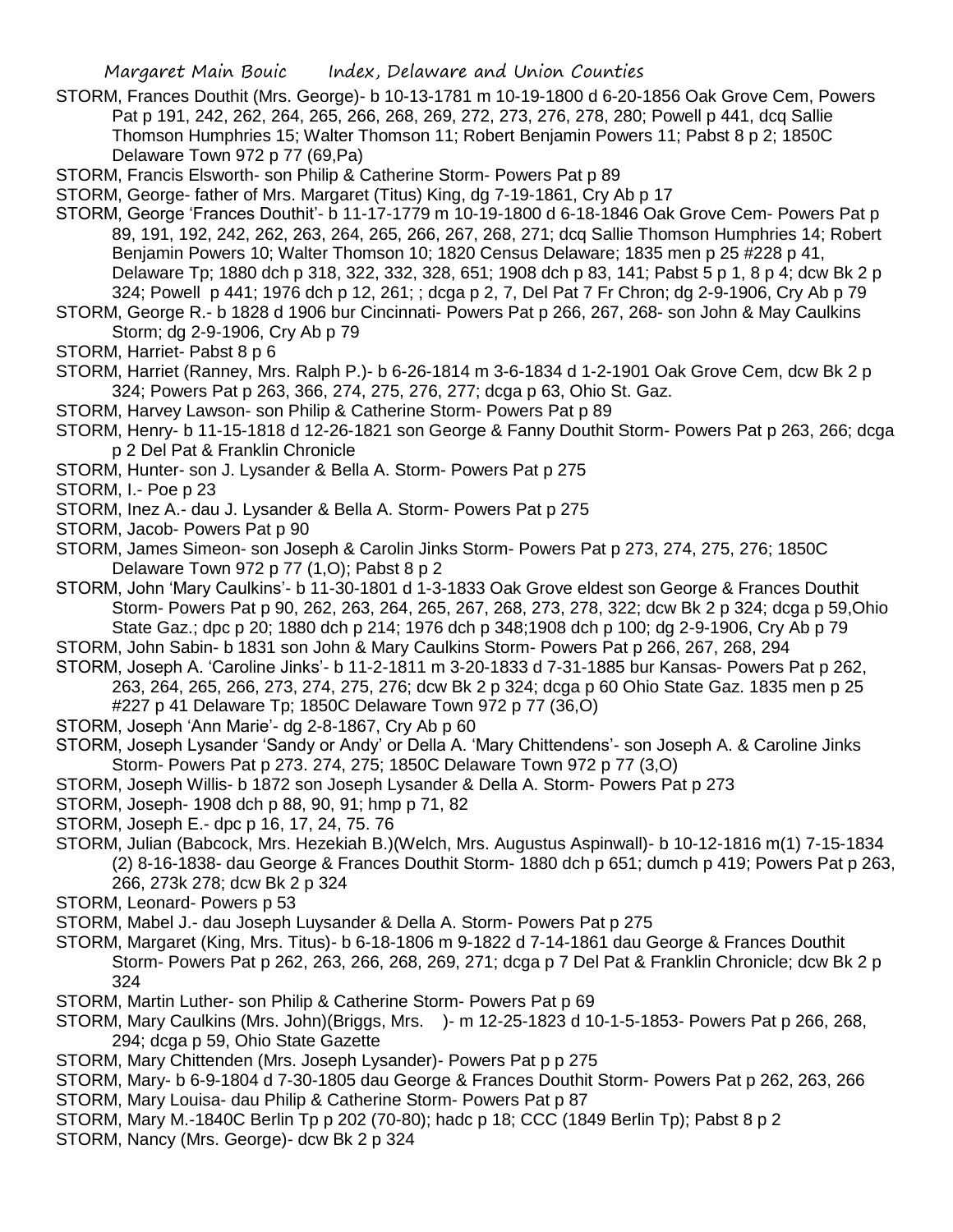- STORM, —(Mrs. Oswald)- d Friday- sister Mrs. John Gunderman & Mrs. Margaret Lachenmeir- mt 2-22-1898 p5c6; Abs p 50
- STORM, Pearl (Mrs. Claude V.)- Powers Pat p 90
- STORM, Peter- Powers p 53; Powers Pat p 89
- STORM, Philip 'Catherine'- Powers Pat p 89
- STORM, William H.- mt 3 p 8
- STORM, William Jacob- son Philip & Catherine Storm- Powers Pat p 89
- STORMES, Eliza L. (Stadler, Mrs. Henry)- unec XII p 30, slip
- STORMES, William- Powers Pat p 90
- STORMS, —1883 uch V p 693
- STORMS, Adeline M.- dau William H. & Lucena Phelps Storms- 1870C York Tp 63-62 p 9 (7,O)
- STORMS, Alberta Rebecca (Foos, Mrs. Kenneth B.)- b 11-12-1915 York m 6-8-1940 d 10-4-2003 (87) York Cem- dau Lutellus & Ocie Atha Storms- Storms; 1985 uch p 52, 135; obit Ocie, obit milb (brown)
- STORMS, Columbus- son Judson & Rebecca Davis Storms- 1860C York Tp 1206-1216 p 162 (8,NY)
- STORMS, Daniel F. 'Martha A.''Goldie A.'- 1961, 1964 1969, 1971 dcd
- STORMS, Dutch 'Margaret'- 1850C Darby Tp 1562-1282 p 232 (60,Ger)
- STORMS, Edward 1850C Darby Tp 1560-1580 p 232 (18,Ger)
- STORMS, Eliza J. Storms (Stalder, Mrs. Henry)- m 5-5-1858 ucm 2723 d 10-14-1884 dau Gregory & Malinda Storms- 1883 uch V p 523, 554, 555; unec V p 9, XVIII p 47; ped Darlene Sue Wa;ter Eberle #743 27; unec XXI p 13, 33; 1850C York Tp 390-396 p 61 (12,O)
- STORMS, Elizabeth (61-1886) York Tp, uninf p 3
- STORMS, Elizabeth (Morrow , Mrs. John A,.)- b 8-4-1830 NY m 10-21-1854 ucm (Hearl) d 10-2-1905 (75-1- 28); mt 11-15-1905 p3c4; Abs p 27-dau Gregory & Malinda Storms1915 uch p 1089; 1883 uch V p 523, 555; 1850C York Tp 390-396 p 61 (20,NY)
- STORMS, Elizabeth- dau O. & Lora Storms- 1860C Paris Tp 1209-1219 p 16B (1,O)
- STORMS, Elizabeth (Yantis, Mrs. )(Mrs. Judson)- m 10-6-1870 ucm 4793; 1880C York Tp p 247
- (55,O,Pa,Pa); mt 3-17-1887 p5c2 Abs p 22
- STORMS, Frank- 1961 dcd
- STORMS, Goldie A. (Mrs. Daniel F.)- 1969, 1971 dcd
- STORMS, Gregory 'Melinda'- d 10-21-1862 (70-5-21) or 74, York Cem p 25; 1883 uch III p 314, V p 523, 532, 554, 555; 1985 uch p 135, 156; uccp p 40, appraiser; mt 5-2-1900 p4c3, Abs p 6; mt 11-15-1905 p3c4, Abs p 27; appr estate of Herman Toby 8-15-1849 JB4, p 218, unec XV p 66, XXI p 39; 1840C York Tp 297 (40-50) 1850C York Tp 390-396 p 60 (57,NY) 1860C York Tp 1215-1225 p 164 (68,NY)
- STORMS, Gregory- son Gregory & Malinda Storms- d 2-4-1856 York Cem L94 p 25; 1915 uch p 103, 478; 1850C York Tp 390-396 p 61 (9,O)
- STORMS, Gregory- b 3-25-1792 son Roxana Hall Storms- unec XI p 8
- STORMS, Gregory- son William & Lucinda Storms- d 8-20-1851 (3y20d) York Cem L94 p 25; 1850C York Tp 405-412 p 63 (1,O)
- STORMS, Harriet E. (Richardson, Mrs. Richard Lathe)- m 10-13-1860 ucm 3080 dau Gregory & Melinda Storms- 1883 uch V p 523, 528, 532; unec V p 9, XIX p 43; 1850C York Tp 390-396 (16,O); 1860C York Tp 1215-1225 p 16 (26,O)
- STORMS, Harrison- 1915 uch p 482; 1883 uch V p 528, 532; 1985 uch p 156; unec XXI p 39
- STORMS, Isaac- 1835 men p 39 #61 p 70 Lincoln Tp
- STORMS, Isaac- heir of Gregory Storms- mt 5-2-1900 p4c3, Abs p 6
- STORMS, James- d 6-20-1861 (12y9m) York Cem L94 p 25
- STORMS, James- son Gregory & Malinda Storms- 1883 uch V p 523; mt 5-2-1900 p4c3, Abs p 6; 1860C York Tp 1215-1225 p 164 (41,NY)
- STORMS, John- son Gregory & Melina Storms- 1883 uch V p 523
- STORMS, Joseph- d 6-22-1852 (29y) York Cem L94 p 25- son Gregory & Melinda Storms-1850C York Tp 390-396 p 60 (22,NY)
- STORMS, Josephine- d 8-113-1863 (107-6-7) dau W. J. York Cem L. 94 p 25 dau William H. & Lucena Phelps Storms- 1860C York Tp 1332-1342 p 180 (6,O)
- STORMS, F. Judson 'Rebecca Davis''Elizabeth Yantis'- b 3-30-1823 m (1) 5-27-1847 ucm 1216 (2) 10-6-1870 d 3-3-1886 or 5-6-1886 (62-11-6) York Cem p 25- son Gregory & Melinda Storms- 1883 uch IV p 522, V p 523, 555; 1985 uch p 135; mt 3-17-1887 p5c2, Abs p 22; unec VII p 25;unec XXII p 37; 1850C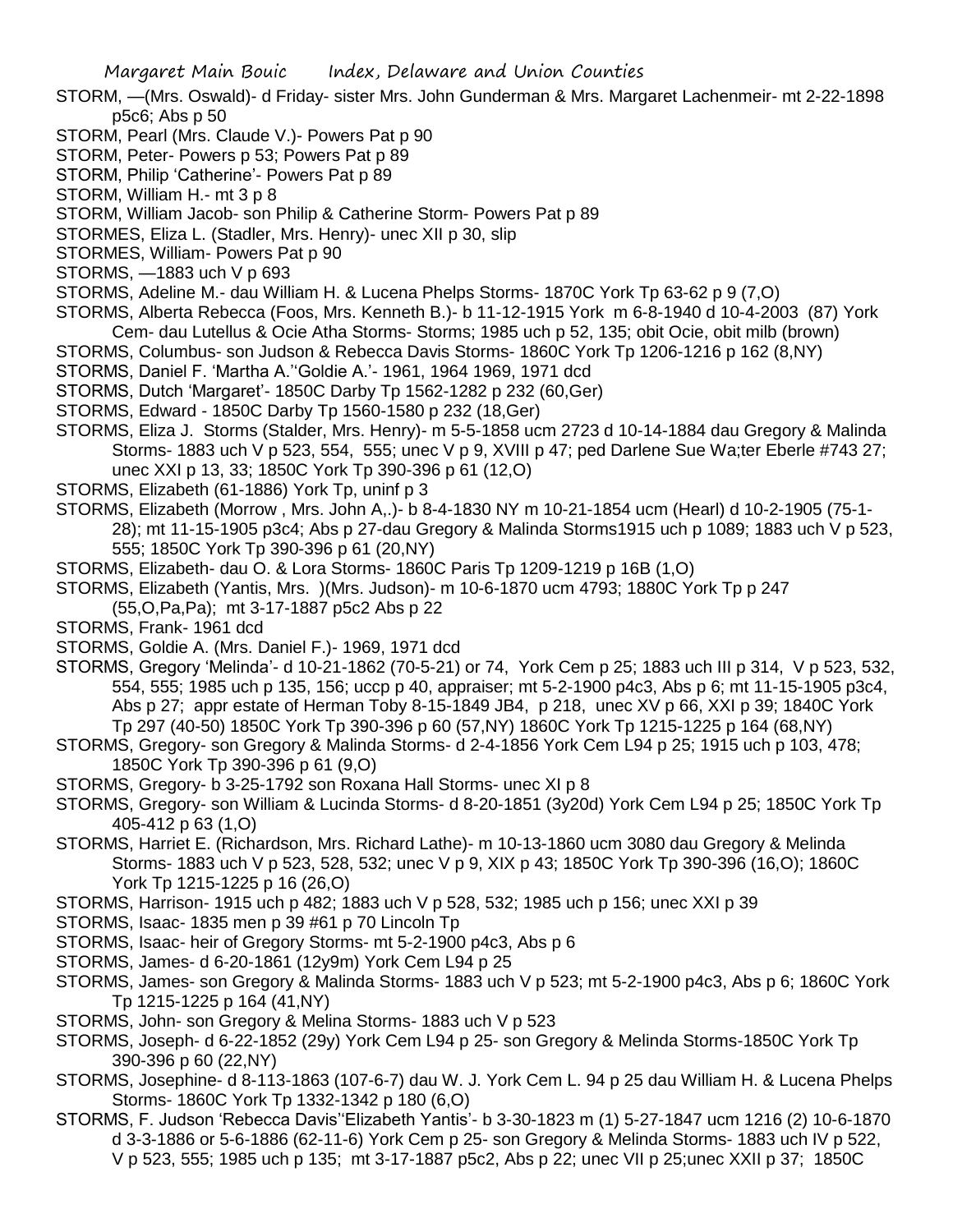York Tp 383-389 p 59 (27,NY); 1860C York Tp 1206-1216 p 162 (37,NY); 1870C York Tp 107-105 p 14 (47,NY); 1880C York Tp 247 (57,NY,NY,NY)

- STORMS, L.- dau O.l & Lora Storms- 1860C Paris Tp 1209-1219 p 16B (2)
- STORMS, L'Atha (Humphrey, Mrs. Estel)- d 10-2-2001 dau Lutellus & Ocie Atha Storms- Storms; 1985 uch p 135; obit Ocie, obit milb (brown)
- STORMS, Levi- d 8-15-1851 york Cem L94 p 25- son William & Lucinda Phelps Storms- 1850C York Tp 405- 412 p 63 (4,O)
- STORMS, O'Lora'-1860C Paris Tp 1209-1219 p 160 (27,Ger)
- STORMS, Lora (Mrs. O)- (25,Ger)
- STORMS, Lucina M.- d 2-21-1869 (9m27d) dau William H. & L. Storms- York Cem L94, p 25
- STORMS, Lucinda/Lucena M. Phelps (Mrs. William)- b 7-3-1827 m 5-4-1845 ucm 1045 d 2-21-1869 York Cem L94 p 26- dau William H. & Lucena Phelps Storms- unec VI p 31, XXI p 41; 1840C York Tp 298 (20-30); 1850C York Tp 405-412 p 63 (22,O); 1860C York Tp 1332-1342 p 18B (35,O); 1870C York Tp 63-62 p 9 (42,O); 1900C Washington Tp 10 p 1A (72,O,NY,NY) wid 7 ch, 2 living
- STORMS, Lutellas "Tell" 'Ocie Atha'- b 10-10-1881/2 d 5-20-1939 Sec C. York Cem p 82- son Oliver Columbus & Ruth Stalder Storms- 1985 uch p 135; obit Ocie, obit milb (brown) 1900C York Tp 299 p 13A (18,O,O,O)
- STORMS, Magdalene (Hedrick, Mrs. Jacob,Sr.)- dcq Rolland G. Coyner 25
- STORMS, Malinda (Mrs. Gregory)- d 1-5-1852 York Cem p 25; 1883 uch V p 532, 555; 1985 uch p 135, 156; 1850C York Tp 390-396 p 60 (50,Mass)
- STORMS, Margaret- 1850C Darby Tp 1562-1582 p 232 (40,Germany)
- STORMS, Margaret- dau Margaret Storms- 1850C Darby Tp 1562-1582 p 232 (8,Germany)
- STORMS, Martha A. (Mrs.Daniel F.)- 1961, 1964 dcd
- STORMS, Ocie Atha (Mrs. Lutellus)- b 8-12-1884 m 11-17-1910 d 7-30-1974 York Cem p 82- dau Henry & Zoah Dally Atha - Storms; 1985 uch p 135; obit, obit milb (brown)
- STORMS, Oliver Columbus "Lum" 'Ruth Stalder'- b 12-22-1857/1 m 9-26-1880 ucm 6799 d 5-25-1920 Sec C. York Cem p 82- son Judson & Rebecca Davis Storms- 1883 uch V p 555; 1985 uch p 135; 1870C York Tp 299 p 13A (48,O,NY,PA) m 19y
- STORMS, Rebecca Davis (Mrs. Judson)- m 5-27-1847 ucm 1216 d 9-11-1869(43-6-7) York Cem p 25; dau David & Keziah Davis; mt 3-17-1887 p5c2, Abs p 22; 1985 uch p 135; 1883 uch V p 521, 523, 555; unec VII p 25; 1850C York Tp 383-389 p 60 (24,Pa); 1860C York Tp 1206-1216 p 162 (32,NY)
- STORMS, Rose- 1953 dcd
- STORMS, Roxalene- d 8-11-1863 (6-5-7) might b dau William & Lucinda, York Cem L94 p 25; 1860C York Tp 1332-1342 p 180 (3,O)
- STORMS, Roxanna (Davis, Mrs. Almon)- m 1-18-1844 ucm 944 d 10-1876- dau Gregory & Malinda Storms-1883 uch V p 523, 535; unec VI p 15, XII p 71, XXI p 40
- STORMS, Roxanna Hall (Mrs. )- unec XI p 28, estate
- STORMS, Ruby T. (Halsey, Mrs. James Peter)- Asp (936-4)
- STORMS, Ruth Stalder (Mrs. Oliver Columbus)- b 1854 m 9–26-1880 ucm 6799 d 6-15-1915 York Cem C 59 p 82- dau Casper & Mary stalder- 1883 uch V p 555; 1985 uch p 135; 1900C York Tp 299 p 13A (46,O,Switz,PA) m 19y, 1 ch
- STORMS, William H. 'Lucena Phelps'- b 7-16-1824 m 5-4-1845 ucm 1045 d 10–7-1894 York Cem L98 p 26 son Gregory & Melinda Storms- 1883 uch IV p 522. V p 523, 555; 1915 uch p 482; mt 3 p 12, mt 3-3- 1875, 5-12-1875; adm for Mary Shirk; unec 1 p 31, adm for J. M. Darling; unec XXI p 41; 1840C York Tp 295 (20-30); 1850C York Tp 405-412 p 63 (25,NY); 1860C York Tp 1332-1342 p 180 (37,NY); 1870C York Tp 63-62 p 9 (44,NY)
- STORMS, William H.- son William H. & Lucena Phelps Storms- 1870C York Tp 63-62 p 9 (5,O) STORN, B. A.- 1969 dcd
- STORRA, Juda Vannest (Mrs. William)- m 4-3-1823 Madison Co, unec IV p 64
- STORRA, William 'Juda Vannest'- m 4-3-1823 Madison Co, unec IV p 64
- STORRUM, George- Powers Pat p 89
- STORRY, John 'Sarah'- 1910C Claibourne NP 121 p 5A (69, Eng,Eng,Eng)to US 1853 m 48y
- STORRY, Sarah (Mrs. John)- 1910C Claibourne NP 121 p 5A (71, Del, Del, Del) m 48y, 6 ch, 4 liv
- STORTOMREN, Berith (Rekdal, Mrs. Anders)- b 5-10-1810 m 7-17-1831 d 1900 ped Judy king Hammock #781; unec XXII p 42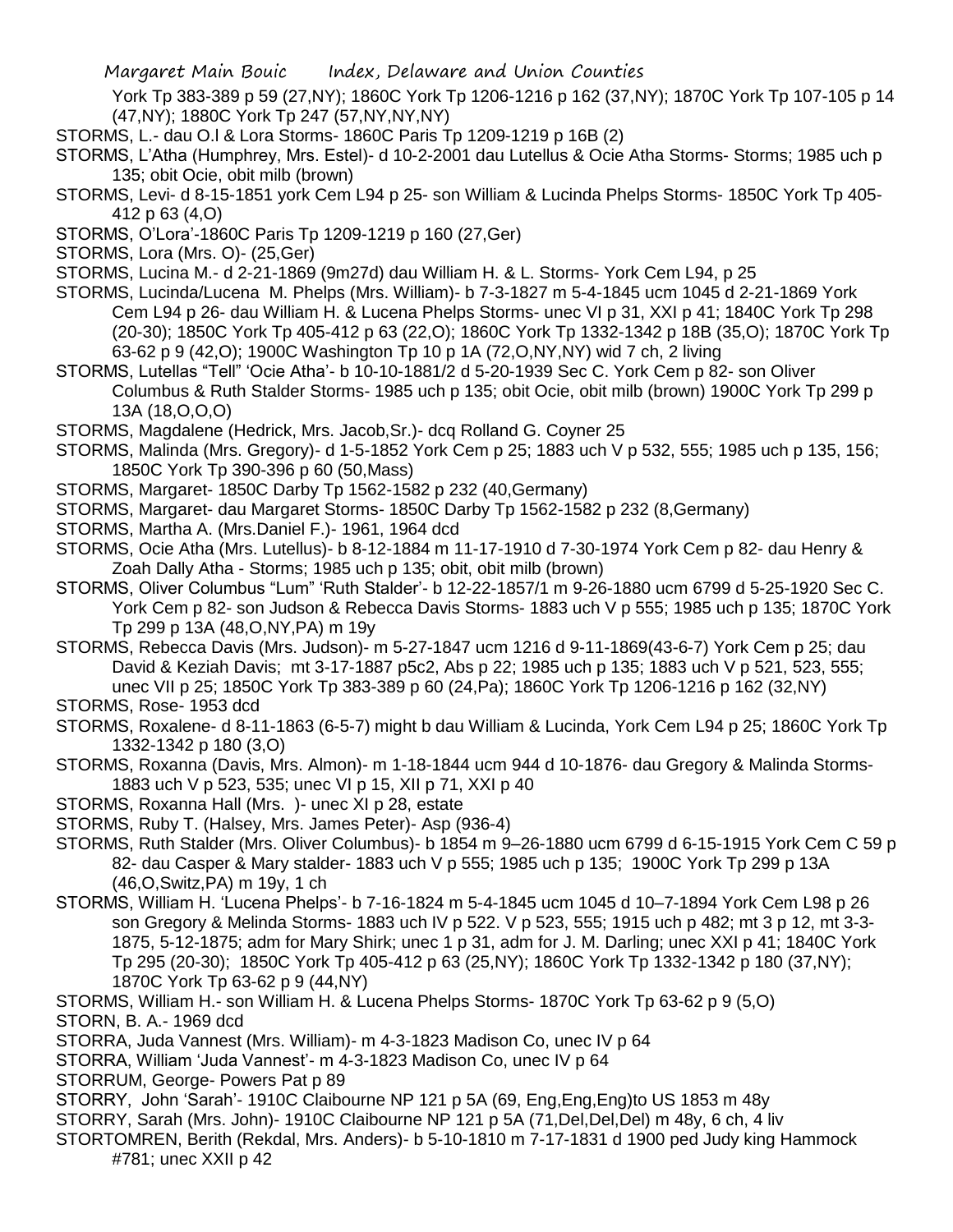STORTS, Dan 'Madge'- 1964 dcd

- STORTS, Madge (Mrs. Dan)- 1964 dcd
- STORT, Mrs. Dan- 1961 dcd
- STORTS, Abram 'Phernia Metcalf'- m 8-11-1904; dg 2-23-1906, Cry Ab p 82
- STORTS, Alice Mae Clay (Mrs Marcus)- b 1882 d 1965 dau James & Elizabeth Campbell Clay- ped Gordon E. McClung #352 15; unec XIII p 10
- STORTS, Danny- b 1962- son Ray & Josephine Storts- 1961, 1964, 1969, 1971 dcd
- STORTS, George 'Mary McCormick'- b 1851 ped Gordon E. McClung #352 30 unec XIII p 10
- STORTS, Josephine (Mrs.Ray)- 1961, 1964, 1969, 1971, 1980 dcd
- STORTS, Lela Edith (Compton, Mrs. John Foster, Jr.)- b 1901 d 1988 dau Marcus & Alice Mae Clay Stortsped Gordon E. McClung #352 7; unec XIII p 10
- STORTS, Marcus 'Alice Mae Clay'- b 1875 d 1958 son George & Mary McCormick Storts- ped Gordon E. McClung #352 14; unec XIII p 10
- STORTS, Mary McCormick (Mrs. George)- b 1853- ped Gordon E. McClung #352 31; unec XIII p 10
- STORTS, Phernia Metcalf (Mrs. Abram)- b 12-31-1867 m 8-11-1904 dg 1-16-1906 Cry Ab p 74, dg 2-23-1906 Cry Ab p 82, d childbirth (38) dau Mr. & Mrs. H. H. Metcalfl infant also died
- STORTS, Ray 'Josephine'- Storts; 1961 1964, 1969, 1971, 1980 dcd
- STORTS, Sally- dau Ray & Josephine Storts- 1961, 1964, 1969, 1981 dcd
- STORTS, Sheila Johannah- dau Ray & Josephine Storts- Storts; 1961 (12), 1964, 1969 dcd
- STORUM, Jacob- Powers Pat p 89
- STORY, Aaron Jewell 'Patricia Ann Robinson'- b 3-31-1958 m 8-11-1979 son Dwight Henry & Mary Ruth Marsh Story- Story; 1985 uch p 95, 135
- STORY, Addison- killed accident (50) Friday- mt 11-21-1906 p1c3;Abs p 27
- STORY, Ann Renee- b 9-4-1982 dau Aaron Jewell & Patricia Ann Robinson Story- 1985 uch p 135
- STORY, Avis Mae (Evans, Mrs. )- dau Earl Upton & Ona Viola Midkiff Story- 1985 uch p 135
- STORY, Carol (Rhodes, Mrs. )- dau Francis Jewell & Flossie Belle Midkiff Story- Story
- STORY, Catherine Grace Maynard (Mrs. Peletiah Parrott)- b 1865 d 1936 dau Henry,Jr. & Jane M. Johnson Maynard- ped Tamy L. Sarratt Green #120 15; unec VIII p 21
- STORY, Clair Michael b 1962 son Eugene Clair. & Donna Jean Dorst Story- Story; 1975, 1977, 1979, 1981, 1983 ucd
- STORY, David- 1915 uch p 160
- STORY, Donna Jean Dorst (Mrs, Eugene Clair)- m 3-4-1957 Story; 1977, 1981, 1983 ucd
- STORY, Dwight Henry 'Mary Ruth Marsh'- b 6-7-1919 m 7-21-1946 son Earl Upton & Ona Viola Midkiff Story 1985 uch p 135
- STORY, Earl Upton 'Ona Viola Midkiff'- 1985 uch p 135
- STORY, Earl, Jr.- son Earl Upton & Ona Viola Midkiff Story- 1985 uch p 135
- STORY, E. H. 'Edna'- 1949 ucd
- STORY, Edna (Mrs. E. H.)- 1949 ucd
- STORY, June Delaine (Boerger, Mrs. George Allen)- m 4-19-1969 dau Dwight H. Story- Story; Rausch (147222), III p 287
- STORY, Dwight Henry 'Mary Ruth Marsh'- m 7 -21-1946- 1985 uch p 95
- STORY, Elizabeth (Witter, Mrs. Elijah)- b 9-1749 m 5-29-1770 d 1-17-1845 ped Hazel Stein 63 p 21 dau Joseph Story
- STORY, Emery- son Emery Story d Wednesday (9m) bur Meigs county mt 5-25-1904 p10 c1, Abs p 16
- STORY, Emory- son Harvey & Mary Story- 1910C Union Tp 9 p 1A (40, O,NH,Pa) wid 2 ch 1 living
- STORY, Ethel Estelle (Johnston, Mrs. Oliver Leroy)- b 1887 d 1974 dau Peletiah Parrott & Catherine Grace Maynard Story- ped Tamy L. Sarratt Green #120 7; unec VIII p 21
- STORY, Eugene Clair 'Donna Jean Dorst'- b 10-27-1937 m 3-4-1957 Athens d 12-20-1990 (62) Oakdale Cemson Francis Jewell & Flossie Belle Midkiff Story- Story; 1975, 1977, 1979, 1981, 1983 ucd
- STORY, Flossie Belle Midkiff (Mrs. Francis Jewell)- Story
- STORY, Frances Fenner Spaulding (Mrs. Sleeman S.)- b 1841, ped Tamy L. Sarratt Green #120 29; unec VIII p 22
- STORY, Francis Jewell 'Flossie Belle Midkiff'- Story
- STORY, Frank 'Georgeanna Bean'- Story
- STORY, Georgeanna Bean (Mrs. Frank)- b 11-21-1907 d 4-5-2000 (92) Greenlawn Cem- Story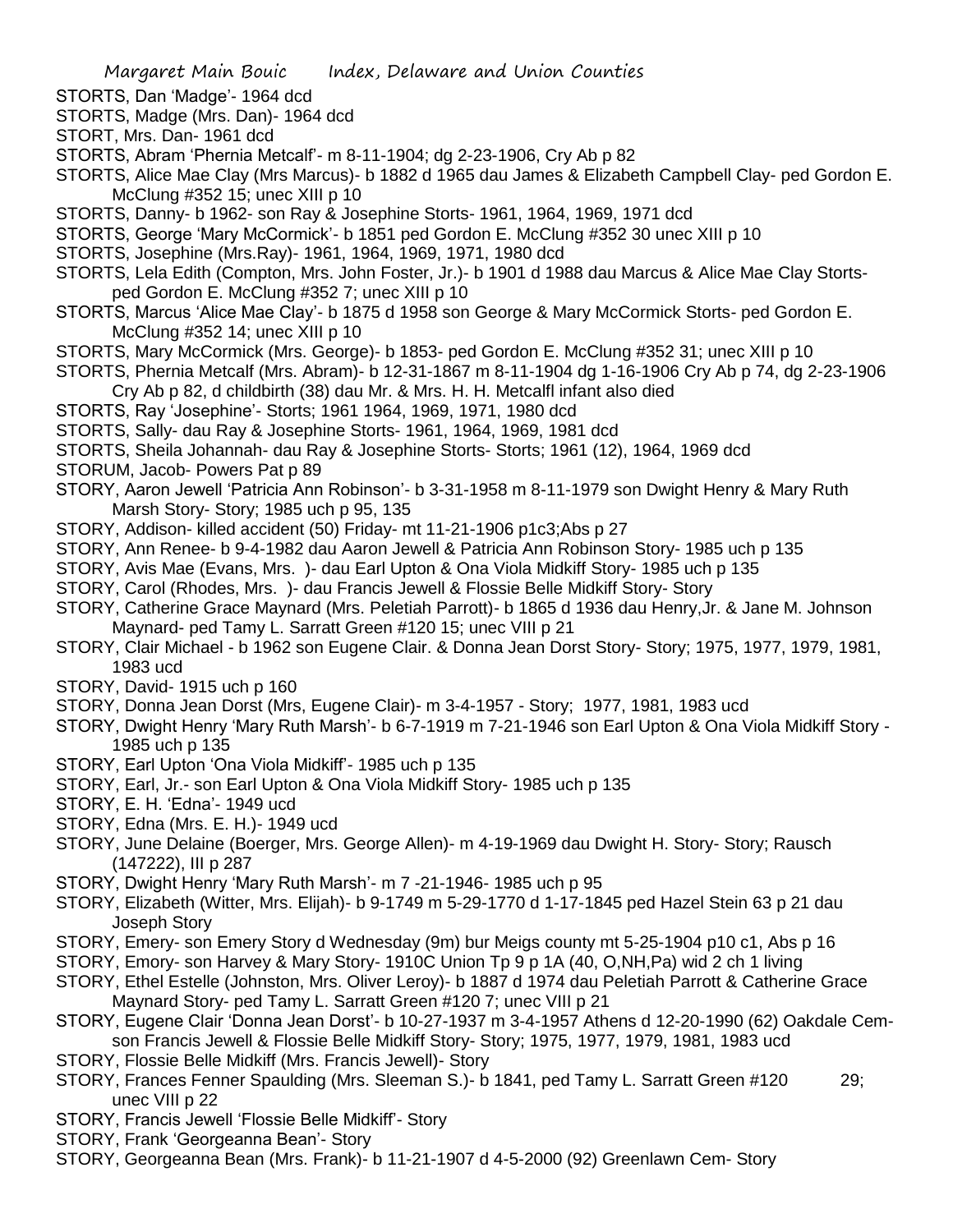- STORY, Hannah- infant dau Frank & Georgeanna Bean- Story
- STORY, Harvey 'Mary'- 1910C Union Tp 9 p 1A (79,-.-;-) m 58y
- STORY, Jane Delaine (Boerger, Mrs. George Allen)- b 4-10-1949 m 4-19-1967 dau Dwight Henry & Mary Ruth Marsh Story- 1985 uch p 95; St. Paul p 5
- STORY, Joseph- ped Hazel Stein #69 126 unec XVII p 21
- STORY, Julia (Mrs. William Francis)- Story
- STORY, Julie Diane- b 3-12-1988 dau Aaron Jewell & Patricia Ann Robinson Story- Story
- STORY, Justin Eugene 'Teri Fox'- b 1972 son Eugene Clair & Donna Jean Dorst Story- Story; 1975, 1977, 1979, 1981, 1983 ucd
- STORY, Kenneth E.- Story
- STORY, Leah Marie- b 2-25-1985 dau Aaron Jewell & Patricia Ann Robinson Story- 1985 uch p 135
- STORY, Lottie B. adopted dau Orlin & Minnie Story- 1910C Claibourne Tp 15 p 2 (4/12,O,O,O)
- STORY, Mary (Mrs. Harvey)- 1910C Union Tp 9 p 1A (81,Pa,.Pa,.Pa) m 58y, 7 ch, 5 living
- STORY, Mary Ruth Marsh(Mrs. Dwight)- b 10-5-1921 m 7-21-1946 dau dr. Evert John & Helen Frances Bonner March- Story; 1985 uch p 95, 135
- STORY, Merle- grdau Harvey & Mary, dau Emory- 1910C Union Tp 9 p 1A (13,O,O,O)
- STORY, Minnie (Mrs. Orlin)- 1910C Claibourne NP 15 p 2 (29,O,O,O) m 3y, no ch
- STORY, Nehemiah- 1820C Big Rock Tp
- STORY, Ona Viola Midkiff (Mrs. Earl Upton)- 1985 uch p 135
- STORY, Orlin 'Minnie'- 1910C Claibourne NP 15 p 2 (30,O,Eng,Del) m 3y
- STORY, Patricia Ann Robinson (Mrs. Aaron Jewell)- m 8-11-1979 dau Leo L. & Madeline Evans Robinson-Story; 1985 uch p 135
- STORY, Peletiah Parrott 'Catherine Grace Maynard'- b 1860 d 1930 son Sleeman S. & Frances Fenner Spaulding Story- ped Tamy L. Sarratt Green #120 14; unec VII p 21
- STORY, Sarah (Bacon, Mrs. Samuel)- m 12-6-1835 ucm 519; unec III p 37 or 11-2-1838 ucm (Hearl)
- STORY, Sleeman S. 'Frances Fenner Spaulding'- b 1835 ped Tamy L. Sarratt Green #120 28; unec VIII p 22
- STORY, Teri Fox (Mrs. Justin Eugene)- Story
- STORY, Thomas- uccp p 22, naturalized, JB 2 p 272
- STORY, Verna- dau Addison Story- mt 11-21-1906 p1c3, Abs p 27
- STORY, Wilbur William- son Earl Upton & Ona Viola Midkiff Story- 1985 uch p 135
- STORY, William- uccp p 22, naturalized, JB 2 p 272
- STORY, William Francis 'Julia'- son Francis Jewell & Flossie Belle Midkiff Story- Story
- STOSE, Ann (Mrs. Donald R.)- d 11-11-1976 bur Ann Arbor Mich. Stose; obi, obit milb (brown)
- STOSE, Charles- Powers Pat p 271
- STOSE, Donald R. 'Ann'- Stose; obit Ann, obit milb (brown)
- STOSE, Rick- son Donald R. & Ann Stose, Stose; obit Ann, obit milb (brown)
- STOSE, Tom- son Donald R. & Ann Stose- obit Ann, obit milb (brown)
- STOTEN, Anthony 'Mary'- 1850C Concord Tp 2126 p 127 (36,Ger)
- STOTEN, Henry- son Anthony & Mary Stoten- 1850C Concord Tp 2126 p 127 (1/12,O)
- STOTEN, Mary (Mrs. Anthony)- 1850C Concord Tp 2126 p 127 (22,O)
- STOTENBERG, D. B.- 1880 dch p 486
- STOTHARD, Mary, Miss- mt 1-28-1903 p2c1, Abs p 2
- STOTLER, Kenneth, query, unec XXI p 13, 14
- STOTLER, Sarah- Query, unec XXI p 14
- STOTLER, Sherry Lyn (Seif, Mrs. Michael Thomas)- b 5-28-1969 m 6-112-1992 St. Paul p 150 STOTLER, William- query p 13
- Stotler William H. b 1841 son William & Sarah Stotler, query, unec XXI p 14
- STOTSER, Mr. Unclaimed letter 1853; unec V p 22
- STOTTELMEIER, John 'Sarah'- Powell p 86
- STOTTELMEIER, Sarah (Mrs. John)- d 8-26-1843 (63y4d) Oller Cem- Powell p 86
- STOTTELMIRA, Betsey- 1870C Scioto Tp p 491 (26)
- STOTTLEMIRE, Daniel- son James Stottlemire- 1860C Scioto Tp 857 (13,O); 1880C Scioto Tp 330 (36,O,Md,Md)
- STOTTLEMIRE, David- son James Stottlemire- 1850C Concord Tp 2072 p 125 (6,O)
- STOTTLEMIRA, Delmar- 1870C Scioto Tp p 491 (20)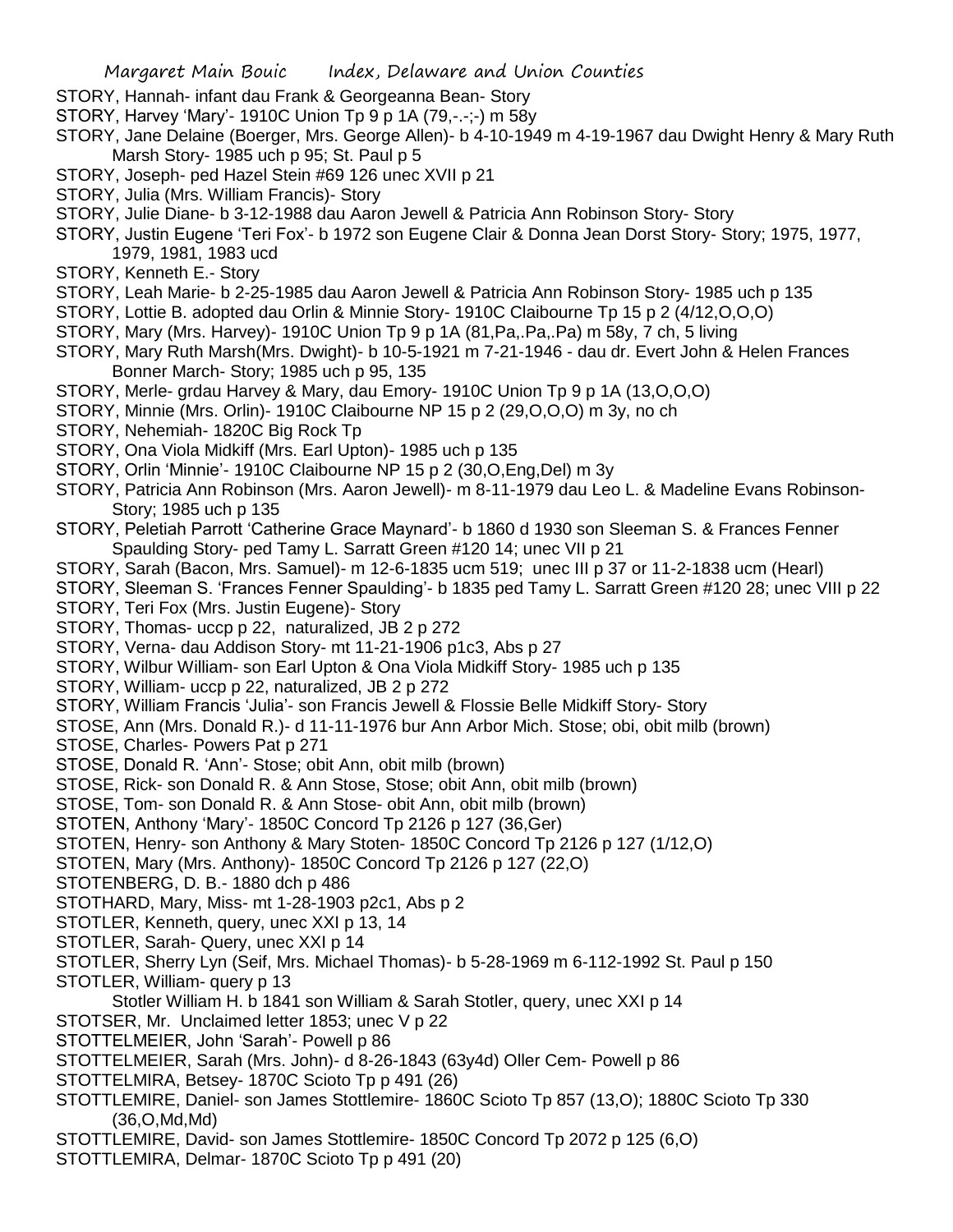- STOTTLEMIRE, Elizabeth-dau John & Mary Stottlemire-1850C Concord Tp 2069 p 124 (20,Md)
- STOTTLEMIRE, Jacob F.- d 3-19-1853 (5-11-21) Oller Cem, Powell p 87- son James Stottlemire- 1850C Concord Tp 2072 p 125 (3,O)
- STOTTLEMIRA, James- 1870c Scioto Tp p 491 (62\*)
- STOTTLEMIRA, James- 1870c Scioto Tp p 491 (22)
- STOTTLEMYRE, James- b Md d 1-8-1889 (84-1-12) Scioto Tp, dcdeaths; Oller Cem p 16; 1850C Concord Tp 2873 p 125 (42, Md); 1860C Scioto Tp 857 ( 54, Md); 1880C Scioto Tp 330-353 (75,Md,Md,Md)
- STOTTLEMIRE, James M.- son James Stottlemire- 1850C Concord Tp 2072 p 125 (7,O); 1860C Scioto Tp 857 (15,O)
- STOTTLEMIRE, J. H.- d 2-8-1882 (39-1-12) Oller Cem p 16
- STOTTLEMIRE, John 'Mary'- 1850C Concord Tp 2069 p 124 (50,Md)
- STOTTLEMIRE, Le Ann (Mrs. John Jones)- dcq Charlotte Staley Webster 13; 1908 dch p 503; J. Jones 1
- STOTTLEMIRE, Lydia (Mrs. J. C.) D 6-19-1850 (39-11-21) Powell p 87 Oller Cem p 16
- STOTTLEMIRE, Mary (Mrs. John)- 1850C Concord Tp 2069 p 124 (50,Md)
- STOTTLEMIRE, Rebecca (Huston, Mrs. Joseph)- m 8-13-1862 dcm prob. dau James Stottlemire- 1850C Concord Tp 2072 p 125 (9,O)
- STOTTLEMIRE, Sarah Ann (Camry, Mrs. Hiram)- dau James Stottlemire- 1850C Concord Tp 2072 p 125 (16,Md) 1860C Scioto Tp 857-858 p 121 (23,Md); 1880C Scioto Tp 330-353 (42,Md,Md,Md)
- STOTTLEMYRE, Tillmon/Tilman- b Md. D 7-5-1899 (58y) White Sulphur son James & Ludie Boyer Stottlemyre- dcdeaths; 1850C Concord Tp 2072 p 125 (13,O);1860C Scioto Tp 857-858 p 121 (21,Md); 1880C Scioto Tp 330-353 (39,Md,Md,Md)
- STOTTLEMYER, Aaron Matthew- b 8-15-1980 son William & Debbie Stottlemyer- Stottlemyer
- STOTTLEMYER, Ada Commons (Mrs. James)- Stottlemyer
- STOTTLEMYER, Anna (Rechel, Mrs. Richard)- dau W. h. & Irma Teuscher Stottlemyer- Stottlemyer
- STOTTLEMYER, Annie Cora Hauver (Mrs.Walter L.)- Maugans Anc p 71
- STOTTLEMYER, Carolyn (Lassman, Mrs. Lonnie)- dau W. H. & Irma Teuscher Stottlemyer- Stottlemyer
- STOTTLEMYER, Dorothea (Warrenfeltz, Mrs. Paul)- b 6-26-1903 m 11-17-1922 dau Walter L. & Annie Cora Hauver Stottlemyer- Maugans Anc p 71
- STOTTLEMYER, Dorothy Virginia Wolfe (Mrs. Robert)- b 2-8-1938 dau Richard Augusta & Irene Susan Maugans Wolfe- Maugans Anc p 69
- STOTTLEMYER, George C.- b 1957 son William E. & Mary N. Stottlemyer- 1967, 1971, 1973, 1975, 1977, 1979 ucd
- STOTTLEMYER, Helen Barkdoll (Mrs. Wilbur)- Maugans Anc p 69
- STOTTLEMYER, Irma Teuscher (Mrs. W. H.)- Stottlemyer
- STOTTLEMYER, James 'Ada Commons'- Stottlemyer
- STOTTLEMYER, Jody Marie Beck (Mrs. William Kenneth)- m 8-23-2003 dau Chuck & Carol Beck- Stottlemyer
- STOTTLEMYER, Joshua Creighton- b 12-11-1978 son William & Debbie Stottlemyer- Stottlemyer
- STOTTLEMYER, Loreeta (Ehman, Mrs. Charles)- dau James & Ada Commons Stottlemyer- Stottlemyer
- STOTTLEMYER, Mary Ann Clark (Mrs. William E. ) m 6-13-1954- Stottlemyer; 1967, 1971, 1973, 1975, 1977, 1979, 1981, 1983 ucd
- STOTTLEMYER, Mary (Dellinger, Mrs. Gerald)- dau James & Ada Commons Stottlemyer- Stottlemyer
- STOTTLEMYER, Naomi (Greaser, Mrs. David)- dau W. H. & Irma Teuscher Stottlemyer- Stottlemyer
- STOTTLEMYER, Patricia- b 1966 dau William E. & Mary Ann Clark Stottlemyer- 1967, 1971, 1973, 1975, 1977, 1979, 1981, 1983 ucd
- STOTTLEMYER, Raymond- son James & Ada Commons Stottlemyer- Stottlemyer
- STOTTLEMYER, Richard- b 1960 son William E. & Mary Ann Clark Stottlemyer- 1967, 1971, 1973, 1975, 1977, 1979, 1981, 1983 ucd
- STOTTLEMYER, Robert' Dorothy Virginia Wolfe'- son Wilbur & Helen Barksoll Stottlemyer- Maugans Anc p 69 STOTTLEMYER, Rosalie Maugans (Mrs. Roy)- b 1-30-1944 dau William T. & Mary Seburn Maugans-
- Maugans Anc p 67
- STOTTLEMYER, Roy 'Rosalie Maugans'- Maugans Anc p 67
- STOTTLEMYER, Sharley (Herschberger, Mrs. )- dau James & Ada Commons Stottlemyer-Stottlemyer
- STOTTLEMYER, Terry Wayne- son Robert & Dorothy Virginia Wolfe Stottlemyer- Maugans Anc p 69
- STOTTLEMYER, Walter L. 'Annie Cora Hauver'- Maugans Anc p 71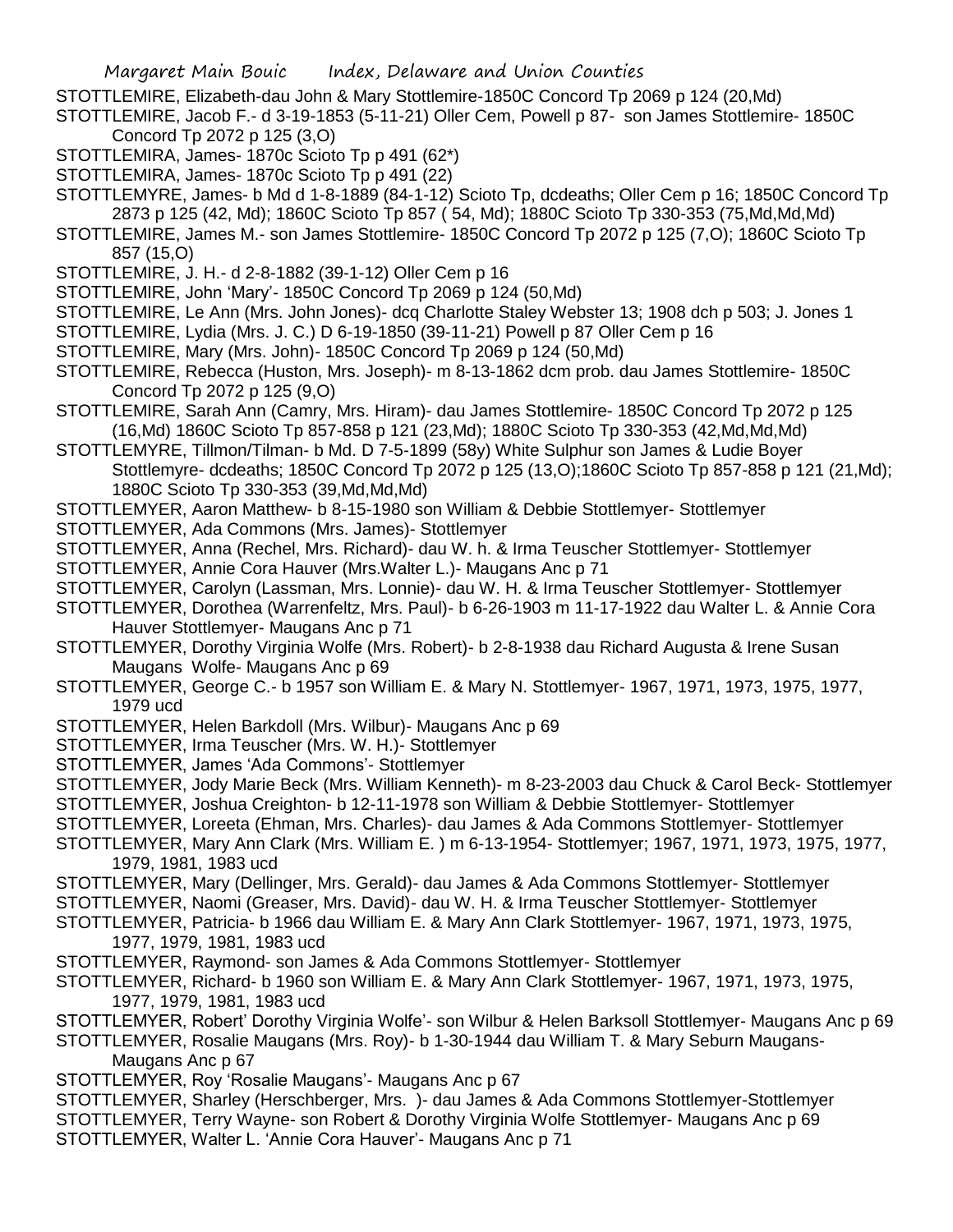- STOTTLEMYER, W. H. 'Irma Teuscher'- b 6-22-1907 d 11-24-1976 bur Tipton, Indiana- son James & Ada Commons Stottlemyer- Stottlemyer
- STOTTLEMYER, Wilbur 'Helen Barkdoll'- Maugans Anc p 69
- STOTTLEMYER, William 'Debbie'- b 1956 son William E. & Mary Ann Clark Stottlemyer- Stottlemyer; 1967, 1971, 1973, 1975 ucd
- STOTTLEMYER, William Kenneth 'Jody Marie Beck'- b 11-7-1976 m 8-23-2003 son Rev. William & Debbie Stottlemyer- Stottlemyer
- STOTTLEMYER, William E. 'Mary Ann Clark'- m 6-113-1954 son W. H. & Irma Teuscher Stottlemyer-Stottlemyer; 1967, 1971, 1973, 1975, 1977, 1979, 1981, 1983 ucd
- STOTTS, Anna May (Bevans, Mrs. Wendall L.,Sr.)- b 5-1-1920 m 1939 dau Roy & Laura Gruenbaum Stotts-Rausch 18232 II p 279
- STOTTS, Gabriel- 1870C Liberty Tp Del Co p 402 (23\*)
- STOTTS, Laura Gruenbaum (Mrs. Roy)- b 1-25-1897 m 12-22-1896 dau Elizabeth Rausch Gruenbaum-Rausch 1823, II p 279, III p 306
- STOTTS, Margaret (Alden, Mrs. Chester)- d 1844; 1915 uch p 1067
- STOTTS, Naomi Howie (Mrs. Walter Jack)- b 6-17-1911 m 1940- Rausch (18231), III p 306
- STOTTS, Roy 'Laura Gruenbaum'- m 12-22-1896 Rausch (1823), II p 279
- STOTTS, Walter Jack "Naomie Howie'- b 8-3-1918 m 1940 son Roy & Laura Gruenbaum Stotts; Rausch 18231, III p 306
- STOTZMAN, Andrew- b 1957 son Henry J. & Mary Stotzman- 1967 ucd
- STOTZMAN, Barbara- b 1956 dau Henry J. & Mary Stotzman- 1967 ucd
- STOTZMAN, Henry J. 'Mary'- 1967 ucd
- STOTZMAN, Jonas- b 1960 son Henry J. & Mary Stotzman- 1967 ucd
- STOTZMAN, Mary (Mrs. Henry J.)- 1967 ucd
- STOTZMAN, Noah- b 1961 son Henry J. & Mary Stotzman- 1967 ucd
- STOTZMAN, Rachel- b 1967 son Henry J. & Mary Stotzman- 1967 ucd
- STOTZMAN, Ruben- b 1967 son Henry J. & Mary Stotzman- 1967 ucd
- STOUDLEY, Joshua 'Mary M. Wolf'- m 10-31-1850 ucm 1594
- STOUDLEY, Mary M. Wolf (Mrs. Joshua)- m 10-31-1850 ucm 1594
- STOUFER, Adelia Fleming (Mrs. Sharlock)- m 1-19-1865 dcm
- STOUFER, Robert Carl 'Virginia Knight'- b 11-3-1930 m 12-19-1954- Weiser p 253
- STOUFER, Robert Michael- b 2-29-1956 son Robert Carl & Virginia Knight Stoufer- Weiser p 253
- STOUFER, Sharlock 'Adelia Fleming'- m 1-19-1865 dcm
- STOUFER, Virginia Knight (Mrs. Robert Carl)- b 4-2-1936 m 12-19-1954 dau Kenton & Irene Alexander Knight- Weiser p 253
- STOUFFER, Anna Margaret Metcalfe (Mrs. George Albert)- b 3-24-1871 m 9-29-1894 d 4-1-1931-Weiser p 117
- STOUFFER, Anna Maria Guyer (Mrs. George Albert, Jr.)- Weiser p 117
- STOUFFER, Baird Allan- b 1949 son Don Allan & Maryanna Baird Stouffer- Weiser p 117
- STOUFFER, Bertha A. (Fisher, Mrs. Charles M.)- m 2-15-1887 ucm (Hearl)
- STOUFFER, Charlotte Glynn (Mrs. Paul Metcalfe)- b 1897 m 2-14-1919- Weiser p 117
- STOUFFER, Danny-b 1-24-1943 son David Guyer & Dorcasanne Woodward Stouffer- Weiser p 118
- STOUFFER, David Guyer 'Dorcasanne Woodward'- 1-4- m 6-20-1952 son George Albert, Jr. & Anna Maria Guyer Stouffer- Weiser p 117
- STOUFFER, David Guyer, Jr.- b 1-1-1953 son David Guyer & Dorcasanne Woodward Stouffer- Weiser p 118
- STOUFFER, David Spencer 'Ella Katherine Burkholder'- b 11-13-1845 m 12-27-1870 d 4-26-1914- Weiser p 117
- STOUFFER, Don Allan 'Maryanna Baird'- b 3-7-1920 m 2-14-1943 son Paul Metcalfe & Charlotte Glynn Stouffer- Weiser p 117
- STOUFFER, Dorcasanne Woodward (Mrs. David Guyer)- m 6-20-1952- Weiser p 117
- STOUFFER, Ella Katherine Burkholder (Mrs. David Spencer)- b 9-28-1848 m 12-27-1870 d 10-28-1919 dau George & Rebecca Weiser Burkholder- Weiser p 117
- STOUFFER, Emma Elizabeth (Brubaker, Mrs. Irvin)- b 2-8-18776 m 4-17-1900 dau David Spencer & Ella Katherine Burkholder Stouffer- Weiser p 118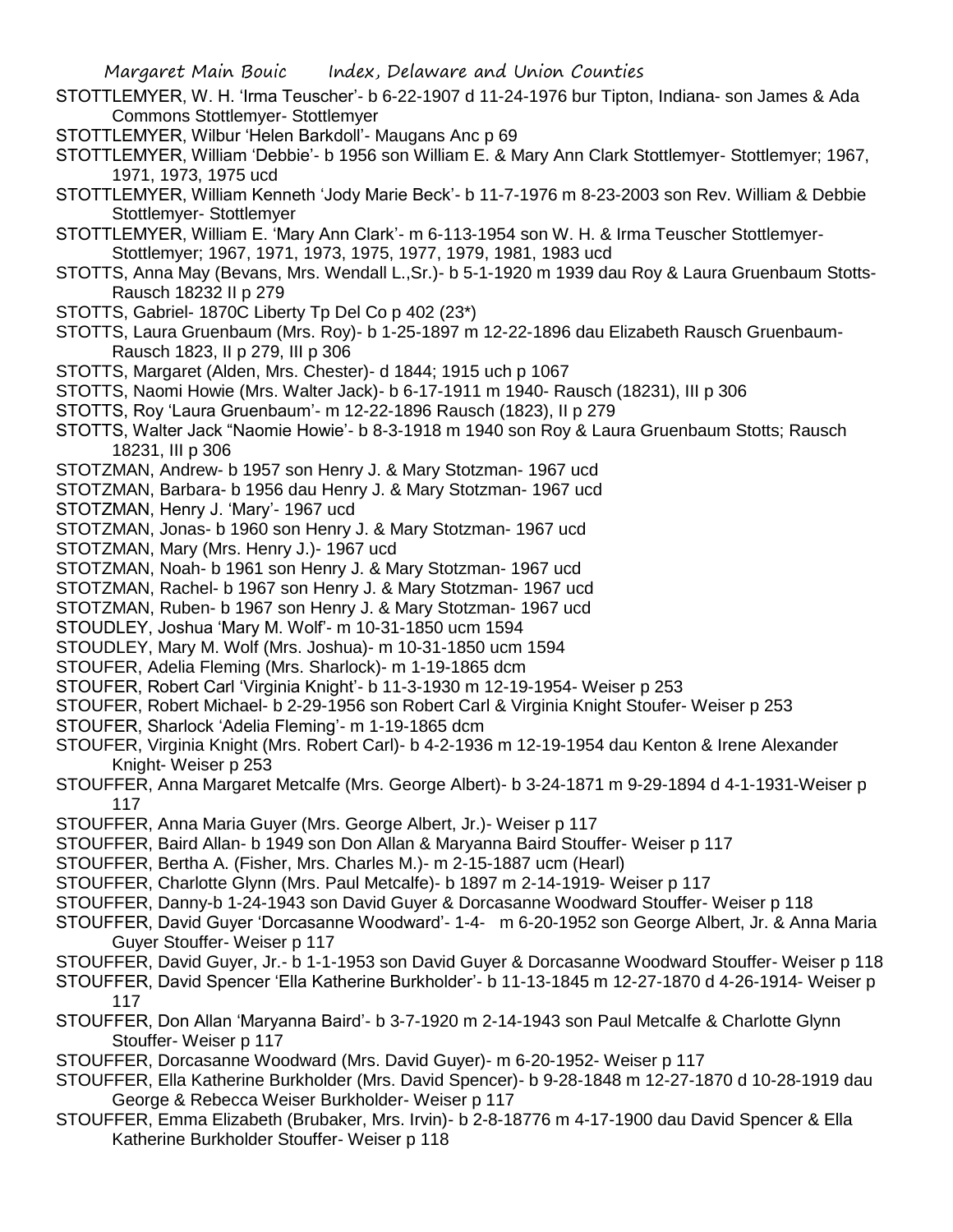- STOUFFER, George Albert 'Anna Margaret Metcalfe'- b 2-11-1872 m 9-19-1894 d 5-16-1955 son David Spencer & Ella Katherine Burkholder Stouffer- Weiser p 117
- STOUFFER, George Albert,Jr. 'Anna Maria Guyer'- b 4-1-1909 son George Albert & Anna Margaret Metcalfe Stouffer- Weiser p 117
- STOUFFER, Isaac 'Mary Welsh''Martha "Mattie" Langstaff'- b 1835 m(1) 5-4-1858 ucm 2700 (2) 10-28-1866 ucm 4065; son John & Nancy Harvey Stouffer- 1883 uch V p 447; Maugans Anc p 216; unec XVIII p 56, XXII p 68; 1870C Leesburg 264-272 p 34 (30,O); djlm p 83
- STOUFFER, James Glynn- b 2-1-1955 son James Glynn & Margaret Anne Marshall Stouffer- Weiser p 117
- STOUFFER, James Glynn 'Margaret Anne Marshall'- b 1-30-1923 m 1945 son Paul Metcalfe & Charlotte Glynn Stouffer- Weiser p 117
- STOUFFER, James Paul- b 9-27-1944 son Don Allan & Maryanna Baird Stouffer- Weiser p 117
- STOUFFER, John 'Nancy harvey'- 1883 uch V p 447; Maugans Anc p 216
- STOUFFER, Jonathan- 1870C Berkshire Tp p 217 (48\*)
- STOUFFER, Laura- d age 2 day -dau Isaac & Mary Welsh Stouffer- 1883 uch V p 447
- STOUFFER, Laura- d12-26-1862 dau Isaac & M. Stouger- Hopewell Cem, djlm p 83
- STOUFFER, Laura (Elliott, Mrs . )(Plummer, Mrs. Edgar R.)- b 7-10-1864 d 12-3-1952- Maugans Anc p 216
- STOUFER, Laura (Elliott, Mrs. Lewis)- b 8-1870 1900C Leesburg Tp 127-128 p 6A (29,O,Pa,O) m less than year
- STOUFFER, Laura "Mattie" Langstaff (Mrs. Isaac)- m 10-28-1866 ycm 40650 dau James H. & Catharine Dixon Langstaff- 1883 uch V p 447
- STOUFFER, Louisa (Fitzgerald, Mrs. Morris P.)- m 3-20-1879 ucm 6448
- STOUFFER, Lynne Elizabeth- b 11-4-1952 dau Don Allan & Maryanna Baird Stouffer- Weiser p 117
- STOUFFER, Margaret Anne Marshall (Mrs. James Glynn)- b 1922 m 1945- Weiser p 117
- STOUFFER, Martha E.- 1870C Berkshire Tp p 217 (17)
- STOUFFER, Martha "Mattie" Langstaff(Mrs. Isaac)- b 11-1850 m 10-28-1866 ucm 4065; mt 4-29-1891, Abs p 1; unec XXII p 68; 1870C Leesburg Tp 264-272 p 34 (24,O);; 1900C Leesburg Tp 127-128 p 6A (49,O,Pa,O) wid, 1 ch
- STOUFFER, Maryanna Baird (Mrs. Don Allan)- b 1920 m 2-14-1943- Weiser p 117
- STOUFFER, Mary Beth- b 9-4-1945 d 9-11-1951 dau David Guyer & Dorcasanne Woodward Stouffer- Weiser p 118
- STOUFFER, Mary C.- 1870C Berkshire Tp p 217 (10)
- STOUFFER, Mary Lavisa- b 5-18-1956 dau James Glynn & Margaret Anne Marshall Stouffer- Weiser p 117
- STOUFFER, Mary Rebecca- b 9-28-1882 d 8-4-1944 dau David Spencer & Ella Katherine Burkholder Stouffer-Weiser p 118
- STOUFFER, Mary Welsh (Mrs. Isaac)- m 5-4-1858 ucm 2700 d 1862 dau Benjamin & Elizabeth Welsh- 1883 uch V p 447; unec XVIII p 56
- STOUFFER, Michael Glynn- b 9-26-1947 son James Glynn & Margaret Anne Marshall Stouffer- Weiser p 117
- STOUFFER, Nancy Harvey (Mrs. John)- 1883 uch V p 447
- STOUFFER, Nancy Marie (Barnhart, Mrs. Earle)- b 5-14-1937 m 1-1-1954 dau David Guyer & Dorcasanne Woodward Stouffer- Weiser p 118
- STOUFFER, Paul Marshall- b 12-13-1949 son James Glynn & Margaret Anne Marshall Stouffer- Weiser p 117
- STOUFFER, Paul Metcalfe 'Charlotte Glynn'- b 8-19-1895 m 2-14-1919 son George Albert & Anna Margaret Metcalfe Stouffer- Weiser p 117
- STOUFFER, Philoma- 1870C Berkshire Tp p 217 (13)
- STOUFFER, Rachel- 1870C Berkshire Tp p 217 (39)
- STOUFFER, Tommy Metcalfe- b 2-15-1949 son David Guyer & Dorcasanne Woodward Stouffer- Weiser p 118 STOUGGER, William A.- 1870C Berkshire Tp p 217 (19)
- STOUGH, James F.- son Samuel & Martha Stough- 1850C Trenton Tp 793 p 67 (6/12,O)
- STOUGH, John- 1908 dch p 885
- STOUGH, John 'Sara Stout'- lic 1-29-1845 ucm 1023, ceremony not performed unec VI p 31
- STOUGH, Martha (Mrs. Samuel)- 1850C Trenton Tp 793 p 67 (25,Pa)
- STOUGH, Mary E.- dau Samuel & Martha Stough- 1850C Trenton Tp 793 p 67 (2,O)
- STOUGH, Mary E. (Wylie Mrs. J. E.)- dau William & Sarah Stough- 1908 dch p 649
- STOUGH, Samuel 'Martha'- 1850C Trenton Tp 793 p 67 (29,Pa)
- STOUGH, Sara Stout (Mrs. John)- lic 1-29-1845 ucm 1023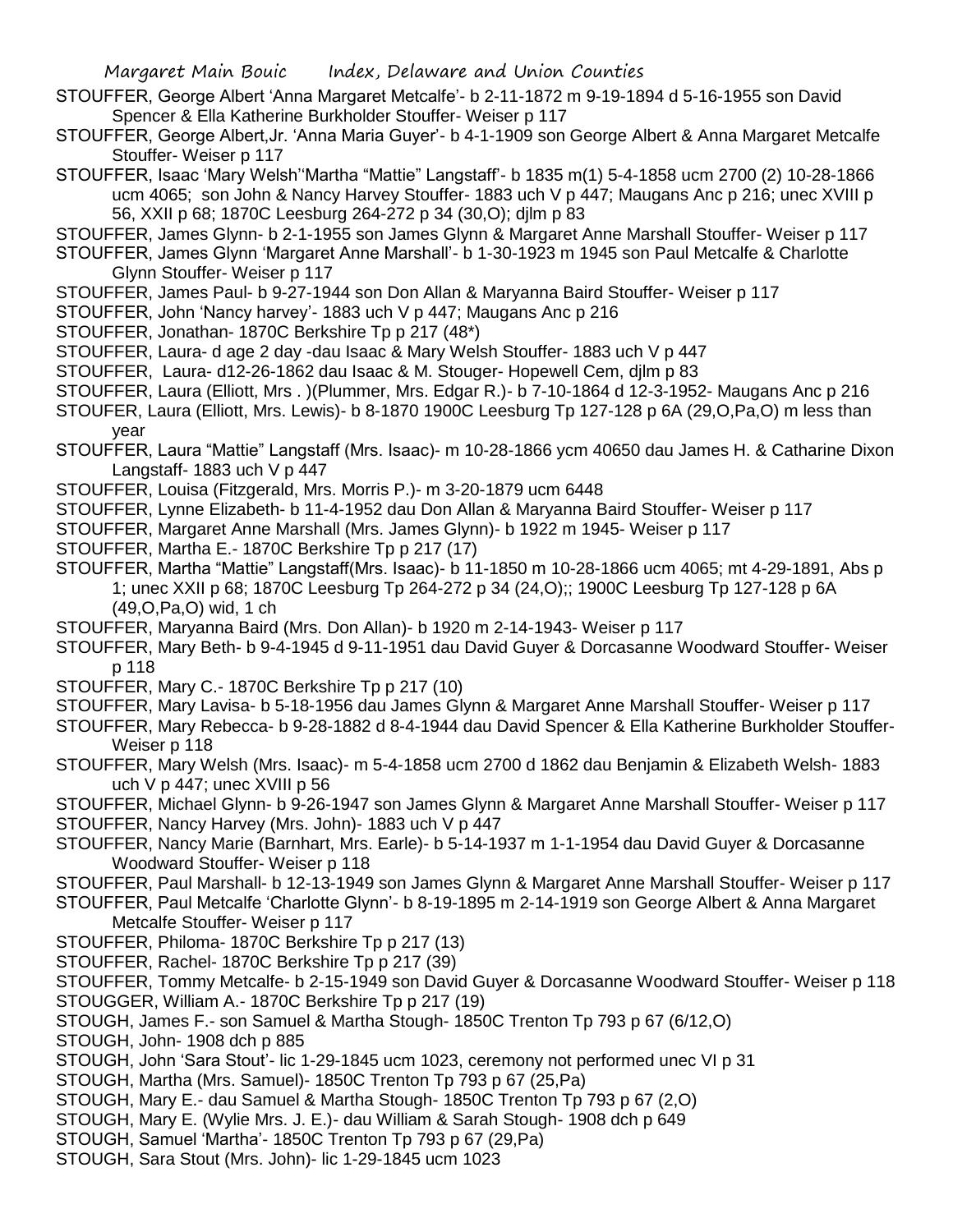- Margaret Main Bouic Index, Delaware and Union Counties STOUGH, Sarah (Mrs. William)- 1908 dch p 649 STOUGH, William G- 1850C Trenton Tp 793 p 67 (27,Pa) STOUGH, William 'Sarah'- 1908 dch p 649 STOUGHTON, ---- 1880 dch p 509 STOUGHTON, A. D.- d Columbus, Wednesday (61) bur Delaware cousin of Dr. L. A. Belt, - dg 1905-1906 Cry Ab p 63, 64 STOUGHTON, Alvin- 1908 dch p 405; 1870C Troy Tp p 518 (25\*) STOUGHTON, Benjamin P. 'Catharine Sherman'- m 3-5-1863 dcm STOUGHTON, Catherine Sherman (Mrs. Benjamin P.) m 3-5-1863 dcm STOUGHTON, Edward Wed- b 1842 d 1852 Oak Grove Cem- Powell p 440 STOUGHTON, Emily- 1870C Troy Tp p 518 (56) STOUGHTON Emily Ermina- b 1834 d 1851 Oak Grove Cem- Powell p 440 STOUGHTON, Emma- 1870C Troy Tp p 518 (2) STOUGHTON, Flora- 1870C Troy Tp p 518 (12) STOUGHTON, Joseph 'Lucille Campisi'- Stoughton STOUGHTON, Lemuel- 1870C Troy Tp p 518 (56\*) STOUGHTON, Lucille Campisi (Mrs. Joseph)- d 9-19-2001 (79) Resurrection Cem- Stoughton STOUGHTON, Sarah- 1870C Tory Tp p 518 (25) STOUP, Elizabeth (Cooper, Mrs. Alexander)- b 1832 d 1911 ped Dallas Michael Morse #25 31 unec III p 36 STOUT, —farm- unec XX p 31 STOUT, —family of Gerald Holden #106, unec V p 13 STOUT, Abbie Jane (Huffines, Mrs. William H. )(Mrs. George)- m 6-1-1865 ucm 3733 unec XXI p 66 m (2) 12- 11-1879 ucm 6614 STOUT, Abigail (Donahoe, Mrs. Charles)- lic 9-1-1855 ucm 2324 -dau Robert R. & Jane Stout- unec XVII p 42; 1850C Paris Tp 650-664 p 98 (14,O) STOUT, Abraham L. 'Jessie'- b 1864 d 12-25-1936 Sec C. York Cem p 85 STOUT, A. (Mrs. C. L.)- Claibourne Cem p 11 STOUT, Ada Hanson (Mrs. William H.)- m 9-16-1890 ucm (Hearl) STOUT, Adam 'Elizabeth McLane'- m 4-1-1831 Madison Co, unec VIII p 67 STOUT, Alace- dau William & Laura Stout- 1880C Taylor Tp 289-291 p 28 (2,O,O,O) STOUT, Albert 'Mary'- 1860C Union Tp 659-665 p 92 (28,Va) STOUT, Alfred 'Elizabeth J.'- 1870C Taylor Tp 38-37 p 5 (37,O) STOUT, Alfred 'Margaret Johnson'- m 10-20-1853, ucm 2015; mt 10-26-1853, Abs p 13; unec XVI p 30; 1860C Liberty Tp 977-978 p 134 (26,O) STOUT, Alfred 'Phebe Ann Hess'- m 11-19-1874 ucm 5580; mt 3 p 4; mt 12-2-1874; 1880C Taylor Tp 37-38 p 4 (44,O,Va,Va) STOUT, Alice (Armstong, Mrs. Milton)- m 1-2-1871 ucm 4850 STOUT, Alice D. (Bovey, Mrs. Martin L.)-m 5-18-1895 ucm (Hearl) d 11-25-1898 dau Wesley & Laura Martin Stout- Maugans Anc p 53; STOUT, Alice- dau Joseph & Sarah Chapman Stout- 1860C Jackson Tp 1136-1149 p 150 (3,O) STOUT, Alice Maine (Mrs. John)- b ca 1842 dau Erastus & Dorcas Perry Maine- Asp 865 STOUT, Alice- dau Samuel & Maria Stout- 1860C Leesburg Tp 446 (5,O); 1870C Leesburg Tp 242-250 p 31  $(14, 0)$ STOUT, Alice (Smith, Mrs. George)- m 3-8-1889 ucm (Hearl) STOUT, Alice (Spencer, Mrs. Charles)- m 10-16-1873 ucm 5354 STOUT, Allice- dau Safety & Cynthia Stout- 1870C ParisTp 133-134 p 19 (15,O) STOUT, Allie- (16-1894) ParisTp. uninf p 7, 8 STOUT, Alma- b 1963 dau Edward K. & Sally J. Stout- 1975, 1977 ucd (Alisa) STOUT, Alva P. 'Dorothy Parks'- d 4-8-1966 (85) Stout STOUT, Amanda Holister (Mrs. Charles L.)- m 10-30-1888 ucm (Hearl) STOUT, Amos- son Daniel Stout- dg 10-10-1905 Cry Ab p 56; hadc p 107 (1900 Liberty Tp) STOUT, Ann (Kuhn, Mrs. James) - b 1958 dau Jack & Emma Neil Lucas Stout- Stout; 1971, 1973, 1975, 1981 ucd
- STOUT, Anna Lucy (Bockoven, Mrs. Jacob F.)- b 6-13-1872 m 2-22-1894 d 5-1-1901 dau Samuel & Candace Strong Stout- dcq Ruby Bockoven Pugh 3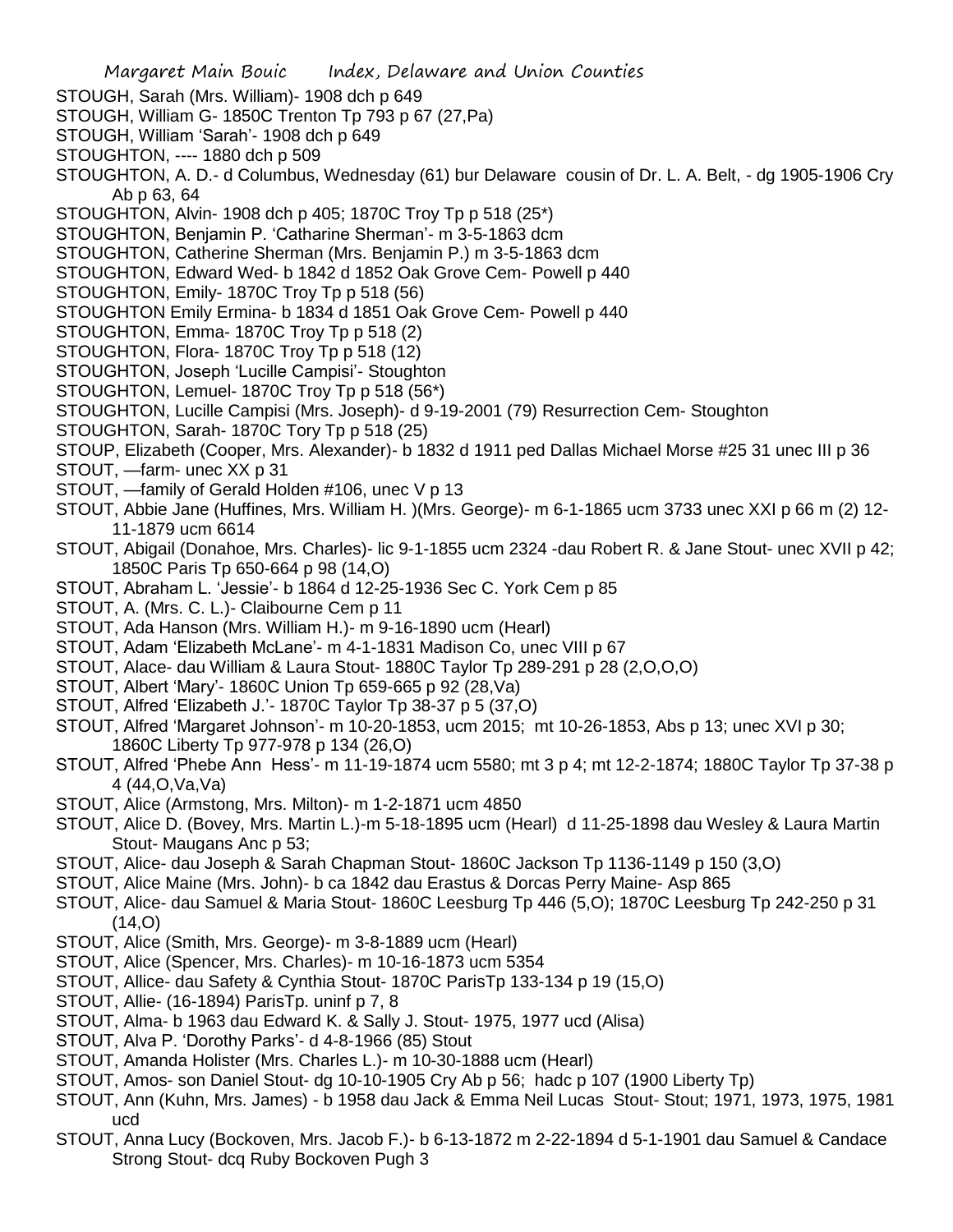- STOUT, Anne (Jones, Mrs.Lewis)- dau Paul D. & Lucile Adams Stout- Stout
- STOUT, Arminda Holister (Mrs.Charles L.)- m 1888, slip, unec IV p 28
- STOUT, Arminda (Van Voorhis, Mrs. William U.)- m 11-30-1893 ucm (Hearl)
- STOUT, Audrey/Odra E.- b 6-1896 dau Orland/Orin & Rachel A. Stout- 1900C Richwood 367-394 p 15B (3,O,O,O); 1910C Richwood 491-502 p 17A (14,O,O,O)
- STOUT, Augwill/Augenett (Spencer, Mrs. Nathaniel)- m 7-5-1839 ucm (Hearl); unec III p 38
- STOUT, Barbara (Mrs. James E.)- 1961, 1969, 1971 dcd
- STOUT, Bella Golden (Mrs. Samuel)- lice 6-7-1883 ucm (Hearl)
- STOUT, Bess Phillips (Mrs. Glenn)- b 8-22-18 m 12-24-1921 dau Oscar & Ennaroy McMillen Phillips- Dodds 4,5; opc 740
- STOUT, Betty (Mrs. Ronald)- 1964 dcd
- STOUT, Betty J. (Mrs. Robert L.)- 1971, 1973 ucd
- STOUT, Blanche (1-1888) Taylor Tp. uninf p 4
- STOUT, Brian Michael- b 11-3-1967 son David Michael & Fran Elaine Bruner Stout- Maugans Anc p 90
- STOUT, Candace Strong (Mrs. Samuel)- b 12-1-1838 d 2-8-1881 (42-2-7) Cheshire Cem, Powell p 60- dau Lucius Collins & Mahale Andrus Stout- dcq Ruby Bockoven Pugh 7; 1880 dch p 718
- STOUT, Catherine- 1850C Marlborough Tp 68 p 184 (13,O)
- STOUT, Catherine H. Vandorn (Mrs. James)- m 12-11-1846 dcm
- STOUT, Catharine (Smith, Mrs. Harvey)- m 11-11-1849 ucm 1470- unec VII p 46, XIII p 20
- STOUT, Caty G.- 1850C Marlborough Tp 68 p 184 (49,Va)
- STOUT, (Mrs. Charles)- dau G. W. Stout- mt 2-7-196 p1c5, Abs p 3
- STOUT, Charles A.- son Charles & Masdara B. Stout- 1880C York Tp 49 p 5 (1,O,O,O)
- STOUT, Charles A.- d 11-20-1838 (5y8m) Amrine Cem, lptw p 64- son Robert R. & Jane
- STOUT, Charles- son Charles L. & Linda Stout- 1964 (18mo) dcd
- STOUT, Charles- son Daniel & Loretta Orthorfer Stout- Stout
- STOUT, Charles H.- b 9-30-1891 d 1-10-1950 Ohio Pvt 69th Field Arty WWI
- STOUT, Charlie H.- b 2-1892- son Orland & Rachel A. Stout- 1900C Richwood 369-394 p 15B (8,O,O,O); 1910C Richwood 491-502 p 17A (19,O,O,O)
- STOUT, Charles L. 'Amanda Holister'- m 10-30-1888 ucm (Hearl); unec IV p 28
- STOUT, Charles L.- son Charles O. & Frances E. Stout- Stout
- STOUT, Charles L. 'Elizabeth Denman'- m 7-15-1871 ucm 4947
- STOUT, Charles L. 'Lilly N. Hornbeck'- m 11-22-1894 ucm (Hearl)
- STOUT, Charles l. 'Linda L.'- 1961, 1964 dcd
- STOUT, Charles Luther 'Elizabeth Dennison'- lic m 5-14-1869 ucm 4561
- STOUT, Charles 'Martha'- b 12-1853 1900C Paris Tp 184-188 p 10B (46,O,NY,O) m in yr
- STOUT, Charles 'Masdara B.'- 1880C York Tp 49 p 5 (23,O,NJ,NY)
- STOUT, Charlie- b 2-1892 son Lorin & Racheal Stout- 1900c Richwood 367-394 p 15B (8,O,O,O)
- STOUT, Charles O. 'Frances E.'- d 1-14-1972 (90)- Stout
- STOUT, Charles Robert, Sr,- Stout
- STOUT, Charles Robert,Jr.'Kathy Sue Roach'-m 4-15-1978 son Charles Robert Stout,Sr.- Stout
- STOUT, Charles- son Safety & Cynthia Stout- 1870C Paris Tp 133-134 p 19 (12,O)
- STOUT, Charles W.- brother Mrs. George Tillon, bur West Liberty- Stout
- STOUT, Charles- son William & Elizabeth Stout- 1870C Liberty Tp p 70 p 9 (4,O)
- STOUT, Charles W.- son Samuel & Mariah Stout- 1870C Leesburg Tp 242-250 p 31 (17,O)
- STOUT, Charley (57-1950) Claibourne Tp d 1-10-1950 uninf p 29
- STOUT, Chuck 'Shirley'- son Daniel & Loretta Katherine Orthoefer Stout- Stout
- STOUT, Cinthy- d 10-1892 Freeman Bible- unec IV p 68
- STOUT, C. L. 'A'- Claibourne Cem p 11
- STOUT, Clifford O.- b 12-17-1919 d 5-31-1956 Ohio Sgt 3556 Service Unit WW II
- STOUT, C. M.- Pabst 1 p 64
- STOUT, Margo Coleen- b 5-2-1961 dau Jack E. & Emma Lucas Stout- Stout
- STOUT, Connie (Perry, Mrs. Phillip)- dau Lawrence W. & Helen Stout- Stout
- STOUT, Cynthia- query- unec II p 17
- STOUT, Cynthia (Mrs. Safety)- 1870C Paris Tp 133-134 p 19 (31,O); 1880C York Tp 48 p 5 (59,O,NY,NH)
- STOUT, Daisy Mae- b 10-14-1878 dau Ino & Harriet Hubbard Stout- unec XIV p 23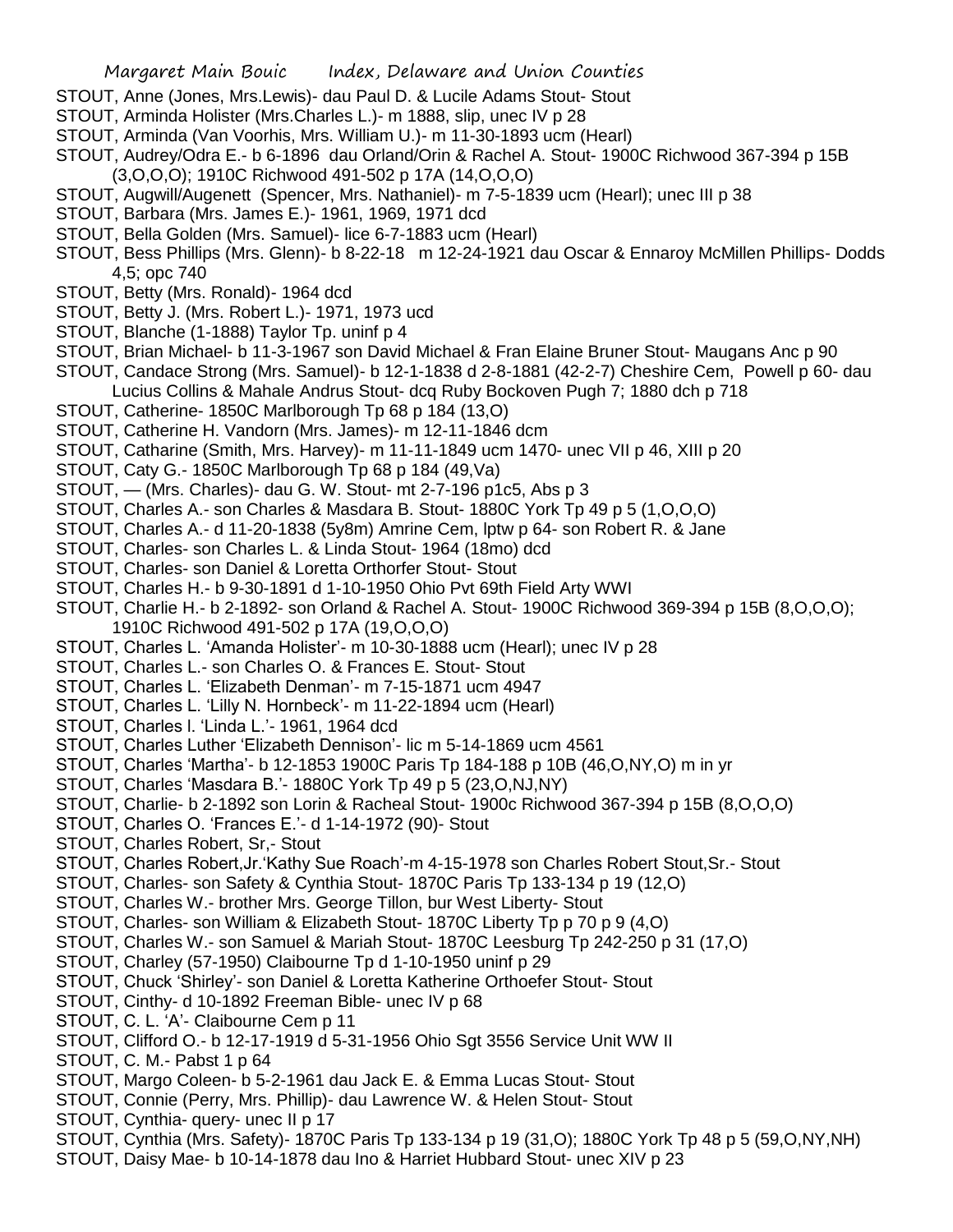- STOUT, Daniel- b Pa d Friday to Ohio age )(2) dg 10-10-1905, Cry Ab p 56
- STOUT, —(Veer, Mrs. A. A.)- dau Daniel Stout- dg 10-10-1905, Cry Ab p 56
- STOUT, Daniel- Miss Cora Gladden d at his home- dg 3-18-1892, Cry Ab p 90
- STOUT, Daniel F. 'Loretta Orthoefer'- m 1-14-1931 d 1-14-1994 Stout- 1961, 1964, 1969, 1971, 1980 dcd
- STOUT, Daniel- b 1969 son George A. & Nancy Stout- 1971, 1980 dcd
- STOUT, David d 4-10-1898 (17y) potter's Field, lptw p 58, paris Tp, uninf p 10
- STOUT, Daniel 'Jeanine G.'- 1967 ucd
- STOUT, Daniel 'Millie'- Pabst 2 p 87, 5 p 5; hadc p 99, 107; Stout picture
- STOUT, David 'Peggy'- son Jack E. & Emma Neil Lucas Stout- Stout; 1973 ucd
- STOUT, David Michael 'Fran Elaine Bruner'- b 7-30-1943 m 12-22-1965 son George Williams & Marjorie Mae Robbins Stout- Maugans Anc p 90
- STOUT, David N.- 1910C Richwood 491-502 p 17A (4,O,O,O)
- STOUT, David N.'Rozella Houseworth'- b 1905 d 1946 Claibourne Cem p 59, obit Rozella, milb
- STOUT, Deborah Andrick (Mrs. John David)- Stout
- STOUT, Debora "Debbie"- b 1957 dau George A. & Nancy J. Stout-1961, 1964, 1969, 1971 dcd
- STOUT, Della- b 1872 Pickaway Co d 6-23-1910 (38y1m) Oakdale I p 122 (F-R6-8); niece of J. M. Inskeep; 1880C Jackson Tp 1 p 235C (5,O,O,Va)
- STOUT, Denise (Mrs. Kenneth,Jr.)- 1983 ucd
- STOUT, Denise Woods (Mrs. James Alan)- Stout
- STOUT, Dennie- d 5-7-1953 (79) Cheshire Cem- son Samuel & Candace M. Strong Stout- Pabst 1 p 26; Stout
- STOUT, Dennis- b 1965 son Robert L. & Donna M. Stout- 1969 dcd
- STOUT, Donald ' Jones'- b 12–21-1935 son Glenn & Bess Phillips Stout- Dodds 5,6; opc 806; Marysville p 22; Stout
- STOUT, Donald L.- son Jesse & Roberta Stout- Stout
- STOUT, Donald- son Paul D. & Lucile Adams Stout- Stout
- STOUT, Donna (Mrs. Robert L.)- 1969 dcd
- STOUT, Doris (Mrs. Robert F.)- Stout
- STOUT, Dorothea (Mrs. Kenneth)- 1969, 1971 dcd, Shawnee Hills
- STOUT, Dorothy (Acker, Mrs. Carl)- dau Paul D. & Lucile Adams Stout- Stout
- STOUT, Dorothy Parks (Mrs. Alva P.)- m 1-14-1931 d 4-29-1969 (88)- Stout
- STOUT, E. A.- Pabst 7 p 22
- STOUT, Earl- son Earl & Ellen Stout- 1961 (14) dcd
- STOUT, Earl /Carl S. Sr. 'Ellen'- 1961 dcd; 1967, 1971, 1973, 1975, 1977, 1979 ucd
- STOUT, Eda Corwin (Chambers, Mrs. Lester William)- b 11-20-1902 m 10-22-1922 dau Dennis Stout; Maugans Anc p 138; Pabst 1 p 26
- STOUT, Edward K. 'Sally J.'- 1975, 1977 ucd
- STOUT, Edwin- brother Charles O. Stout- Stout
- STOUT, Eliza- dau Alfred & Elizabeth J. Stout- 1870C Taylor Tp 38-37 p 5 (9,O)
- STOUT, Eliza Ann Helphinstine (Mrs. James)- m 8-13-1835 Madison Co, unec VIII p 68
- STOUT, Eliza Ann (Vansickle, Mrs. Jacob J.)- m 6-4-1849 dcm
- STOUT, Eliza C. Andrews (Mrs. Samuel)- m 9-27-1853 dcm
- STOUT, Eliza E. (Perkins, Mrs. William)- m 12-25-1875 ucm 5809; mt 3 p 20; m 1-12-1876
- STOUT, Eliza G. (Mrs. Samuel)- d 5-22-1855 (24y5m) Oller Cem p 15; Powell p 87
- STOUT, Eliza- dau William & Harriet Andrus Stout- Strong p 2
- STOUT, Elizabeth- b 11-1845; 1900C York Tp 22 p 1B (54,O,Va,O) wid
- STOUT, Elizabeth Denman (Mrs. Charles L.)- m 7-15-1871 ucm 4947
- STOUT, Elizabeth Dennison (Mrs. Charles Luther)- lic m 5-14-1869 ucm 4561
- STOUT, Elizabeth Edmondson (Mrs. John P) m 11-20-1856 ucm 2481; unec VIII p 65, XVII p 71
- STOUT, Elizabeth Garrett (Mrs. James)- m 11-3-1814 Madison Co, unec IV p 22
- STOUT, Elizabeth J. (Mrs. Alfred)- 1870C Taylor Tp 38-37 p 5 (30,O)
- STOUT, Elizabeth (Mrs. Luke)- 1880C Washington Tp 219-227 p 24 (24,O,O,O)
- STOUT, Elizabeth McLane (Mrs. Adam)- m 4-1-1831 Madison Cok unec VIII p 67
- STOUT, Elizabeth Jane Rose (Mrs, John P.)- m 11-2-1848 ucm 1362; unec VII p 40; 1850C Jackson Tp 54 p 8 (17,O)
- STOUT, Elizabeth R. Edmonson (Mrs. John P.)- m 11-20-1856 ucm (Hearl)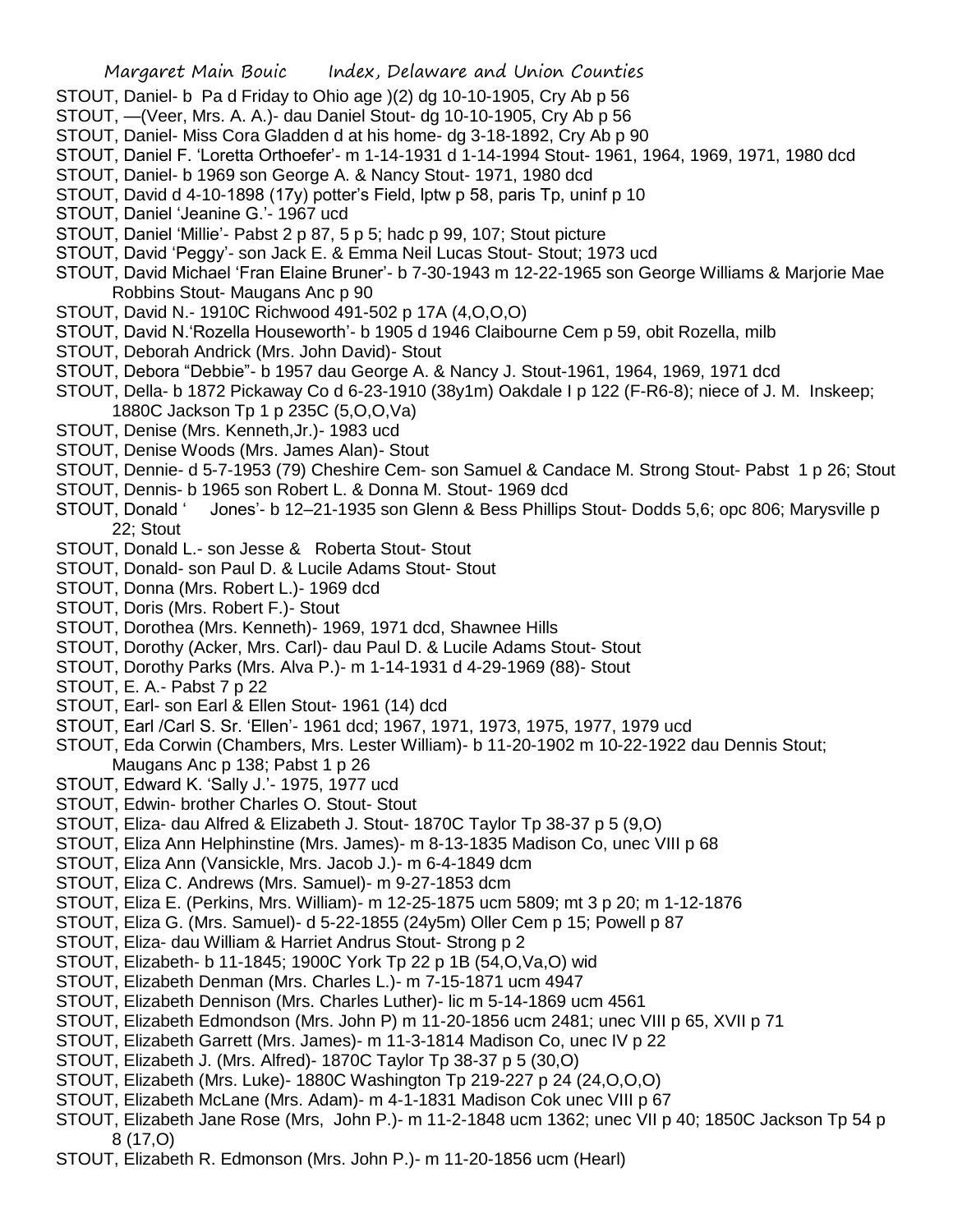- STOUT, Elizabeth (Mrs. William)- 1870C ??? 70 p 9 (23,Pa)
- STOUT, L. Ellen (Mrs. Earl S.,sr.)- 1961 dcd; 1967, 1971, 1973, 1975, 1977, 1979 ucd
- STOUT, Elsie- b 4-1889 dau Orin & Racheal Stout- 1900c Richwood 367-394 p 15B (11,O,O,O); 1910C Richwood 491-502 p 17A (21,O,O,O)
- STOUT, Emeline Grove (Mrs. John)- m 3-27/26-1848 ucm 1305
- STOUT, Emma Neil Lucas (Mrs. Jack E.)- b 2-4-1931 m 2-18-1951 d 5-30-2000 (69) Claibourne Cem- dau William & Catherine Dunham Lucas- Stout; 1971, 1973, 1975, 1977, 1979, 1981, 1983 ucd
- STOUT, Emma (Morris, Mrs. )- dau G. W. Stout- mt 2-7-1906 p1c5, Abs p 3
- STOUT, Emma N. (Mrs. Jack E.)- b 1931 Claibourne Cem p 100
- STOUT, Emma (Spencer, Mrs. Frank)- m 1-24-1891 ucm (Hearl)
- STOUT, E. R. (Mrs. J. P.)- djlm p 24
- STOUT, Ethel- 1908 dch p 233
- STOUT, Etta May- dau Alfred & Phebe Ann Stout- Braodway S. S. unec III p 4; 1880C Taylor Tp 37-38 p 4 (8,O,O,O)
- STOUT, Floyd- son Wilson & Harriett Stout- 1910C Taylor Tp 136-142 p 6A (-,O,O,O)
- STOUT, Frances E. (Mrs. Charles)- d 1953; Stout
- STOUT, Fran Elaine Bruner (Mrs. David Michael)- b 2-25-1944 m 12-22-1965 dau Samuel & Lucille Fern Bossa Bruner- Maugans Anc p 90
- STOUT, Freeman- son Safety & Cynthia Stout- 1870C Paris Tp 133-134 p 19 (19,O)
- STOUT, G. A.- son Daniel Stout- dg 10-10-1905, Cry Ab p 56
- STOUT, G. A., Mr. & Mrs.- attended funeral of Mrs. Nor Mahoney- dg 5-7-1909. Cry Ab p 29
- STOUT, George- 1883 uch IV p 477
- STOUT, George 'Abbey J. Hoffines'- m 12-11-1879 ucm 6614
- STOUT, George A.- hadc p 99, 107 Delaware Tp
- STOUT, George A.- son George B. & Margaret Anna Millhouse Stout- Stout
- STOUT, George A. 'Nancy J.'- 1961, 1964, 1969, 1971, 1980 dcd
- STOUT, George B. 'Margaret'- 1961, 1964 ucd
- STOUT, George- son G. W. Stout- mt 2-7-1906 p1c5, Abs p 3
- STOUT, George 'Jane'- 1880C Taylor Tp 284-287 p 28 (75,O,O,O)
- STOUT,George-son John P. & Elizabeth Rose Stout-1860C Jackson Tp 1155-1167 p 153 (1,O)
- STOUT, George 'Polly Garrett'- m 9-15-1823 Madison Co. unec IV 64
- STOUT, George W.- d 2-19-1863 (22-4-4) Baughan Cem, lptw p 8
- STOUT, George W.- son James & Susannah Stout- 1850C Jackson Tp 66 p 10 (16,O)
- STOUT, George W.- son Thomas & Permelia Stout- 1860C Liberty Tp Un Co 976-986 p 134 (5,O)
- STOUT, George William 'Marjorie Mae Robbins'- Maugans Anc p 90
- STOUT, Glen 'Marjorie Meyers'- Weiser p 76
- STOUT, A. Glenna Green (Winkle, Mrs. )(Mrs. Robert W.)- b 6-7-1906 d 9-18-1979 Claibourne Cem p 98- dau Emanuel & Harriett Gallant Green- Stout; 1971, 1973, 1975, 1977 ucd
- STOUT, Glenn H. 'Bess Phillips'- d 10-19-1950 (55) Fairview Cem p 5; Dodds 4, 5
- STOUT, Glenn Edward 'Leona Hawkins'- b 8-8-1922 m 12-30-1945 son Glenn H. & Bess Phillips Stout- Dodds 5, 6
- STOUT, G. W.- d Circleville (75) mt 2-7-1906, p1c5 Abs p 3
- STOUT, —(Coder, Mrs. Frank)- dau G. W. Stout- mt 2-7-1906 p1c5, Abs p 3
- STOUT, G. W. 'Mary Catharine Powell'- Weiser p 233
- STOUT, Harriet Andrus (Mrs. William)- dau Timothy & Naama Roberts Andrus- Strong p 2
- STOUT, Harriet Hubbard (Mrs. Ino)- parents of Daisy Mary, Union Co births0 unec XIV p 23
- STOUT, Harriet M. E. Dever (Mrs. Wilson D,.)- m 8-20-1895 ucm (Hearl); 1910C Taylor Tp 136-142 p 6A (45,O,O,O) m 25y, 2ch
- STOUT, Harry W.-son Thomas & Permelia Stout- 1860C Liberty Tp Un Cp 976-986 p 134 (1,O)
- STOUT, Hazel (Mrs. Larry)- Stout
- STOUT, Helen (Mrs. Lawrence W.)- Stout
- STOUT, Helen Marie Prater (Mrs. Robert W.)- Stout
- STOUT, Henry- son William & Harriet Andrus Stout- Strong p 2
- STOUT, Homer- d 4-6-1900 (22) potter's Field, lptw p 58 ; uninf p 7- son John stout- mt 4-11-1900 p4c4- Abs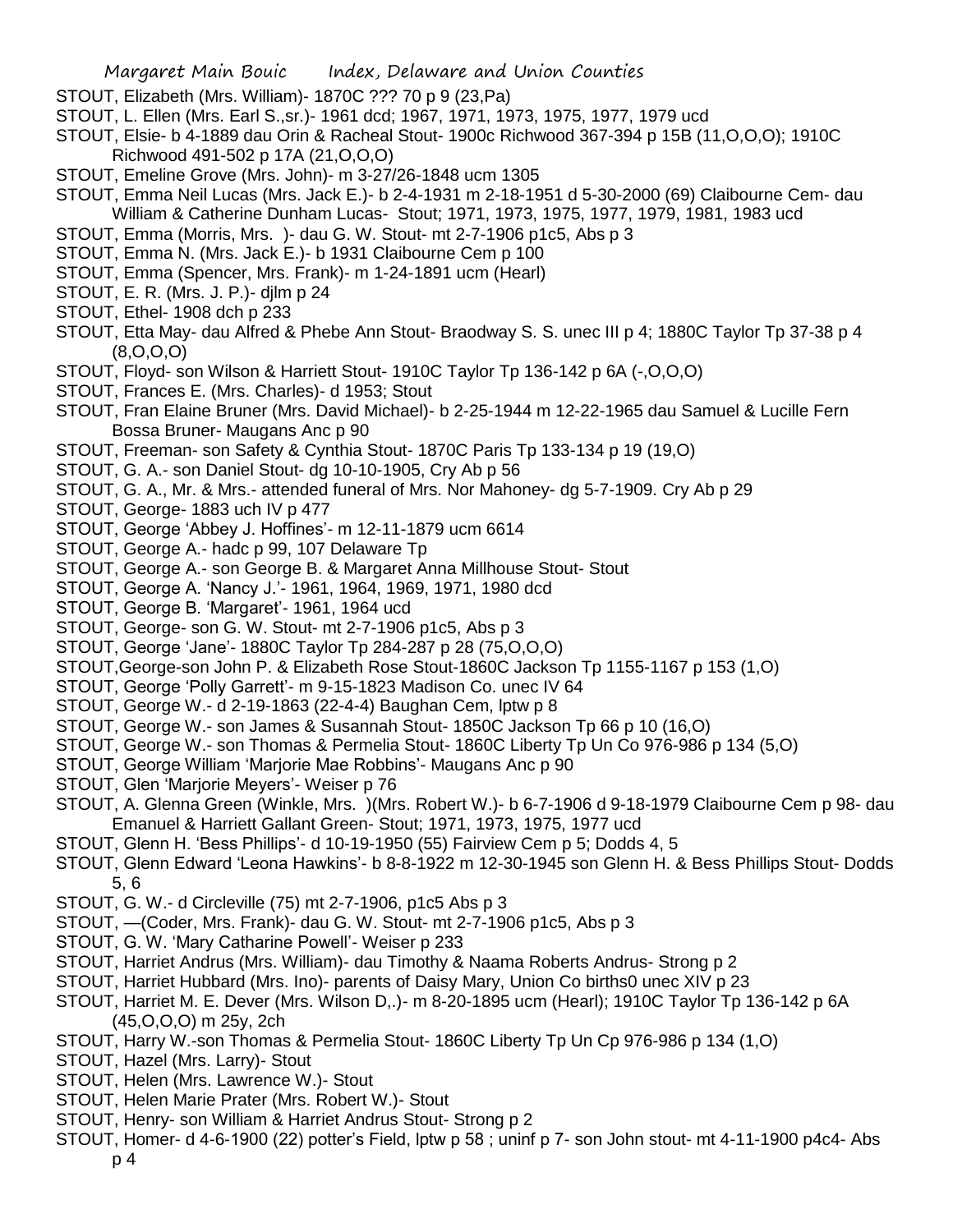- STOUT, Hoyt- 1959 ucd
- STOUT, Ida M. Case (Mrs. Oliver E.)- m 11-17-1895 ucm (Hearl)
- STOUT, Ino 'Harriet Hubbard'- parents of Daisy May, Union co births- unec XIV p 23
- STOUT, Irena (Bent, Mrs. Charles F.)- m 1-2-1878 ucm 6185
- STOUT, Irene- dau Safety & Cynthia Stout- 1870C Paris Tp 133-134 p 119 (9,O)
- STOUT, Isadore (Ruffo, Mrs. )- sister Charles O. Stout- Stout
- STOUT, Jack E. 'Emma N. Lucas'- b 7-22-1929/ 1931 m 2-18-1951 d 7-17-1973 (41) Claibourne Cem p 100 son David & Rosella Houseworth Stout- obit, obit milb (brown); obit Rozella, obit milb (brown); 1971, 1973, 1975, 1977, 1979 ucd
- STOUT, Jack 'Hope'- b 1953 son Jack E. & Emma Neil Lucas Stout- Stout; 1971, 1973 ucd
- STOUT, Jacob- Nash p 230
- STOUT, James- estate, mt 8-2-1854, Abs p 16, 27; unec IV p 19, 50 James- 1915 uch p 471
- STOUT, James- 1883 uch V p 498; mt 8-2-1854 12-30-1857; unclaimed letter, unec XI p 29
- STOUT, James Alan 'Denise Woods'- son John & Nancy Fugitt Stout- Dodds 6
- STOUT, James 'Catherine H. Vandorn'- m 12-11-1846 dcm
- STOUT, James E. 'Barbara'- 1961, 1969 dcd
- STOUT, James 'Eliza Ann Helphinstine'- m 8-13-1835 Madison Co, unec VIII p 68
- STOUT, James "Elizabeth Garrett'- m 11-3-1814 Madison Co, unec IV p 22
- STOUT, James E.- son Margaret Anna Stout- Stout
- STOUT, James S.- Price Cem, djlm p 23
- STOUT, James 'Susannah'- 1850C Jackson Tp 66 p 10 (53,NJ)
- STOUT, James, Jr.- son James & Susannah Stout- 1850C Jackson Tp 66 p 10 (16,O)
- STOUT, Jane (Blue, Mrs. John M. 3rd)- m 11-5-1848 ucm 1360; d 5-28-1851 (22-1-6) Price Cem, djlm p 23 dau James & S. Stout; unec VII p 40
- STOUT, Jane (Mrs. George)- 1880C Taylor Tp 284-287 p 28 (32,O,NJ,O)
- STOUT, Jane (Mrs. Joe)- Stout
- STOUT, Jane (Mrs. Robert R.)- Amrine Cem, lptw p 64; 1850C Paris Tp 650-664 p 98 (32,NJ) 1860C Paris Tp 1316-1305 p 175 (61, NJ); 1870C Paris Tp 151-152 p 21 (71,NJ)
- STOUT, Jeanine G. (Mrs.Daniel)- 1967 ucd
- STOUT, Jedidah (Triplett, Mrs. Joseph)- m 12-27-1844 ucm 1011; unec VI p 16, XI p 15; XXI p 40
- STOUT, Jeff- son Ronald & Betty Stout- 1964 dcd (4)
- STOUT, Jerry- b 1962 ch Robert L. & Donna R. Stout- 1969 dcd
- STOUT, Jerry- son Ronald & Betty Stout- 1964 dcd (3)
- STOUT, Jesse 'Rebecca Clemmens'- m 3-14-1839 Madison Co, unec IX p 17
- STOUT, Jesse 'Roberta'- Stout
- STOUT, Jesse- son Wilson & Harriet Stout- 1910C Taylor Tp 136-142 p 6A (24,O,O,O)
- STOUT, Jessie (Mrs. Abraham L.)- b 1866 d 6-17-1942 Sec C. 96 York Cem p 85
- STOUT, Jessie May (4-1888) Taylor Tp uninf p 4, (15-1898) Paris Tp; uninf p 10
- STOUT, Joan (Mrs. Richard)- Stout
- STOUT, Joe- son Daniel & Loretta Orthoefer Stout- Stout
- STOUT, Joe- b 10-3-1937 son Glenn H. & Bess Phillips Stout- Dodds 5; opc 807; 1980 dcd
- STOUT, Joe 'Jane'- son Daniel & Loretta Katherine Orthoefer Stout- Stout
- STOUT, John- (60-1882)- to State Hospital 3-3-1888; uninf p 1
- STOUT, John- d 12-18-1843 (49-9-5) Ashley Cem, Powell p 186
- STOUT, John A.- son Alfred & Elizabeth J. Stout- 1870c Taylor Tp 38-37 p 5 (1,O)
- STOUT, John 'Alice Maine'- Asp (865)
- STOUT, John B.- 1915 uch p 471; 1883 uch V p 495
- STOUT, John- son Daniel F. & Loretta K. Orthoefer Stout- Stout; 1964 (14) dcd
- STOUT, John David-'Deborah Andrick'- b 2-3-1949 son John & Nancy Fugitt Stout- opc B-155; Dodds 6
- STOUT, John 'Emeline Grove'- m 3-27/26-1848 ucm 1305
- STOUT, John M.- 1850C Marlborough Tp 68p 184 (9,O)
- STOUT, John M.- 1850C Radnor Tp 150 p 180 (8,O) lives with Charles & Martha Van Sickle
- STOUT, John 'Mary Tropp'- m 5-22-1894 ucm (Hearl)
- STOUT, John- nephew of Mary Wilson- 1880C Taylor Tp 285-288 p 28 (11,O,O,O)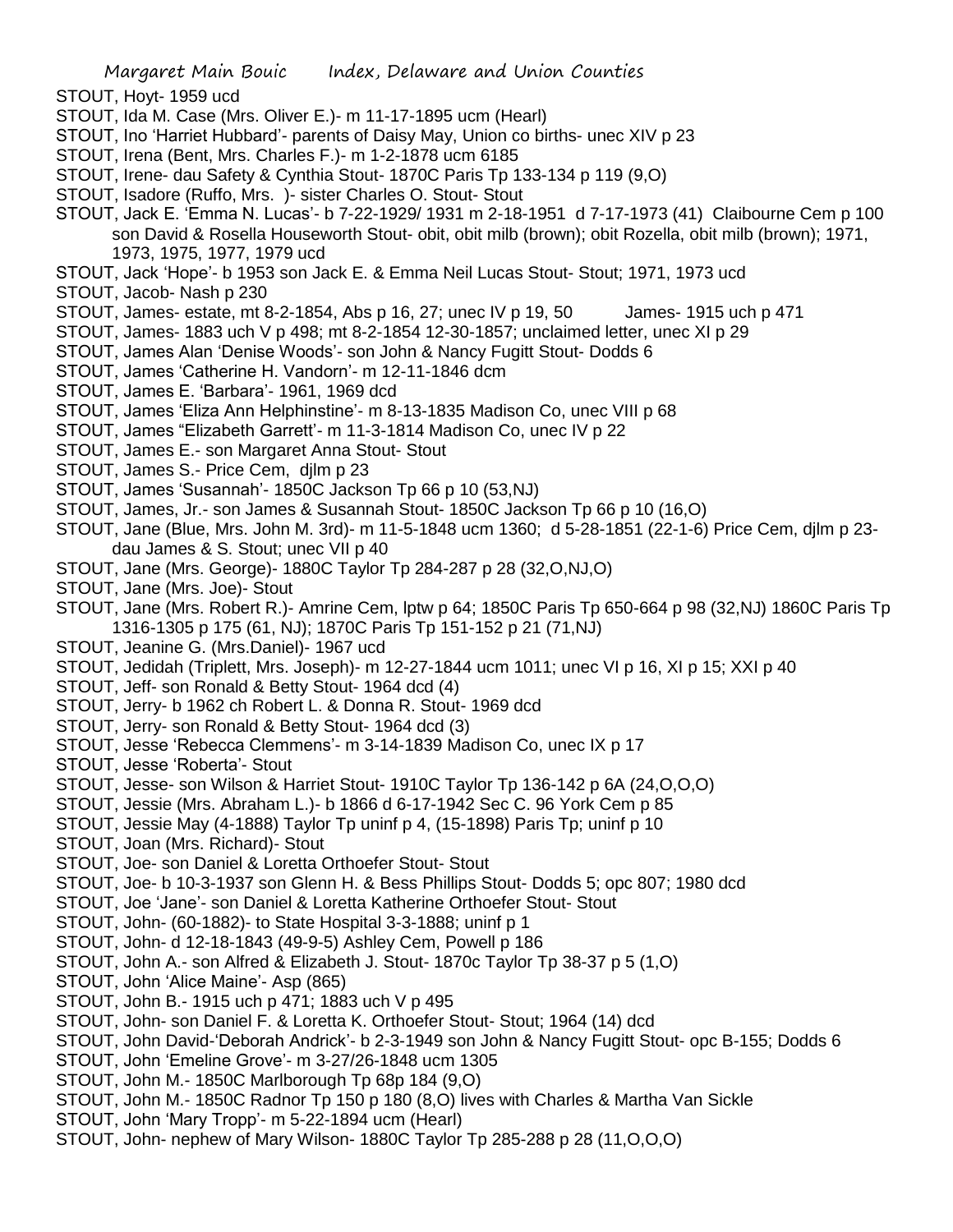- STOUT, John 'Nancy Margaret Fugitt'- b 2-1-1926 m 6-8-1947 son Glenn H. & Bess Phillips Stout- opc 759; Dodds 5,6; Stout
- STOUT, Nancy A. Oldfield (Mrs. John)- m 7-6-1848 Madison Co, unec XI p 8
- STOUT, J. P.- agent for M'Alisters Ointment- unec II p 47
- STOUT, John P.- d (75) at Columbus Insane Asylum- there since 1888; mt 12-5-1894 p5c3, Abs p 59
- STOUT, John P. 'Elizabeth Jane Rose'- m 11-2-1848 ucm 1362; mt 8-2-1854 bro-in-law of J. M. Inskeep; unec
	- VII p 40; 1850C Jackson Tp 54 p 8 (29,O); 1860C Jackson Tp 1155-1167 p 153 (37,O); 1880C Jackson Tp 1 p 235C p 27 (59,O,NJ,Va)
- STOUT, John P. 'Elizabeth R. Edmonson'- m 11-20-1856 ucm 2481; unec VII p 65, unec XVII p 71
- STOUT, d 6-20-1871 infant son of J. P. & E. R.- Price Cem, djlm p 24
- STOUT, John- son Samuel & Mariah Stout- 1860C Leesburg Tp 470-446 p 62 (7,O); 1870C Leesburg Tp 242- 250 p 31 (15,O)
- STOUT, Joseph F. 'Nancy Jane' 1964, 1969, 1971, 1980 dcd
- STOUT, Joseph- son James & Susannah Stout- 1850C Jackson Tp 66 p 10 (13,O)
- STOUT, Joseph 'Sarah E. Chapman'- m 7-2/1-1856 ucm 2435; unec IV p 10, VII p 65. XVII p 71; 1883 uch IV p 471; 1870C Jackson Tp 1136-1149 p 150 (25,O)
- STOUT, J. P. 'E. R.'- djlm p 24
- STOUT, Judith (Stevens, Mrs. George)- dau Lester Stout- Stout
- STOUT, Kathy Sue Roach (Mrs. Charles Robert, Jr.)- m 4-15-1978 dau Raymond & Lorriane Skaggs Roach-**Stout**
- STOUT, Keith- b 1967 son Robert L. & Donna m. Stout- 1969 dcd
- STOUT, Kenneth 'Dorothea'- 1969, 1971, 1980 dcd
- STOUT, Kenneth, Jr. 'Denise'- 1983 ucd
- STOUT, Kenneth- son Kenneth R. & Ramona D. Stout- 1961 dcd (5)
- STOUT, Kenneth R. 'Ramona D.'- 1961 dcd
- STOUT, Kimberly- b 1966 dau Edward K. & Sally J. Stout- 1975, 1977 ucd
- STOUT, Larry A.- 1961 dcd
- STOUT, Larry 'Hazel'- son Paul D. & Lucile Adams Stout- Stout
- STOUT, Larry- b 1966 son James E. & Barbara Stout- 1969 dcd
- STOUT, Laura (36-1888) uninf p 1
- STOUT, Laura A. Martin (Mrsl ) (Mrs. William)- m 8-18-1875 ucm 5722; mt 3 p 16; mt 9-15-1875; 1880C Taylor Tp 289-291 p 28 (27,O,O,O)
- STOUT, Laura A. (Impson, Mrs. Sheridan)- m 12-20-1888 ucm (Hearl)
- STOUT, Laura (Barrows, Mrs. Kyle O.)- m 10-27-1918 dau Dennie Stout- Stout; Pabst 1 p 26
- STOUT, Laura Martin (Mrs. Wesley) Maugans Anc p 53
- STOUT, Laura- b 1962 dau Robert E. & Sharon L. Stout- 1969 dcd
- STOUT, Lawrence W. 'Helen'- d 9-26-1977 (70) Oak Grove Cem- Stout
- STOUT, Lena- dau John & Alice Maine Stout- Asp 1763
- STOUT, Leona Hawkins (Mrs. Glenn Edward)- m 12-30-1945- Dodds 5, 6
- STOUT, Lester- Stout
- STOUT, Lilly N. Hornbeck (Mrs. Charles L.)- m 11-22-1894 ucm (Hearl)
- STOUT, Linda- b 7-28-1939 dau Glenn & Bess Phillips Stout- opc 855; Dodds 5, 6
- STOUT, Linda Goddard (Mrs. )- query Richard Butler, unec X p 29
- STOUT, Linda L. (Mrs. Charles L.)- 1964 dcd
- STOUT, Loretta Katherine "Sue" (Keys, Mrs. Jerry)- dau Daniel F. & Loretta Orthoefer Stout- Stout; 1961 (16), 1964 dcd
- STOUT, Loretta Orthoefer (Mrs. Daniel)- b 4-5-1911 m 1-14-1931 d 12-24-2002 (91) bur Lewis Center- dau George & Matilda Pifher Orthoefer - Stout; 1961, 1964, 1969, 1971, 1980 dcd
- STOUT, Lori (Mrs. Shirley R.)- 1910C Jerome Tp 150-155 p 7B (21,O,O,O) no ch
- STOUT, Louisa E.- d 8-31-1979 (2-10-20) dau S. & N. Claibourne Cem p 8
- STOUT, Louisa A.(Moore, Mrs. John C.)- m 11-25-1855 ucm 2355, unec XVII p 42
- STOUT, Louisa- dau Samuel & Maria Stout- 1860C Leesburg Tp 446 (3,O)
- STOUT, Lucile Adams (Mrs. Paul D.)- Stout
- STOUT, Lucille (Ledley, Mrs. )- dau Robert W. Stout- Stout
- STOUT, Lucy G.- 1961, 1974, 1969, 1971 dcd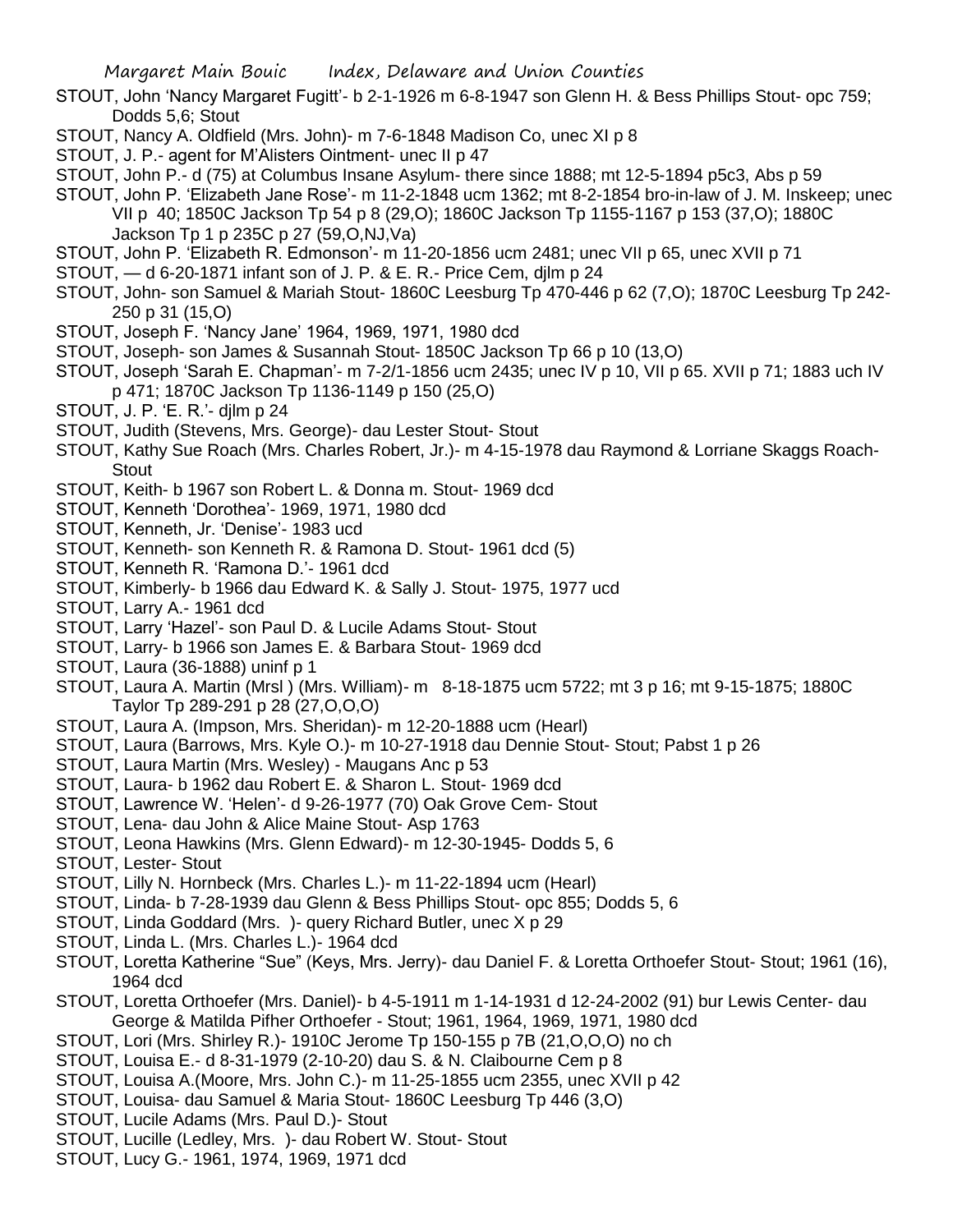- STOUT, Lucy G. (McDonnell, Mrs. )- d 9-29-1972 (92) Oak Grove Cem- Stout
- STOUT, Lucy (Jenkins, Mrs. George W.)- m 5-23-1848 dcm
- STOUT, Luke 'Elizabeth'- 1880C Washington Tp 219-227 p 24 (29,O,O,O)
- STOUT, Luther- son Samuel & Maria Stout- 1860C Leesburg Tp 446 (9,O)
- STOUT, Lynn- ch Ronald & Betty Stout- 1964 (1 ½) dcd
- STOUT, M.- Claibourne Tp, 1981 ucd
- STOUT, Maggie Barnwell- Pabst 2 p 58
- STOUT, Margaret Anna Millhouse (Mrs. George)- d 5-3-1974 (63) bur. St. Mary's Cem- Stout; 1961, 1964, 1969, 1971 dcd
- STOUT, Margaret (Griffith, Mrs. John)- m 2-12-1843 ucm 868
- STOUT, Margaret- dau John P. & Elizabeth Rose Stout- 1860C Jackson Tp 1155-1167 p 153 (7,O)
- STOUT, Margaret Johnson (Mrs. Alfred)- m 10-20-1853 ucm 2015; unec VIII p 10, XVI p 30; mt 10-26-1853, Abs p 13; 1860C Liberty Tp Un Co 997-987 p 134 (26,O)
- STOUT, Marge Colleen- b 5-9-1961- Dodds 6 dau Don Stout
- STOUT, Maria H. (Mrs. Samuel)- 1860C Leesburg Tp 446 (29,O); 1870C Leesburg Tp 242-250 p 31 (38,\_)
- STOUT, Maria- dau Joseph & Sarah Chapman Stout- 1860C Jackson Tp 1136-1149 p 150 (2,O)
- STOUT, Mariah J. (Randall, Mrs. Jay)- m 10-13-1885 ucm (Hearl)
- STOUT, Marickie- b 1962 ch Daniel & Jeanina G. Stout- 1967 ucd
- STOUT, Marjorie Mae Robbins (Mrs. George William)- Maugans Anc p 90
- STOUT, Marjorie Meyers (Mrs. Glen)- b 8-25-1923 dau Otto & Ruella L. Trueblood- Weiser p 76
- STOUT, Marta- 1973 ucd
- STOUT, Marta Ellen Jones- b 10-2-1956 adopted by Don Stout- Dodds 6
- STOUT, Martha (Mrs. Charles)- 1900C Paris Tp 184-188 p 10B (18,O,O,O)no ch, m in year
- STOUT, Martha (Vansickle, Mrs. Charles S.)- m 12-10-1849 dcm
- STOUT, Mary A.( Evans, Mrs. ) (Mrs. Samuel)- m 3-21-1876 ucm 5858; mt 3 p 24
- STOUT, Mary (Mrs. Albert)- 1860C Union Tp 659-665 p 92 (22,O)
- STOUT, Maryalice (Mrs. Robert,Jr.)- 1979, 1983 ucd
- STOUT, Mary A. (Evans, Mrs. )(Mrs. Samuel)- m 3-21-1876 ucm 5858; mt 3 p 24
- STOUT, Mary Ann (Shepherd, Mrs. )(Weiser,Mrs. Martin)- Weiser p 848
- STOUT, Mary Catharine Powell (Mrs. C. W.)- b 1834 d 2-19-1870 dau Joseph & Elizabeth Weiser Powell-Weiser p 233
- STOUT, Maryann (Griffith, Mrs. John)- m 2-12-1843 ucm 868; unec VI p 3
- STOUT, Mary Kay (LaPointe, Mrs. Jeff)- b 1961 dau Jack E. & Emma Neil Lucas Stout- Stout; 1971, 1973, 1975, 1979 ucd
- STOUT, Mary J. (Hildreth, Mrs. Enos M)- m 4-18-1871 ucm 4915
- STOUT, Mary J.-dau John P.& Elizabeth Rose Stout-1860C Jackson Tp 1155-1167 p 153 (2,O)
- STOUT, Mary J. (Trapp, Mrs. Marshall)- m 2-19-1879 ucm 6434; mt 2-26-1879 Abs p 4
- STOUT, Mary (Layton, Mrs. Charles)- dau Daniel & Loretta Katherine Orthoefer Stout- Stout
- STOUT, Mary M.- dau Alfred & Margaret Stout- 1860C Liberty Tp Un Co 977-987 p 134 (4,O)
- STOUT, Mary M. (Feaster, Mrs. George)- m 5-4-1843 dg 10-19-1909, Cry Ab p 66
- STOUT, Mary M. (Hildreth, Mrs. Enos M.)- b 1854 m 4-18-1871 ucm (Hearl); ped Linda L. Rapp Myers # 334, 31, unec XX p 65
- STOUT, Mary P. (Mrs. Robert,Jr.)- 1981 ucd
- STOUT, Mary- dau Samuel & Maria Stout- 1860C Leesburg Tp 446 (4,O)
- STOUT, Mary (Mrs. Samuel)- 1880C Leesburg Tp 48 p 5 (45,O,O,O)
- STOUT, Mary (Stapf, Mrs. )- sister Lawrence W. Stout- Stout
- STOUT, Mary Tropp (Mrs. John)- m 5-22-1894 ucm (Hearl)
- STOUT, Mary Uhler (Mrs. Roger Lynn)- Stout
- STOUT, Mary (Ulrey, Mrs. )- dau Daniel F. & Loretta E. Ortheefer Stout- 1961 (17) dcd
- STOUT, Masdara B. (Mrs. Charles)- 1880C York Tp 49 p 5 (21,O,O,O);
- STOUT, Maud- (1945) Claibourne Tp; uninf p 27
- STOUT, Maud (Mrs. Oliver)- b 11-1876 -1900C Richwood 413-414 p 16A (23,O,O,Va) m 4y, no ch
- STOUT, Melvin- son William & Elizabeth Stout- 1870C Liberty Tp Un Co 70 p 9 (2,O)
- STOUT, Mercy Smith (Mrs. Safety R.)- m 7-16-1864 ucm 3606, unec XXI p 18; 1880C Washington Tp 225-237 (34,O.O, O)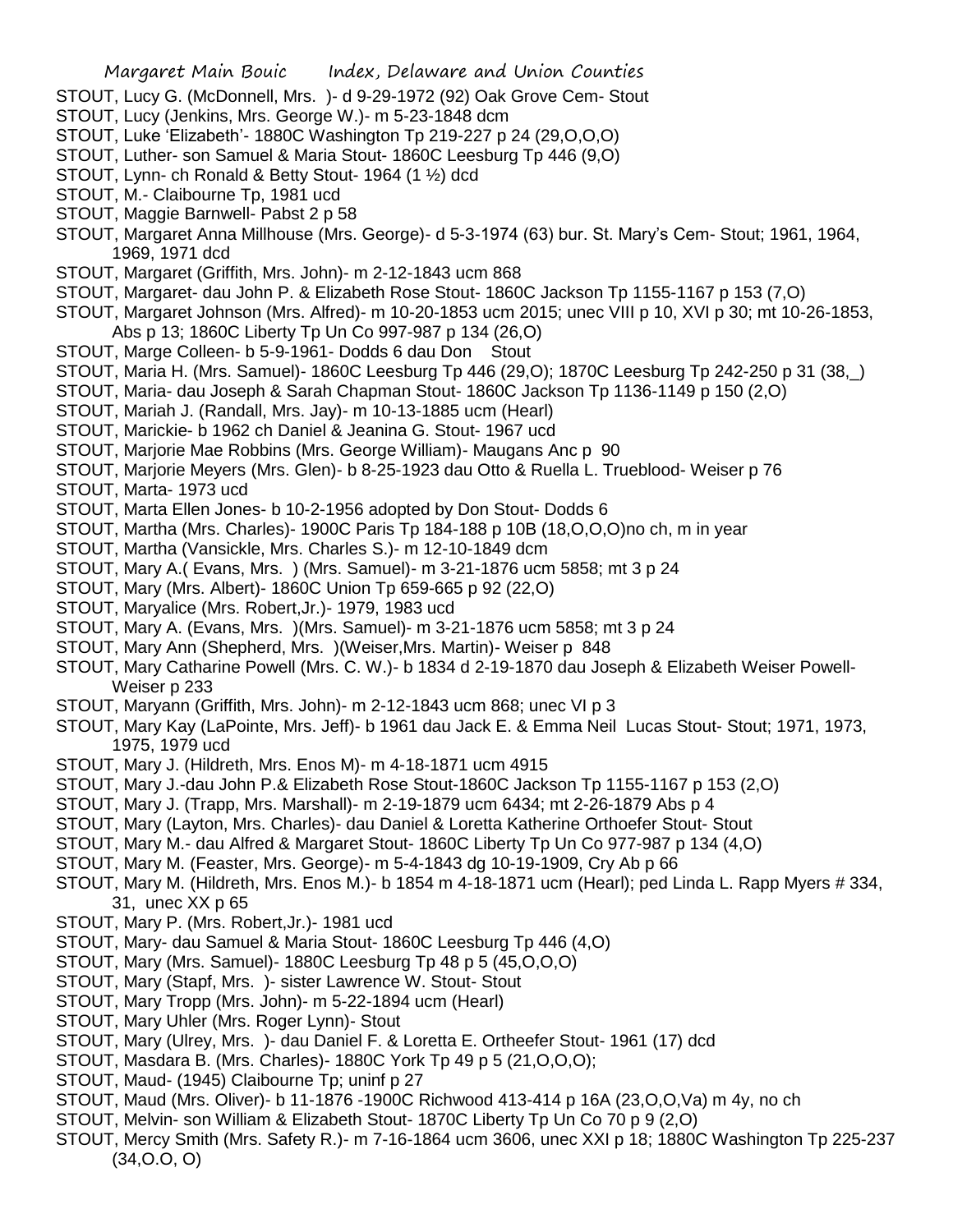- STOUT, Michael- b 1961 son George A. & Nancy J. Stout- 1961, 1964, 1969, 1971, 1980 dcd
- STOUT, Michael N.- son Thomas & Permelia Stout- 1860C Liberty Tp Un Cp 976-986 p 134 (7,O)
- STOUT, Michael- b 1963 son Robert, Jr. & Mary A. Stout- 1981 ucd
- STOUT, Mina (Mrs. Paul W.)- Stout
- STOUT, Miranda Wade lic 3-14-1864 ucm 3563, not married
- STOUT, Mollie (Mrs. Daniel)- d 1899; Stout- Pabst 2 p 87, 5 p 5
- STOUT, Molly- d 4-15-1899 (78-2-2) Liberty Tp- dcdeaths
- STOUT, Nancy A. Oldfield (Mrs. John)- m 7-6-1848 Madison Co, unec XI p 8
- STOUT, Nancy Margaret Fugitt (Mrs. John)- b 8-28-1923 m 6-8-1947 d 7-11-1997 Fairview Cem- dau Amos & Beulah Lusk Fugitt- Dodds 5,6; opc 811; Stout
- STOUT, Nancy Jane (Mrs. Joe F.)- 1964, 1969, 1971, 1980 dcd
- STOUT, Nancy(Jewett, Mrs. Richard)- b 6-6-1931 m 4-30-1954 dau Glenn & Bess Phillips Stout; opc 805; Dodds 5,6
- STOUT, Nancy J. (Mrs. George A.) 1961, 1964, 1969, 1971, 1980 dcd
- STOUT, Nettie Beck (Mrs. William H.)- m 11-23-1885 ucm (Hearl)
- STOUT, N. (Mrs. S.)- Claibourne Cem p 8
- STOUT, O. E.- 1915 uch p 263, 499
- STOUT, Oborah- 1880C York Tp 49 p 5 (23,O,O,O)
- STOUT, Oliver E. 'Ida M. Case'- m 11-17-1895 ucm (Hearl) son Luke & Elizabeth Stout- 1880C Washington Tp 219-227 p 24 (8,O,O,O)
- STOUT, Oliver 'Maud'- b 6-1871- 1900C Richwood 413-444 p 16A (28,O,O,O) m 4y; 1910C Richwood 433- 442 p 15B (36,O,O,O) m 13y
- STOUT, Orland/Orin 'Rachel A.'- b 9-1867; 1900C Richwood 367-394 p 15B (32,O,O,O) m 12y; 1910C Richwood 491-502 p 17A (45,O,O,O) m 22y
- STOUT, Orlen- son Samuel & Mariah Stout- 1870C Leesburg Tp 242-250 p 31 (8,O)
- STOUT, Pamela- b 1960 dau James E. & Barbara Stout- 1961, 1969, 1971 dcd
- STOUT, Pamalee- b 1-23-1955 dau Glenn Edward & Leona Hawkins Stout- Dodds 6
- STOUT, Parmelia Hornbeck (Mrs. Thomas)- m 5-18-1852 ucm 1806; unec VII p 57, XV p 7; query, XVIII p 51; 1860C Liberty Tp Un Co 976-986 p 134 (24,O)
- STOUT, Patricia Ann- b 7-3-1950 dau Glenn Edward & Leona Hawkins Stout- Dodds 6
- STOUT, Patricia (Coffman, Mrs. Carl)- dau Paul D. & Lucile Adams Stout- Stout
- STOUT, Paul D. 'Mina'- Stout
- STOUT, Paul W. 'Mina'- b 4-10-1924 d 10-18-1999 (75) Texas- bur El Paso- son Paul D. & Lucile Adams Stout- Stout
- STOUT, Perry Alan- b 9-11-1961 son Glenn Edward & Leona Hawkins Stout- Stout
- STOUT, Phebe Ann Hess (Mrs. Alfred)- m 11-19-1874 ycn 5580 mt 3 p 4; mt 12-2-1874; 1880C Taylor Tp 37- 38 p 4 (29,O,O,Vt)
- STOUT, Phebe A. (Norviel, Mrs. Hiram)- m 3-27-1884 ucm (Hearl)
- STOUT, Phebe- dau Robert T. & Jane Stout- 1850c Paris Tp 650-664 p 98 (11,O)
- STOUT, Phyllis (Neace, Mrs. Henry)- dau Charles & Frances E. Stout- Stout
- STOUT, Platt- d 1-21-1861 (5-11-5) Oller Cem- Powell p 87; son S. & E. C.
- STOUT, Polly Garrett (Mrs. George)- m 9-15-1823 Madison Co, unec IV p 64
- STOUT, Rachel Ann (Feaster, Mrs. George)- m 2-18-1841 dcm
- STOUT, Rachel Apple (Mrs. Orin/Orland- b 4-1870; Stout; 1900C Richwood 367-394 p 15B (30,O,O,O) m 12y, 5 ch 4 living; 1910C Richwood 491-502 p 17A (42,O,O,O) m 22y, 7 ch 5 living
- STOUT, Ramona D. (Mrs. Kenneth R.)- 1961 dcd
- STOUT, Ramona- d 3-9-1979
- STOUT, Randy- b 1955 son Joseph F. & Nancy Jane Stout- 1964, 1969, 1971 dcd
- STOUT, Rebecca Clemmens (Mrs. Jesse)- m 3-14-1839 Madison Co, unec IX p 17
- STOUT, Rebecca (Kesler, Mrs. John)- Powell p 368; Cardington Tp
- STOUT, Rebecca (Paine, Mrs. Salmon)- m 4-9-1848 ucm 1309; unec XII p 39
- STOUT, Richard 'Joan'- son Paul D. & Lucile Adams Stout- Stout
- STOUT, Robert- 1983 ucd
- STOUT, Robert-1850C Allen Tp 696 (40-50), 1 f (40-50) 1m (10-15), 1 f (10-15) 1 f (5-10), 2 f (-5)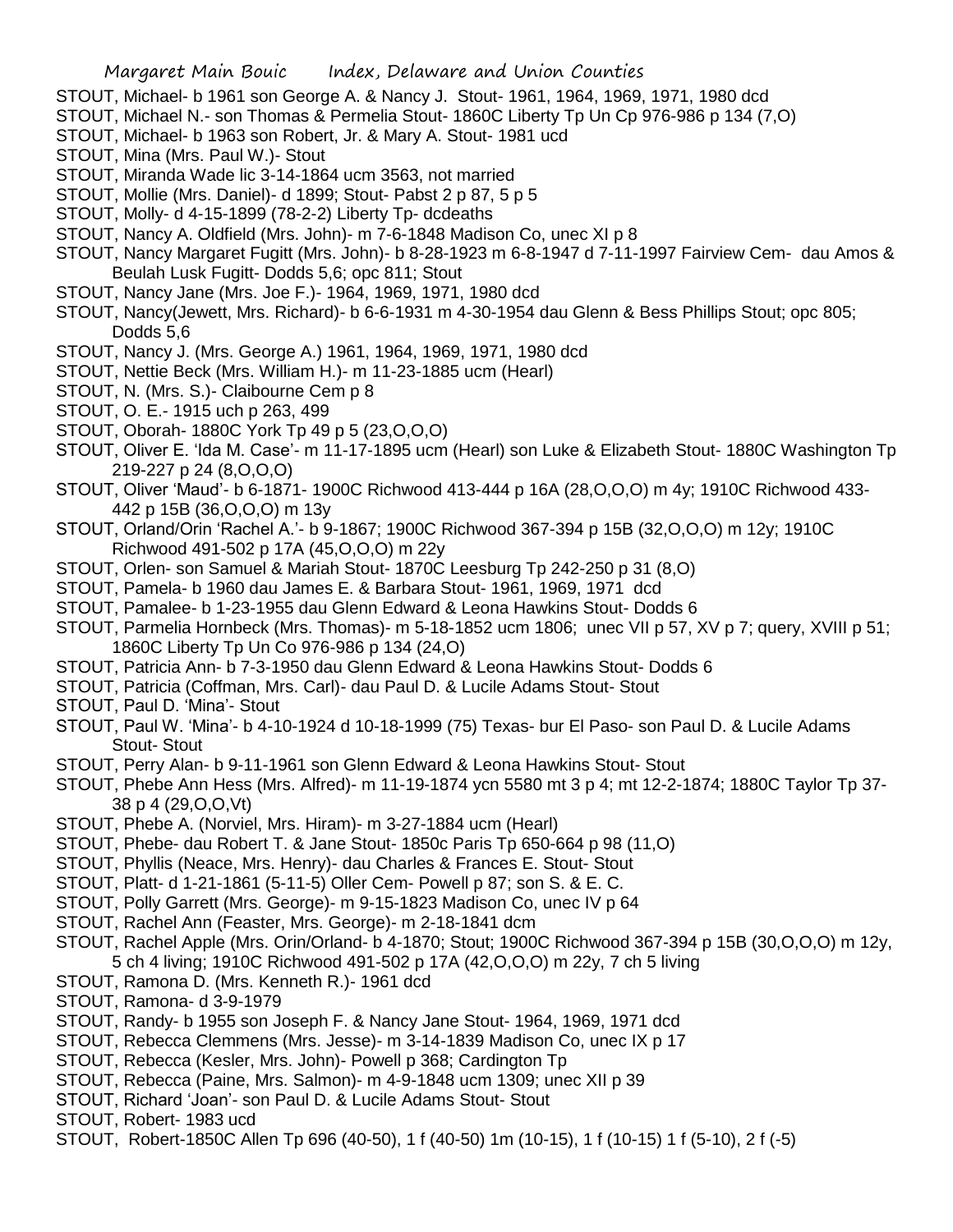- STOUT, Robert- War of 1812, Amrine Cem, lptw p 64; 1915 uch p 273; 1883 uch IV p 433, 434; (79-1859) unec XIII p 34
- STOUT, Robert (79) mt 10-8-1859,Abs p 37; unclaimed letter, unec X p 53, XII p 21, 70
- STOUT, Robert- son Alva P. & Dorothy Parks Stout- Stout
- STOUT, Robert B.- farmer, bankruptcy 1842, unec XII p 23
- STOUT, Robert 'Donna'- 1969 dcd
- STOUT, Robert E.- son George & Margaret Anna Mllhouse Stout- Stout
- STOUT, Robert E. 'Sharon L.'- 1969 dcd
- STOUT, Robert F. 'Doris'- d 12-23-1971 Oak Grove Cem- Stout
- STOUT, ----(Tilton, Mrs. George)- sister Robert F. Stout- Stout
- STOUT, Robert F. Jr. 'Mary A.'- son Robert F. & Doris Stout- Stout; 1981 ucd
- STOUT, Robert L. 'Betty J.'- 1971 ucd
- STOUT, Robert, Jr. 'Maryalice'- 1979, 1983 ucd
- STOUT, Robert- b 11-1899 son Orin & Racheal Stout- 1900C Richwood 367-394 p 15B (?/12,O,O,O); 1910C Richwood 491-502 p 17A (10,O,O,O)
- STOUT, Robert R. 'Jane'- lprq p 64, Amrine Cem- 1850C Paris Tp 650-664 p 98 (58,NJ); 1860C Paris Tp 1316-1305 p 175 (70, NJ); 1870C Paris Tp 1151-152 p 21 (73,NJ)
- STOUT, Robert W. 'Helen Marie Prater''Glenna Green'- b 1-1-1900 m(2) 1942 d 3-31-1981 Claibourne Cem p 98- son Oren & Rachel Apple Stout- Stout; 1971, 1973, 1975, 1977, 1979, 1981 ucd
- STOUT, Robert W. Jr.- son Robert W. Stout- Stout
- STOUT, Roberta (Mrs. Jesse)(Jones, Mrs. )- Stout
- STOUT, Rodney- b 1961 son Daniel & Jeanine G. Stout- 1967 ucd
- STOUT, Roger Lynn 'Mary Unler' son John & Nancy Fugitt Stout- Dodds 6
- STOUT, Ronald 'Betty'- 1964 dcd
- STOUT, Rose B.- dau Samuel & Mariah Stout- 1870C Leesburg Tp 242-250 p 31 (6,O); 1880C Richwood 54- 57 p 212B (17,O,O,O); 1949 ucd
- STOUT, Rose- dau Safty & Cyntha Stout- 1870C Paris Tp 133-134 p 19 (17,O)
- STOUT, Rosemary (Mardis, Mrs. Floyd)- dau Paul D. & Lucile Adams Stout- Stout
- STOUT, Rosillia (Holden, Mrs. William H.)- m 10-15/16-1872 ucm 5158
- STOUT, Rozella Houseworth (Mrs. David)- b 8-25-1908 d 8-1-1970 Claibourne cem p 59- dau Newton & Minnie Brown Houseworth- Stout; obit obit milb (brown)
- STOUT, Softy?- 1840C Paris Tp 934 (20-30) 1f (20-30) 1 m (-5)
- STOUT, Softy?'Cynthia'- 1870C Paris Tp 133-134 p 19 (53,NJ); 1880C York Tp 48 p 5 (62, NJ,NJ,NJ)
- STOUT, Safety/Softy R. 'Mercy Smith'- m 7-16-1864 ucm 3606; unec XXI p 18;; 1870C Paris Tp 132-133 p 19 (23,O) 1880C Washington Tp 228-237 p 24 (35,O,O,O)
- STOUT, Salina (Draper, Mrs. William)- m 2-27-1858 ucm 2697; mt 3-3-1858; unec XII p 29, XVIII p 56
- STOUT, Sally J. (Mrs. Edward K.)- 1975, 1977 ucd
- STOUT, Samuel- 1850C Concord Tp 2225 p 130 (40,O)
- STOUT, Samuel- b Cincinnati d 8-7-1878 (57y) Orange Tp- dcdeaths
- STOUT, Samuel 'Bella Golden'- lic 6-7-1883 ucm (Hearl)
- STOUT, Samuel 'Candace Strong'- b 8-21-1821 Ky, m 4-21-1870 d 8-1-1878 Oller Cem, Powell p 60, dcq Ruby Bockoven Pugh 6
- STOUT, Samuel C. 'Sarah Corwine- m 1-9-1817; dcq Ruby Bockoven Pugh 12
- STOUT, Samuel 'Eliza C. Andrews'- m 9-27-1853 dcm d 8-1-1878 (57y) Powell p 90
- STOUT, Samuel L- d 2-26-1891 (13d) son C. L. & A. Stout- Claibourne Cem p 11
- STOUT, Samuel 'Mary A. Evans'- m 3-21-1876 ucm 5858; mt 3 p 24; 1883 uch V p 377; 1860C Leesburg Tp 446 (31,NJ); 1870C Leesburg 242-250 p 31 (42,NJ); 1880C Leesburg Tp 48 p 177A p 5 (50,O,O,O)
- STOUT, Sara- lic 1-29-1845 to marry John Stough, not married; ucm 1023
- STOUT, Sarah- 1880C Paris Tp 46-59 p 44 (24,O,O,O) infirmary
- STOUT, Sarah- dau Alfred & Margaret Stout- 1860C Liberty Tp 977-987 p 134 (3,O)
- STOUT, Sarah- dau Alfred & Elizabeth J. Stout- 1870C Taylor Tp 38-37 p 5 (14,O)
- STOUT, Sarah- 1870C Taylor Tp 103-97 p 12 (13,O) lived with Mary Wilson
- STOUT, Sarah A. (Veer, Mrs. Andrew A.)- m 11-16-1863 dcm
- STOUT, Sarah Corwine (Mrs. Samuel C.)- m 1-9-1817 dau Richard & Sarah Snyder Corwind- Ruby Bockoven Pugh 13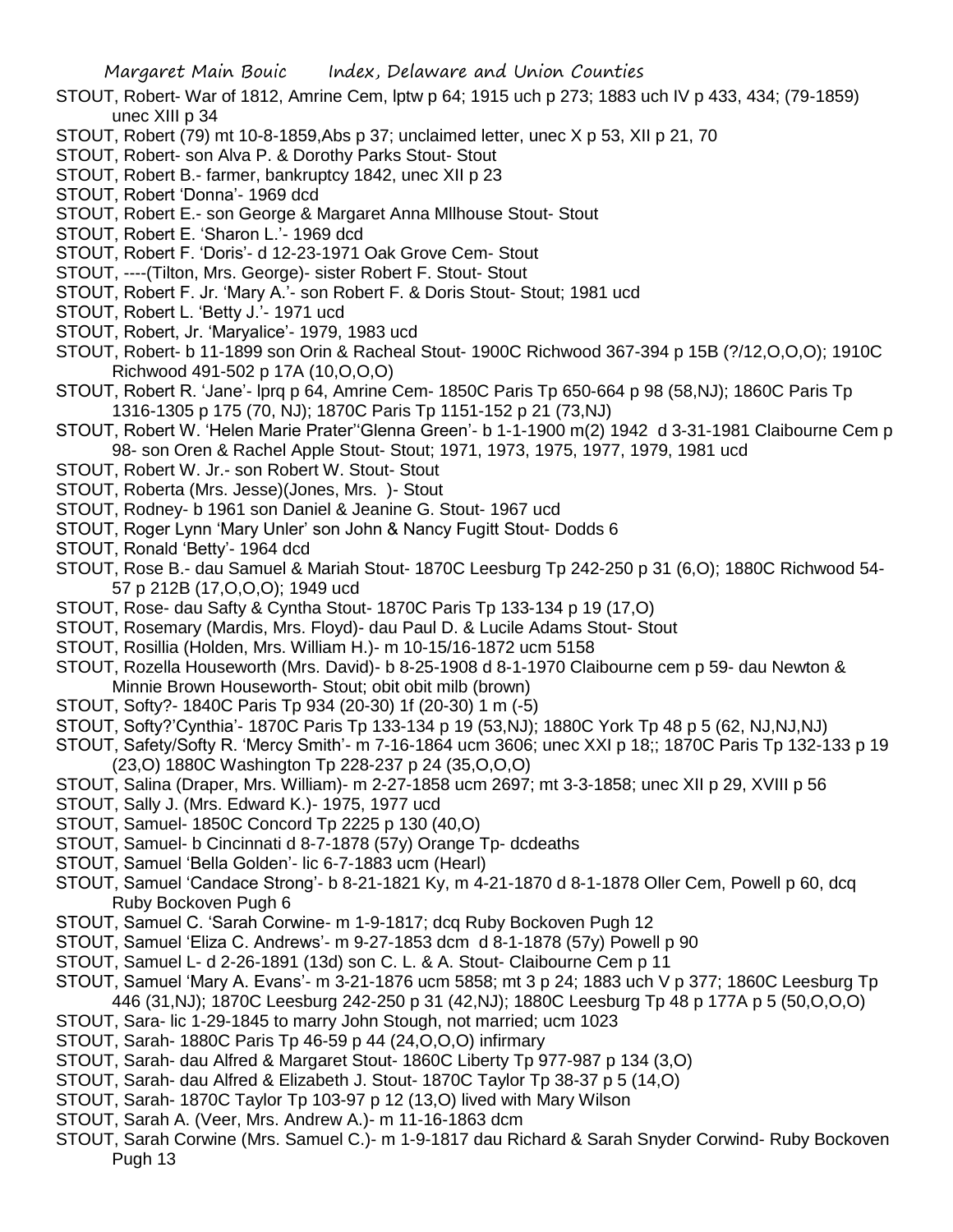- STOUT, Sarah E. (Brannan, Mrs. Richard H.)- m 5-10-1866 ucm 3965; unec XXII p 43
- STOUT, Sarah E. Chapman (Mrs. Joseph)- m 7-1/2-1856 ucm 2435; unec IV p 10, VIII p 65, XVII p 71; 1860C Jackson Ttp 1136-1149 p 150 (25,O)
- STOUT, Sarah E. (Disbennett, Mrs. Andrew J.)- m 10-12-1885 ucm (Hearl)
- STOUT,Sarah (Ervin, Mrs. William)- m 7-11-1839 Madison Co, unec IX p 18
- STOUT, Sarah- lic to m John Stongh/Slough, never performed, unec VI p 31, XXI p 40
- STOUT, Sarah (Shirk, Mrs. Silas)- m 2-22-1845 ucm 1024 ; unec II p 31, XXI p 40; 1883 uch V p 387
- STOUT, Selina (Draper, Mrs. William)- m 2-27-1858, mt 3-3-1858, Abs p 27
- STOUT, S. (Mrs. James)- djlm p 23
- STOUT, Sharon L. (Mrs. Robert E.)- 1969 dcd
- STOUT, Shirley (Mrs Chuck)- Stout
- STOUT, Shirley R. 'Lori'- 1910C Jerome Tp 150-155 p 7B (20,O,O,O)
- STOUT, S. 'N'- Claibourne Cem p 8
- STOUT, Southard W.- b 4-1870 son William & Elizabeth Stout- 1870C Liberty Tp Un Co 70 p 9 (7/12,O)
- STOUT, Stefany Lynn- b 11-3-1967 dau David Michael & Fran Elaine Bruner Stout- Maugans Anc p 90
- STOUT, Susan (Chapman, Mrs. Jason)- m 12-10-1856 ucm 2490, unec XVIII p 8
- STOUT, Susanna dau John P. & Elizabeth Rose Stout- 1860C Jackson Tp 1155-1167 p 153 (10,O)
- STOUT, Susannah (Mrs. James)- 1850C Jackson Tp 66 p 10 (52,Va)
- STOUT, Tammy/Tara- b 1962 ch Joseph F. & Nancy Jane Stout 1969, 1971, 1980 dcd
- STOUT, Tara- dau Joe F. & Nancy J. Stout- 1964 (2) d cd
- STOUT, Thomas- son Kenneth R & Ramonda D. Stout- 1961 (1) dcd
- STOUT, Thomas 'Parmelia Hornbeck'- m 5-18-1852 ucm 1806; query by McManaman, unec VII p 57, XV p 7, XVIII p 51; 1860C Liberty Tp un Co 976-986 p 134 (30,O)
- STOUT, Vincent- b 1962 son Robert L. & Betty J. Stout- 1971 ucd
- STOUT, Wesley 'Laura Martin'- m 8-18-1875 ucm 5722, mt 3 p 15, mt 9-15-1875; Maugans Anc p 53
- STOUT, W. H.- 1915 uch p 161
- STOUT, Mrs. Wm.- d 2-28-1888 (21) mt 3-7-1888 p 3 c6, Abs p 44
- STOUT, William- Pabst 2 p 19; 1883 uch IV p 477
- STOUT, William- d at infirmary, consumption, mt 3-28 p3c1 Broadway, Abs p 44
- STOUT, William- son Alfred & Margaret Stout- 1860C Liberty Tp 977-987 p 134 92,O)
- STOUT, William- son Alfred & Elizabeth Stout- 1870C Taylor Tp 38-37 p 5 (11,O)
- STOUT, William E. (18-1894) Paris Tp, uninf p 7
- STOUT, William H 'Ada Hanson'- m 9-16-1890 ucm (Hearl)
- STOUT, William 'Harriet Andrus'- Strong p 2
- STOUT, William H. H.- son James & Susannah Stout- 1850C Jackson Tp 66 p 10 (10,O); 1883 uch IV p 471, 536
- STOUT, William H. H. 'Meardula Wade'- lic 3-14-1864 not performed, d 3-25-1888 ; uninf p 4; unec XXI p 29;
- STOUT, William H. 'Nettie Beck'- m 11-23-1885 ucm (Hearl)
- STOUT, William 'Laura A. Martin'- , 8-18-1875 ucm 5722; mt 3 p 15; 1880C Taylor Tp 289-291 p 28 (22,O,O,O)
- STOUT, William lic to marry Miranda Wade– 3-14-1864 ucm 3563, not married
- STOUT, W. N.- 1880C Taylor Tp 162-163 p 16 (18,O,O,O) servant
- STOUT, William W.,- son John P, & Elizabeth Rose Stout- 1860C Jackson Tp 1155-1167 p 153 (6,O)
- STOUT, William- son William & Laura Stout- 1880C Taylor Tp 289-291 p 28 (4,O,O,O)
- STOUT, Willis- son George & Evelee Stout- Stout
- STOUT, Wilson D. 'Harriet M. E. Dever'- m 8-20-1885 ucm (Hearl)- son Alfred & Elizabeth J. Stout- 1870C Taylor Tp 38-37 p 5 (8,O); 1880C Taylor Tp 37-38 (16,O,O); 1910C Taylor Tp 136-142 p 6A (48,O,Va,o) m 25y
- STOUTHARDS, Diadama (Clevenger, Mrs. Phielder)- m 1-14-1819, Madison Co, unec IV p 51
- STOUTENBAUGH, Henry- 1835 men p 19 #84 p 30 Concord Tp
- STOUTSBERRY- Billy- son Eleanor Carter Stoutsberry- Maugans Anc p 137
- STOUTSBERRY, Eleanor Carter (Mrs. )(Doudie, Mrs. )- dau Fred & Emma Doyle Carter- Maugans Anc p 137
- STOUVE, Albert- son Charles & Sarah Stouve- 1880C Milford Center 73 p 35 (16, O, Pa,O)
- STOUVE, Charles 'Sarah'- 1880C Milford Center 73 p 35 (39,Pa, Pa,Pa)
- STOUVE, Charles- son Charles & Sarah Stouve- 1880C Milford Center 73 p 35 (2, O, Pa,O)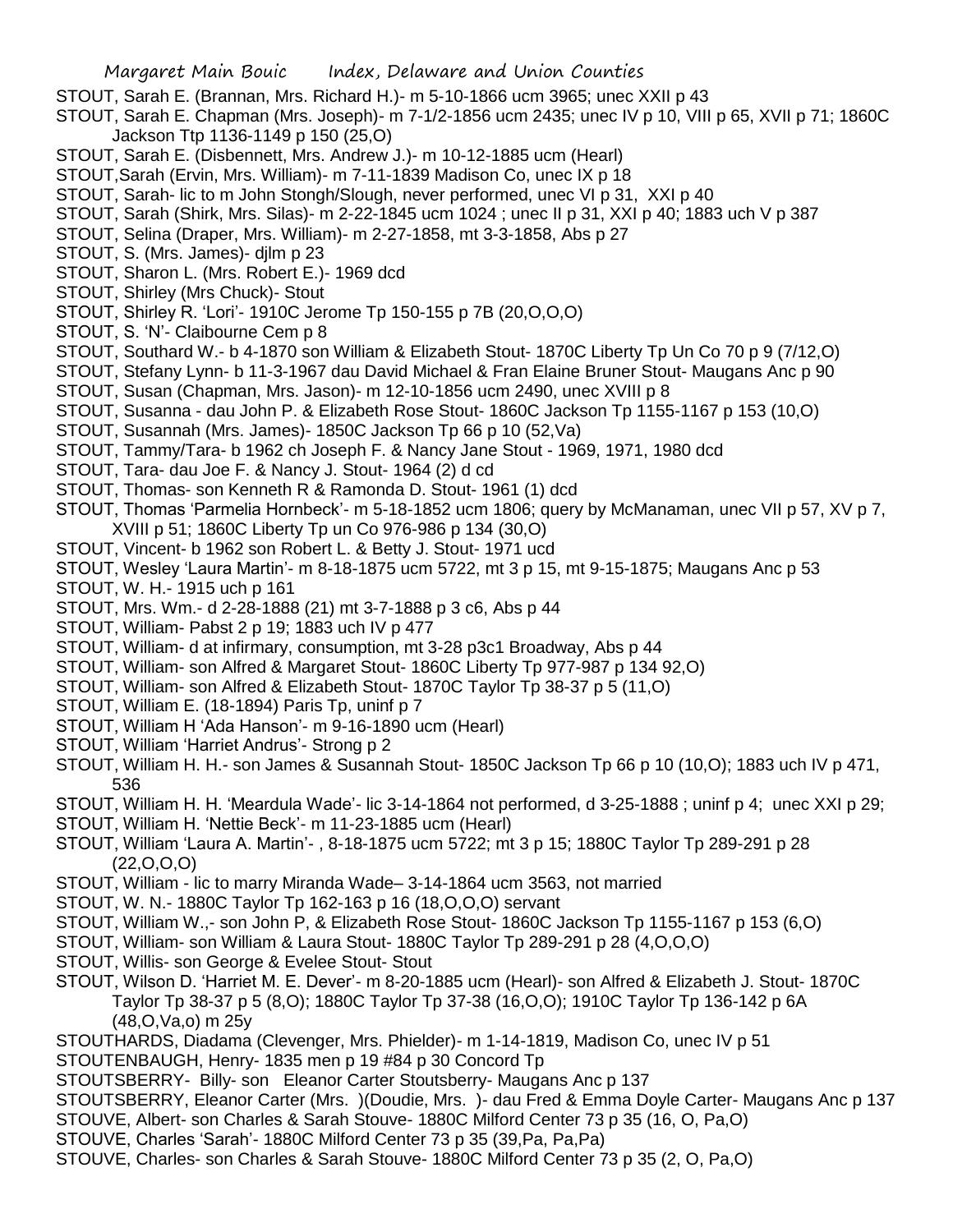- STOUVE, Henrietta- dau Charles & Sarah Stouve- 1880C Milford Center 73 p 35 (11, O, Pa,O)
- STOUVE, Mary J.- dau Charles & Sarah Stouve- 1880C Milford Center 73 p 35 (9, O, Pa,O)
- STOUVE, Sarah (Mrs. Charles)- 1880C Milford Center 73 p 35 (36, O,O,O)
- STOUVE, William- son Charles & Sarah Stouve- 1880C Milford Center 73 p 35 (7, O, Pa,O)
- STOVALL, Avilon Powell (Mrs. Roger)- dau Harold Arthur & Avis Bell Powell- Graham 1611722; 1980 dcd
- STOVALL, Harriet Ann- dau Mack & Josephine Maugans Stovall- Maugans Anc p 47
- STOVALL, Josephine Maugans (Mrs. Mack)- b 8-8-1904 d 11-11-1934 dau Charles & Ercel Sherman Maugans- Maugans Anc p 47
- STOVALL, Kenneth Roger- son Roger L. & Avilon Powell Stovall- Graham 16117221
- STOVALL, Mack 'Josephine Maugans'- Maugans Anc p 47
- STOVALL, Roger 'Avilon Powell'- son Mack & Josephine Maugans Stovall- Maugans Anc p 47; Graham (1611722)
- STOVENOUR, Christian 'Nancy Sowers''Elizabeth Stiner'- m(2) 8-26-1830 d 11-7-1891 (87-11-27) Stiners Corners Cem- Powell p 331, 334; dumch p 168; 1835 men p 39 #29 p 69 Lincoln Tp
- STOVENOUR, Elizabeth Stine (Mrs. Christian)- b 1813 m 8-26-1830 d 2-8-1874 (60Y) Stiners Corner Cem, Powell p 331, 334
- STOVER, ----Pabst 2 p 67
- STOVER, Adam Kehl 'Jesse DeLong'- m 9-24-1885 son Lawrence & Susan Kehl Stover- Weiser p 622
- STOVER, Al 'Vennetta'- b 10-7-1942 d 2-15-2003 (60) Eastview Cem- son Henry A. & Gatha Parsons Stover-**Stover**
- STOVER, Alfred B. 'Sandra'- 1964 dcd
- STOVER, Amanda Beth- b 7-31-1959 dau Daniel Franklin & Betty Joanne Bates Stover- Graham 1274942
- STOVER, Anita- b 1962 dau Richard W. & Ann Stover- 1980 dcd
- STOVER, Ann (Mrs. Richard)- 1980 dcd
- STOVER, Anna Jane- dau Herbert Elisha & Elva Kyler Stover- Weiser p 622
- STOVER, Annette- b 1964 dau Wilbur A. & Rosalie J. Stover- 1971 dcd
- STOVER, Arnold 'Carolyn'- son Henry A. & Gatha Parsons Stover- Stover
- STOVER, Belle- d 7-7-1938 dau Jonas & Lizzie Scholl Stover- Weiser p 592
- STOVER, Benjamin F.- son G. W. & Elizabeth Green Stover- 1880 dch p 704; Pabst 7 p 14, 28
- STOVER, Benjamin 'Sarah Chilcutt'- 1880 dch p 704
- STOVER, Bessie (Gutelius, Mrs. Fredrick Erhard)- m 4-22-1896- Weiser p 586
- STOVER, Betty- dau Ira E. & Ruby Moodespaugh Stover- Stover; 1961 (14), 1964 dcd
- STOVER, Betty Jane Blair (Mrs. Garland)- b 9-4-1939 m 6-22-1958 dau Norris James & Wilma Ernestine Reynolds Blair- Maugans Anc p 127; 1971 dcd
- STOVER, Betty Joanne Bates (Mrs. Daniel Franklin)- b 9-13-1936 m 7-31-1954 dau Dow Gerald & Lena Blanche Baughman Bates- Graham 127494
- STOVER, Betty L. (Mrs. Junior W.)- 1980 dcd
- STOVER, Beulah (Morey, Mrs. )- sister Henry A. Stover- Stover
- STOVER, Beverly -dau Kenneth & Peggy Ann DeBolt Stover- Stover; 1981, 1983 ucd
- STOVER, B. F.- pallbearer for John Lewis Gesenkamp- dg 4-15-1910, Cry Ab p 117
- STOVER, Billy- son Robert & Wilma Stover- 1961 (14), 1964 dcd
- STOVER, Bob- Sunbury p 151
- STOVER, Brenda- b 1954 lived with Roy,Jr. & Virginia Siders- 1971 dcd
- STOVER, Brenda- (Mrs. Clarence)- Stover
- STOVER, Carl- b 1963 son Delbert M. & Sandra Stover- 1969, 1971, 1980 dcd
- STOVER, Carolyn (Mrs. Arnold)- Stover
- STOVER, Catherine (Springer, Mrs. Jacob)- m 12-12-1912; Powers p 240, 308
- STOVER, Cathy- b 1959 lived with Mitchell C. & Barbara J. Conley- 1973, 1975 ucd
- STOVER, Cecille Estella-b 12-1-1904dau Monasses & Maggie E. Wohlfert Stover-Weiser p 622
- STOVER, Cephas- brother Woodrow W. Stover- Stover
- STOVER, Charles- b 1966 son Charles L. & Mary Stover- 1969, 1971, 1980 dcd
- STOVER, Charles 'Hazel Heineman'- d 1955- Stover
- STOVER, Charles- brother Henry A. Stover- Stover
- STOVER, Charles- son Jonas & Lizzie Scholl Stover- Weiser p 592
- STOVER, Charles L. 'Mary'- 1969, 1971, 1980 dcd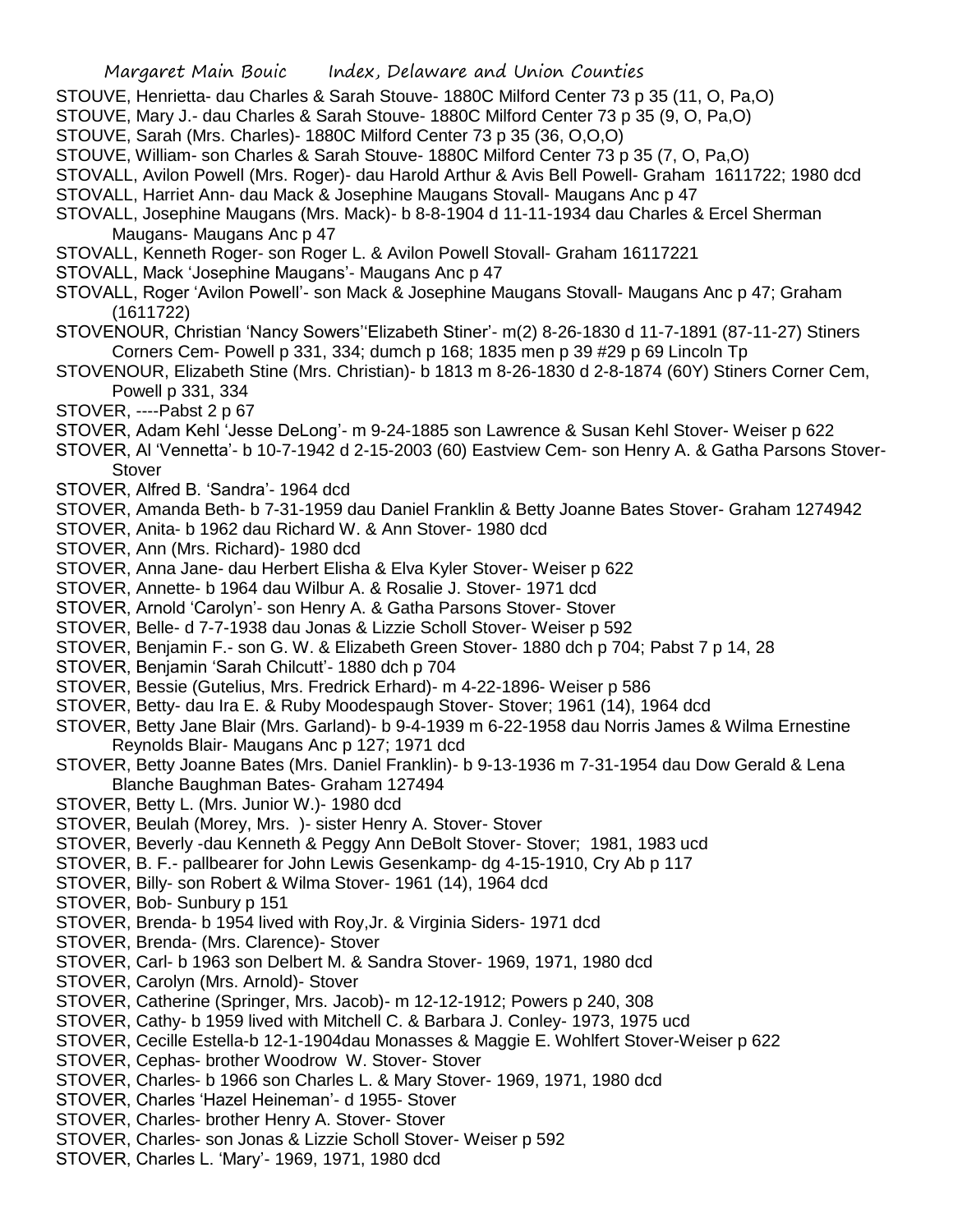- STOVER, Charles Leonard- son Charles & Hazel Heineman Stover- Stover
- STOVER, Cindy- b 1962 dau Reecie A. Stover- 1969, 1971 dcd
- STOVER, Clarence- brother Henry A. Stover- Stover
- STOVER, Clarence 'Brenda'- son Walter & Ellen Stover- Stover
- STOVER, Clyde- brother Woodrow Stover- Stover
- STOVER, Dorinna (Withers, Mrs. Charlie)- dau Walter & Ellen Stover- Stover
- STOVER, Cynthias Lynne (Watson, Mrs. Scott Alan)- m 11-22-1980 dau Mr. and Mrs. Donald Elsasser- Stover
- STOVER, D. Allen- son Henry A. & Gatha Stover- Stover
- STOVER, Dale- b 1967 son Dale V. & Roxie C. Stover- 1969 dcd
- STOVER, Dale V. 'Roxie G'- son Walter & Ellen Stover- Stover; 1969 dcd
- STOVER, Daniel Brian- b 6-9-1957 son Daniel Franklin & Betty Joanne Bates Stover- Graham 1274941
- STOVER, Daniel Franklin 'Betty Joanne Bates'- m 7-31-1954- Graham (127393)
- STOVER, David 'Marcie Young'- b 1966 son Ralph Wayne & Kaye Marie Slayton Stover- Stover; 1969 dcd
- STOVER, Dean 'Linda'- son Walter & Ellen Stover- Stover
- STOVER, Delbert M. 'Sandra'- son Walter & Ellen Stover- Stover; 1969, 1971, 1980 dcd
- STOVER, Della- b 1962 dau Wilson E. & Ines J. Stover- 1964, 1969, 1971 dcd
- STOVER, Dencil- son Ira E. & Ruby Moodespaugh Stover- Stover1961 (15), 1964 dcd
- STOVER, Dessie (Miller, Mrs. Milton E.)- b 1883 d 1949 dau William J. & Jennie C. Kirkland Stover- Kirkland 5
- STOVER, Dianne- dau Ira & Mary B. Stover- 1961 (14)dcd
- STOVER, Dianne (Mrs. Thomas A.)- Stover
- STOVER, Donald- son Herbert Elisha & Elva Eyler Stover- Weiser p 622
- STOVER, Donald- b 1958 twin son Ira E. & Ruby Moodespaugh Stover- Stover; 1961, 1964, 1969, 1971, 1980 dcd
- STOVER, Donna- b 1958 twin dau Ira E. & Ruby Moodespaugh Stover- Stover; 1961, 1964, 1969, 1971, 1980 dcd
- STOVER, Dora Olive (Bowersox, Mrs. Randal E.)- b 4-24-1903 m 3-24-1928 dau Jonasses & Maggie E. Wohlfert Stover- Weser p 622
- STOVER, Dorance 'Evelyn'- son Walter & Ellen Stover- Stover
- STOVER, Doris (Morgan, Mrs. )- dau Charles & Hazel Heineman Stover- Stover
- STOVER, Dorothy (Mrs. Herman E.)- 1971 dcd
- STOVER, Dorothy (Knotts, Mrs. )- dau Fred Stover, Sr.- Stover
- STOVER, Dorothy (Wine, Mrs. )- dau Charles & Hazel Heineman Stover- Stover
- STOVER, Earl E. 'Mary E.'- 1980 dcd
- STOVER, E. J. d 8-26-1875 (17-11-26) New Millcreek Cem p 30- dau M. A. Stover
- STOVER, Elinor (Fetterolf, Mrs. Leon P aul)- m 10-1-1957- Weiser p 608
- STOVER, Elizabeth Green (Mrs. G. W.)- m 1830 dau Benjamin & Mary Malone Green- 1880 dch p 704; Pabst 8 p 49, 62, 65
- STOVER, Elizabeth Jane (Mitchell, Mrs. Tim)- b 1960 dau Ralph Wayne & Fay Marie Slayton Stover- Stover; 1961, 1969 dcd
- STOVER, Elizabeth (Kahle, Mrs. Franklin Edgar)- Weiser p 701
- STOVER, Ella- dau M. A. Stover- 1880C Scioto Tp 101 (26, E.Va,E.Va,E,Va)
- STOVER, Ellen (Mrs. )- sister John W. Stover- Stover
- STOVER, Ellen (Mrs. Walter)- Stover
- STOVER, Elsie (Waite, Mrs. Clyde M.)- b 4-17-18876- Weiser p 603
- STOVER, Elva Kyler (Mrs. Herbert Elisha)- Weiser p 622
- STOVER, Ernest L.- son Maxwell/Manuel R. & Mame Stover- 1910C Richwood 372-379 p 13B (17,O)
- STOVER, Ether (Breckenridge, Mrs. )- dau Fred Stover,Sr.- Stover
- STOVER, Evelyn (Mrs. Dorance)- Stover
- STOVER, Fay M. (Mrs. Ralph W.)- 1961, 1964, 1969 dcd
- STOVER, Frances (Compon, Mrs. )- sister Woodrow W. Stover- Stover
- STOVER, Fred A. 'Minda'- 1961, 1964, 1969 dcd
- STOVER, Fred A. "Whitey" 'Opal Irene Love'- d 1985- Stover
- STOVER, Fred John,Jr. 'Susanne Jane Weiser'- b 5-9-1928 m 6-24-1956 Weiser p 15
- STOVER, Fred R.- son Fred Stover.Sr.- Stover
- STOVER, Fred,Sr.- m 11-10-1923- brother Woodrow Stover- Stover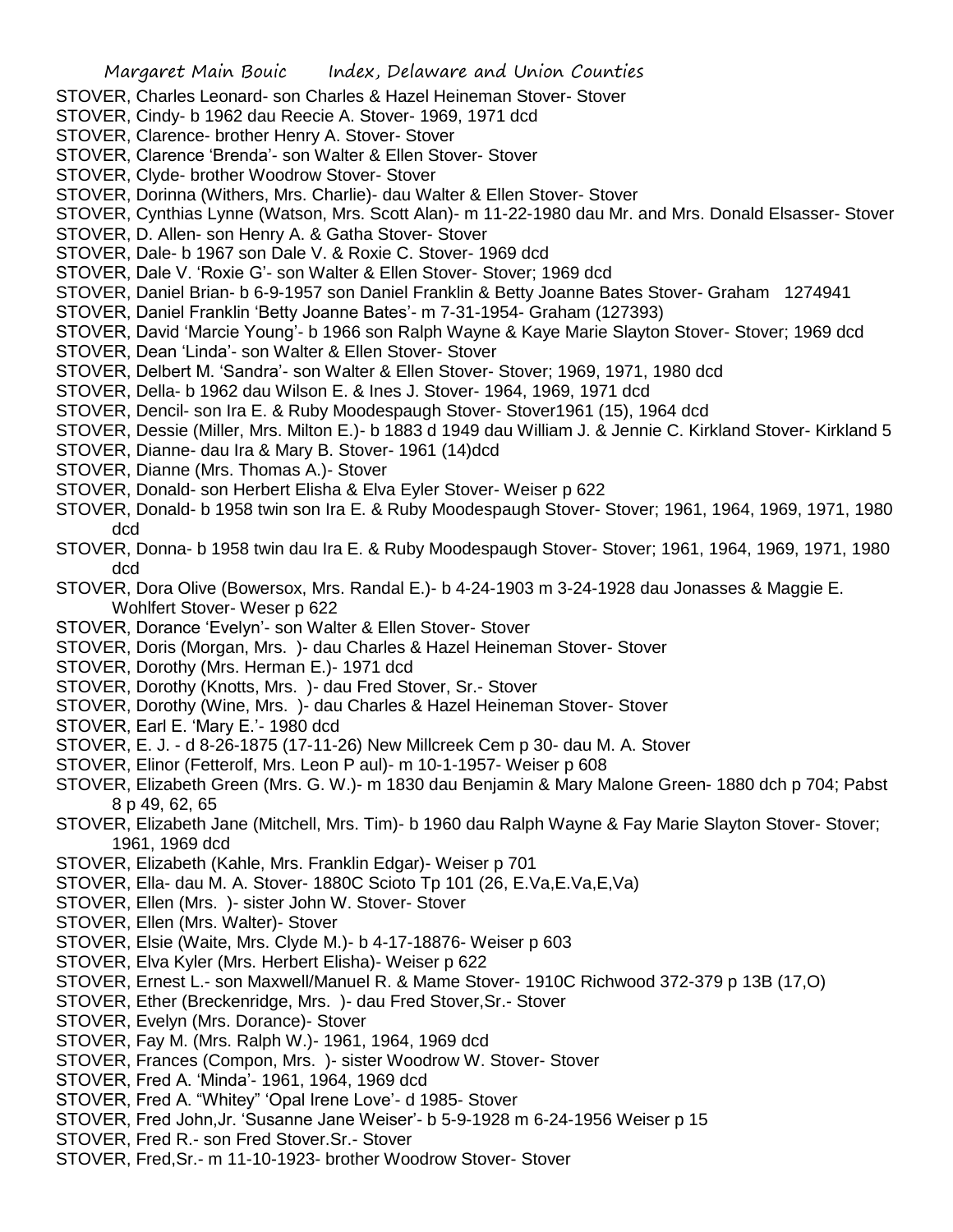- STOVER, Freddy- son Fred Stover,Jr.- Stover
- STOVER, Frederick Lee 'Mary Joan Yaeger'- m 6-29-1968 son Fred A. & Opal Irene Lover Stover- Stover STOVER, G. A.- 1880 dch p 465; 1908 dch p 270
- STOVER, Garland 'Betty Jane Blair'- m 6-22-01958 son Fred Stover,Sr.- Maugans Anc p 127; 1971 dcd
- STOVER, Gatha Parsons (Mrs. Henry A.)- Stover ; 1961, 1964, 1969, 1971, 1980 dcd
- STOVER, Gene- 1980 dcd
- STOVER, George- CCC (1875 Berlin Tp)
- STOVER, George W.- 1880 dch p 217; 1908 dch p 103; Pabst 1 p 27, 8 p 50
- STOVER, Geraldine (Fickle, Mrs. Jim)- dau Ralph Wayne & Faye Marie Slayton Stover- Stover
- STOVER, Goldie- dau Jonas & Lizzi Scholl Stover- Weiser p 592
- STOVER, Gregory E.- b 1960 son Wilson E. & Ines J. Stover- 1964, 1969, 1971, 1980 dcd
- STOVER, Grover Cleveland- b 12-4-1892 Del Co births, d 6-2-1966 New Millcreek Cem- son W. J. & Jennie C. Kirkland Stover- Stover; Kirkland 5
- STOVER, G. W. 'Elizabeth Green'- b 6-25-1826 son Benjamin & Sarah Chilcutt Stover- 1880 dch p 704; Pabst 8 p 49, 72, 73
- STOVER, Mrs. G. W.- d Wed 4-20-1892 Peachblow- dg 4-29-1892, Cry Ab p 92
- STOVER, Harold Wesley- b 1959 d 1959, Claibourne Cem p 94
- STOVER, Harold- son Woodrow W. & Helen M. Stover- Stover; 1971 dcd
- STOVER, Harvey M.'Tony M.'- b 1951-son Robert & Wilma Stover- 1961, 1964, 1969, 1980 dcd
- STOVER, Hazel Heineman (Mrs. Charles)- d 12-3-1968 (71) Oak Grove Cem- Stover
- STOVER, Helen M. (Mrs. Woodrow W.)- Stover; 1969, 1971, 1980 dcd
- STOVER, Helen (Rust, Mrs. Charles)- m 10-1871; Pabst 8 p 53
- STOVER, Henry A. 'Gatha Parsons'- d 5-2-1978 (75) Fairview Memorial Cem- Stover; 1961, 1964, 1969, 1971, 1980 dcd
- STOVER, Herbert Elisha 'Elva Kyler'- b 1-15-1888 son Adam Kehl & Jesse DeLong Stover- Weiser p 622
- STOVER, Herbert- son Henry A. & Gatha Parsons Stover- Stover; 1961 dcd
- STOVER, Herman E. 'Dorothy''Jerri'- 1964, 1969, 1971 dcd
- STOVER, Ines J. (Mrs. Wilson E.)- 1964, 1969, 1971, 1980 dcd
- STOVER, Ira E. 'Ruby Moodespaugh'- Stover; 1961, 1964, 1969, 1971, 1980 dcd
- STOVER, Ira 'Mary B.'- 1961, 1964, 1969, 1971, 1980 dcd
- STOVER, Jamie- b 1976 ch Junior W. & Betty L. Stover- 1980 dcd
- STOVER, Jane- dau Ralph W. & Fay M. Stover- 1964 (3) dcd
- STOVER, Jeff- b 1961 son Wilbur A. & Rosalie Stover- 1969, 1971 dcd
- STOVER, Jennie C. Kirkland (Mrs. W. J.)- b 1858 d 1941 New Millcreek Cem p 29- dau John & Mary J. Kirkland- Kirkland 4, 5; 1880C Scioto Tp 130 (21,O,O,O)
- STOVER, Jeremy- d 2-7-1981 Oakdale I p 61 (0) 1st row, baby
- STOVER, Jeri (Mrs. Sam)- Stover
- STOVER, Jerri (Mrs. Herman E.)- 1964, 1969 dcd
- STOVER, Jerry- son Ralph W. & Fay M. Stover- 1964 dcd
- STOVER, Jesse Delong (Mrs. Adam Kehl)- m 9-24-1885- Weiser p 622
- STOVER, Jirldine- b 1952 ch Ralph W. & Fay M. Stover- 1961 (9), 1969 dcd
- STOVER, John- Powers p 44
- STOVER, John Frederick- b 9-1-1957 son Fred John,Jr. & Suzanne Jane Weiser Stover- Weiser p 15
- STOVER, John- son Fred A. & Opal Irene Love Stover- stover
- STOVER, John H. 'Mary Bacon'- b 1861 d 1922 New Millcreek Cem p 30- son Washington & Mary Ann Rittenhouse Stover- 1908 dch p 407; Sbc p 45; Rittenhouse 3; 1880C Scioto Tp 101 (19,E.Va.E.Va.E.Va)
- STOVER, John W.- d 10-14-1975 (63) Oak Grove Cem- Stover
- STOVER, Jonas 'Lizzie Scholl'- Weiser p 591
- STOVER, Juanita (Coleman, Mrs. Stewart)- dau Walter & Ellen Stover- Stover
- STOVER, Judy Belle- b 11-30-1948 d 8-13-2003 (55) bur W,. Va.- dau Ralph Wayne & Faye Marie Slayton Stover- Stover; 1961 (12), 1964, 1969 dcd
- STOVER, Julia Jesse- b 1-6-1910 dau Leslie Myron & Martha Snook Stover- Weiser p 622
- STOVER, Junior W. 'Betty L.'- 1980 dcd
- STOVER, Karen- b 1958 dau Herman E. & Jerri Stover- 1964, 1969 dcd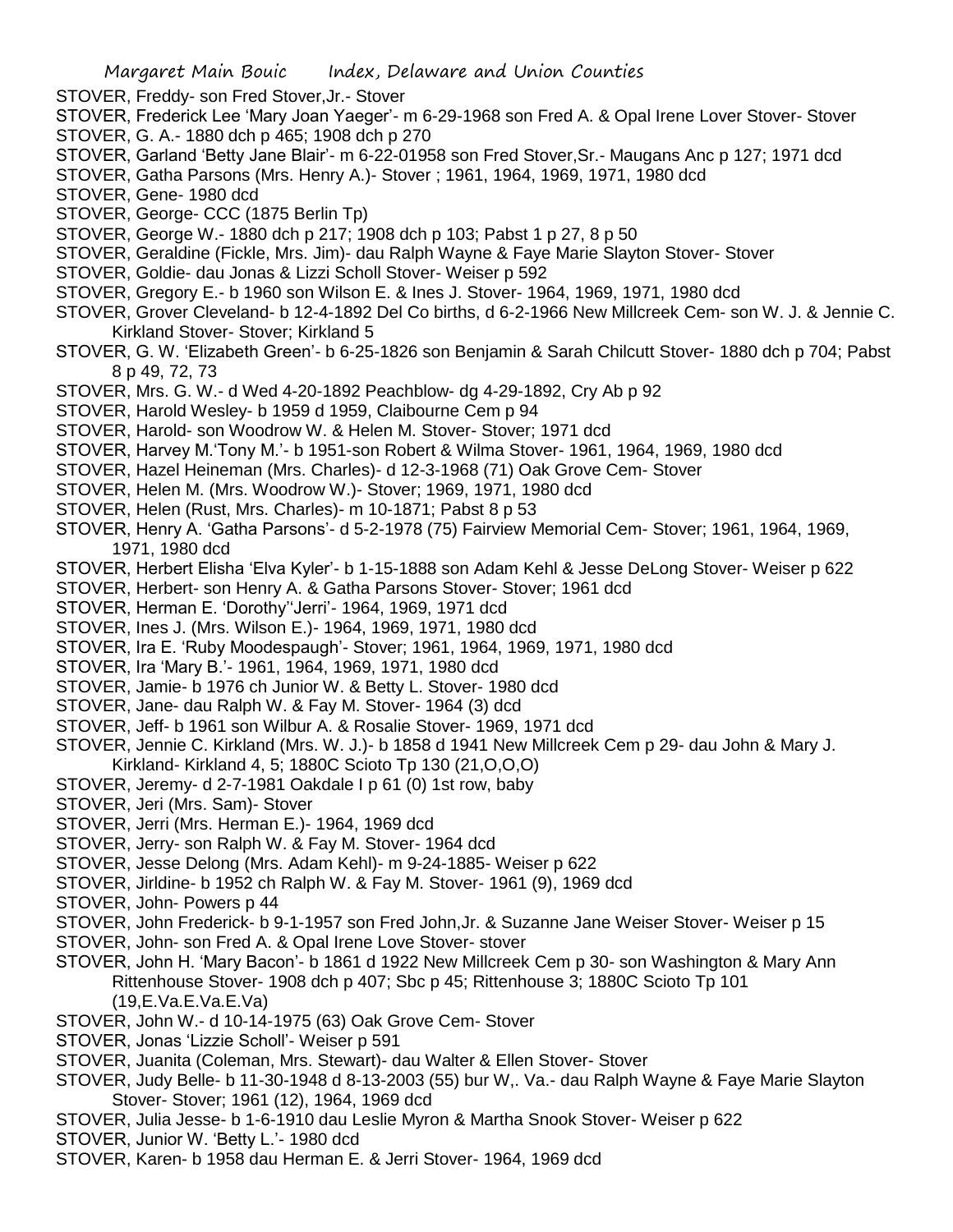- STOVER, Kathy/Cathy- b 1970 dau Larry D & Linda Stover- 1973, 1979, 1981, 1983 ucd
- STOVER, Kelly- b 1967 ch Wilbur A. & Rosalie J. Stover- 1971 dcd
- STOVER, Kendal Ellen- b 1-2-2000 dau Larry & Rachel Patterson Stover- Stover
- STOVER, Kenneth L. 'Peggy Ann DeBolt'- b 1939 d 1964 Claibourne Cem p 89; Stover; 1959 ucd
- STOVER, Kenneth 'Lucille M. "Honey" Metzger'- d 1996- Stover
- STOVER, Kim A.- query Katherine Dascher- unec XIII p 4
- STOVER, Kimberly- b 1963 dau Wilson & Ines J. Stover- 1964, 1969, 1971. 1980 dcd
- STOVER, Larry 'Rachel Patterson'- b 1975 son Larry D. & Linda Stover- Stover; 1983 ucd
- STOVER, Larry D. 'Linda'- 1973, 1979, 1981, 1983 ucd
- STOVER, Larry- son Fred A. & Opal Irene Love Stover,Jr.- Stover
- STOVER, Laura- b 1971 dau Lawrence & Rock A. Stover- 1980 dcd
- STOVER, Lawrence David- b 6-29-1972 d 6-30-1972 son Lawrence E. Stover- Stover
- STOVER, Lawrence E.- son Woodrow & Helen M. Stover- Stover
- STOVER, Lawrence- son John W. Stover- Stover
- STOVER, Lawrence 'Rock A.'- 1980 dcd
- STOVER, Lawrence- b 1967 son Lawrence & Rock A. Stover- 1980 dcd
- STOVER, Lawrence 'Susan Kehl'- b 3-1-1833 d 3-21-1904- Weiser p 622
- STOVER, Lawrence 'Zell'- 1964, 1969, 1971 dcd

STOVER, Leslie Myron 'Martha Snook'- b 8-12-1886 son Adam Kehl & Jesse Delong Stover- Weiser p 622

- STOVER, Lewis- son John W. Stover- Stover
- STOVER, Lewis- d 9-27-1890 (4y13d) croup, only son of Mr. & Mrs. Wm. Stover- dg 10-17-1890, Cry Ab p 36
- STOVER, Lillian (Robson, Mrs. )- sister Henry A. Stover- Stover
- STOVER, Linda (Mrs. Dean)- Stover
- STOVER, Linda- dau Ira E. & Ruby Moodespaugh Stover- Stover; 1961 (12), 1964, 1969 dcd
- STOVER, Lisa- b 1967 dau Larry D. & Linda Stover- 1973, 1979, 1981, 1983 ucd
- STOVER, Lizzie Scholl (Mrs. Jonas)- b 9-30-1871 d 12-24-1913 dau Jacob & Alice Brungart Scholl- Weiser p 591
- STOVER, Lonie- d 10-22-1890 (4-1-7) Scioto Tp ch W. J. Stover- dcdeaths
- STOVER, Loretta (Bressler, Mrs. Paul W.)- b 5-25-1908 m 121-25-1928 dau Monasses & Maggie E. Wohlfert Stover- Weiser p 622
- STOVER, Lovey Mae (Legg, Mrs. Ronald E.)- m 6-28-1966 dau Mr. & Mrs. John Colwell- Stover
- STOVER, Lucille M. "Honey" Metzger (Mrs. Kenneth)- b 6-17-1918 Shelby d 11-24-1999 (81) dau Anthony J. & Amelia K. Mahl Metzger- Stover
- STOVER, Luie Glenn- b 1886 d 1890 New Millcreek Cem- son William J. & Jennie Kirkland Stover- Kirkland 5
- STOVER, Lula (Boyer, Mrs. Harry H.)- b 12-5-1874 Weiser p 602
- STOVER, Mabel- d 10-13-1894 (1month3days) New Millcreek Cem p 29; dcdeaths dau W. J. & Jennie Kirkland Stover
- STOVER, Maggie E. Wohlfert (Mrs.. Monasses)- m 11-24-1900- Weiser p 622
- STOVER, Marcie Young (Mrs. David)- Stover
- STOVER, Manie A. (Mrs. Maxwell/Manuel R.)- 1910C Richwood 372-379 p 13B (39,O,O,O) m 20y, 2 ch
- STOVER, Margarite- dau Maxwel/Manuel R. & Mamie A. Stover- 1910C Richwood 372-379 p 13B (9,O,WVa,O)
- STOVER, Marjory- dau Herbert Elisha & Elva Kyler Stover- Weiser p 622
- STOVER, Mark 'Brenda'- b 1956 son Ralph Wayne & Fay Marie Slayton Stover- Stover; 1961, 1964, 1969 dcd
- STOVER, Mark- b 1953 son Robert & Wilma Stover- 1961, 1964, 1969 dcd
- STOVER, Delbert Marlin- b 1964 son Delbert M. & Sndra Stover- 1969, 1971, 1980 dcd
- STOVER, Martha Snook (Mrs. Leslie Myron)- m 7-24-1908- Weiser p 622
- STOVER, Mary Alice (Meyers, Mrs. William D.)(Emery, Mrs. Henry)(Kehl, Mrs. Jasper)- b 1869 d 1926 dau Lawrence & Susan Kehl Stover- Weiser p 622
- STOVER, Mary Ann Rittenhouse (Mrs. Washington)- b Va d 3-26-1889 (69-5-15) New Millcreek Cem p 30 dau Henry Rittenhouse; Sbc p 45; dcdeaths; ped Grover Cleveland Stover- 5- 1880C Scioto Tp 101 (60,EVa,EVa,EVa)
- STOVER, Mary B. (Mrs. Ira)- 1961, 1964, 1969, 1971 dcd
- STOVER, Mary (Mrs. Charles L.)- 1969, 1971, 1980 dcd
- STOVER, Mary E. (Mrs. Earl E.)- 1980 dcd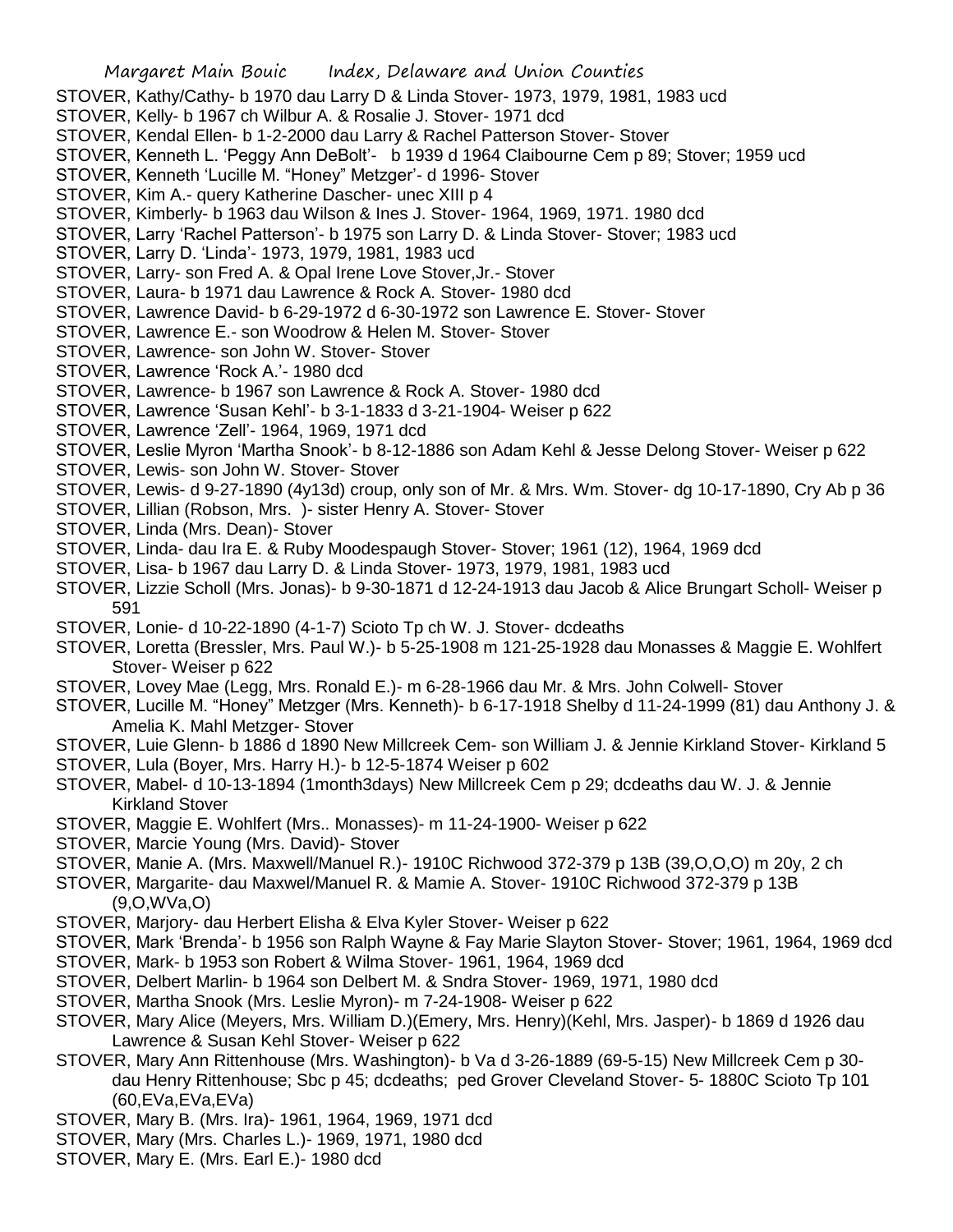- STOVER, Mary E.- dau G. W. & Elizabeth Green Stover- 1880 dch p 704
- STOVER, Mary- dau Ira E. & Ruby Moodespaugh Stover- Stover; 1961 (17), 1980 dcd
- STOVER, Mary Jane (Alberts, Mrs. John)- dau Al & Vennetta Stover- Stover
- STOVER, Mary Jane Yaeger (Mrs. Frederick Lee)- ,m 6-29-1968 dau Fred R. Yaeger & Mrs. Floyd Dunlap-**Stover**
- STOVER, Mary (Nibert, Mrs. )- dau Charles & Hazel Heineman Stover- Stover
- STOVER, Maxwell/Manuel R. 'Manie' 1910C Richwood 372-379 p 13B (48,WVa,WVa,WVa) m 20y
- STOVER, May Elizabeth Yearick (Mrs. Paul Franklin)- b 1-16-1909 m 9-10-1927 dau Samuel C. & Mary Mabel Brungart Yearick- Weiser p 609
- STOVER, Melinda- b 1961 dau Wilbur A. & Rosalie J. Stover- 1964, 1969, 1971 dcd
- STOVER, Melissa (Conklin, Mrs. John)- m 12-28-1869 dau G. W. & Elizabeth Green Stover- 1880 dch p 704; Pabst 8 p 53
- STOVER, Michael- Stover
- STOVER, Mike- b 1960 son Lawrence E. & Zelph A. Stover- 1969, 1980 dcd
- STOVER, Mildred (Hay, Mrs. )- dau Charles & Hazel Heineman Stover- Stover
- STOVER, Mildred (Huffman, Mrs. )- dau Fred Stover,Sr.- Stover
- STOVER, Minda (Mrs. Fred A.)- 1961, 1964, 1969 dcd
- STOVER, Minnie- dau Jonas & Lizzie Scholl Stover- Weiser p 591
- STOVER, Mollie (Bean, Mrs. Jesse) (Hamner, Mrs. J. Howard)- b 1863 m(1) 1904 d 1943 New Millcreek Cem p 30; Bean (11233); Maugans Anc p 103
- STOVER, Monasses 'Maggie E. Wohlfert'- m 11-24-1900 son Lawrence & Susan Kehl Stover- Weiser p 622
- STOVER, Myrtle- 1980 dcd
- STOVER, Nellie (Kent, Mrs. )- sister Henry A. Stover- Stover
- STOVER, Nelson Arthur- b 1-25-1902 son Monasses & Maggie E. Wohlfert Stover- Weiser p 622
- STOVER, Newton- son Jonas & Lizzie Scholl Stover- Weiser p 592
- STOVER, Nina- dau Oira & Ruby Moodespaugh Stover- Stover; 1961, 1964 dcd
- STOVER, Opal Irene Love (Mrs. Fred A."Whitey")- b 10-29-1922 d 10-7-2001 (78) Fairview Mem. Pk- dau Charles E. & Jennie M. Edwards Love- Stover
- STOVER, Ottie- brother Henry A. Stover- Stover
- STOVER, Pamela- b 1962 dau Charles L. & Mary Stover- 1969, 1971, 1980 dcd
- STOVER, Pamela Susan- b 5-6-1959 dau Garland & Betty June Blair Stover- Maugans Anc p 127; 1971 dcd
- STOVER, Pamela- b 1956 dau Wilbur A. & Rosalie Stover- 1969, 1971 dcd
- STOVER, Patricia (Brown, Mrs. )- dau Fred A. & Opal Irene Love Stover- Stover
- STOVER, Paul Calvin- b 12-4-1927 son Paul Franklin & May Elizabeth Yearick Stover- Weiser p 609
- STOVER, Paul Franklin 'May Elizabeth Yearick'- m 9-10-1927- Weiser p 609
- STOVER, Peggy Ann. (Mrs. Kenneth L.)- b 2-19-1941 d 2-24-2003 (62) Claibourne Cem p 89- dau Harold & Eloise Milligan DeBolt - Stover; 1959, 1981, 1983 ucd
- STOVER, Peggy Gale (Disbennett, Mrs. )- dau Kenneth & Peggy Ann DeBolt. Stover- Stover
- STOVER, Rachel Patterson (Mrs. Larry)- dau Don & Connie Patterson- Stover
- STOVER, Ralph Wayne 'Faye Marie'- b 8-19-1925 Marion Co d 3-7-2003 (77) bur Wva- son Walter & Ellen Stover- Stover; 1964, 1969 dcd
- STOVER, Reecie/Reccie A.- 1969, 1971 dcd
- STOVER, Richard- son Ira & Ruby Moodespaugh Stover- stover
- STOVER, Richard 'Tracy Roberts'- b 1966 son Delbert M. & Sandra Stover- Stover; 1969, 1971, 1980 dcd
- STOVER, Richard W. 'Ann'- 1980 dcq
- STOVER, Robert C. ''Sue'- son Kenneth & Lucille M. "Honey" Metzger Stover- Stover
- STOVER, Robert Eugene- b 6-27-1932 son Paul Franklin & May Elizabeth Yearick Stover- Weiser p 609
- STOVER, Robert- son Robert & Wilma Stover- 1961 (13), 1964, 1969 dcd
- STOVER, Robert 'Wilma'- 1961, 1964, 1969 dcd
- STOVER, Rock A. (Mrs. Lawrence)- 1980 dcd
- STOVER, Ronald- son Paul Franklin & Mary Elizabeth Rearick Stover- Weiser p 609
- STOVER, Roxie C. (Mrs. Dale V.)- Stover; 1969 dcd
- STOVER, Ruby Moodespaugh (Mrs. Ira E.)- m 12-30-1939 W. Va.- Stover; 1961, 1964, 1969, 1971, 1980 dcd
- STOVER, Ruth (Bright, Mrs. )- sister John W. Stover- Stover
- STOVER, Ruth (Bunten, Mrs. )- dau Woodrow W. & Helen M. Stover- Stover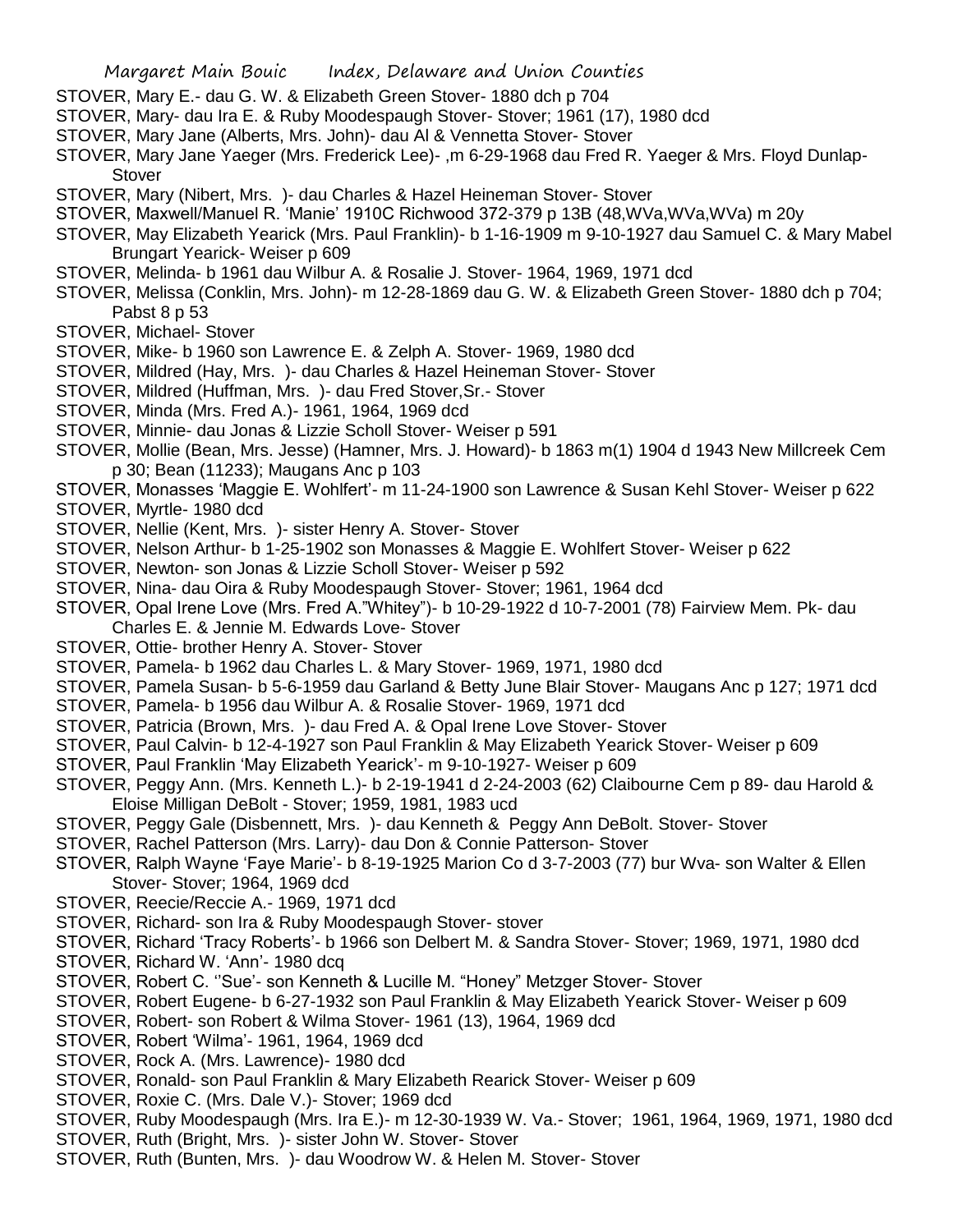- STOVER, Ruth (O'Brien, Mrs. )- dau Walter & Ellen Stover- stover
- STOVER, Ruth- dau Paul Franklin & May Elizabeth Yearick Stover- Weiser p 609
- STOVER, Sa-brother Woodrow W. Stover- Stover
- STOVER, Sallie- dau Jonas & Lizzie Scholl Stover- Weiser p 591
- STOVER, Sally (Cline, Mrs. )- dau Kenneth & Lucille M. "Honey" Stover- Stover
- STOVER, Sally- b 1952 dau Robert & Wilma Stover- 1961, 1964, 1969 dcd
- STOVER, Samantha N.- dau G. W. & Elizabeth Green Stover- 1880 dch p 704
- STOVER, Samuel 'Jeri'- son Henry A. & Gatha Parsons Stover- Stover
- STOVER, Sandra (Mrs. Alfred B.)- 1964 dcd
- STOVER, Sandra (Mrs. Delbert M.)- 1969, 1971, 1980 dcd
- STOVER, Sara (Hays, Mrs. )- dau Charles & Hazel Heineman Stover- Stover
- STOVER, Sarah Chilcutt (Mrs. Benjamin)- 1880 dch p 704
- STOVER, Saundra Lee Boxwell (Ms. William Joseph)- m 9-3-1966 dau Emil Boxwell- Boxwell
- STOVER, Sharon (Carter, Mrs. Sherman) dau Fred A. & Opal Irene Love Stover,Jr.- Stover
- STOVER, Stevie- b 1951 son Ralph W. & Fay M. Stover- 1961, 1964, 1969 dcd
- STOVER, Sue (Mrs. Robert C.)- Stover
- STOVER, Susan (Gramley, Mrs. Ira)- b 2-26-1862 d 12-12-1933- Weiser p 588
- STOVER, Susan Kehl (Mrs. Lawrence)- b 7-8-1835 d 2-23-1915 dau John Peter & Sarah Haun Kehl- Weiser p 622
- STOVER, Suzanne Jane Weiser (Mrs. Fred John,Jr.)- b 2-16-1933 m 6-24-1956 dau Harry Howard & Irma Stong Weiser- Weiser p 15
- STOVER, Tanya- b 1962 dau Lawrence & Zelpha A. Stover- 1969, 1971 ucd
- STOVER, Teresa- b 1961 dau Dale V. & Roxie C. Stover- 1969 dcd
- STOVER, Terrie- sister Cynthia Lynne Stover- Stover
- STOVER, Terrie- b 1963- ch Reccie A. Stover- 1969, 1971 dcd
- STOVER, Terry- son Fred A. & Opal Irene Love Stover- Stover
- STOVER, Thomas A. 'Dianne'- son Kenneth & Lucille M. Metzger "Honey' Stover- Stover
- STOVER, Tiffany- b 1978 ch Junior W. & Betty L. Stover- 1980 dcd
- STOVER, Timothy Andrew- b 6-29-1961 son Garland & Betty June Blair Stover- Maugans Anc p 127; 1971 dcd
- STOVER, Tina- b 1963 dau Richard W. & Ann Stover- 1980 dcd
- STOVER, Tina- b 1958 dau Wilbur A. & Rosalie Stover- 1969, 1971 dcd
- STOVER, Tony M. (Mrs. Harvey M.)- 1980 dcd
- STOVER, Tracy Roberts (Mrs. Richard)- Stover
- STOVER, Trevor- b 1972 ch Harvey M. & Tony Stover- 1980 dcd
- STOVER, Tristen Lee- b 6-25-1996 dau Richard & Tracy Stover- Stover
- STOVER, Tryphena Wilcox (Mrs. )- dau William Wilcox- unec VII p 27
- STOVER, Vennetta (Mrs. Al)- Stover
- STOVER, Virginia (Sider, Mrs. Roy)- dau Walter & Ellen Stover- Stover
- STOVER, Walter 'Ellen'- Stover
- STOVER, Wanda (Delong, Mrs. )- dau Woodrow W. & Helen M. Stover- Stover
- STOVER, Washington 'Mary Ann Rittenhouse'- ped Grover Cleveland Stover 4
- STOVER, Wilbur A. 'Rosalie J.'- 1969, 1971 dcd
- STOVER, William- dcw Bk 4 p 339(35)
- STOVER, William- Powers p 45
- STOVER, ---- dau William Stover, fiancee of Frederick Jacobs, mt 12-23-1903 p8c3, Abs p 25
- STOVER, William- mt 12-23-1903 p 8c3 Abs p 25
- STOVER, Bill- meat market, Ostrander, mt 11-7-1894 p 8; Abs p 58
- STOVER, William- d Saturday croup, (6y) son William stover mt 10-1-1890 p8c2, Abs p 3
- STOVER, William, Mr. & Mrs. -parents of Lewis Stover- dg 10-17-1890, Cry Ab p 36
- STOVER, William 'Elizabeth'- 1870C Liberty Tp 70 p 9 (29,O)
- STOVER, William J. 'Jennie C. Kirkland'- son Washington & Mary Ann Rittenhouse Stover- ped Grover C Stover, 2; Kirkland 4,5; 1880C Scioto Tp 101 (24,EVa,EVa.EVa)
- STOVER, William Joseph 'Saundra Lee Boxwell'- m 9-3-1966 son Robert Stover- Boxwell STOVER, Wilma (Mrs. Robert)- 1961, 1964, 1969 dcd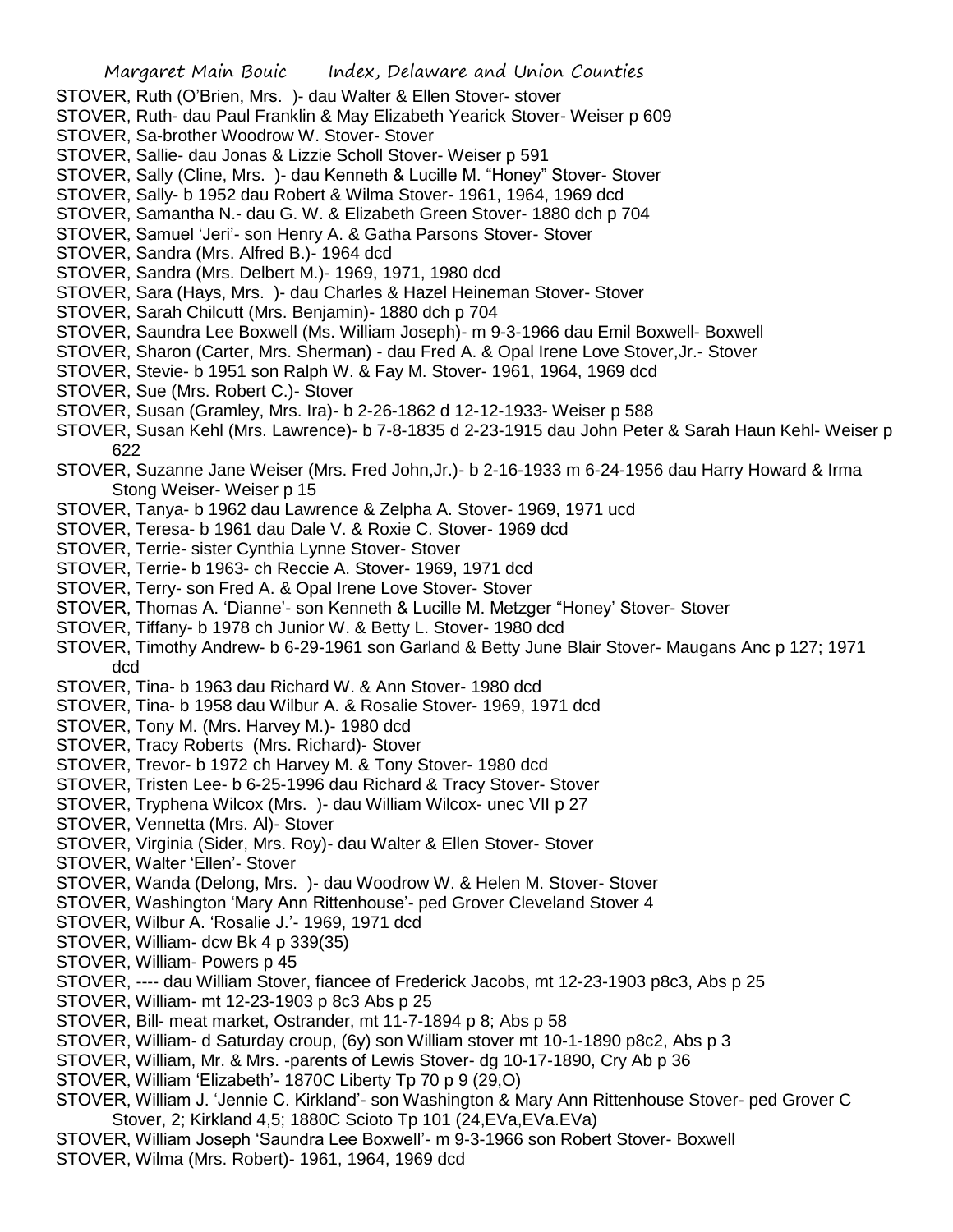Margaret Main Bouic Index, Delaware and Union Counties STOVER, Wilson E. 'Inez J.'- 1964, 1969, 1971, 1980 dcd STOVER, Wilson- son Woodrow W. & Helen M. Stover- Stover STOVER, Woodrow W. 'Helen M.'- d 11-13-1976 (60) Galena Cem- 1964, 1969, 1971 dcd STOVER, Zelpha A. (Mrs. Lawrence E.)- 1964, 1969, 1971 dcd STOVERING, Dr. Frank A.- 190 8 dch p 235 STOVERS, ----Pabst 5 p 5 STOVES, D.- 1983 ucd STOW, Abijah- dcga p 2; Delaware Patron & Franklin Chronicle STOW, Ann J. (Mrs. Willard)- d 4-2-1882 (41y) Bigelow Cem, unec V p 57 STOW, George E.- d 3-19-1873 (5-4-23) son W. S. & A J. unec V p 57, Bigelow Cem STOW, Gertrude E. Griffin (Mrs. )- d 9-7-1970 (70) bur St. Mary's - sister Florence Griffin- Stow STOW, Isaiah- son William & Julia Stow- 1850C Allen Tp 1426-1444 p 213 (8,O) STOW, James- (28-1821) son Abijah Stow- dcga p 2 Del Pat & Franklin Chronicle STOW, Julia (Mrs. William)- 1850C Allen Tp 1426-1444 p 213 (29,O) STOW, Ramon/Ramon A.- d 3-20-1882 (14d) son W. S. & A. J. unec V p 57 Bigelow Cem STOW, Sarah B.- dau William & Julia Stow- 1850C Allen Tp 1426-1444 p 213 (3,O) STOW, Willard B. 'Ann J.'- unec V p 57, Bigelow Cem STOW, William 'Julia'- 1850C Allen Tp 1426-1444 p 213 (47,Va) STOWE, Amos- son Daniel & Mary Stowe- 1850C Liberty Tp Del Co 1471 p 101 (5,O) STOWE, Clyde- Stowe STOWE, Daniel 'Mary'- 1850C Liberty Tp Un Co 1471 p 101 (42,Penn) STOWE, Donald J. 'Joan Woosley'- Stowe STOWE, Elnora- 1870C Union Tp 125-124 p 17 (4,O); lived with Hiram & Amoirintha Shirk- her guardian French Garwood, mt XXX No 39 5-14-1879; unec X p43; STOWE, Fanny (Moore, Mrs. Merritt)- sister Stanley B. Stowe- Stowe STOWE, Genevieve (Shipman, Mrs. Russell)- dau Stanley B. & Nellie Karns Stowe- Stowe STOWE, Harriet Beecher- btp p 5; McKitrick p 67 STOWE, Henry E. 'Mary Myers'- m 9-10-1853 dcm STOWE, Henry Ward- btp p 5 STOWE, Jackit (Denton, Mrs. Jeff)- dau Donald J. & Joan Woosley Stowe- Stowe STOWE, Jesse- son Donald J. & Joan Woosley Stowe- Stove STOWE, Joan Woosley (Mrs. Donald J.)- b 11-11-1946 d 10-2-1999 (52) Fairmount Cem, Camden- dau John D. "Jack" & Elizabeth Pitsinger Woosley- Stowe STOWE, Karen Crabbe (Mrs. Warren)- m 11-18-1972 dau Robinson L. Crabbe- Crabbe; Stowe STOWE, Lulu (Fuller, Mrs. )- sister Stanley E. Stowe- Stowe STOWE, Mary (Mrs. Daniel)- 1850C Liberty Tp Del Co 1471 p 101 (39,O) STOWE, Mary L.- b 9-1869 dau Wesley & Nancy S. Organ Stowe- 1870C Allen Tp 78-75 p 6 (8/12,O) STOWE, Mary Myers (Mrs. Henry E.)- m 9-10-1853 dcm STOWE, Miriam Cheney (Mrs. Stanley B.)- Stowe STOWE, Nancy S. Organ(Mrs. Wesley)- m 6-2-1868 ucm 4388;1870C Allen tp 78-75 p 6 (20,O) STOWE, Nellie Karns (Mrs. Stanley B.)- d 1958- Stowe STOWE, Reba (Hobby, Mrs. )- sister Stanley B. Stowe- Stowe STOWE, Sarah- dau Daniel & Mary Stowe- 1850C Liberty Tp Del Co 1471 p 101 (6,O) STOWE, Scott J.- son Donald J. & Joan Woosley Stowe- Stowe STOWE, Stanley B. 'Nellie Karns''Miriam Cheney'- d 2-16-1980 (95) bur Leesburg- Stowe STOWE, Symon- Powers Pat p 27 STOWE, Wesley 'Nancy S. Organ'- m 6-2-1868 ucm 4388; 1860C Allen Tp 744-751 p 102 (18,O); 1870C Allen Tp 87-75 p 6 (26,O) STOWE, William- son Daniel & Mary Stowe- 1850c Liberty Tp Del Co 1471 p 101 (3,O) STOWELL, Clavin Melvin- b 10-25 1817 York, query by Mary Lou Kraus, unec XV p 2 STOWERS, Alicia- dau Edward S. & Mary C. Stowers- 1964 dcd STOWERS, Amy (Pitzen, Mrs. )- dau Daniel & Carolyn Guy Stowers- Stowers STOWERS, Ann (Chandler, Mrs. )- dau Edward S. & Mary C. Stowers- Stowers STOWERS, April Christine- b 1973 dau Philip & Rosemary Smart Stowers- Smart; Stowers

STOWERS, Arthur- son Edward & Margaret Hall Stowers- Stowers; obit Roy, C., mlib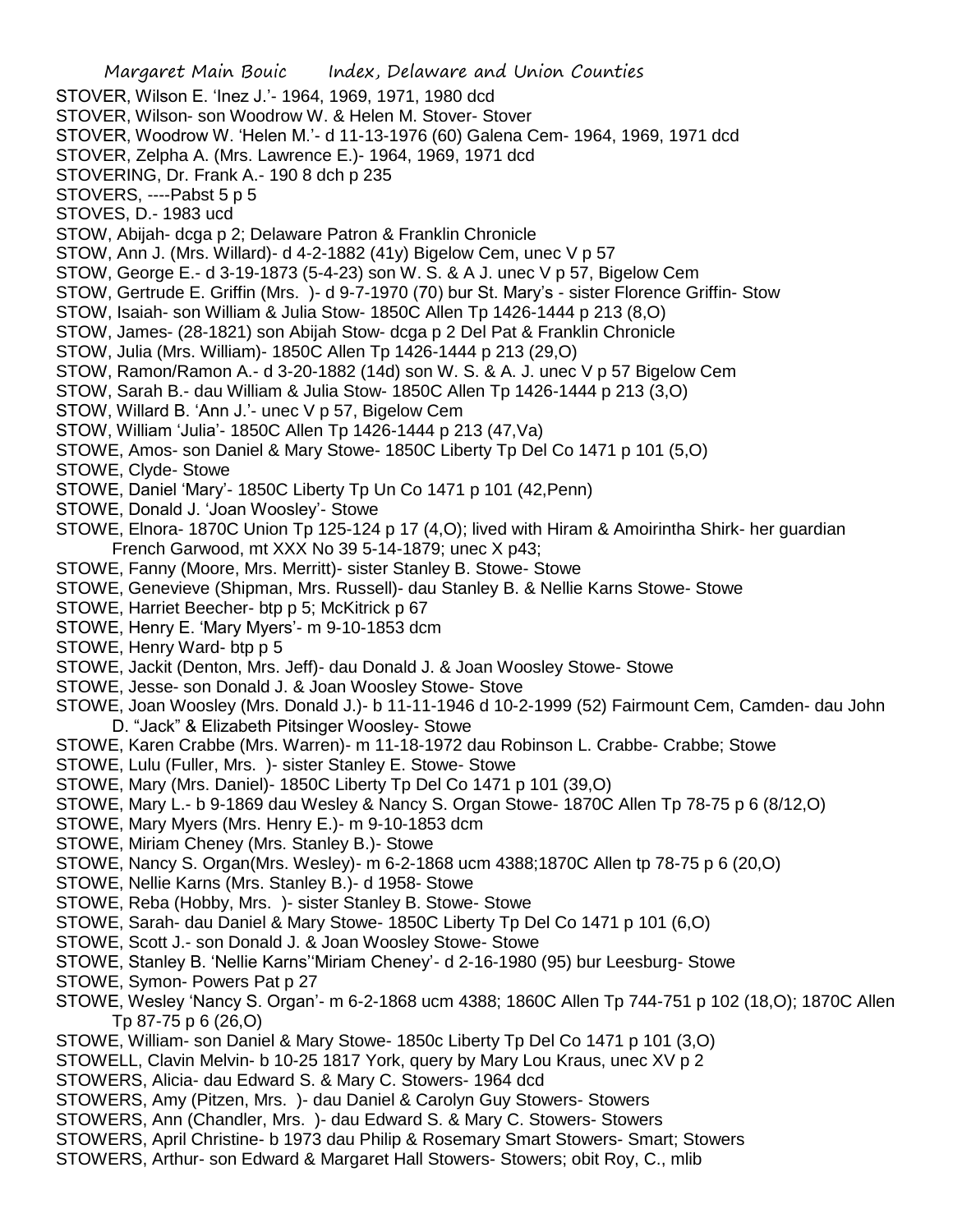STOWERS, Carolyn Guy (Mrs. Daniel)- Stowers

STOWERS, Daniel 'Carolyn Guy'- Stowers

- STOWERS, David- son Daniel & Carolyn Guy Stowers- Stowers
- STOWERS, Deborah- b 1963 dau Roy C. & June Hatcher Stowers- obit Roy C,., mlib (brown); 1967, 1971, 1973, 1975 ucd
- STOWERS, Douglas- b 1961 son Roy C. & June Hatcher Stowers- obit Roy C., mlib (brown); 1962, 1967, 1971, 1973, 1975, 1977 ucd
- STOWERS, Edward 'Margaret Hall'- obit Roy C. mlib (brown)
- STOWERS, Edward S.- d 12-11-1978 (55) son Edward & Margaret Hall Stowers- Stowers; obit Roy C., mlib (brown)
- STOWERS, June Hatcher (Mrs. Roy C.)- b 1926 Jerome IOOF Cem- DJ p 110, 120; 1959, 1962, 1967, 1971, 1973, 1975, 1977 ucd
- STOWERS, Edward S. 'Mary C.'- 1964, 1969, 1971 dcd
- STOWERS, Fannie (Basil, Mrs.. )- dau Edward & Margaret Hall Stowers- Stowers; obit Roy C., mlib
- STOWERS, June Hatcher- m 3-30-1942 obit Roy C., mlib (brown)
- STOWERS, Linda S. (Mrs. Pearl F.)- 1971, 1973, 1977, 1983 ucd
- STOWERS, Lisa L. d 4-30-2002 (40) dau Daniel & Carolyn Guy Stowers- Stowers
- STOWERS, Margaret Hall (Mrs. Edward)- Stowers; obit Roy C., mlib (brown)
- STOWERS, Mary C. (Mrs. Edward S)- d 5-2-1978 (63) Stowers; 1964, 1969 dcd
- STOWERS, Michael- b 1968 son Pearl R. & Linda S. Stowers- 1971, 1973, 1977 ucd
- STOWERS, Myrtle (Tippie, Mrs. )- dau Edward & Margaret Hall Stowers- Stowers; obit Roy C., mlib
- STOWERS, Patty J.- 1962 ucd
- STOWERS, Paula- b 1970 dau Pearl R. & Linda S. Stowers- 1973, 1977 ucd
- STOWERS, Patricia (Gilliam, Mrs. )(Love, Mrs. )- dau Roy C. & June E. Hatcher Stowers- obit Roy C., mlib (brown); 1949, 1959 (16), 1967 ucd
- STOWERS, Pearl H. 'Linda S.- son Roy c. & June Hatcher Stowers- obit Roy Clarence, mlib (brown); 1949, 1962 (14),1967, 1971, 1973, 1977 ucd
- STOWERS, Peggy J.- dau Roy C. & June E. Hatcher Stowers- obit Roy C., mlib (brown); 1949, 1959 (10), 1962, 1967, 1971, 1977 ucd
- STOWERS, Phillip- b 1969 son Philip & Rosemary Smart Stowers- Smart; 1949 ucd; 1980 dcd
- STOWERS, Phillip L. 'Rosemary Smart- m 4-13-1969 ;;son Roy C. & June E. Hatcher Stowers- obit Roy C., mlib (brown); 1959 (12), 1962 ucd; 1971, 1980 dcd
- STOWERS, Robert- b 1956 son Roy c. & June E. Hatcher Stowers- obit Roy C., mlib (brown); 1959, 1962, 1967, 1971, 1973, 1975, 1977, 1983 ucd
- STOWERS, Robin (Clemans, Mrs. )(Boerger, Mrs. Stephen Robert);b 1956 m(2) 8-28-1976 dau Roy C. & June E. Hatcher Stowers- Rausch (142831); (163431); obit Roy C., mlib (brown); 1959, 1962, 1967, 1971 ucd
- STOWERS, Rosemary Smart (Mrs. Philip)- b 3-3-1946 m 4-13-1969 dau Leonard & Mary Clark Smart-Stowers; Smart
- STOWERS, Roy Clarence 'June Hatcher'- b 7-25-1920 m 3-30-1942 d 9-25-1975, Jerome I.O.O.F. Cem DJ p 110; Tec 4 US Army WWII- son Edward & Margaret Hall Stowers- obit, mlib (brown)
- STOYCHEFF, Alexander- b 3-5-1979 son dr. James Stoycheff- Stoycheff
- STOYCHEFF, Andon P. (Tony) 'Polyxeni Tzacos'- m 9-1935 son Peter A. Stoycheff- Stoycheff; 1961, 1964, 1969, 1971, 1980 dcd
- STOYCHEFF, Anthony Nicholas- b 11-10-1976 son Dr. James Stoycheff- Stoycheff
- STOYCHEFF, Catherine (Wiandt, Mrs. John)- dau J. Dimitira P. & Pontini Dallios Stoycheff- 1961 dcd
- STOYCHEFF, Fontini Dallios (Mrs. J. Dimitria P.) m 9-1935; 1969, 1971, 1980 dcd
- STOYCHEFF, Dr. James Andon 'June'- son Andon P. & Polyxeni Stoycheff- Stoycheff; 1961, 1964, 1969, 1971 dcd
- STOYCHEFF, John- son Andon P. & Polyxeni Stoycheff- Stoycheff; 1961 (16), 1964, 1969, 1971 dcd
- STOYCHEFF, J. Dimitira P. (Jimmy) 'Pontini Dallios'- m 9-1935 son Peter A. Stoycheff- 1961, 1964, 1969, 1971, 1980 dcd
- STOYCHEFF, June (Mrs. Dr. James Andon)- Stoycheff
- STOYCHEFF, Katherina (Mrs. Peter A.)- d 11-9-1968 (80) Oak grove Cem, Stoycheff; 1961, 1964, 1969 dcd
- STOYCHEFF, Katherine- infant dau of Andon & Polyxeni A. Tzacos Stoycheff- Stoycheff